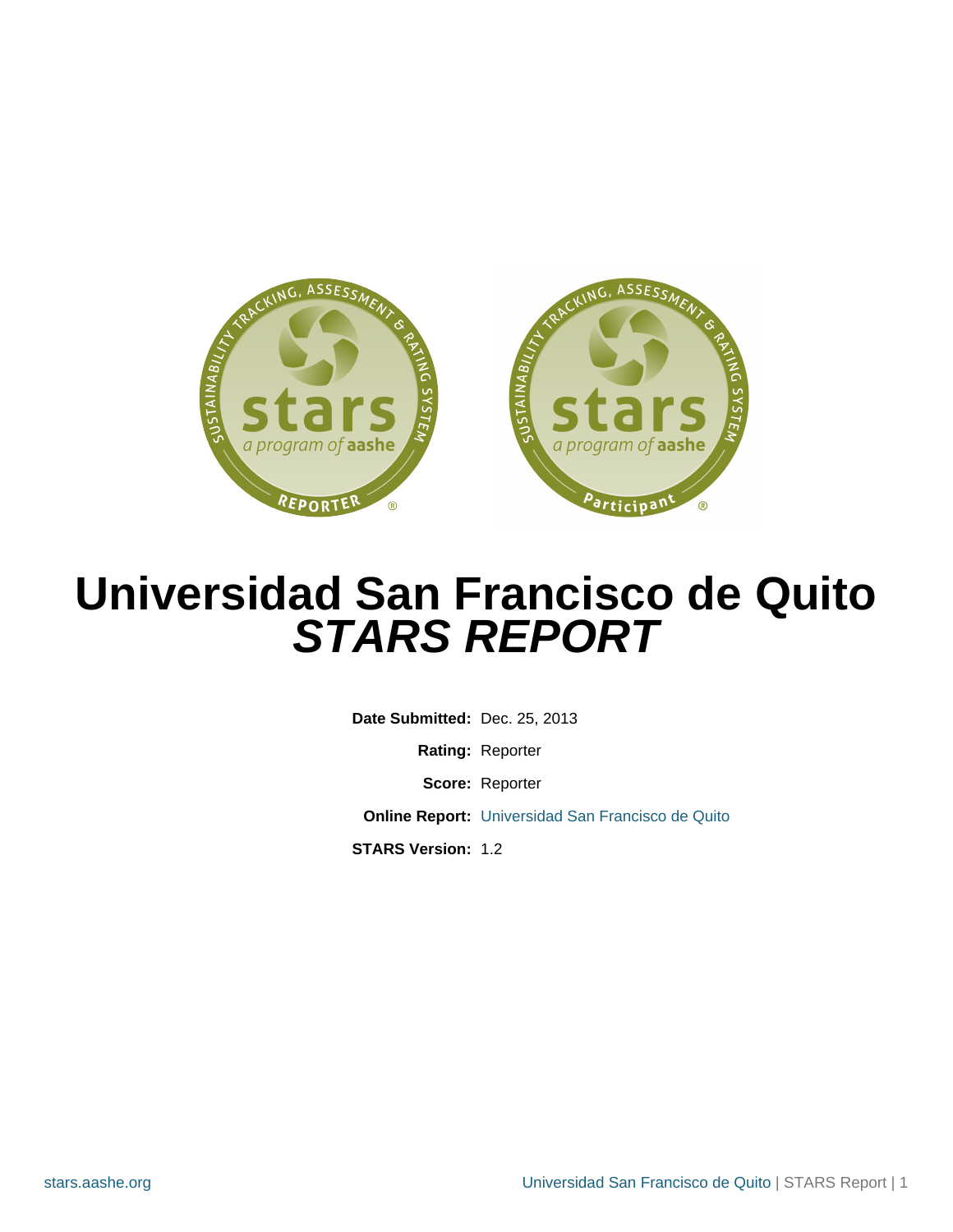# **Wait, Wait! Don't Print Me!**

To reduce paper consumption, this document has been designed to be browsed quickly and easily on computer screens using Adobe Reader. The following special features have been embedded:

#### **Moving Around in the Document**

- **Bookmarks** You can jump to segments of the document quickly and easily using the Bookmarks provided in the document. To access the Bookmarks, click on the "Bookmarks" tab on the left side of the Adobe Reader window – it's the icon that looks like a sheet of paper with a blue ribbon hanging over the upper left corner.
- **Pages** You can quickly go to any page listed in the Table of Contents simply by typing the page number into the box that displays the current page number in the Adobe Reader window, and pressing "Return/Enter."

#### **Searching**

• Adobe Reader's search tool allows you to see the results of your search in a menu format, similar to web search engines. Using the menu, you can choose to go directly to the occurrence of the search term that is most relevant to your interest. To access this search tool, press Shift+Ctrl+F, or choose "Search" from the "Edit" menu.

If these features don't meet your on-screen reading needs, please consider printing only the sections you need, printing double-sided, and using recycled-content paper or paper that has already been printed on one side.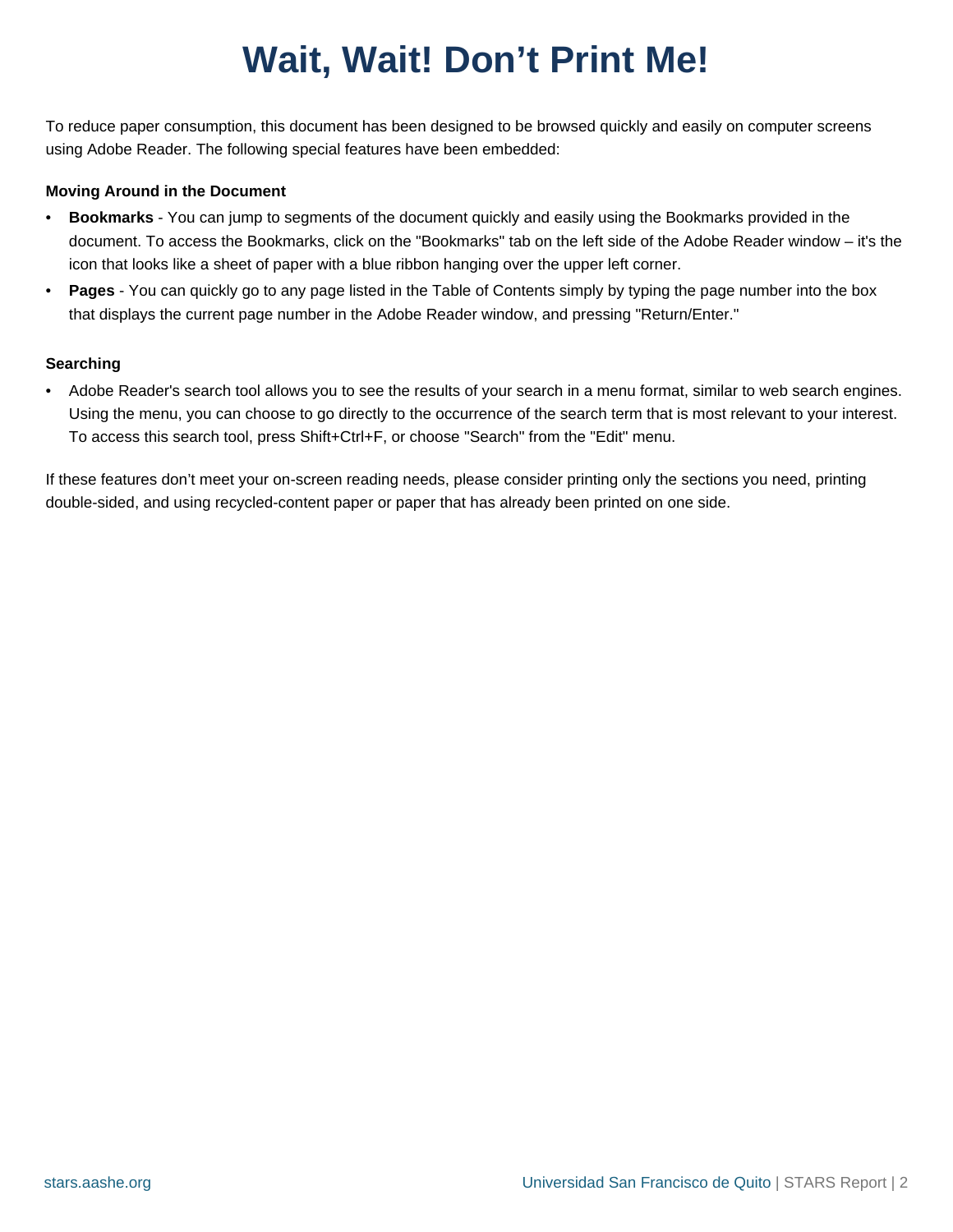## **About STARS**

The Sustainability Tracking, Assessment & Rating System (STARS®) is a transparent, self-reporting framework for colleges and universities to gauge relative progress toward sustainability. STARS was developed by [AASHE](http://www.aashe.org) with broad participation from the higher education community.

STARS is designed to:

- Provide a framework for understanding sustainability in all sectors of higher education.
- Enable meaningful comparisons over time and across institutions using a common set of measurements developed with broad participation from the campus sustainability community.
- Create incentives for continual improvement toward sustainability.
- Facilitate information sharing about higher education sustainability practices and performance.
- Build a stronger, more diverse campus sustainability community.

STARS is intended to engage and recognize the full spectrum of colleges and universities—from community colleges to research universities, and from institutions just starting their sustainability programs to long-time campus sustainability leaders. STARS encompasses long-term sustainability goals for already high-achieving institutions as well as entry points of recognition for institutions that are taking first steps toward sustainability.

## **About AASHE**

STARS is a program of AASHE, th[e Association for the Advancement of Sustainability in Higher Education](http://www.aashe.org). AASHE is a [member-driven organization](http://www.aashe.org/membership/description.php) with a mission to empower higher education to lead the sustainability transformation[. Learn](http://www.aashe.org/about/about.php) [more about AASHE.](http://www.aashe.org/about/about.php)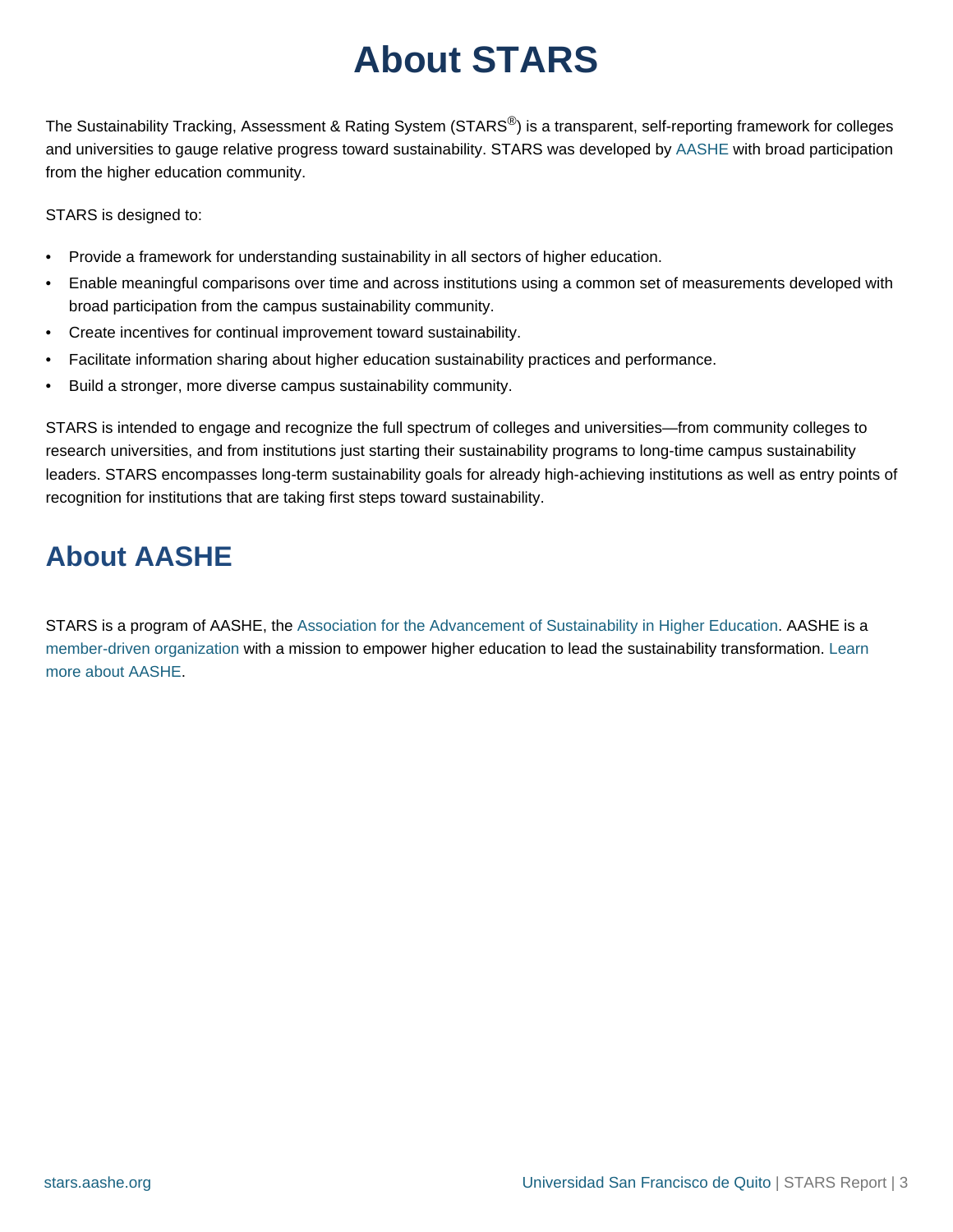## **Table of Contents**

| <b>Education &amp; Research</b>                  | 5   |
|--------------------------------------------------|-----|
| <b>Co-Curricular Education</b>                   | 5   |
| Curriculum                                       | 23  |
| Research                                         | 39  |
| <b>Operations</b>                                | 45  |
| <b>Buildings</b>                                 | 45  |
| Climate                                          | 50  |
| <b>Dining Services</b>                           | 56  |
| Energy                                           | 69  |
| Grounds                                          | 79  |
| Purchasing                                       | 86  |
| Transportation                                   | 93  |
| Waste                                            | 110 |
| Water                                            | 124 |
| <b>Planning, Administration &amp; Engagement</b> | 132 |
| Coordination and Planning                        | 132 |
| Diversity and Affordability                      | 139 |
| Human Resources                                  | 153 |
| Investment                                       | 163 |
| Public Engagement                                | 170 |
| Innovation                                       | 184 |
| Innovation                                       | 184 |

The information presented in this submission is self-reported and has not been verified by AASHE or a third party. If you believe any of this information is erroneous, please see the [process for inquiring](http://stars.aashe.org/pages/faqs/4105/?root_category=about#Erroneous_Data) about the information reported by an institution.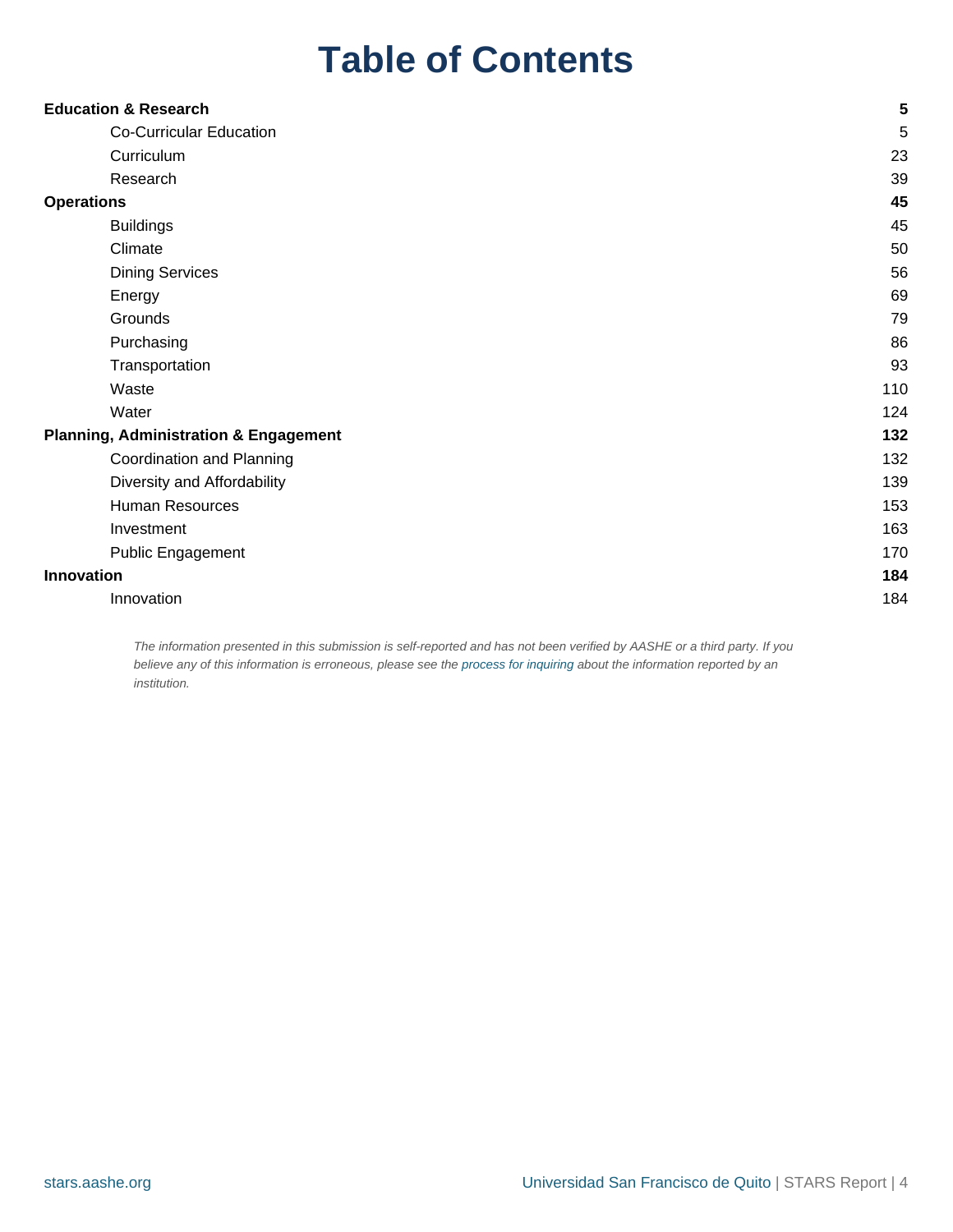## **Education & Research**

## **Co-Curricular Education**

This subcategory seeks to recognize institutions that provide their students with sustainability learning experiences outside the formal curriculum. Engaging in sustainability issues through co-curricular activities allows students to deepen and apply their understandings of sustainability principles. Institution-sponsored co-curricular sustainability offerings, often coordinated by student affairs offices, help integrate sustainability into the campus culture and set a positive tone for the institution.

| <b>Credit</b>                                   |
|-------------------------------------------------|
| <b>Student Sustainability Educators Program</b> |
| Student Sustainability Outreach Campaign        |
| Sustainability in New Student Orientation       |
| Sustainability Outreach and Publications        |
| <b>Student Group</b>                            |
| Organic Garden                                  |
| Model Room in a Residence Hall                  |
| <b>Themed Housing</b>                           |
| Sustainable Enterprise                          |
| <b>Sustainability Events</b>                    |
| Outdoors Program                                |
| Themed Semester or Year                         |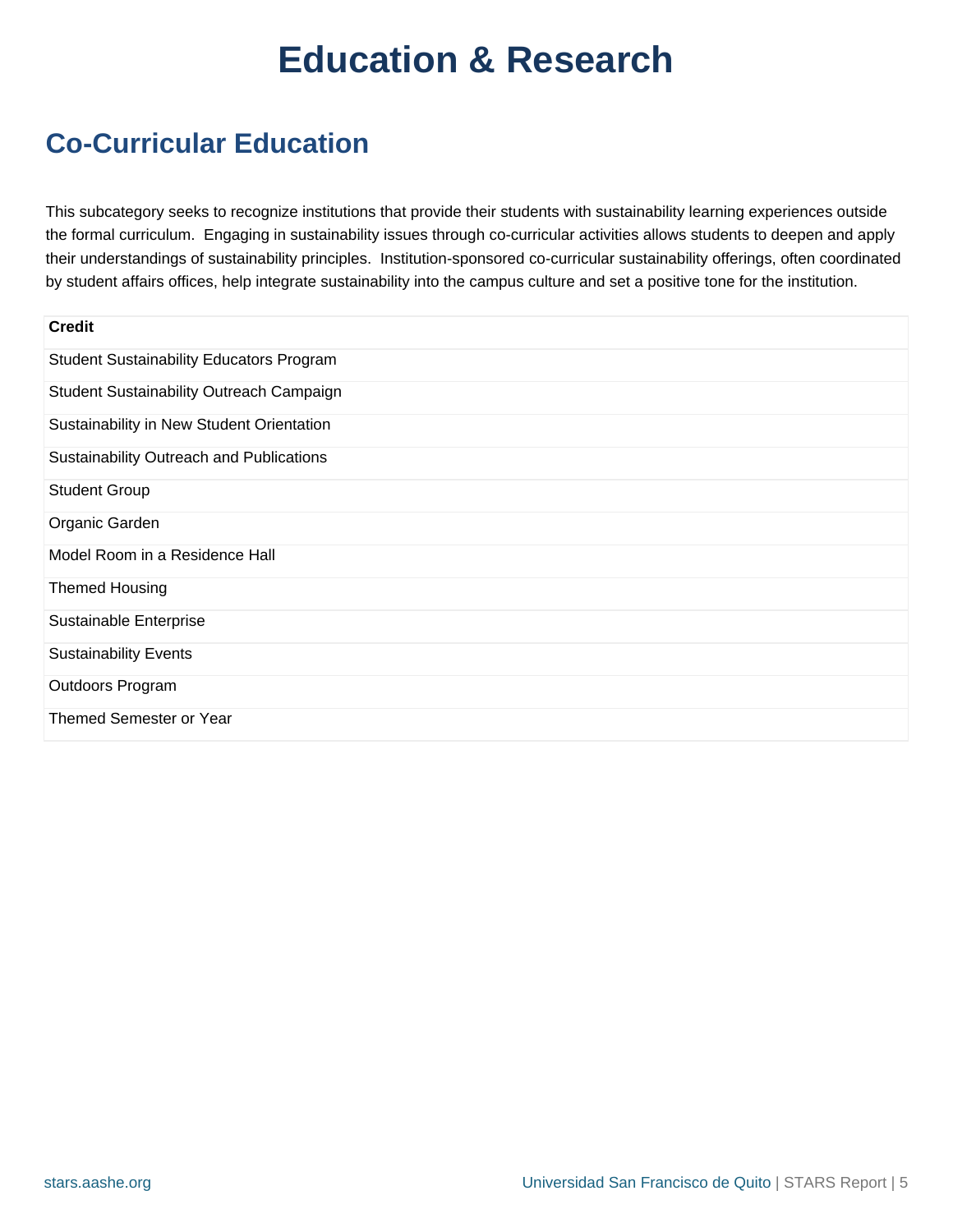## <span id="page-5-0"></span>**Student Sustainability Educators Program**

## **Criteria**

Institution coordinates an ongoing peer-to-peer sustainability outreach and education program for degree-seeking students. The institution:

- Selects or appoints students to serve as educators and formally designates the students as educators,
- Provides formal training to the educators in how to conduct outreach, and
- Offers faculty or staff and/or financial support to the program.

This credit focuses on programs for degree-seeking students enrolled in a for-credit program. Continuing education and/or non-credit students are excluded from this credit.

Student clubs or groups, which are covered by Co-Curricular Education Tier Two Credit 1, are not eligible for this credit unless the group meets the criteria outlined above.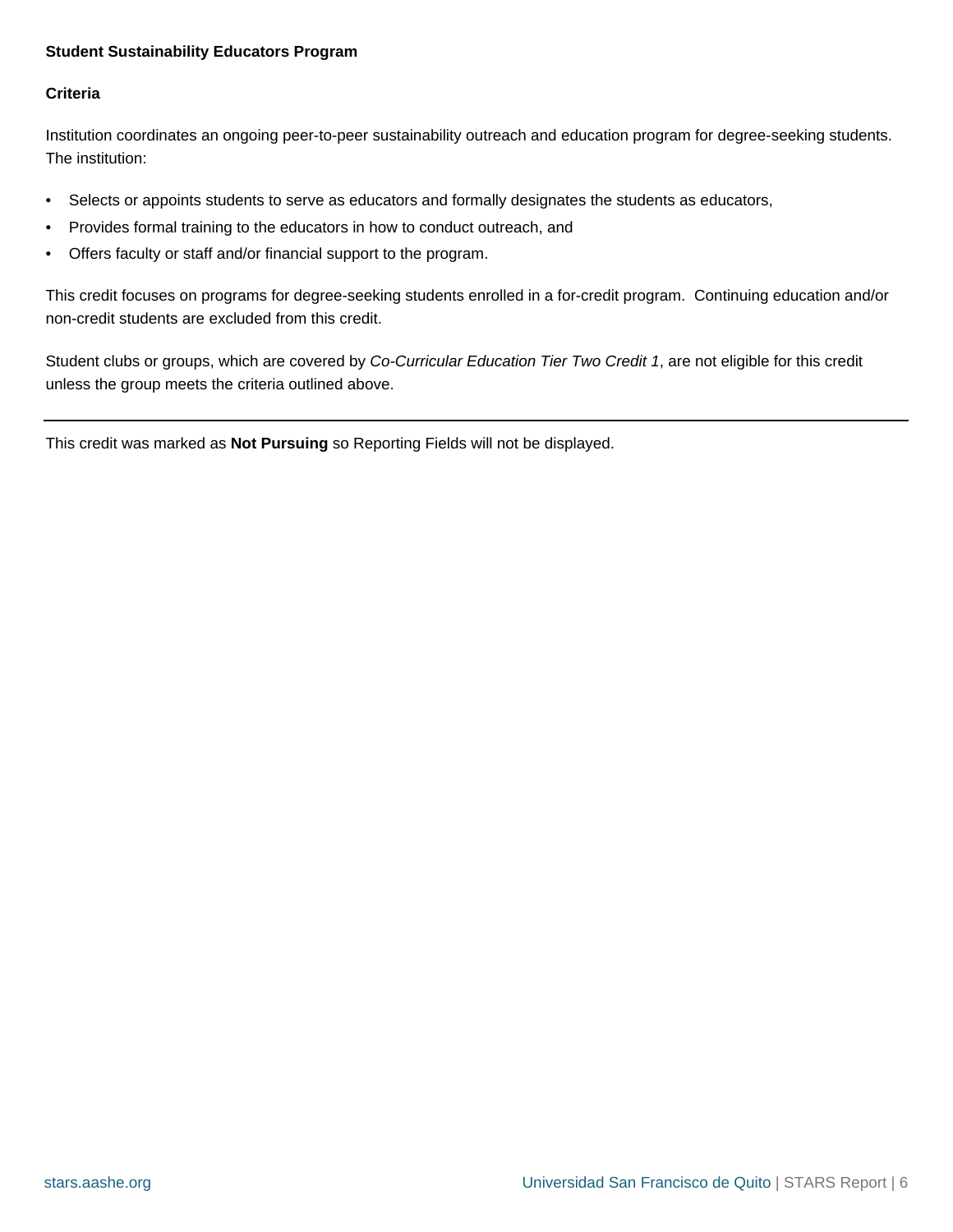## <span id="page-6-0"></span>**Student Sustainability Outreach Campaign**

## **Criteria**

Institution holds at least one sustainability-related outreach campaign directed at students. The campaign yields measurable, positive results in advancing sustainability. The sustainability-related outreach campaign may be conducted by the institution, a student organization, or students in a course.

To measure if the campaign yields measurable, positive results, institutions should compare pre-campaign performance to performance during or after the campaign.

The campaign could take the form of a competition (such as a residence hall conservation competition), or a collective challenge (such as a campus-wide drive to achieve a specific sustainability target).

The campaign may focus on one or more sustainability issues, but educating students is a primary feature of the campaign.

The campaign may reach additional campus members (faculty, staff, visitors, etc.) as long as students are one of the audiences of the campaigns.

The following impacts are not sufficient for this credit:

- Increased awareness
- Additional members of a mailing list or group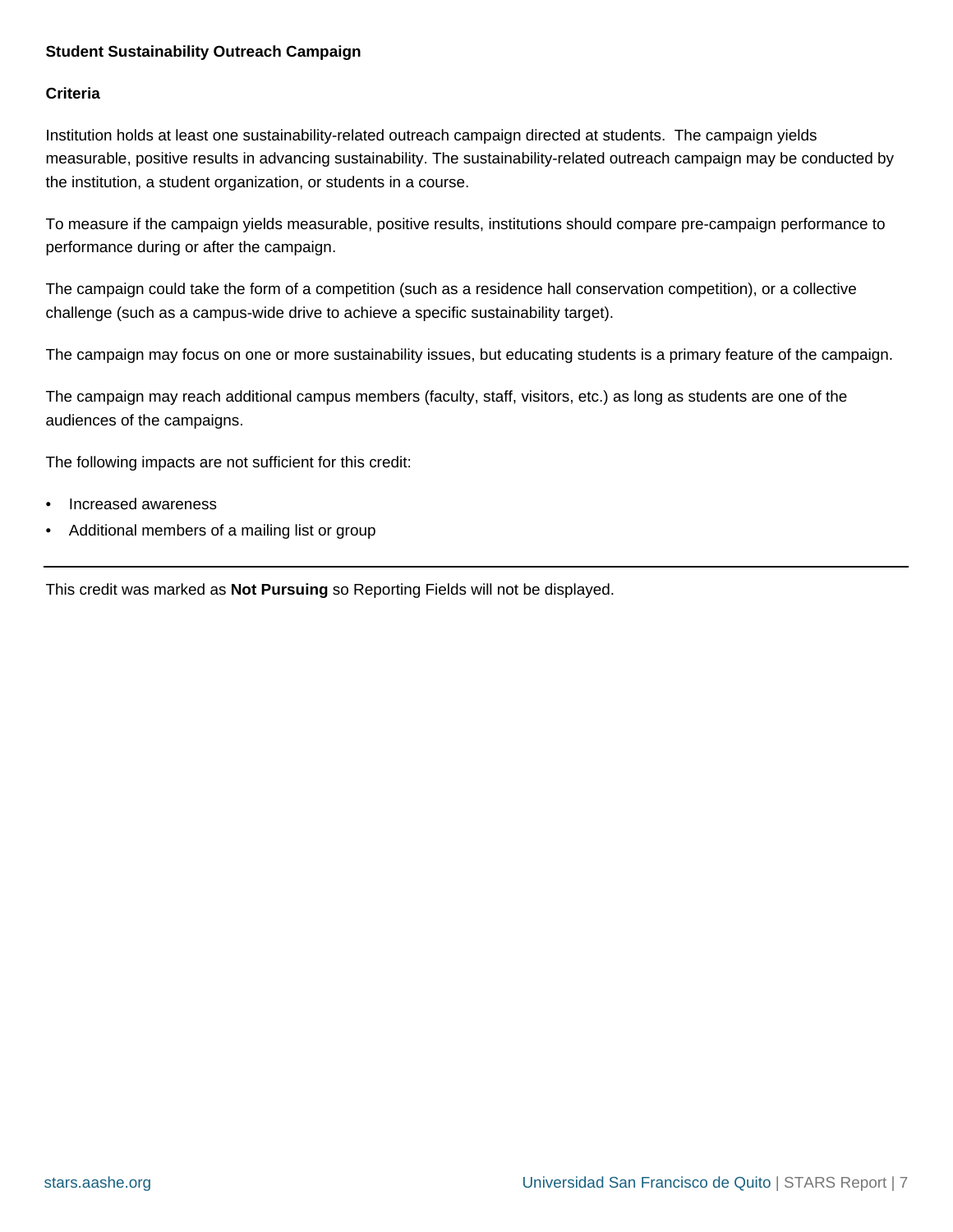## <span id="page-7-0"></span>**Sustainability in New Student Orientation**

## **Criteria**

Institution includes sustainability prominently in its new student orientation activities and programming. Sustainability activities and programming are made available to all new students and are intended to educate about the principles and practices of sustainability.

Because orientation activities vary from one institution to another, prominent inclusion of sustainability may not take the same form on each campus. When reporting for this credit, each institution will determine what prominent inclusion of sustainability means given its particular context.

As this credit is intended to measure sustainability being infused throughout the institution, program or discipline-level orientations are not included in this credit.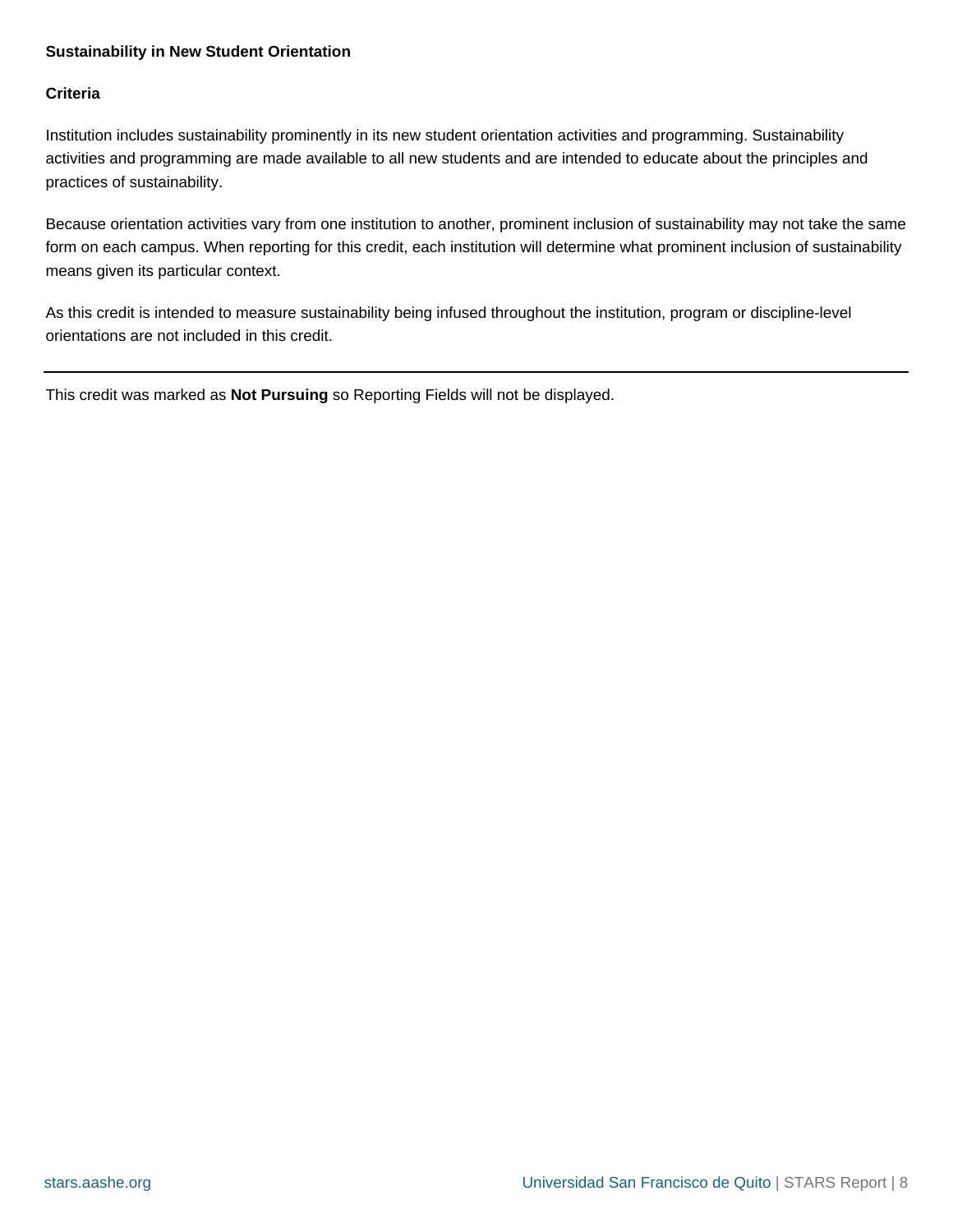**Diego Cisneros** Research Coordinator Chancellors Office

#### <span id="page-8-0"></span>**Criteria**

Institution produces outreach materials and/or publications that foster sustainability learning and knowledge. The publications and outreach materials may include the following:

- A central sustainability website that consolidates information about the institution's sustainability efforts
- A sustainability newsletter
- A vehicle to publish and disseminate student research on sustainability
- Building signage that highlights green building features
- Food service area signage and/or brochures that include information about sustainable food systems
- Signage on the grounds about sustainable groundskeeping strategies employed
- A sustainability walking map or tour
- A guide for commuters about how to use alternative methods of transportation
- A guide for green living and incorporating sustainability into the residential experience
- Regular coverage of sustainability in the main student newspaper, either through a regular column or a reporter assigned to the sustainability beat
- **Other**

"---" indicates that no data was submitted for this field

**Does the institution have a central sustainability website that consolidates information about the institution's sustainability efforts?:**

No

**A brief description of the central sustainability website that consolidates information about the institution's sustainability efforts:**

---

**The website URL for the central sustainability website that consolidates information about the institution's sustainability efforts:**

---

**Does the institution have a sustainability newsletter?:**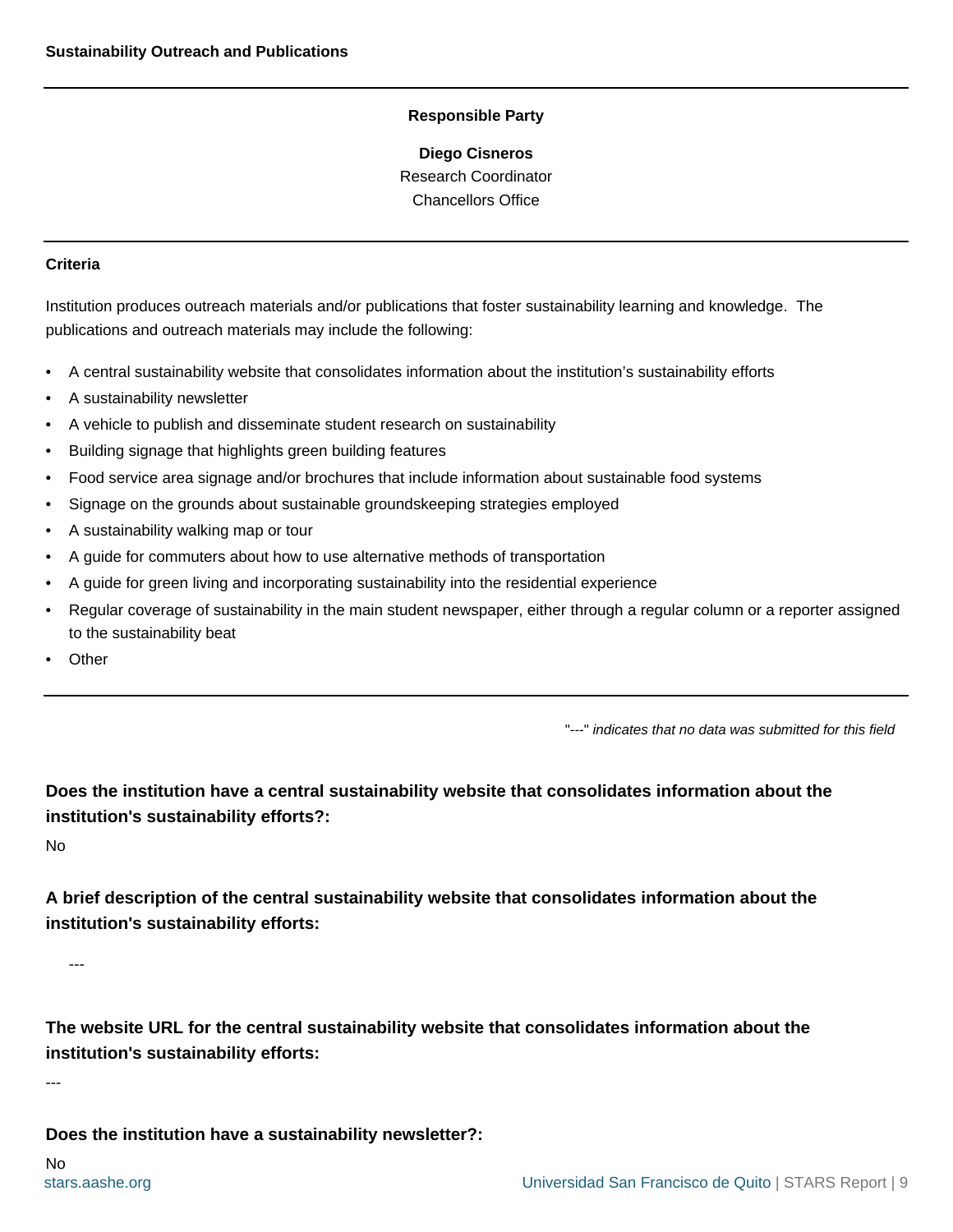## **A brief description of the sustainability newsletter:**

---

**The website URL for the sustainability newsletter:**

---

**Does the institution have a vehicle to publish and disseminate student research on sustainability?:** Yes

## **A brief description of the vehicle to publish and disseminate student research on sustainability:**

In 2012 the following students published papers related to sustainability: Adriana Pavon Palacio Agustina Arcos-Torres Alejandro Solano-Ugalde Arnaud Caoloux David Cazar Eduardo Toral Elicio TapiaRios Tauma Carlos Andres Gallegos Daniel Merchan Daniela Almeida Eduardo Puertas Pablo Yepez

All of them have been published in Avances. The research papers go through an editorial process and peer-reviewed. It is an open access Magazine. It publishes exact sciences, biology, environmental and inter discipline articles. This is also an open source for other Universities in the country. Indexed to LATINDEX, Sistema Regional de Información en Línea para Revistas Científicas, de América Latina, el Caribe, España y Portugal - México

## **The website URL for the vehicle to publish and disseminate student research on sustainability:**

<http://usfq.com/publicaciones/avances/Paginas/default.aspx>

## **Does the institution have building signage that highlights green building features?:**

No

**A brief description of building signage that highlights green building features :**

---

**The website URL for building signage that highlights green building features :**

---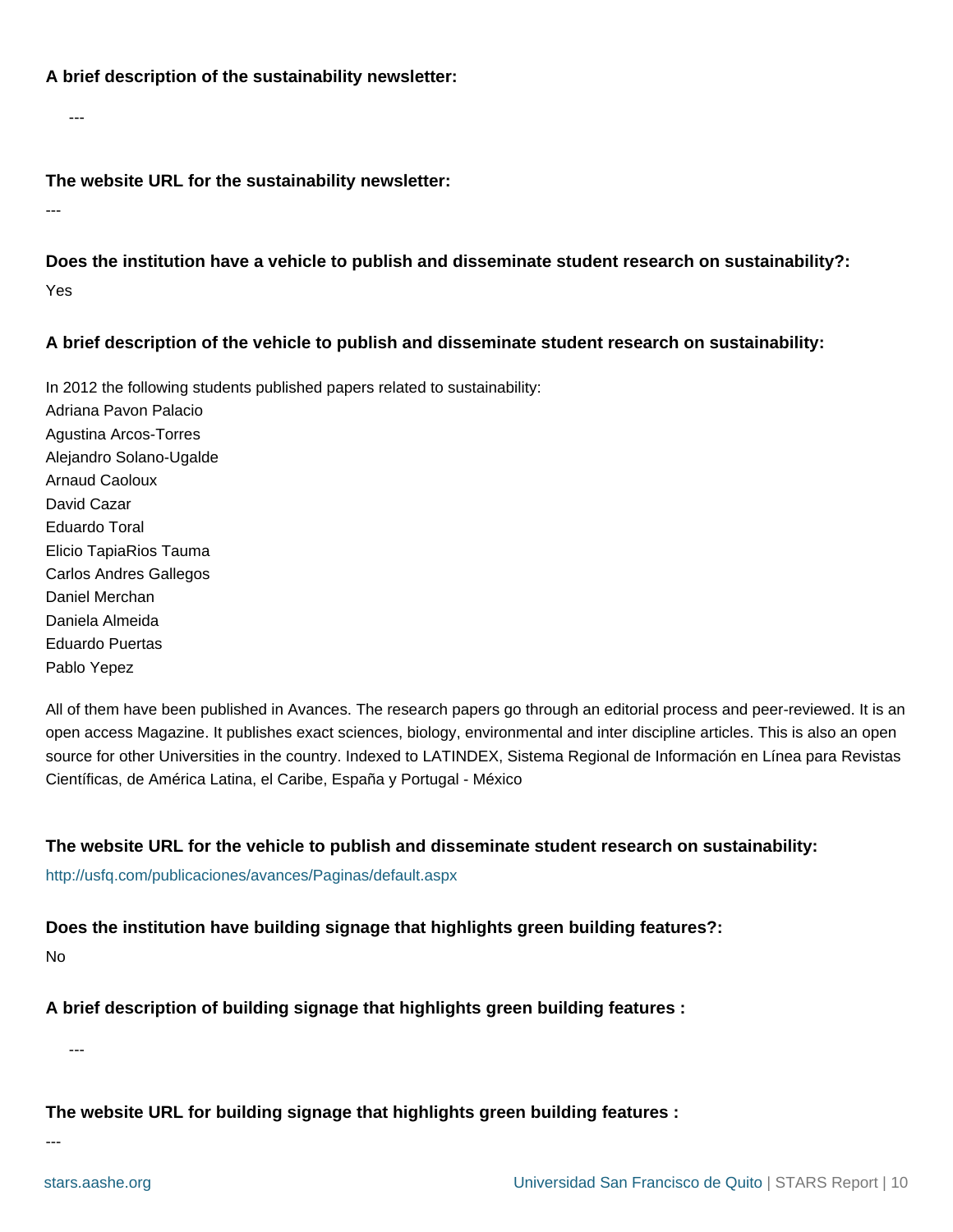**Does the institution have food service area signage and/or brochures that include information about sustainable food systems?:**

No

**A brief description of food service area signage and/or brochures that include information about sustainable food systems:**

---

**The website URL for food service area signage and/or brochures that include information about sustainable food systems:**

---

**Does the institution have signage on the grounds about sustainable grounds-keeping strategies employed?:**

No

**A brief description of signage on the grounds about sustainable grounds-keeping strategies employed:**

---

**The website URL for signage on the grounds about sustainable grounds-keeping strategies employed:** ---

**Does the institution have a sustainability walking map or tour?:**

No

**A brief description of the sustainability walking map or tour:**

---

**The website URL of the sustainability walking map or tour:**

---

**Does the institution have a guide for commuters about how to use alternative methods of transportation?:**

No

**A brief description of the guide for commuters about how to use alternative methods of transportation:**

---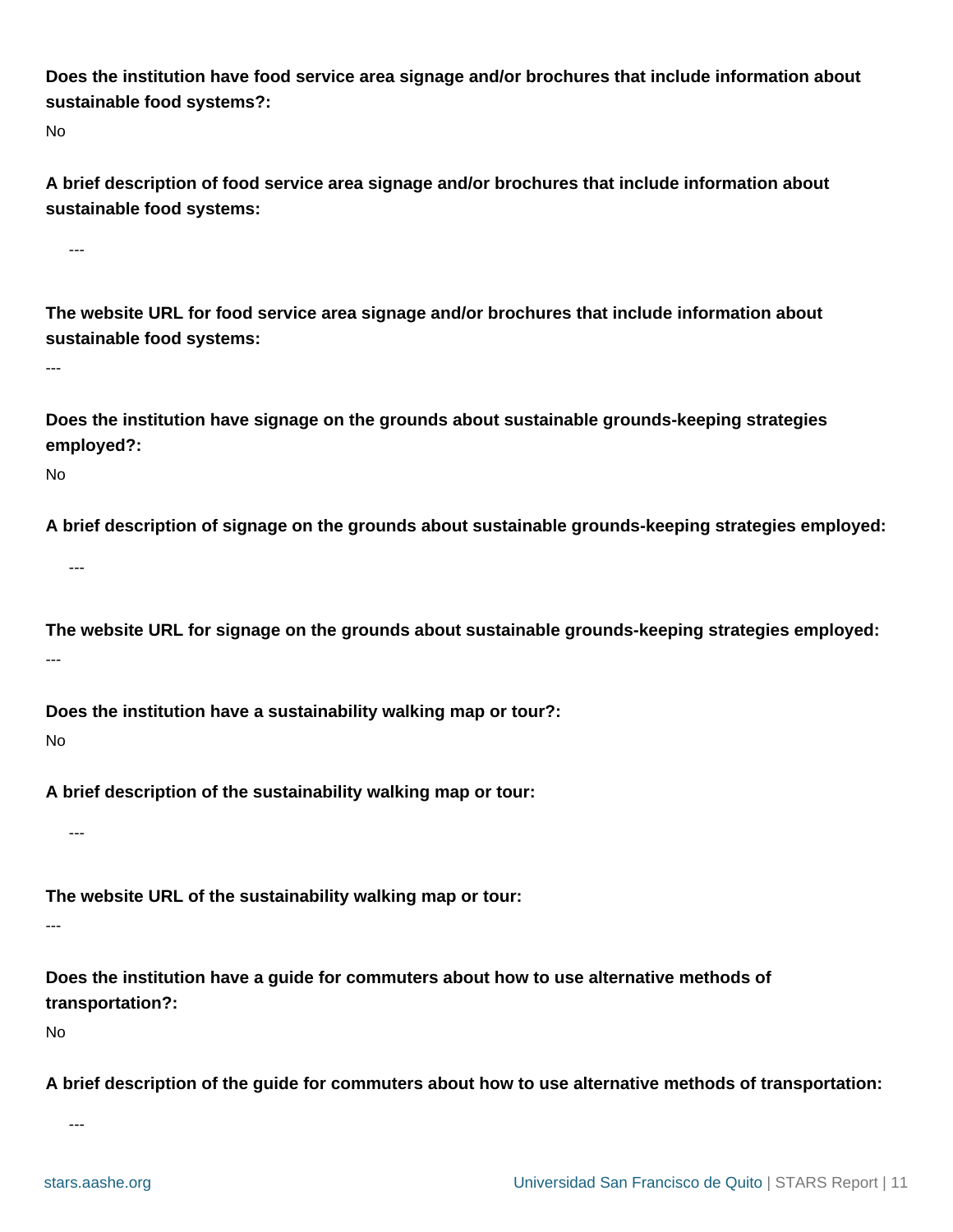**The website URL for the guide for commuters about how to use alternative methods of transportation:** ---

**Does the institution have a guide for green living and incorporating sustainability into the residential experience?:**

No

**A brief description of the guide for green living and incorporating sustainability into the residential experience:**

---

**The website URL for the guide for green living and incorporating sustainability into the residential experience:**

---

**Does the institution have regular coverage of sustainability in the main student newspaper (either through a regular column or a reporter assigned to the sustainability beat)?:**

No

**A brief description of regular coverage of sustainability in the main student newspaper, either through a regular column or a reporter assigned to the sustainability beat:**

---

**The website URL for regular coverage of sustainability in the main student newspaper, either through a regular column or a reporter assigned to the sustainability beat:**

---

**Does the institution produce another sustainability publication or outreach material not covered above? (1st material):**

No

**A brief description of this material:**

---

**The website URL for this material:**

---

[stars.aashe.org](http://stars.aashe.org) [Universidad San Francisco de Quito](http://stars.aashe.org/institutions/universidad-san-francisco-de-quito/report/2013-12-25/) | STARS Report | 12 **Does the institution produce another sustainability publication or outreach material not covered above? (2nd material):**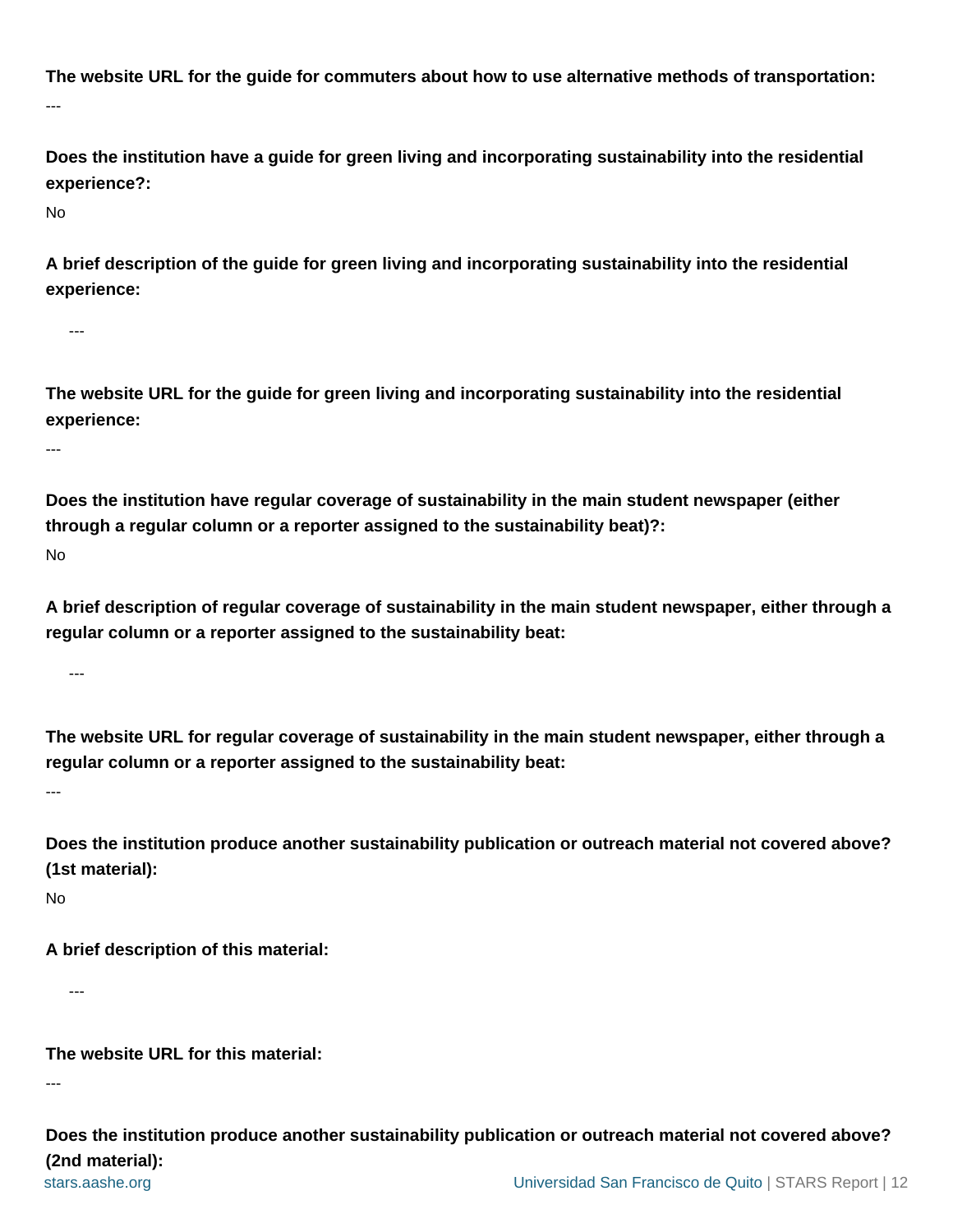No

## **A brief description of this material:**

---

**The website URL for this material:**

---

**Does the institution produce another sustainability publication or outreach material not covered above? (3rd material):**

No

**A brief description of this material:**

---

**The website URL for this material:**

---

**Does the institution produce another sustainability publication or outreach material not covered above? (4th material):**

No

**A brief description of this material:**

---

**The website URL for this material:**

---

**Does the institution produce another sustainability publication or outreach material not covered above? (5th material):**

No

**A brief description of this material:**

---

**The website URL for this material:**

---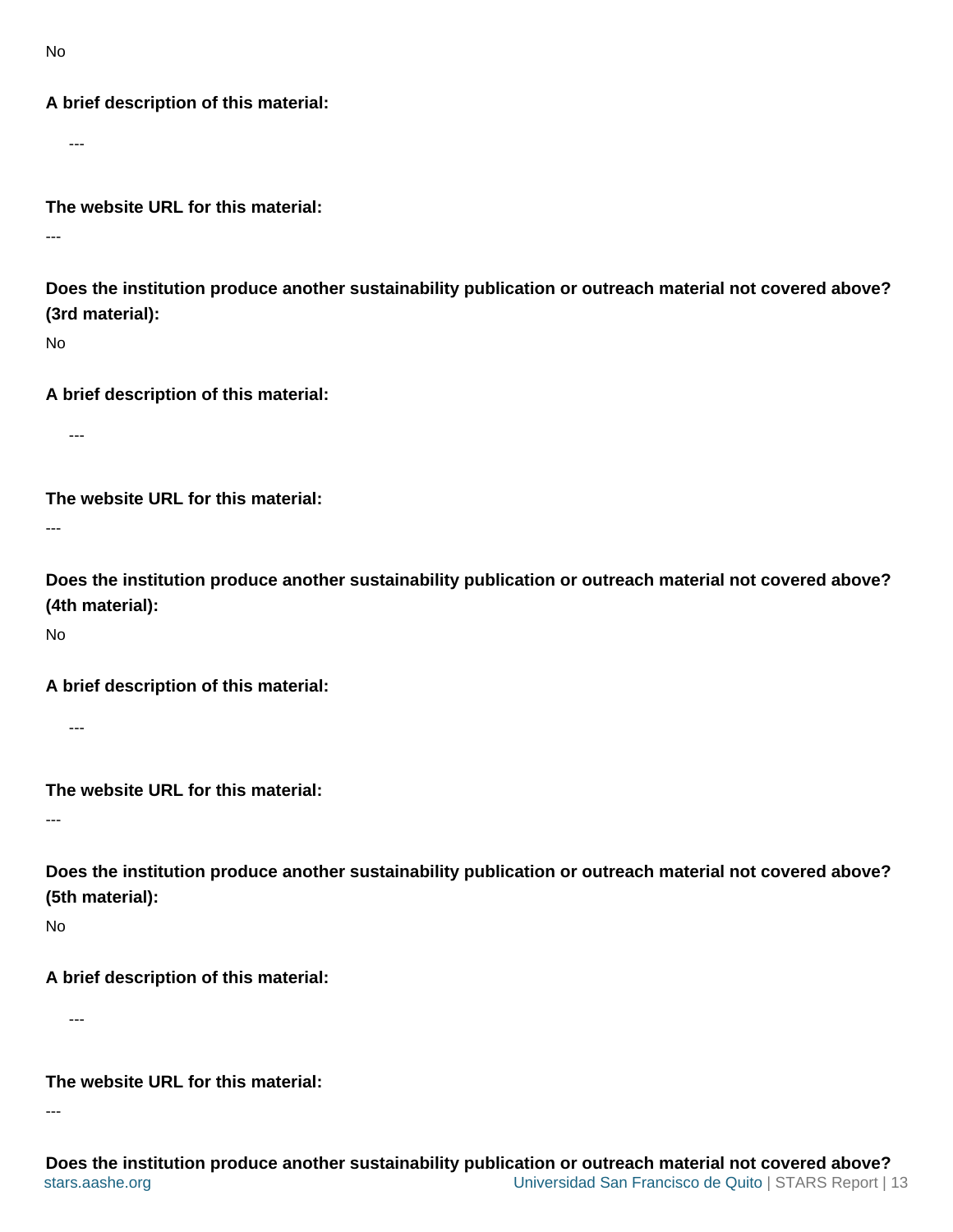**(6th material):**

No

**A brief description of this material:**

---

**The website URL for this material:**

---

**Does the institution produce another sustainability publication or outreach material not covered above? (7th material):**

No

**A brief description of this material:**

---

**The website URL for this material:**

---

**Does the institution produce another sustainability publication or outreach material not covered above? (8th material):**

No

**A brief description of this material:**

---

**The website URL for this material:**

---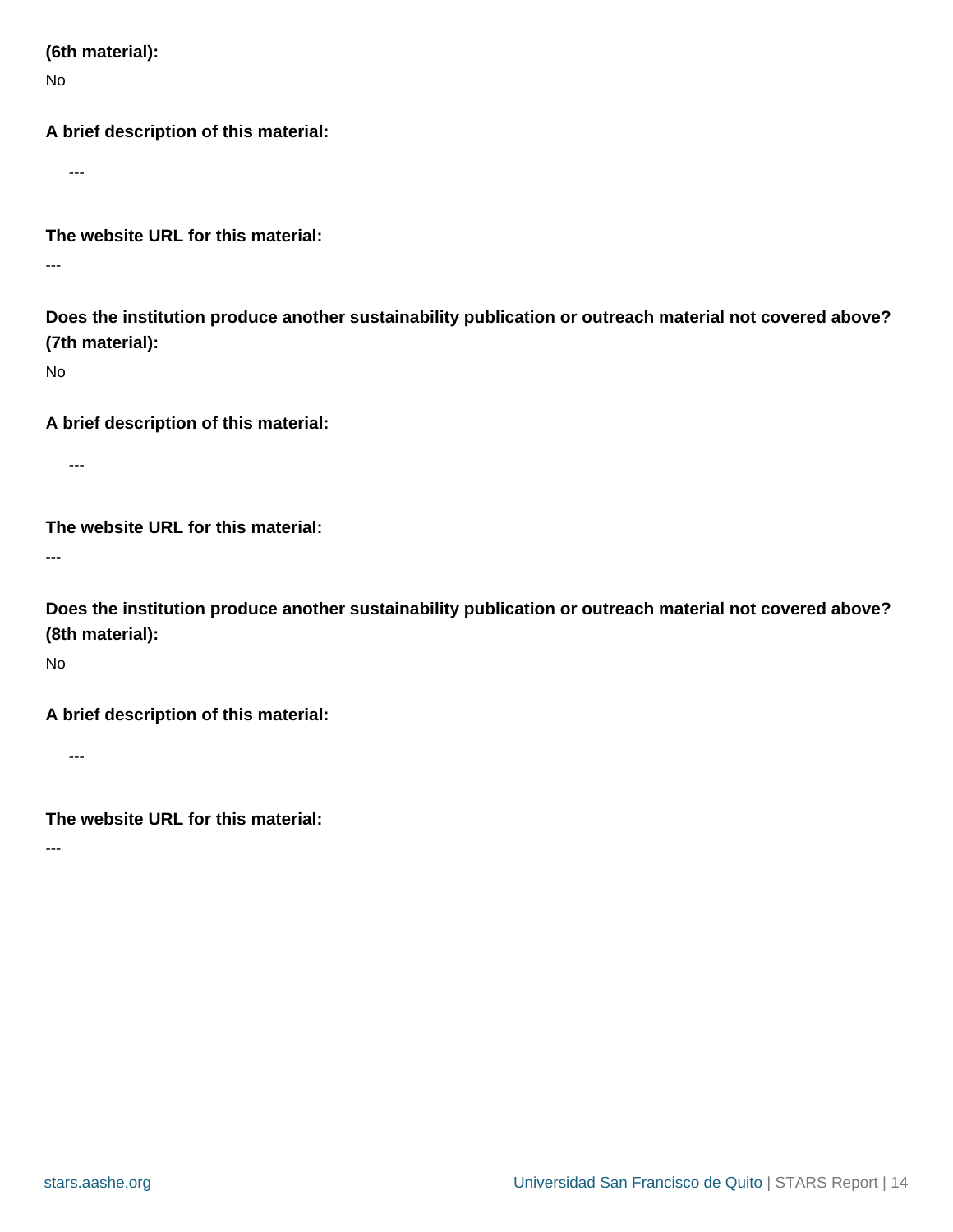**Nicole Galindo** Stundet Council President Stundet Council

"---" indicates that no data was submitted for this field

## <span id="page-14-0"></span>**Does the institution have an active student group focused on sustainability?:**

Yes

#### **The name and a brief description of each student group:**

USFQ's Student Government (GOBE) in 2012 worked on various projects that focused on recycling, reduction of single use plastic bottles and paper copies, as well as giving back to the community.

#### **List up to 4 notable recent activities or accomplishments of student group(s):**

1. Homework is to be turned in as an electronic file through Desire 2 Learn, the online platform of the University. This platform was implemented on August 2011. A main component of GOBE's work was to train instructors and professors to use this online tool appropriately. The project also included delivering readings on PDF format instead of printed copies. 2. GOBE purchased 3 water fountains for students to refill their personal bottles and decrease the use of single use water bottles. Both cold and hot water is now available through campus.

3. Christmas's celebration for 400 children in la Tola Grande, a vulnerable neighborhood in Cumbaya, where the University is located. This included entertainment and food.

4. A "Thank You Celebration" for the cleaning and security staff. The celebration included entertainment and lunch in order to thank them for their hard work, which is essential for the University's operations and success.

#### **List other student groups that address sustainability:**

---

## **The website URL where information about student group(s) is available:**

<http://www.usfq.edu.ec/estudiantes/gobe/proyectos/Paginas/proyectos.aspx>

#### **Data source(s) and notes about the submission:**

For the Online content the assumptions is that all content observes international IP laws.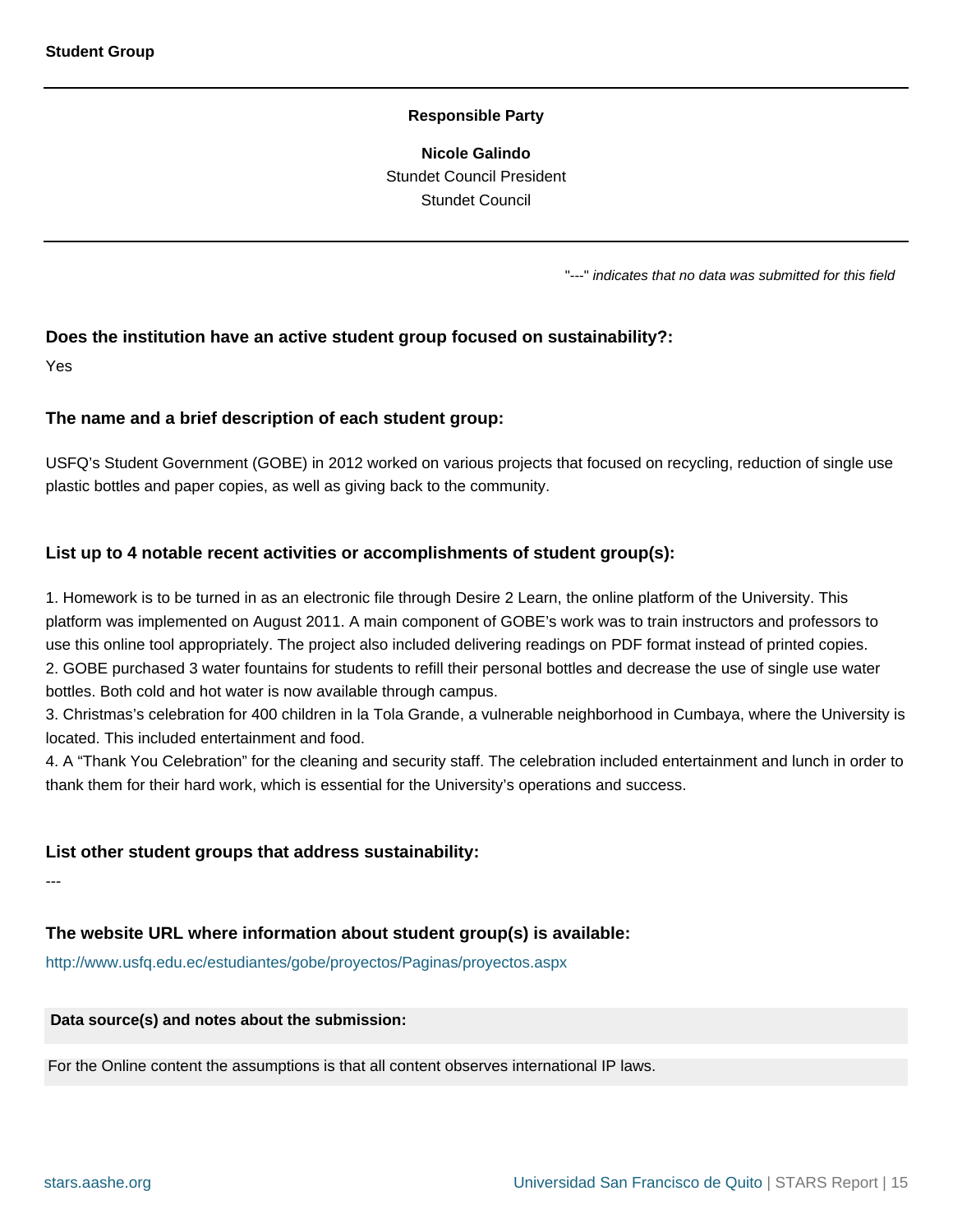**Hugo Castell Instructor** Agronomy

"---" indicates that no data was submitted for this field

## <span id="page-15-0"></span>**Does the institution have an on-campus garden where students are able to gain organic farming and/or gardening experience?:**

No

## **A brief description of the garden:**

USFQ's Organic Garden is a mandatory class to agriculture introduction. The garden is located some 6 miles away from the University in a 2.4 acre leased piece of land.

Each semester there is generally between 7 to 10 students in the class where everything from seed planting to genetic research is carried out. Besides students, there are 3 fulltime workers that oversee the organic farm. Students stick to a scheduled production process and are required to assist daily.

Besides cultivating in season-produce, the organic garden also serves as a seedbed for native plants such as Chilca, Guabo, Santa Maria, Ajisillo and podocarpus, which are then transplanted to parks and ravines. Everything is organically managed, from the fertilizer made form quail excrement, to the red earthworms for compost as well as fumigating with trichoderma mushrooms for pest control.

Products sold have to pass a sanitary verification in order to be packed and shipped to the farmers market on Friday's at noon. Leftover produce is fed to the rabbits and guinea pigs at the farm. All other organic left over's are used for compost and re used as organic fertilizer.

## **The website URL where information about the garden is available:**

---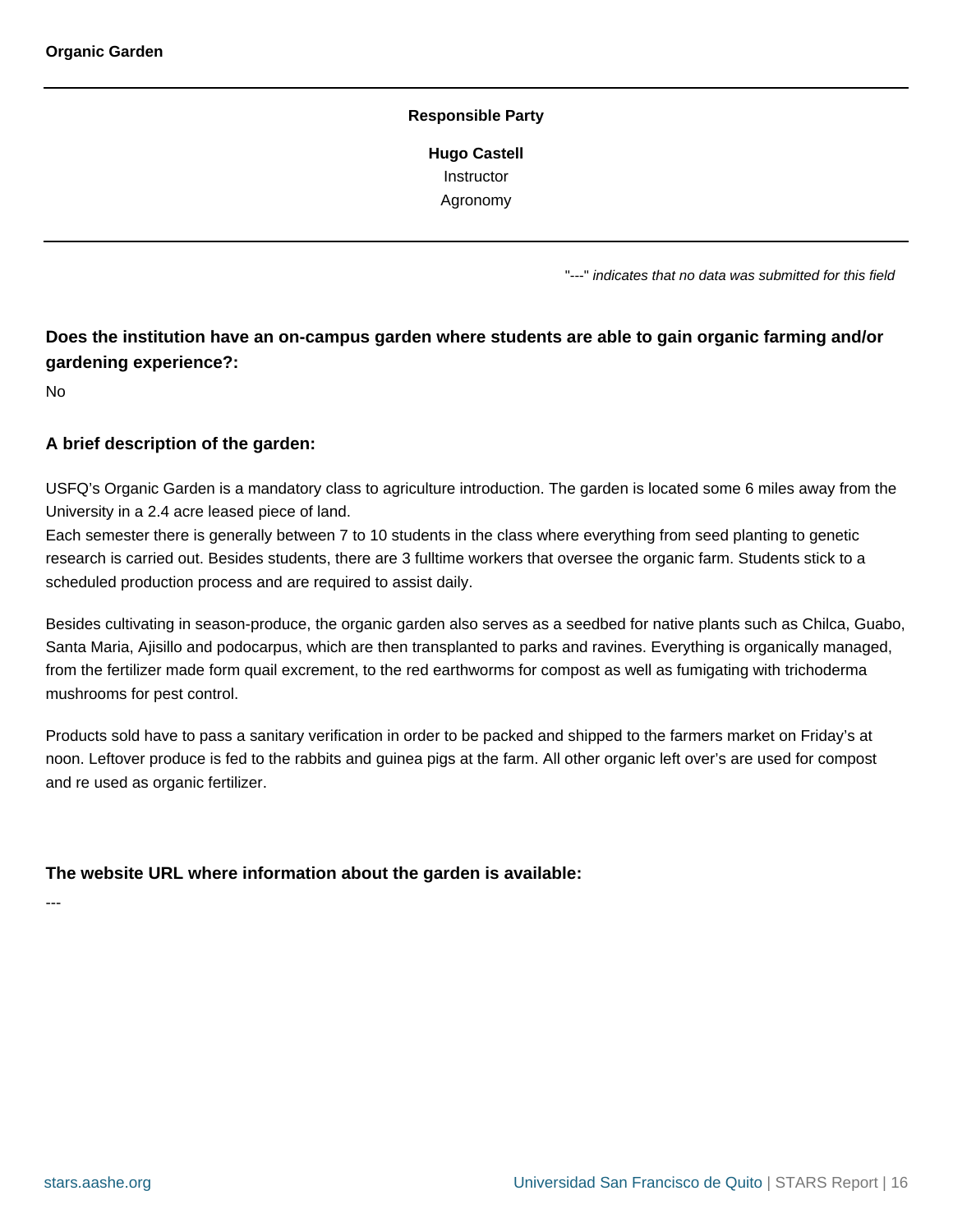## <span id="page-16-0"></span>**Model Room in a Residence Hall**

This credit was marked as **Not Applicable** for the following reason:

Institution does not have residence halls.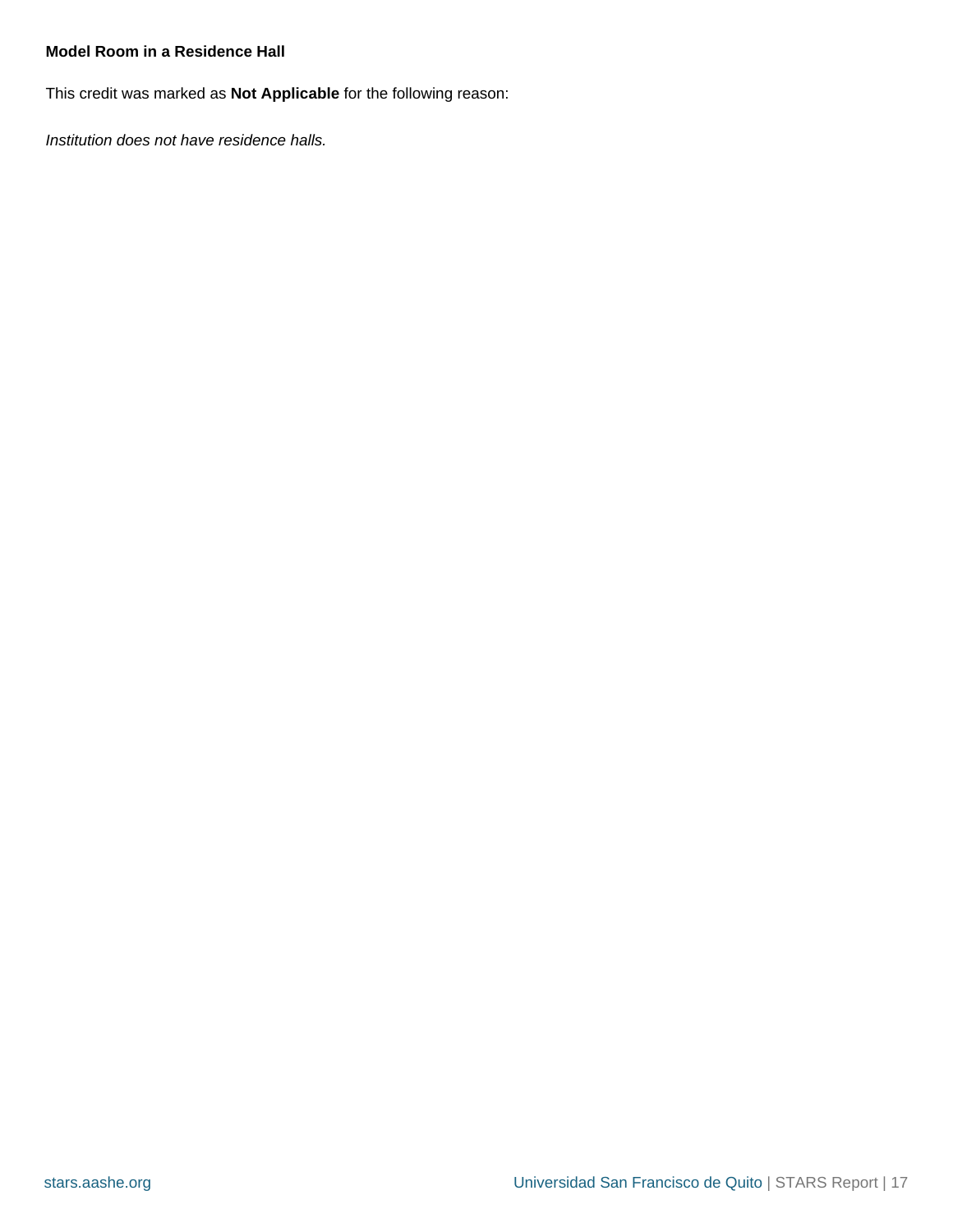## <span id="page-17-0"></span>**Themed Housing**

This credit was marked as **Not Applicable** for the following reason:

Institution does not have on-campus housing.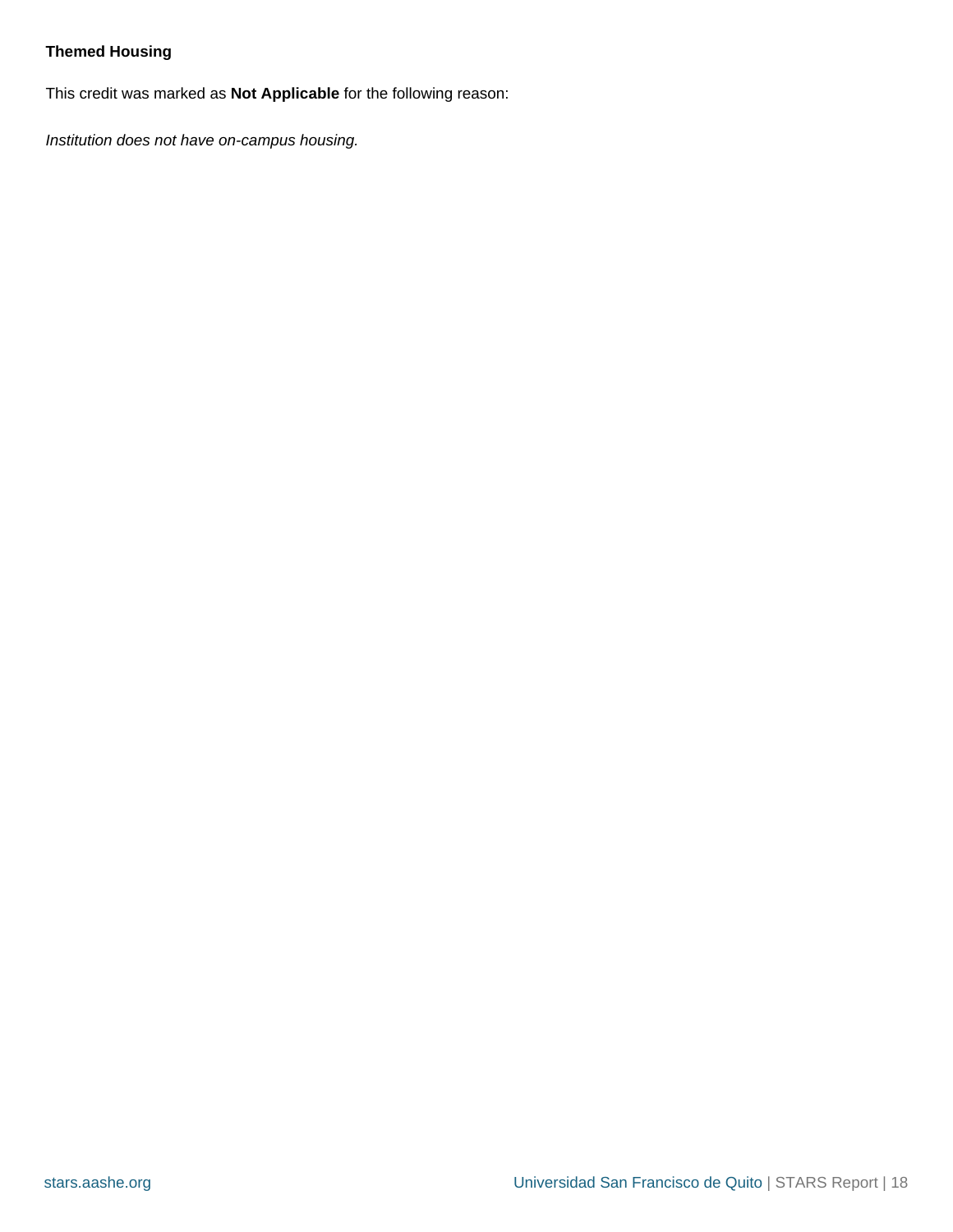## <span id="page-18-0"></span>**Sustainable Enterprise**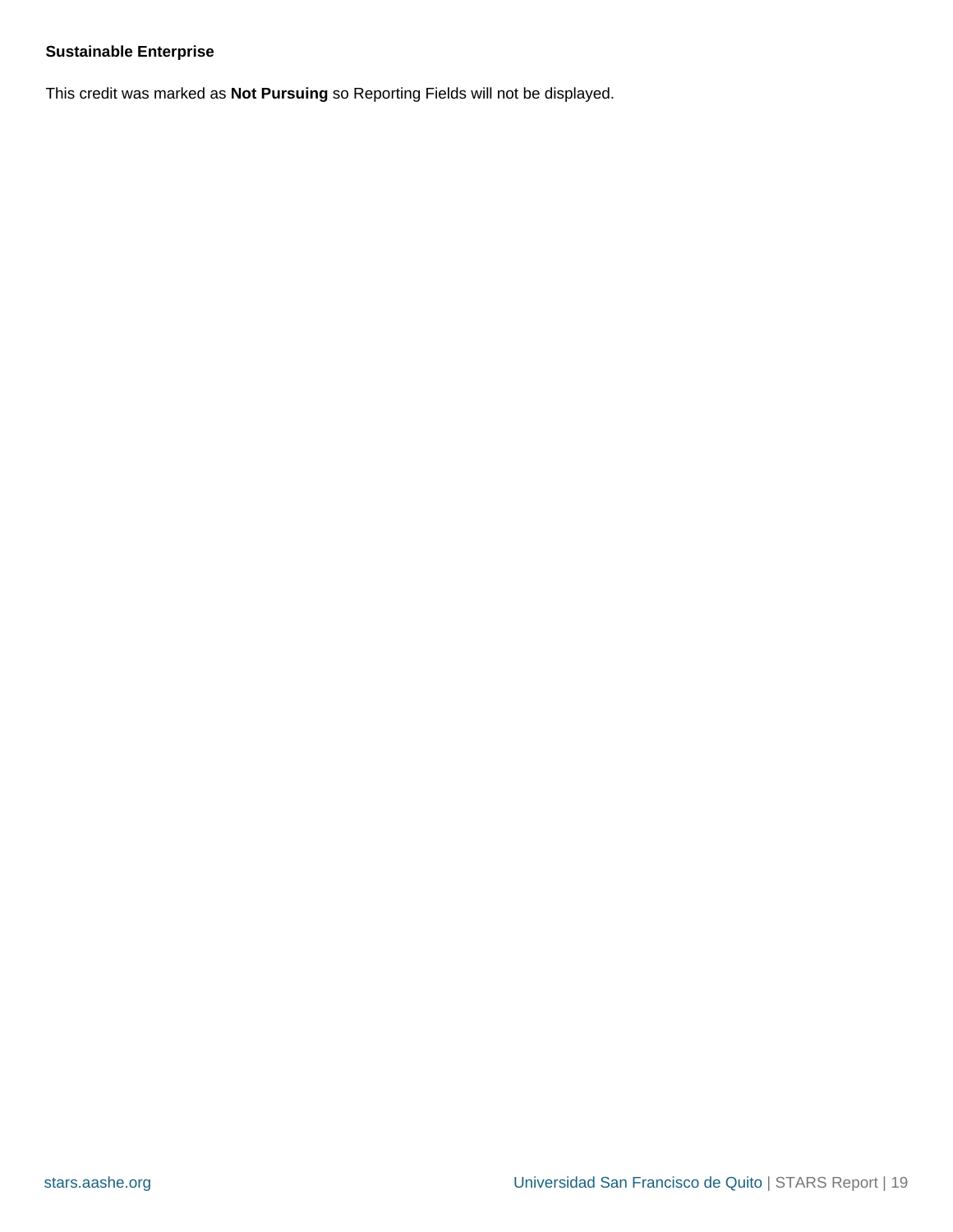## <span id="page-19-0"></span>**Sustainability Events**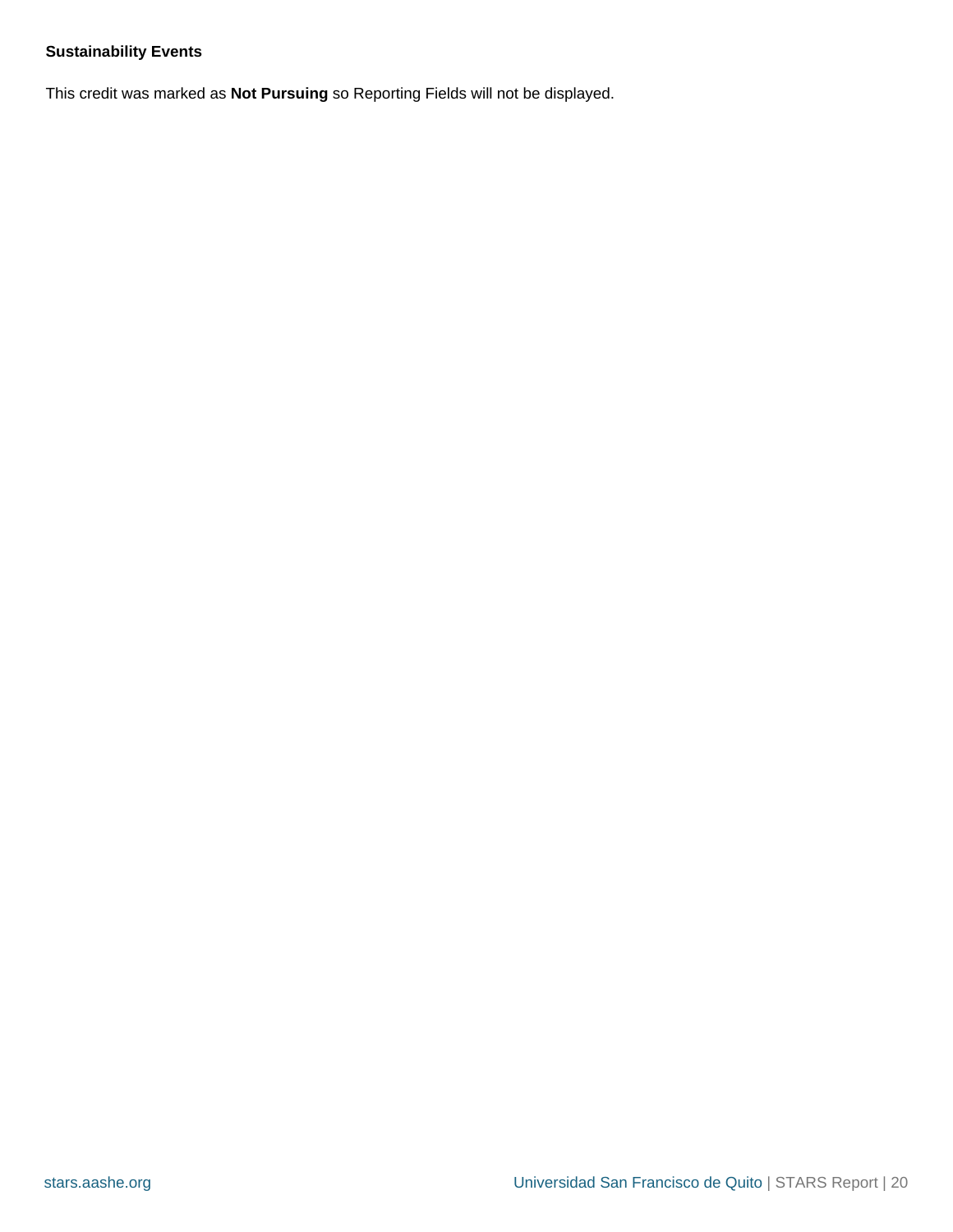**Diego Egas** HIking Instructor Sports

"---" indicates that no data was submitted for this field

<span id="page-20-0"></span>**Does the institution have a wilderness or outdoors program that organizes hiking, backpacking, kayaking, or other outings for students and follows Leave No Trace principles?:** Yes

## **A brief description of the program:**

Currently the University offers a Climbing/Hiking 3-credit class. The program started in 99 as a club and the then president of the club remains as class instructor today. The class is based on taking a theory in mountaineering, rappel and ropes. Besides attending all theory classes students have to take at least 3 weekend trips during the semester. The class has a policy of leave no trace behind but has no theory on it. As for rock climbing the policy is to use previous bolts.

## **The website URL where information about the program is available:**

<http://ssb.usfq.edu.ec/cursos.html>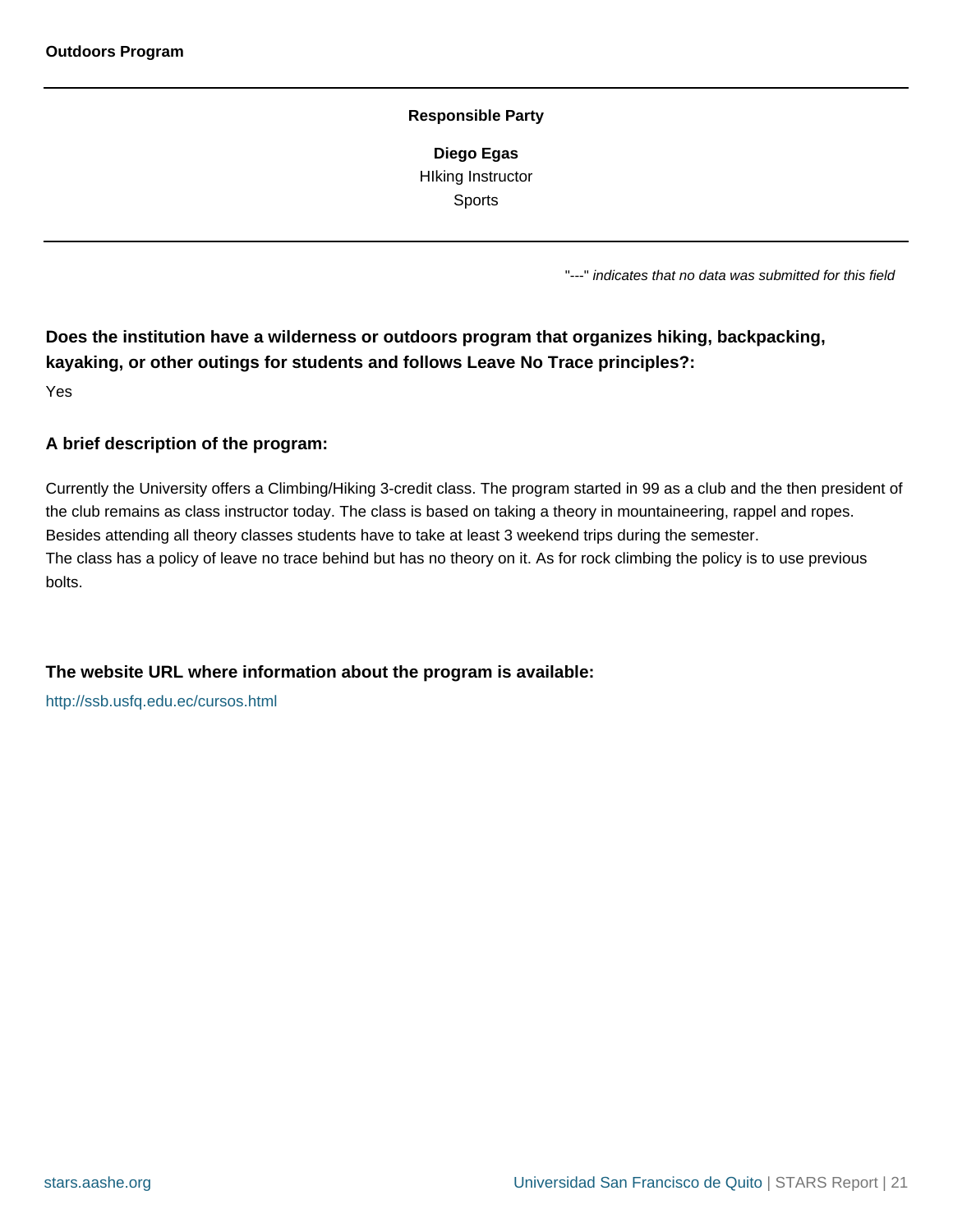## <span id="page-21-0"></span>**Themed Semester or Year**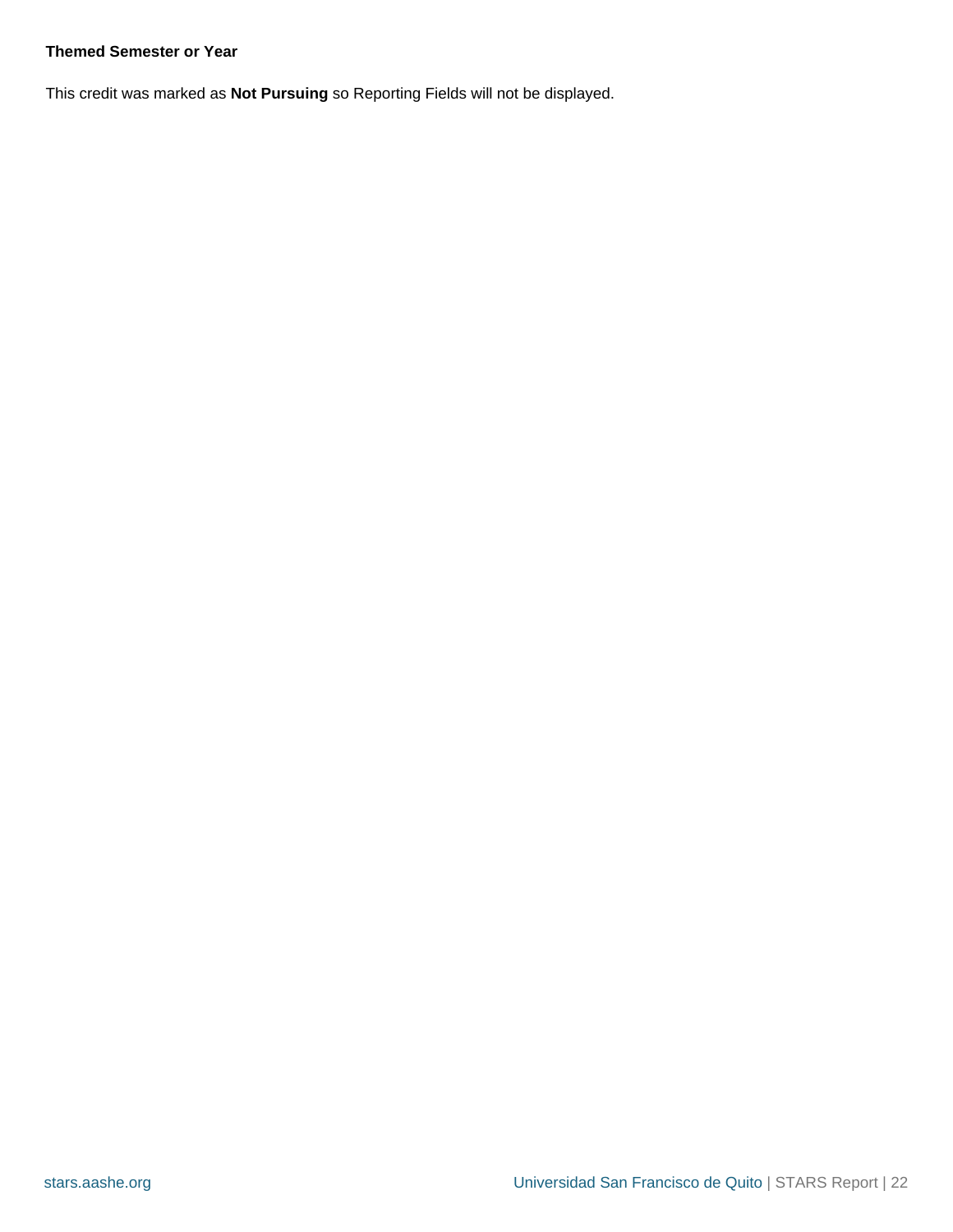## **Curriculum**

This subcategory seeks to recognize institutions that have formal education programs and courses that address sustainability. One of the primary functions of colleges and universities is to educate students. By training and educating future leaders, scholars, workers, and professionals, higher education institutions are uniquely positioned to prepare students to understand and address sustainability challenges. Institutions that offer courses covering sustainability issues help equip their students to lead society to a sustainable future.

| <b>Credit</b>                                    |
|--------------------------------------------------|
| Sustainability Course Identification             |
| <b>Sustainability-Focused Courses</b>            |
| <b>Sustainability-Related Courses</b>            |
| <b>Sustainability Courses by Department</b>      |
| <b>Sustainability Learning Outcomes</b>          |
| Undergraduate Program in Sustainability          |
| Graduate Program in Sustainability               |
| <b>Sustainability Immersive Experience</b>       |
| <b>Sustainability Literacy Assessment</b>        |
| Incentives for Developing Sustainability Courses |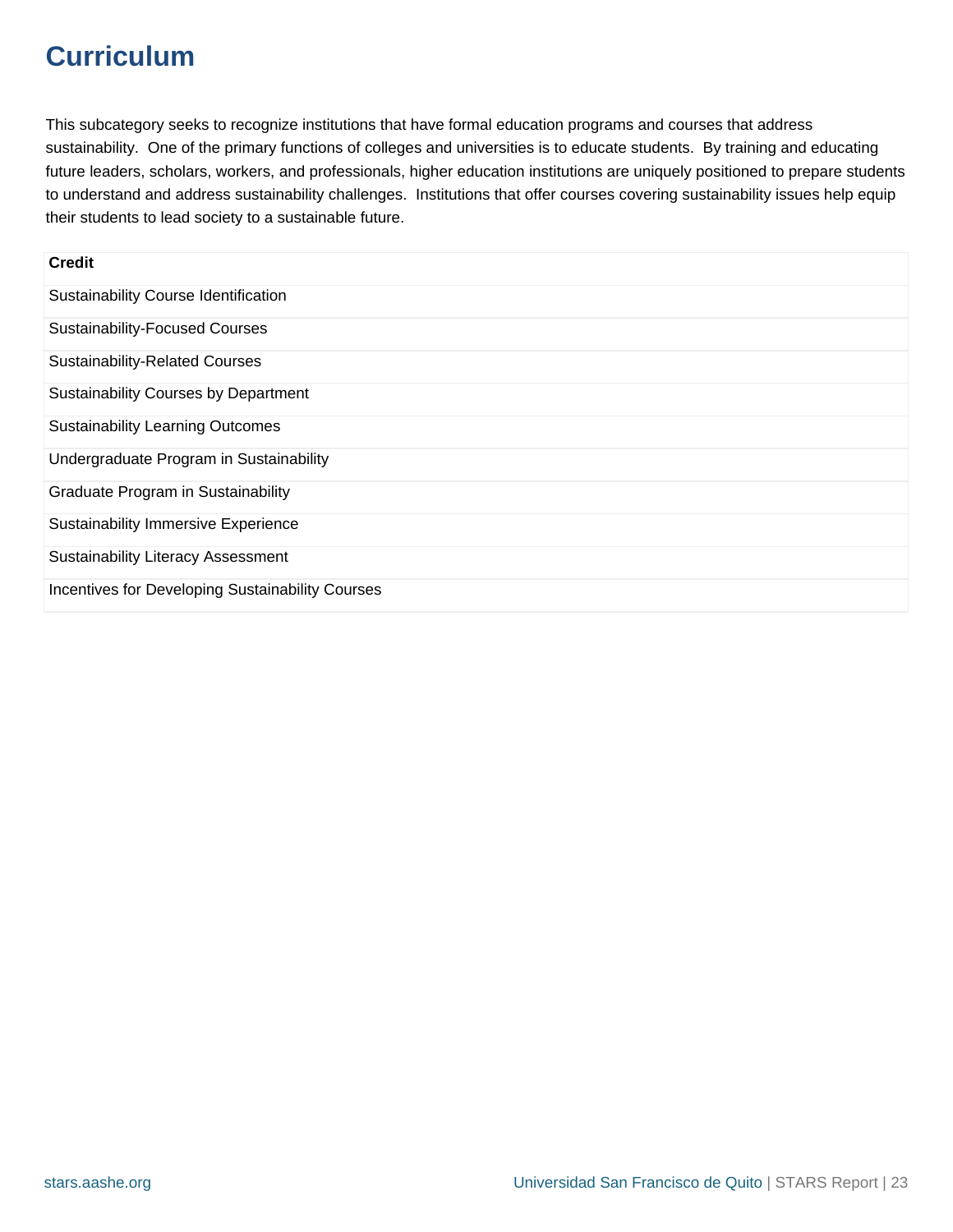## <span id="page-23-0"></span>**Sustainability Course Identification**

## **Criteria**

## **Part 1**

Institution has developed a definition of sustainability in the curriculum. The definition was developed by a committee comprised of at least three faculty members who teach courses in different departments. The committee may include students, staff, and other stakeholders as well. The definition does not have to be formally adopted.

In order to report on other STARS Curriculum credits, the definition of sustainability in the curriculum should distinguish between courses that focus or concentrate on the concept of sustainability throughout the course and courses that relate to an aspect of sustainability or include sustainability as part of the course.

- Sustainability-focused courses concentrate on the concept of sustainability, including its social, economic, and environmental dimensions, or examine an issue or topic using sustainability as a lens.
- Sustainability-related courses incorporate sustainability as a distinct course component or module or concentrate on a single sustainability principle or issue.

## **Part 2**

Institution has identified its sustainability-focused and sustainability-related course offerings. A course is either sustainability-focused or sustainability-related; no course should be identified as both sustainability-focused and sustainability-related. Each institution is free to choose a methodology to identify sustainability courses that is most appropriate given its unique circumstances. Asking faculty or departments to self-identify sustainability courses using the definition in Part 1 or looking at the stated learning outcomes and course objectives associated with each course may provide a richer view of sustainability course offerings than simply reviewing course descriptions, but it is not required.

## **Part 3**

Institution makes its sustainability course inventory publicly available online. The identification can be incorporated into the course catalog or posted as a stand-alone document.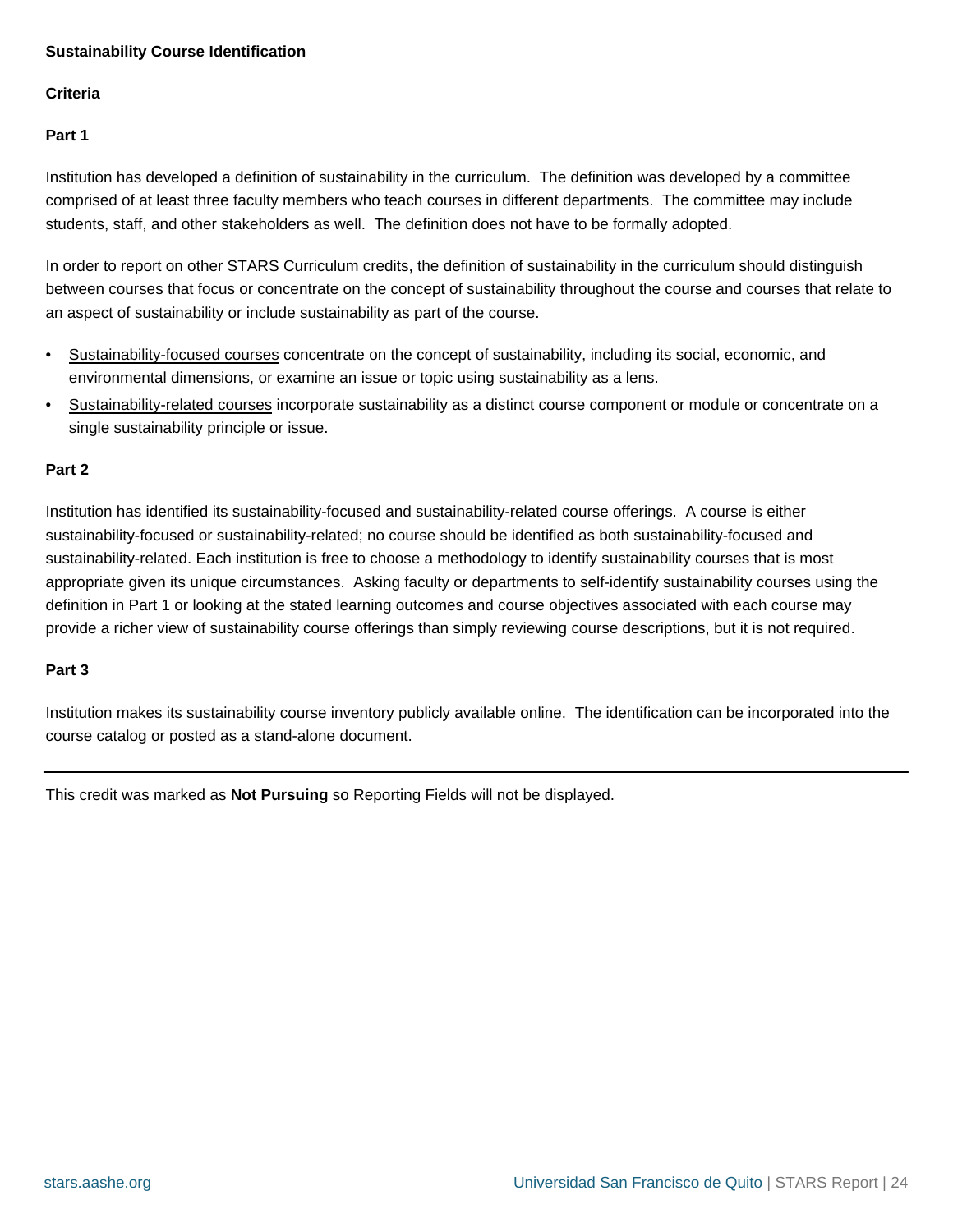**Alexandra Velasco** Faculty/ Head sustainability project Business School

#### <span id="page-24-0"></span>**Criteria**

Institution offers sustainability-focused academic courses.

This credit does not include continuing education and extension courses, which are covered by PAE Credit 21: Sustainability in Continuing Education.

"---" indicates that no data was submitted for this field

#### **The number of sustainability-focused courses offered :**

71

#### **The total number of courses offered :**

2,715

#### **Number of years covered by the data:**

One

## **A list of sustainability-focused courses offered:**

[stars.aashe.org](http://stars.aashe.org) [Universidad San Francisco de Quito](http://stars.aashe.org/institutions/universidad-san-francisco-de-quito/report/2013-12-25/) | STARS Report | 25 1 ANT-0312E Culture &Social Dynamics Andean Environment 2 ANT-0385 Human Ecol. & Maritime Comm 3 BIO-0201 Ecuadorian Flora and Fauna 4 BIO-0307 Ecosystems Based Manag. 5 BIO-0420 Native & Introd Plants Galapagos 6 EP-0195 Hiking 7 ECL-0101 Ecuador Ecology and resources 8 ECL-0300 Ecology and community 9 ECL-0304 Tropical Marine Ecol. 10 ECL-0310 Human Ecology 11 ECL-0311 Marine Ecology 12 ECL-0312 Tech. of Marine Research II 13 ECL-0315 Ecosystems & Biod. Ecuador 14 ECL-0320 Phylogenetic 15 ECL-0405 Tropical Montane Ecology 16 ECL-0406 Tropical Coastal Ecology 17 ECL-0407 Tropical Rainforest Ecology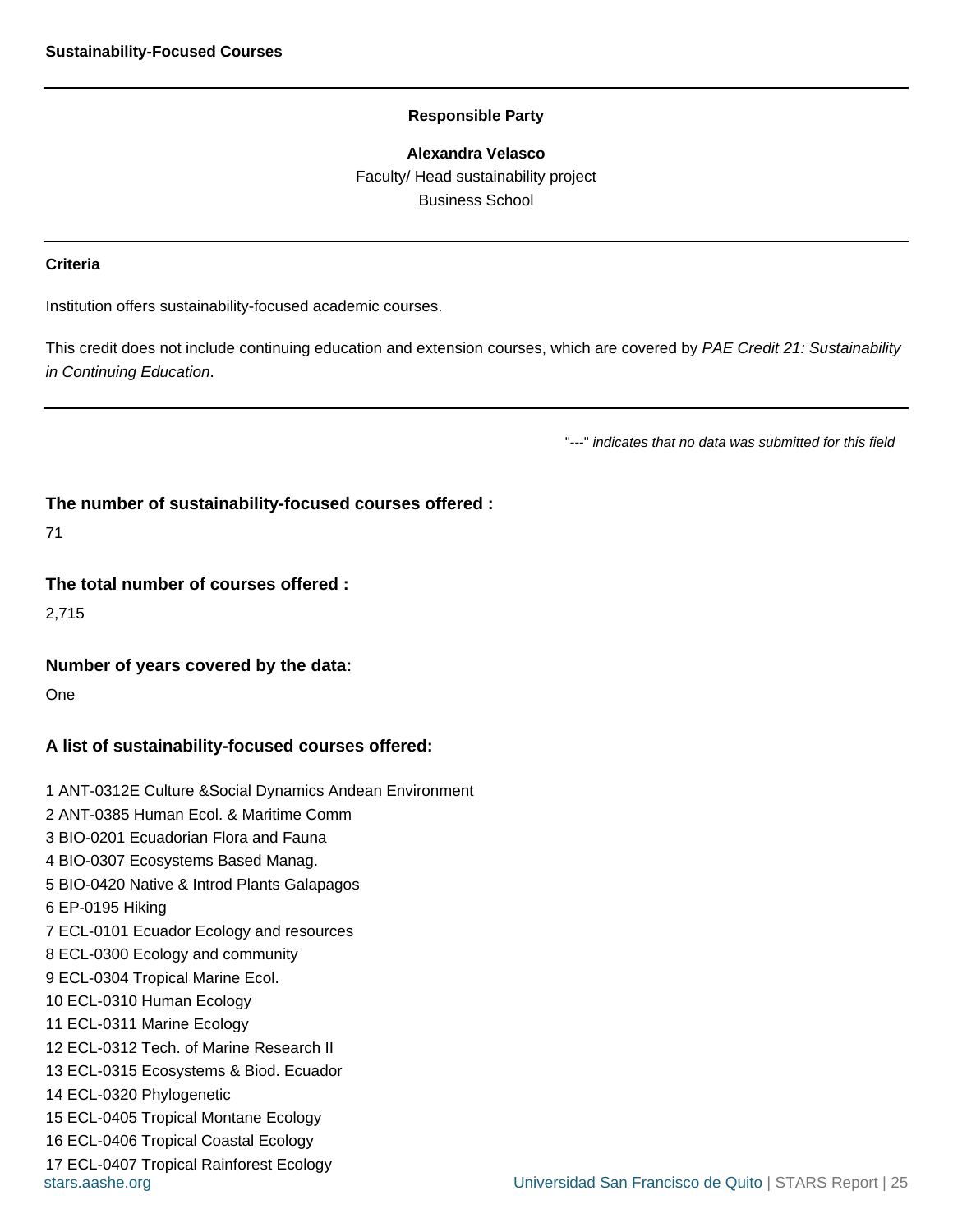18 ECL-0408 Studies in Tropical Ecology 19 ECL-0414 Evolutionary Ecology 20 ECL-0637E Political Ecology 21 ECN-0100 Intro to Economics 22 EPE-0302 Ecuadorian Culture 23 INA-0340 Hazardous Material transportation 24 INA-0440 Characterization of waste and waste water 25 INA-0440L Lab Characterization of waste and waste water 26 INA-0450 Environmental Meteorology 27 INA-0502 Waste water treatment 28 INA-0502L Lab. For waste water treatment 29 INA-0513 Environmental Management Systems 30 INA-0520 Environmental Modeling 31 ODT-0526 Dentistry Community Services VI 32 ODT-0558 Dentistry Community Services VII 33 ODT-0557 Community service for the Elder III 34 ECL-0425 Sustainable Tourism 35 REC-0480 Intro. Environmental Engineering 36 SAL-610 Community Health 37 SAL-670 Health Advocacy 38 SIC-0402 Community Project 39 SOC-0290E SOCIAL PROBLEMS IN ECUADOR 40 SSA-611 Environmental Management 41 ANT-0321E Gender & Cultural Studies 42 BIO-0328 Marine Life 43 MED-0400E Health & the Environment 44 INA-0501 Air quality control 45 INA-0514 Environmental Contamination 46 PASEC Community Volunteering 47 Ant 380 Env. Antropology 48 REC Aspects of environmental communication 49 REC 230 Economy for Natural resources 50 Rec 440 Environmental policy 51 REC 461 Bio security 52 REC 335 E Environmental Studies 53 ADM-0451 Corporate Ethics 54 REC-0300 Environmental Entrepreneurship 55 REC-0311 Environmental Education 56 REC-0315E Wildlife Conservation Biology 57 REC-0322E Geopolicts&Envir:Coo&Confl 58 REC-0330 Strategic Planning for N.R.M 59 REC-0351 Wildlife conservation and administration . 60 REC-0410 Protected Areas 61 TUR-0222 Tourist Legislation 62 BIO-0276 Eco physiology 63 BIO-0276L Lab. Eco physiology 64 BIO-0420 Native & Introd Plants Galapag 65 ECL-0335 Techniques of Marine Research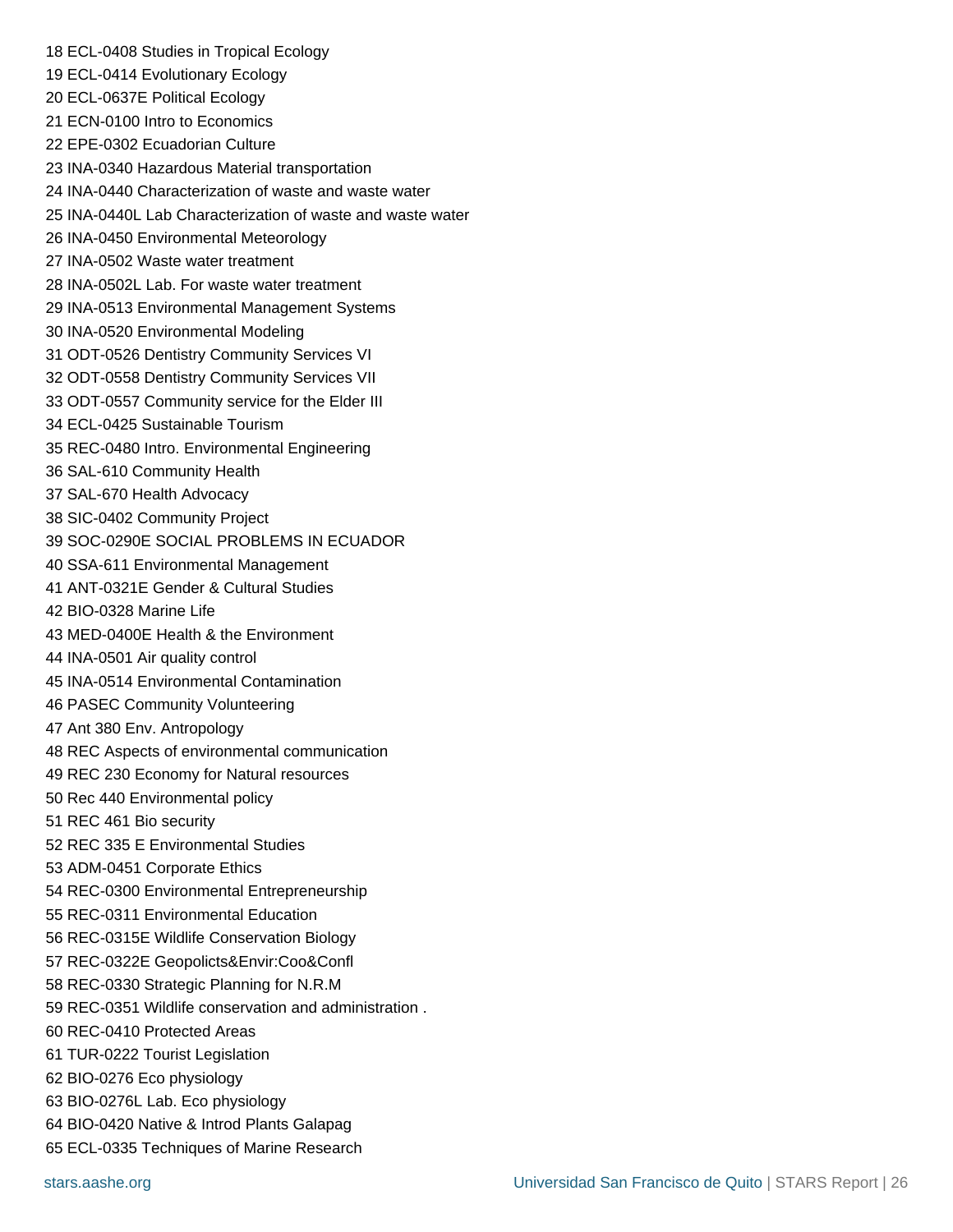66 ECL-0350 Ecology and Galap. Conservation 67 ECL-0606 Env. Ecosystems 68 ECL-0630 Project Design and execution 69 ECL-0631 Thesis 70 ECL-0653E Conservation Biology 71 ECL-0660 Integrated Management 72 ECL 0663 Community Ecology 73 REC 355 Marine Conservation Biology 74 REC 374 Environmental Project Planning 75 REC 301 Climate Change 76 REC 476 Environmental Evaluation 77 JUR-0502X Law clinics II

## **The website URL where the publicly available sustainability course inventory that includes a list of sustainability-focused courses is available:**

<http://ssb.usfq.edu.ec/cursos.html>

---

## **A copy of the sustainability course inventory:**

**Data source(s) and notes about the submission:**

[http://usfq.com/programas\\_academicos/pregrado/Paginas/default.aspx](http://usfq.com/programas_academicos/pregrado/Paginas/default.aspx)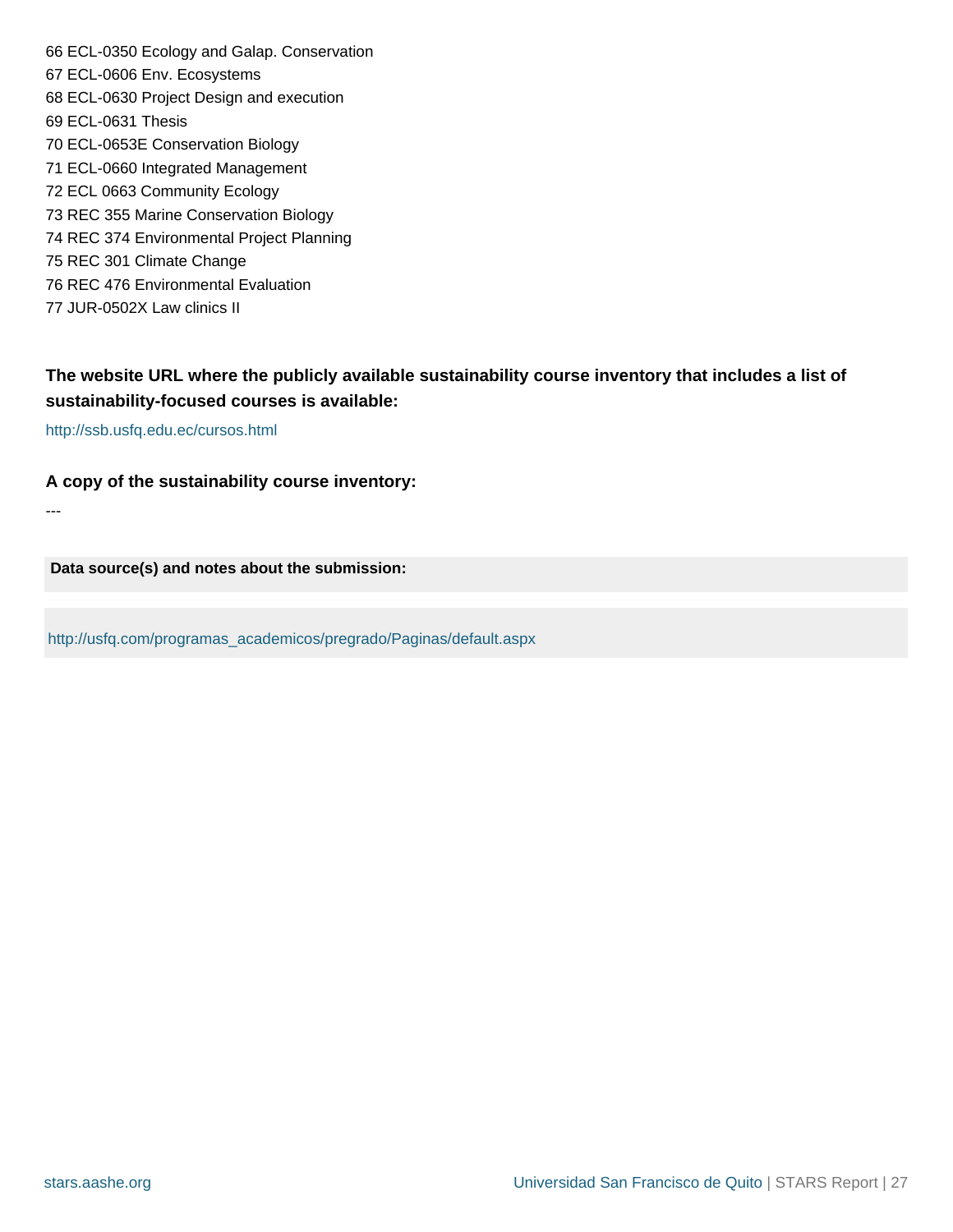**Alexandra Velasco** Faculty/ Head sustainability project Business School

#### <span id="page-27-0"></span>**Criteria**

Institution offers sustainability-related academic courses.

This credit does not include continuing education and extension courses, which are covered by PAE Credit 21: Sustainability in Continuing Education.

"---" indicates that no data was submitted for this field

## **The number of sustainability-related courses offered :**

25

#### **The total number of courses offered :**

2,715

## **Number of years covered by the data:**

One

## **A list of sustainability-related courses offered:**

1 SOC-0320 Rural Sociology 2 ADM-0465 International Business 3 AGR-0212 Horticulture 4 AGR-0311 Horticulture 1 (highlands) 5 AGR-0530 Flori culture 6 ANT-0362E Globalization 7 ANT-0321E Gender & Cultural Studies 8 BIO-0202 General Botanic 9 DEP-0201 Extreme Sports 11 ING-0101 Intro Science and Engineering 12 VET-0202 Community Health and development 13 BIO 100 Biology 14 ANT-0260 Amazon Communities 15 ADM-0350 Human Resource Management 16 ADM-0415 Innovation 17 ECN-0100 Intro to Economics 18 CAA-0410 Scientific writing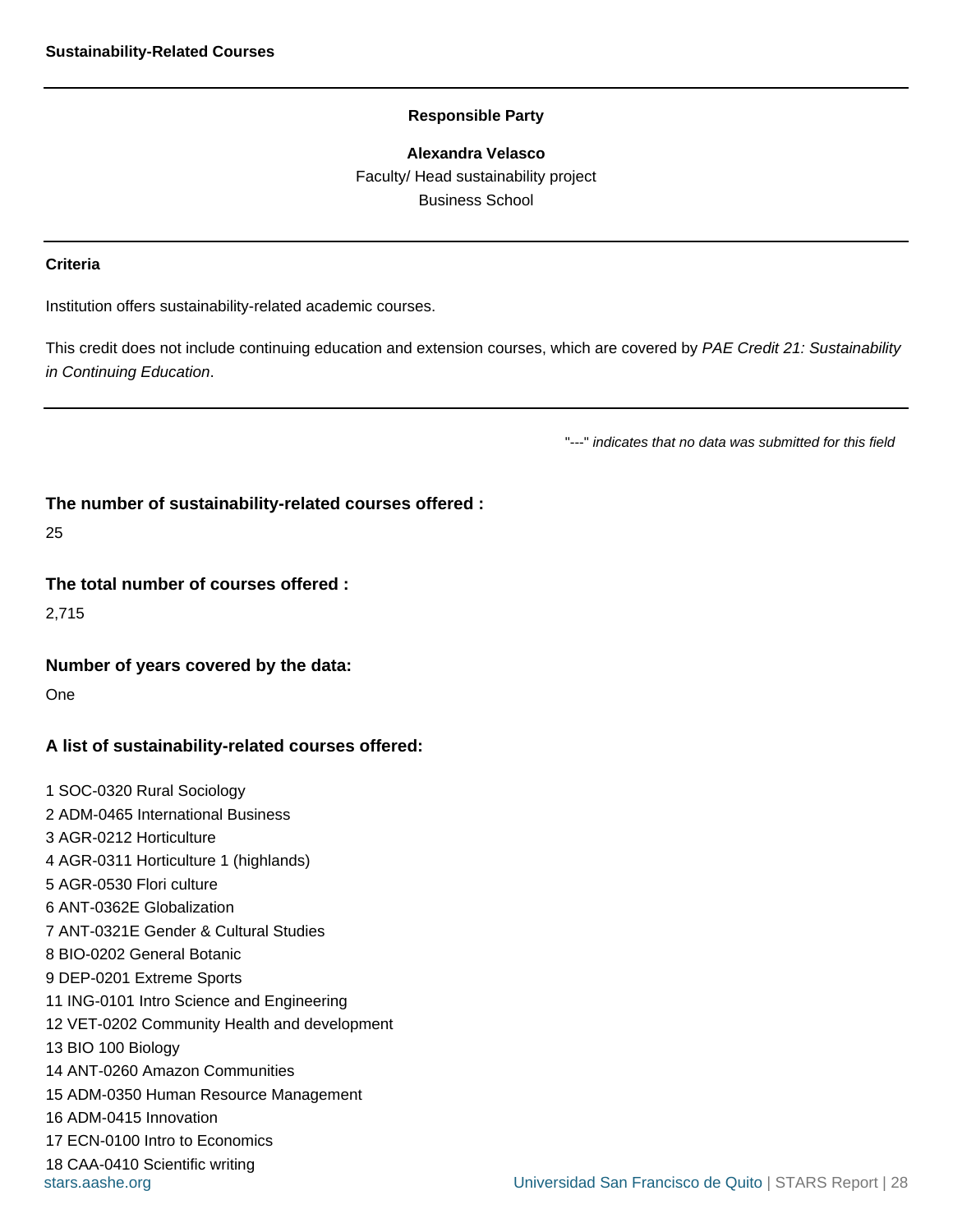19 BIO-0302 Marine Mega fauna 20 ECL-0332 Research 21 ECL-0332J Research techniques 22 ECL-0333 Field Environmental Lab 23 CID 104 Biosphere 24 CID 102 Cosmos 25 AGR-0221 Soil Management

## **The website URL where the sustainability course inventory that includes a list of sustainability-related courses is posted:**

[http://www.usfq.edu.ec/programas\\_academicos/pregrado/Paginas/default.aspx](http://www.usfq.edu.ec/programas_academicos/pregrado/Paginas/default.aspx)

## **A copy of the sustainability course inventory:**

---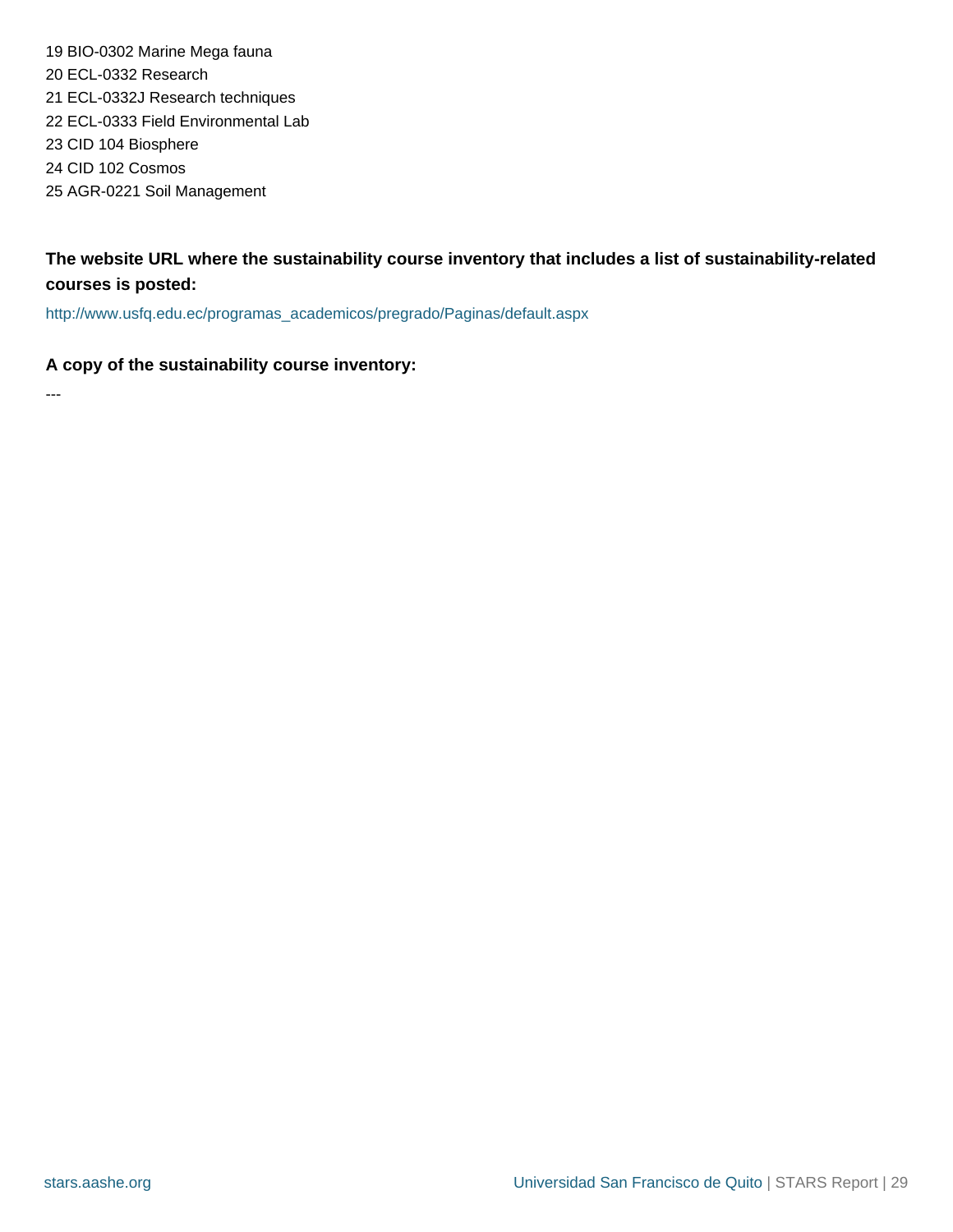#### **Alexandra Velasco**

Faculty/ Head sustainability project Business School

#### <span id="page-29-0"></span>**Criteria**

Institution's academic departments (or equivalent) offer sustainability-related and/or sustainability- focused courses.

"---" indicates that no data was submitted for this field

## **The number of departments that offer at least one sustainability-related or -focused course :**

7

## **The total number of departments that offer courses:**

10

## **A list of departments that offer sustainability courses:**

- College of Administration for the Development CAD (Innovation)
- College of Biological and Environmental Sciences COCIBA (Sustainable Tourism)
- College of Health Sciences COCSA (Dentistry- Community Service)
- College of Science and Engineering "El Politécnico" (Waste and Water treatment)
- College of Social Sciences and Humanities COCISOH (Env. Anthropology)
- College of Law JUR (law Clinics)
- College of Communication and Contemporary Arts COCOA (Env. Communication)

## **The website URL where the publicly available sustainability course inventory that includes a list of departments that offer sustainability courses is available:**

---

**A copy of the sustainability course inventory :**

---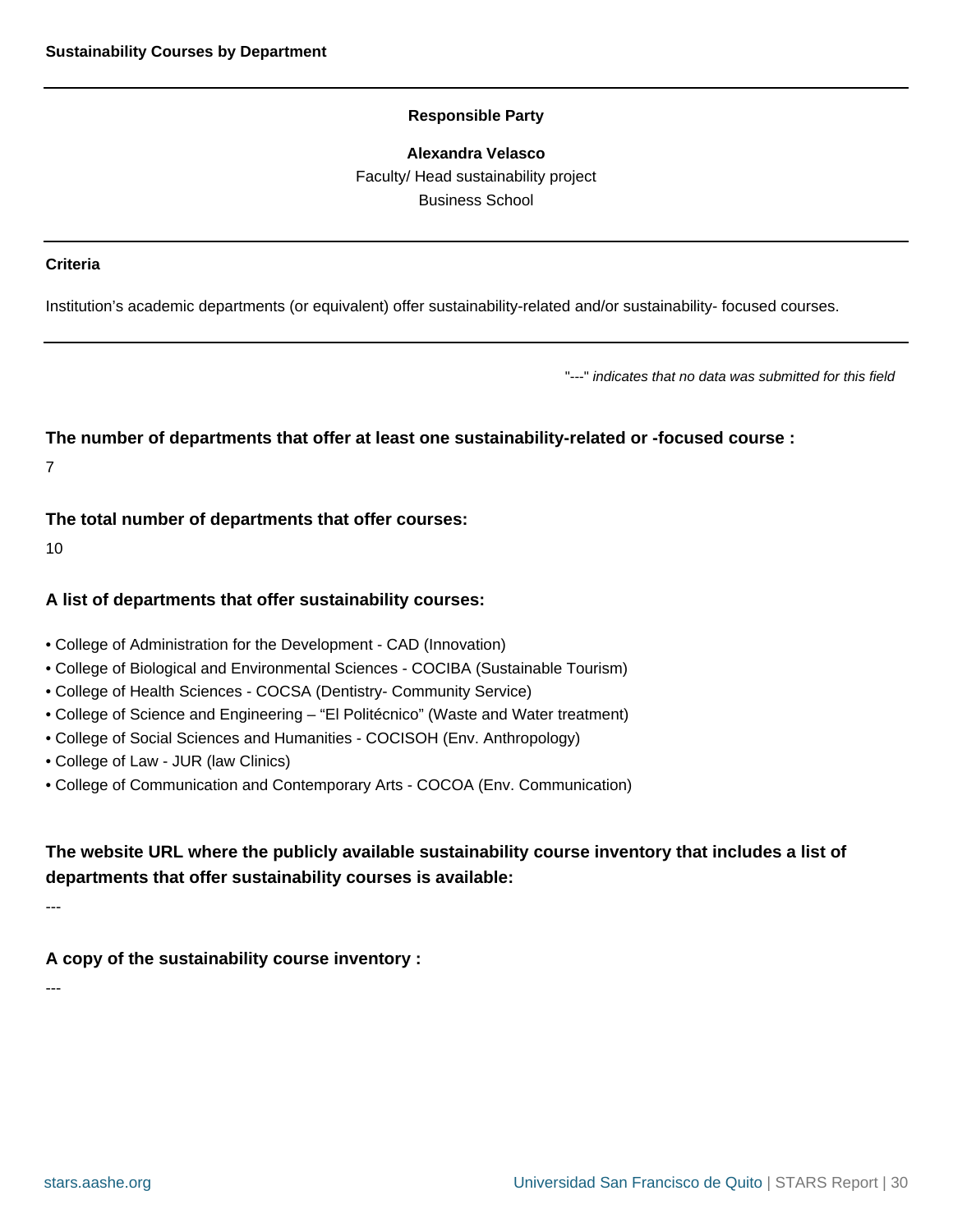## <span id="page-30-0"></span>**Sustainability Learning Outcomes**

## **Criteria**

Institution's students graduate from programs that include sustainability as a required learning outcome or include multiple sustainability learning outcomes.

For this credit, learning outcomes at the course level count if the course is required to earn the degree. This credit includes graduate as well as undergraduate programs. For this credit, "programs" include majors, minors, concentrations, certificates, and other academic designations. Programs that include co-curricular aspects may count as long as there is an academic component of the program.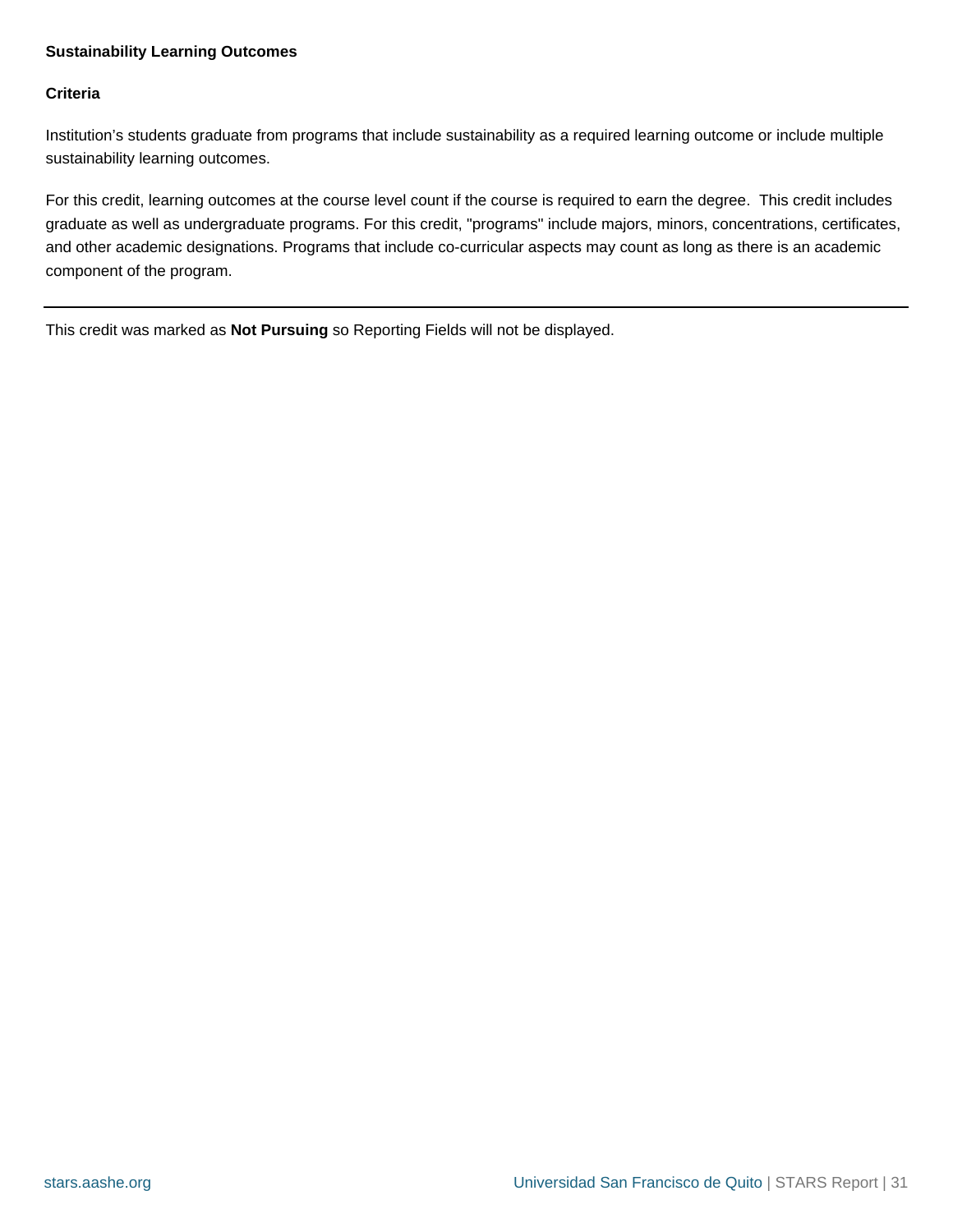**Rodny Peñafiel** Enviromental Engineering Coordinator Enviromental Engineering

#### <span id="page-31-0"></span>**Criteria**

Institution offers at least one sustainability-focused undergraduate major, degree program, or equivalent.

The degree program does not have to include sustainability in its name to count for this credit. Environmental Studies programs, for example, count as long as the program covers the social, economic, and environmental dimensions of sustainability. A program that focuses exclusively on environmental or social issues, however, would not be sufficient to earn this credit.

Concentrations within a major (e.g. a concentration on sustainable business within the business major) do not count for this credit.

"---" indicates that no data was submitted for this field

**Does the institution offer an undergraduate degree program that meets the criteria for this credit?:** Yes

**The name of the sustainability-focused, undergraduate degree program (1st program):**

Environmental Management

## **The website URL for the program (1st program):**

[http://www.usfq.edu.ec/programas\\_academicos/colegios/cociba/carreras/Paginas/Administracion\\_Amb](http://www.usfq.edu.ec/programas_academicos/colegios/cociba/carreras/Paginas/Administracion_Ambiental.aspx) [iental.aspx](http://www.usfq.edu.ec/programas_academicos/colegios/cociba/carreras/Paginas/Administracion_Ambiental.aspx)

## **The name of the sustainability-focused, undergraduate degree program (2nd program):**

Environmental Engineering

## **The website URL for the program (2nd program):**

[http://www.usfq.edu.ec/programas\\_academicos/colegios/politecnico/carreras/Paginas/ingenieria\\_am](http://www.usfq.edu.ec/programas_academicos/colegios/politecnico/carreras/Paginas/ingenieria_ambiental.aspx) [biental.aspx](http://www.usfq.edu.ec/programas_academicos/colegios/politecnico/carreras/Paginas/ingenieria_ambiental.aspx)

#### **The name of the sustainability-focused, undergraduate degree program (3rd program):**

---

## **The website URL for the program (3rd program):**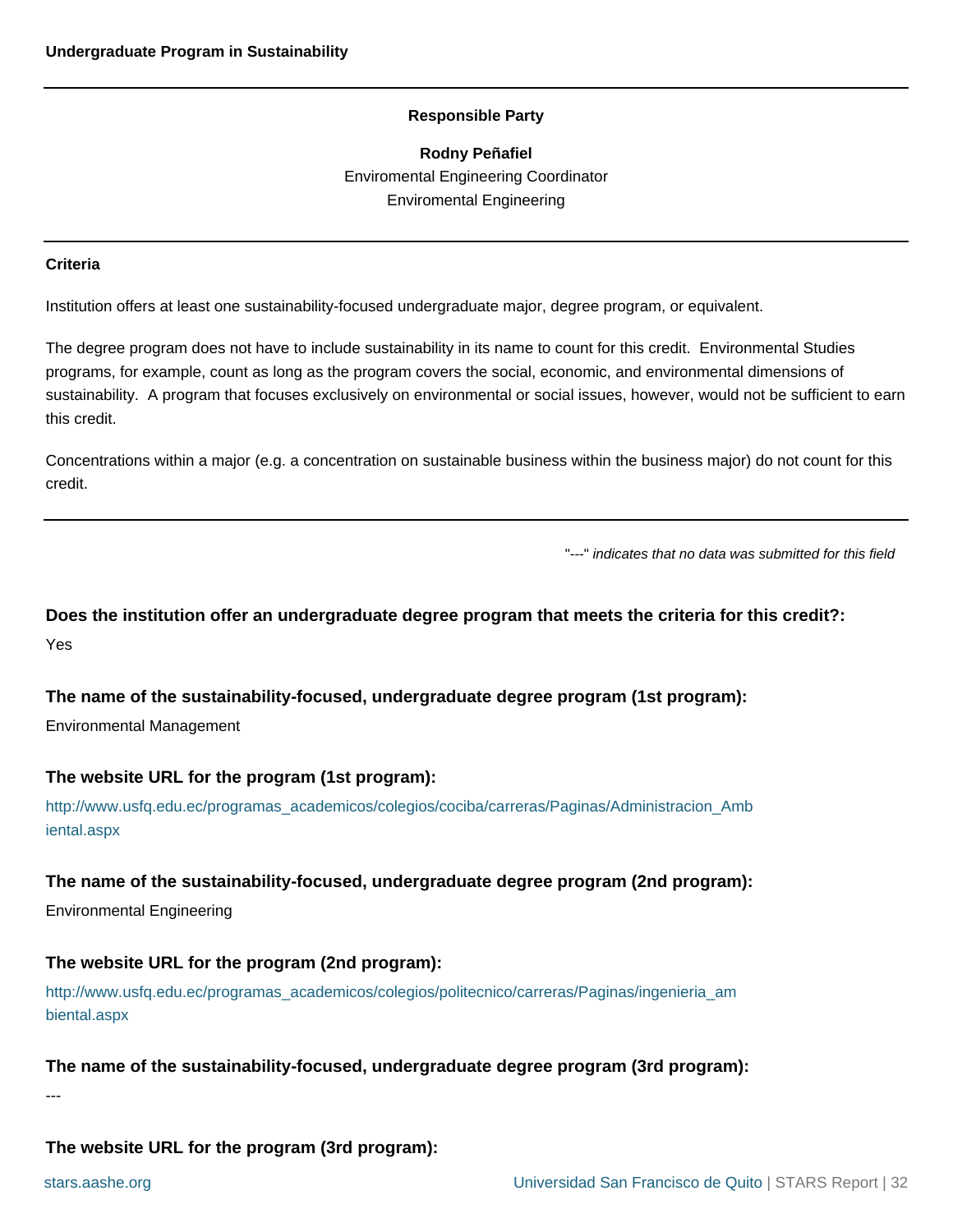---

---

## **Data source(s) and notes about the submission:**

Environmental Management is a 5-year online program the university offers with the objective of combining economic development with the social and environmental aspects and how these relations affect the overall system. This area of study is under the School of Environmental and Biological Science and focuses on individuals who are interested in planning, implementing and evaluating natural resources and the tradeoffs

## Environmental Engineering

This degree looks to form professionals who can work on technical solutions for environmental degradation and contamination. This is a mix of sciences by combining biology as well as engineering. The objective is to solve the need for economic growth through an ecological lens as well as looking to create shared value for stakeholders and the community.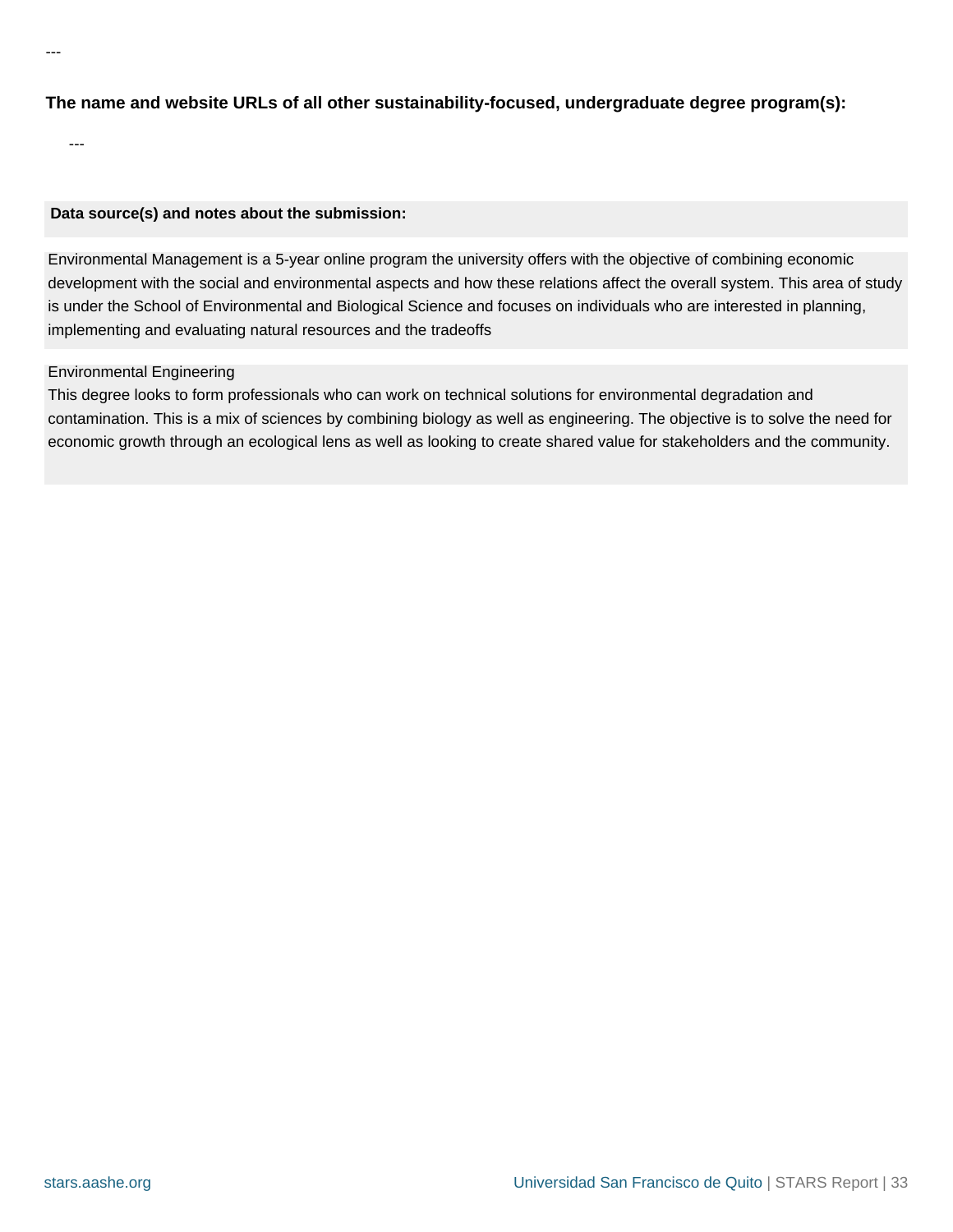## <span id="page-33-0"></span>**Graduate Program in Sustainability**

## **Criteria**

Institution offers at least one sustainability-focused degree program or equivalent for graduate students.

The degree program does not have to include sustainability in its name to count for this credit. Environmental Studies programs, for example, count for this credit as long as the program covers the social, economic, and environmental dimensions of sustainability. A program that focuses exclusively on environmental or social issues, however, would not be sufficient to earn this credit.

Concentrations within a degree program (e.g. a concentration on sustainable business within an MBA program) do not count for this credit.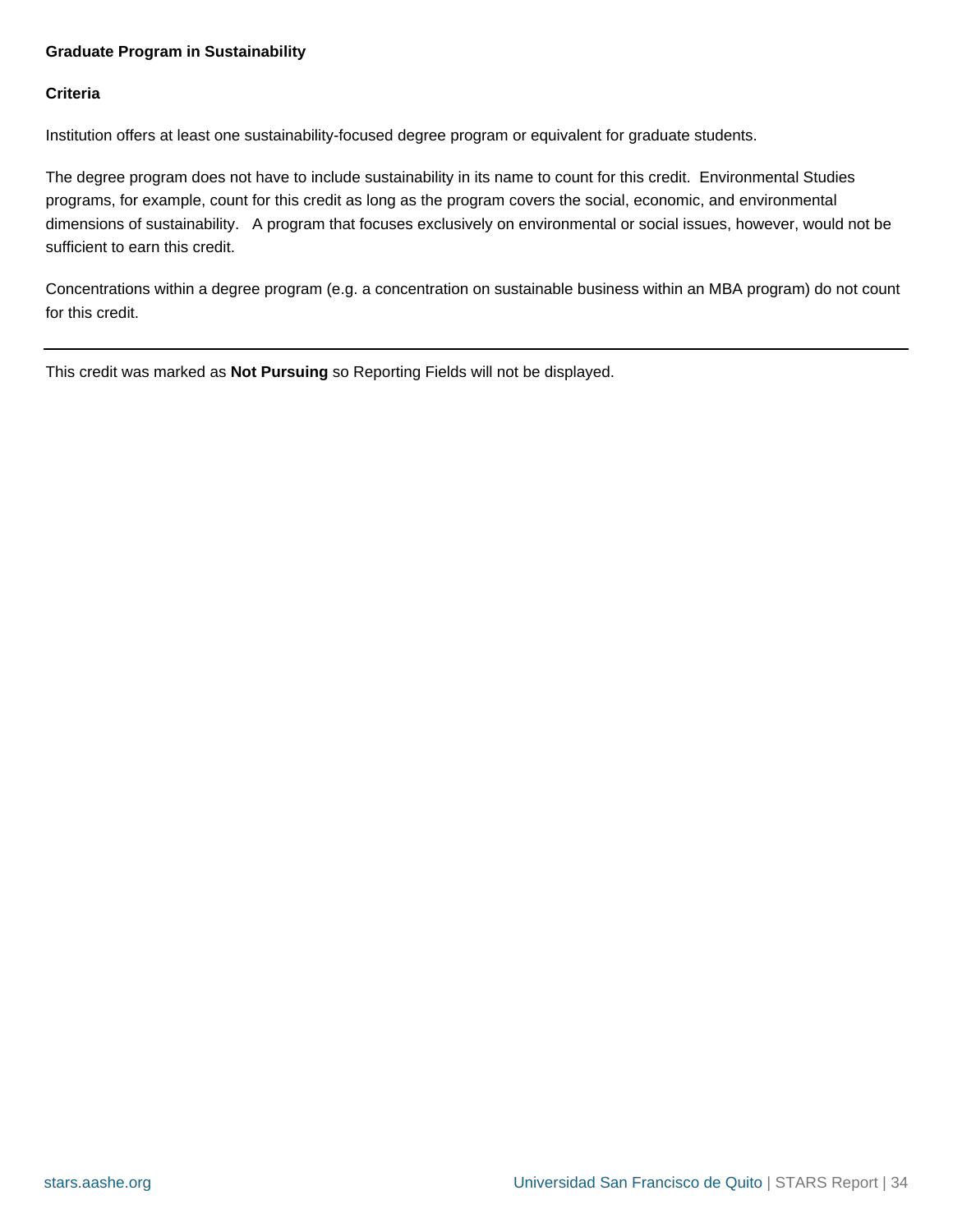**David Romo** Head of Ethnic Diversity Ethnic Diversity

#### <span id="page-34-0"></span>**Criteria**

Institution offers at least one immersive, sustainability-focused educational study program. The program(s) may take place off-campus, overseas, or on-campus.

For this credit, the program meets one or both of the following criteria:

- it concentrates on sustainability, including its social, economic, and environmental dimensions or
- it examines an issue or topic using sustainability as a lens.

Immersive programs offered in partnership with outside entities may count for this credit. Programs offered exclusively by outside entities do not count for this credit.

"---" indicates that no data was submitted for this field

#### **Does the institution offer a program that meets the criteria for this credit?:**

Yes

## **A brief description of the sustainability-focused immersive experience(s) offered by the institution:**

The Galapagos Institute for the Arts and Sciences (GAIAS) is a world-class academic and research institution offering hands-on academic programs for international and Ecuadorian students alike. Students partaking in our semester programs have the opportunity to choose between three tracks: Marine Ecology; Evolution, Ecology and Conservation; and People Politics and the Environment. GAIAS also offers tailor made programs, for faculty led programs by other universities and academic institutions. Established by Universidad San Francisco de Quito (USFQ) in 2002, GAIAS was created with the support of the Galapagos National Park, the Municipality of San Cristobal, and the local government. GAIAS recognizes that effective environmental conservation requires accessible and sustainable economic alternatives for the local people. It is with this focus and understanding that GAIAS seeks to promote the development and replication of sustainable, non-extractive economic opportunities through access to quality higher education.

Since its establishment, GAIAS has become one of most important educational and research entities in the Galapagos, hosting more than 250 national and international students every year. This is in addition to local Galapagos residents who are pursuing their degrees through our USFQ-Galapagos extension.

Study Plan: 5 classes worth 3 credits each. Each class lasts between 2 to 3 weeks. During the students´ first month in Ecuador, they will take classes■ at USFQ's main campus in Cumbaya. During the first month, they will also visit the Tiputini Biodiversity Station, a cloud forest and the Antisana Volcano. The other 4 classes are held at the GAIAS campus in the Galapagos. Through these hands-on classes students will have the opportunity to visit some of the most amazing places in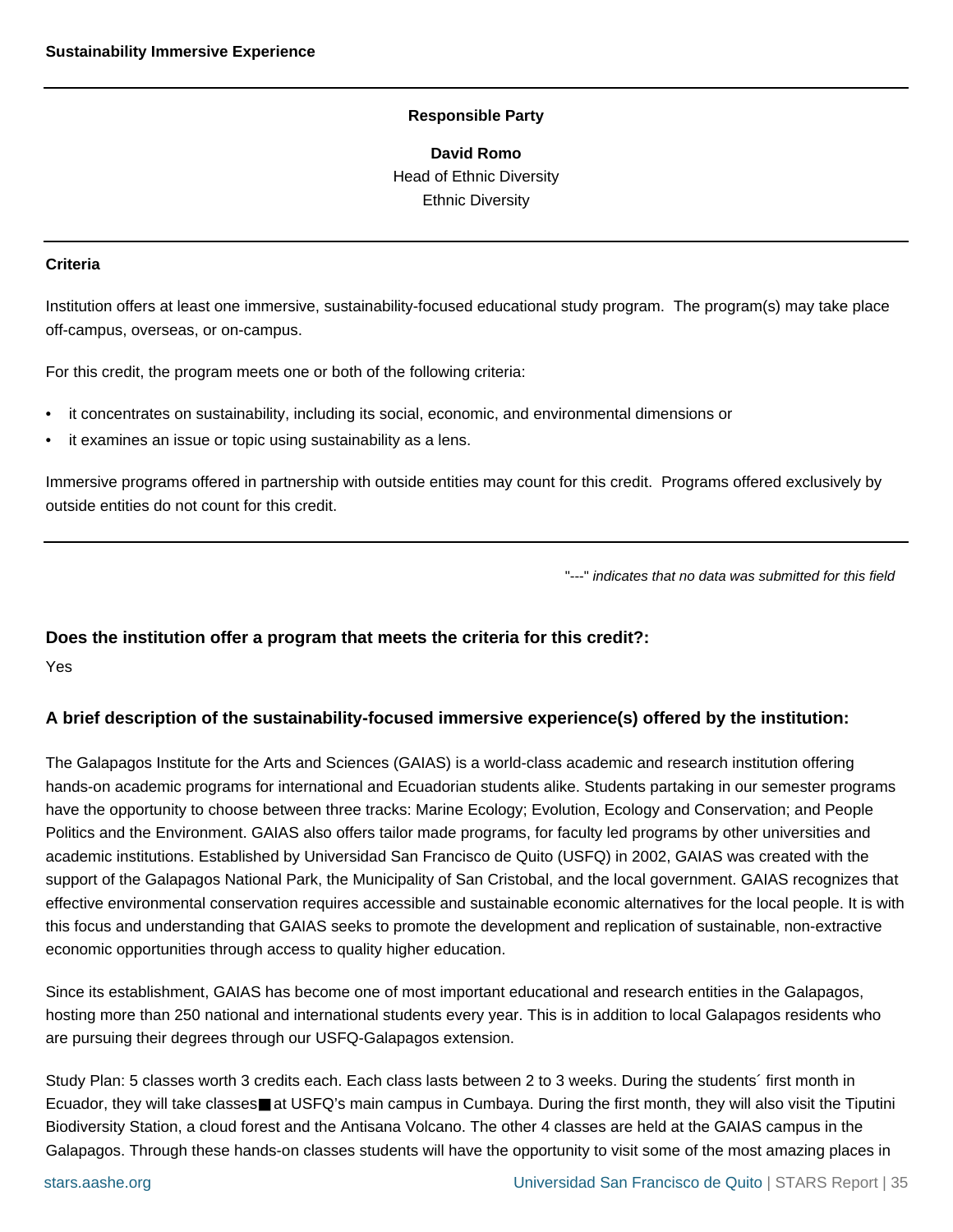the Galapagos and enjoy an education-based 4-day cruise.

Courses include:

Tropical Ecology Native and Introduced Plants of the Galapagos Evolutionary Biology Introduction to Marine Ecosystems Human Ecology and Maritime Communities

## **The website URL where information about the immersive experience is available:**

[http://www.usfq.edu.ec/programas\\_academicos/galapagos/GAIAS/Paginas/Semester-Programs.aspx](http://www.usfq.edu.ec/programas_academicos/galapagos/GAIAS/Paginas/Semester-Programs.aspx)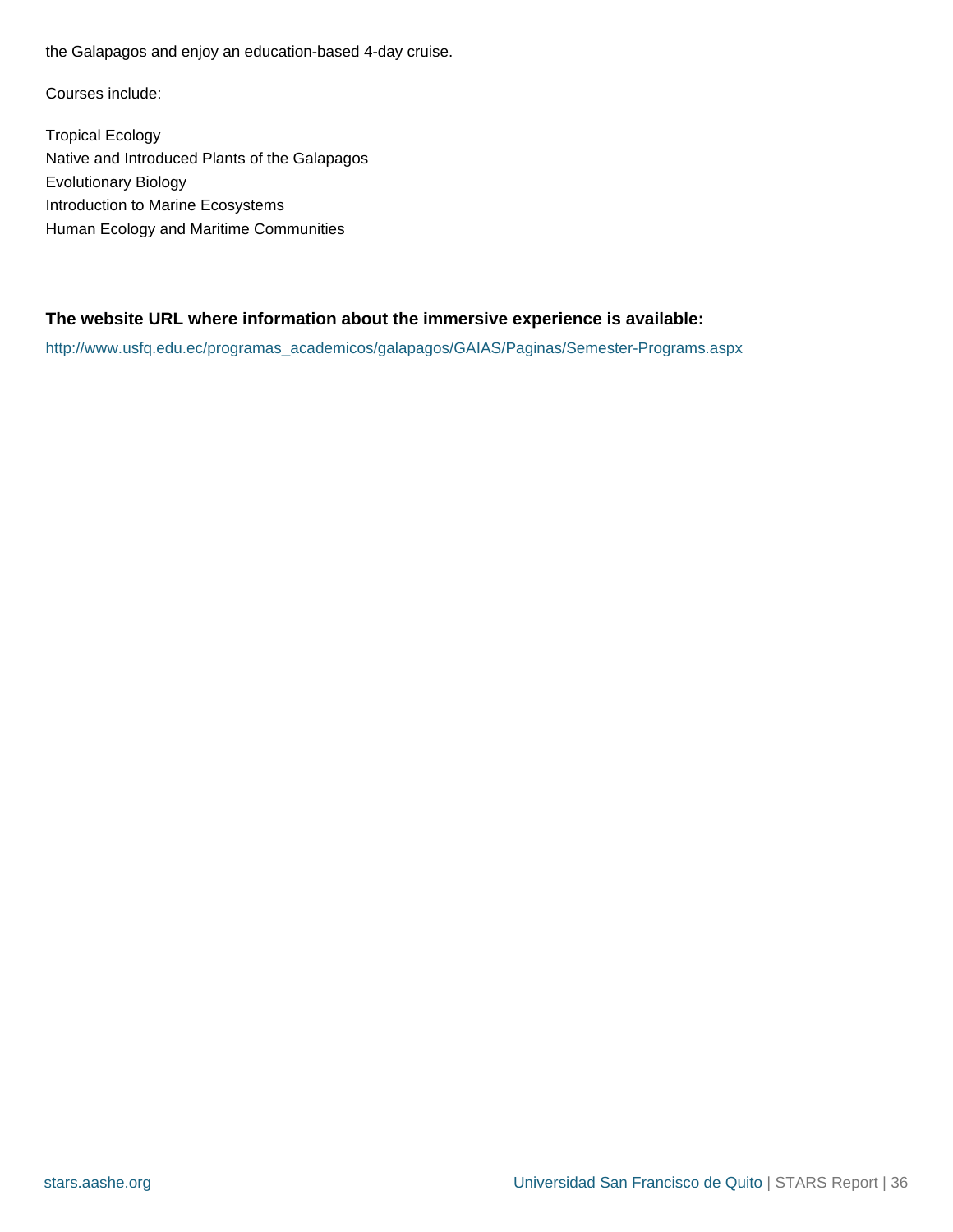#### **Sustainability Literacy Assessment**

#### **Criteria**

#### **Part 1**

Institution conducts an assessment of the sustainability literacy of its students. The sustainability literacy assessment focuses on knowledge of sustainability topics, not values or beliefs.

#### **Part 2**

Institution conducts a follow-up assessment of the same cohort group using the same instrument.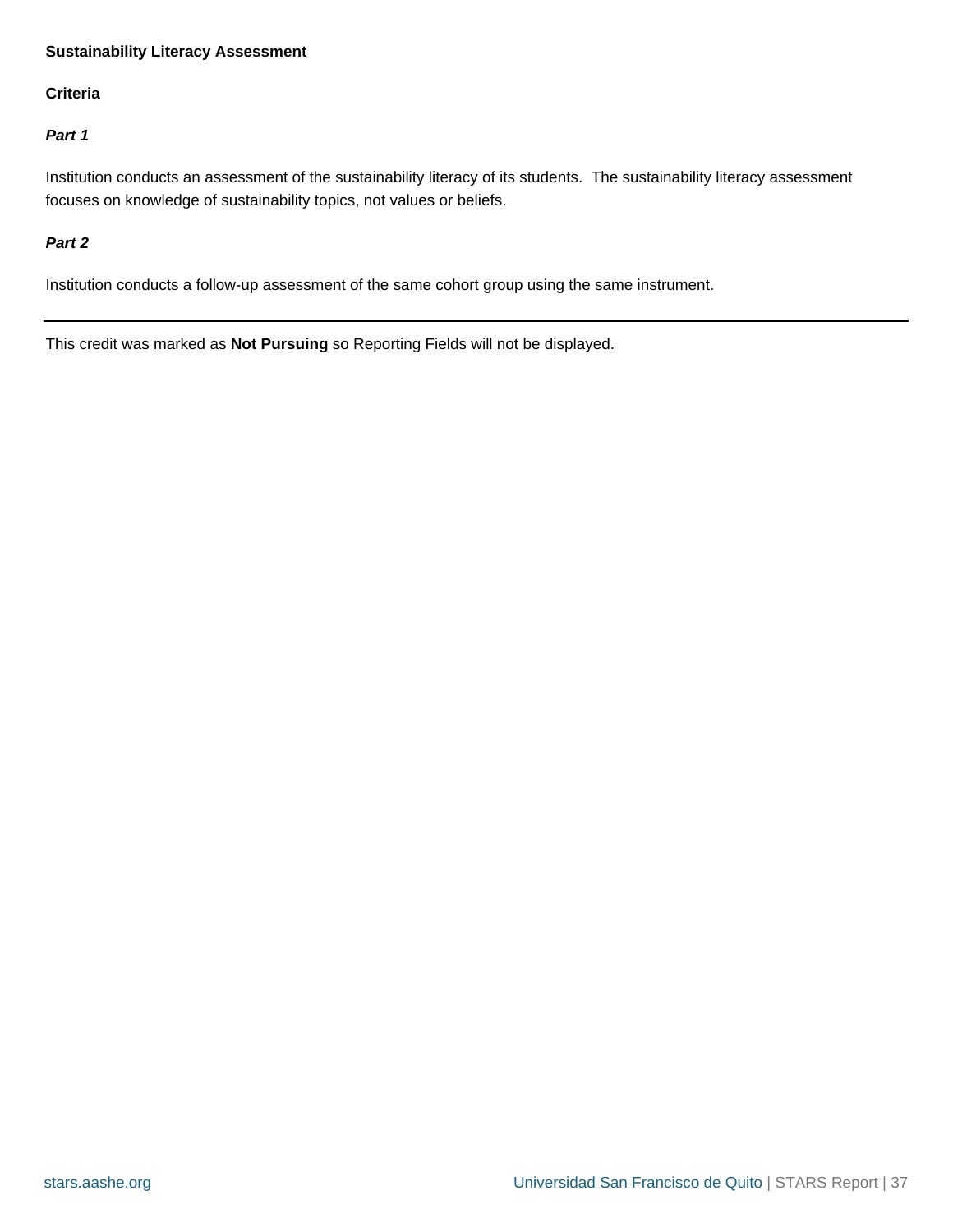#### **Incentives for Developing Sustainability Courses**

#### **Criteria**

Institution has an ongoing program or programs that offer incentives for faculty in multiple disciplines or departments to develop new sustainability courses and/or incorporate sustainability into existing courses or departments. The program aims to increase student learning of sustainability.

Incentives may include release time, funding for professional development, and trainings offered by the institution.

Incentives for expanding sustainability offerings in academic, non■credit, and/or continuing education courses count for this credit.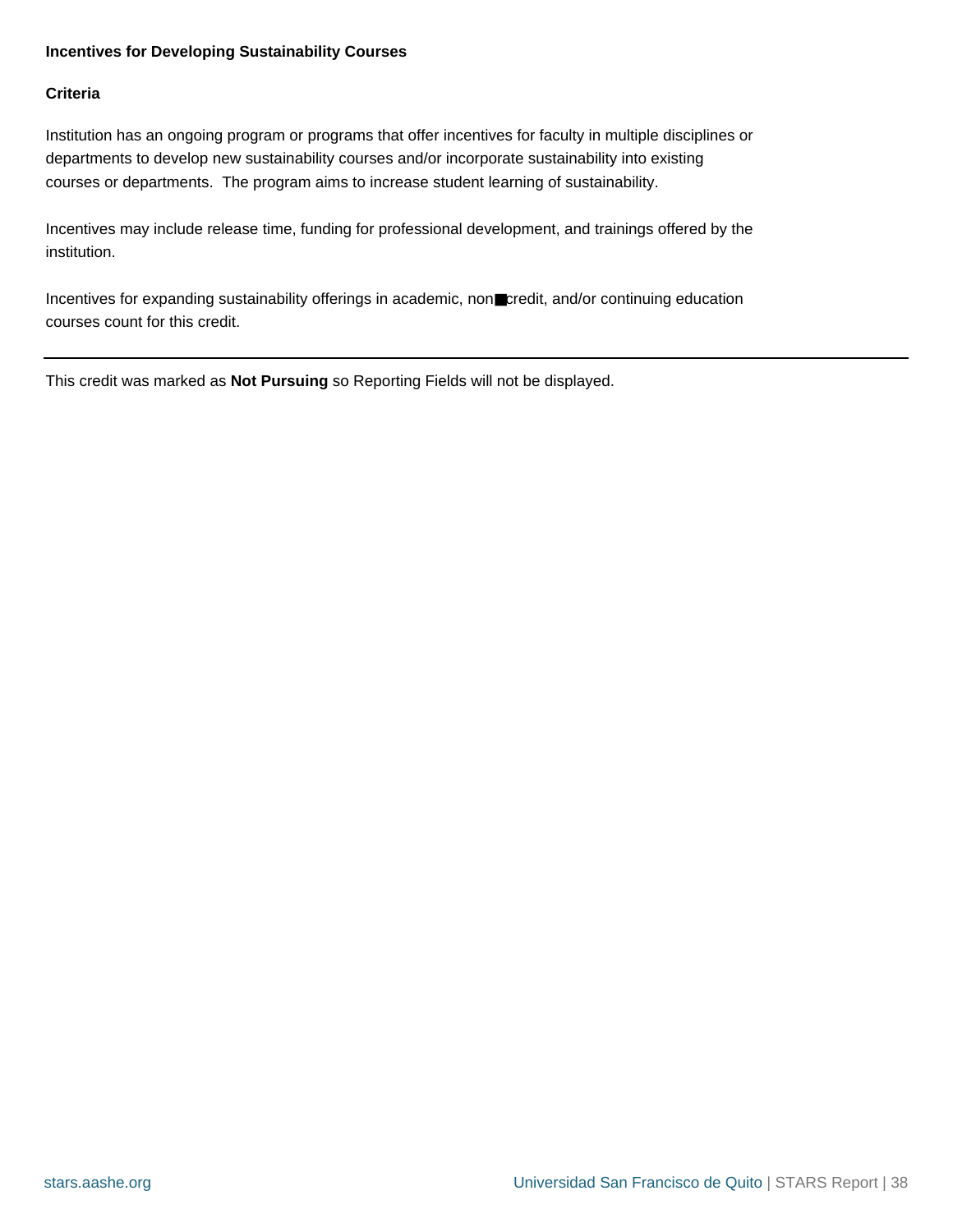### **Research**

This subcategory seeks to recognize institutions that are conducting research related to or focused on sustainability. Conducting research is a major function of many colleges and universities. By researching sustainability issues and refining theories and concepts, higher education institutions can continue to help the world understand sustainability challenges and develop new technologies, strategies, and approaches to address those challenges.

| <b>Credit</b>                                      |
|----------------------------------------------------|
| Sustainability Research Identification             |
| Faculty Engaged in Sustainability Research         |
| Departments Engaged in Sustainability Research     |
| <b>Sustainability Research Incentives</b>          |
| Interdisciplinary Research in Tenure and Promotion |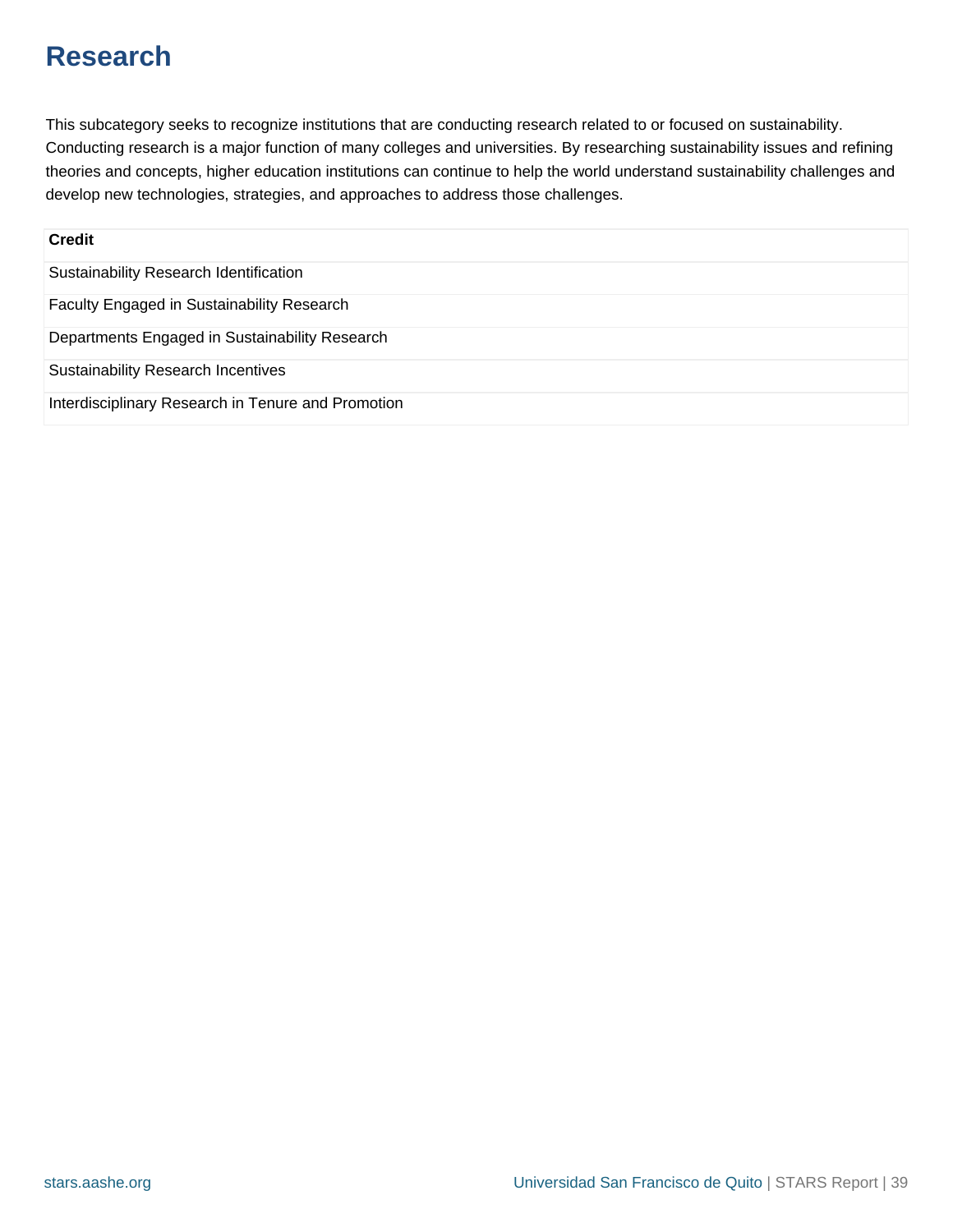#### <span id="page-39-0"></span>**Sustainability Research Identification**

#### **Criteria**

#### **Part 1**

Institution has developed a definition of sustainability research. The definition was developed by a committee comprised of at least three faculty members from different departments who conduct research. The committee may include students, staff, and other stakeholders as well. The definition does not have to be formally adopted.

#### **Part 2**

Institution has identified its sustainability research activities and initiatives. This research inventory should include all research centers, laboratories, departments, and faculty members whose research focuses on or is related to sustainability.

#### **Part 3**

Institution makes its sustainability research inventory publicly available online.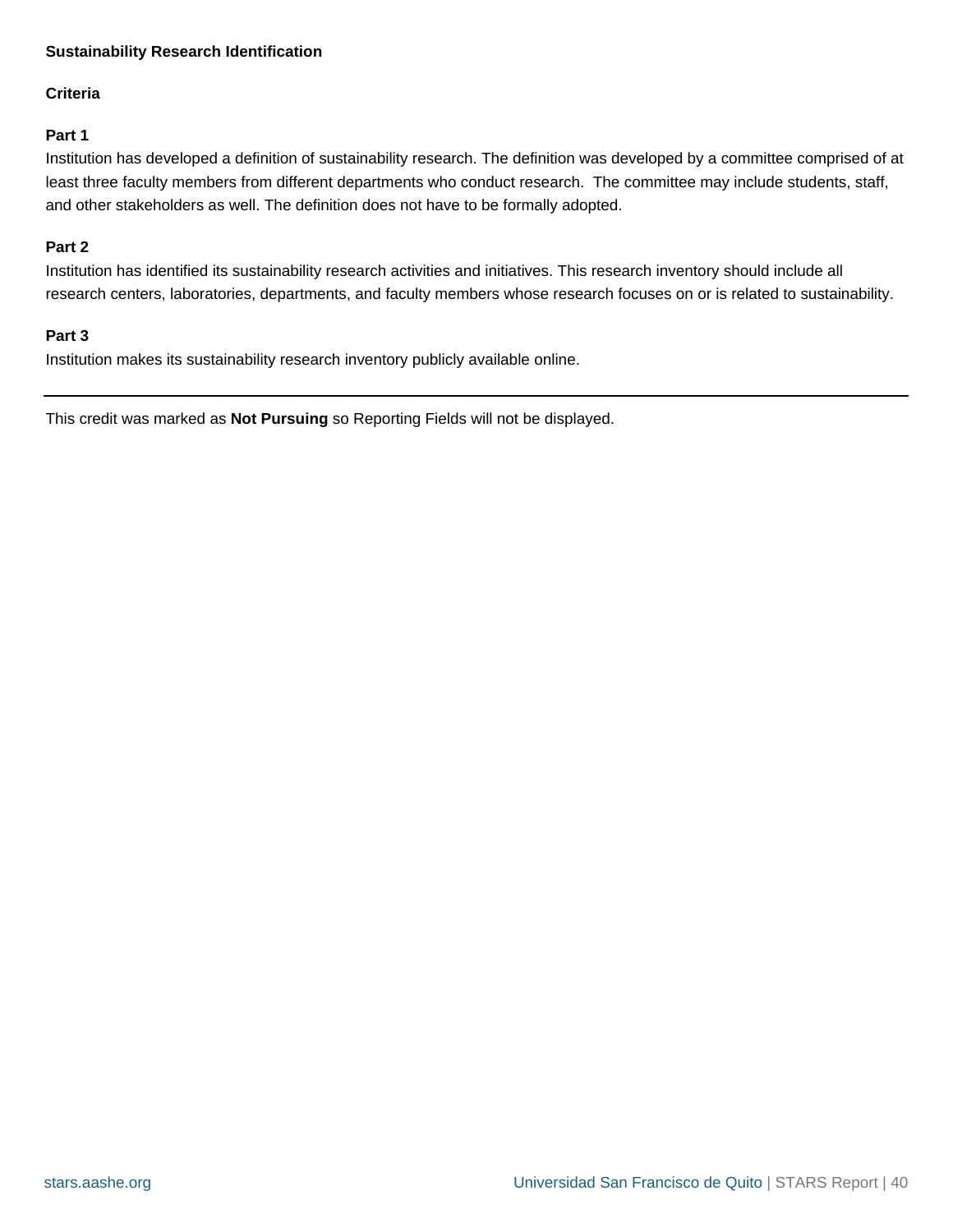**Diego Cisneros** Research Coordinator Chancellors Office

#### <span id="page-40-0"></span>**Criteria**

Institution's faculty members conduct research on sustainability topics.

Any level of sustainability research by a faculty member is sufficient to be included for this credit. In other words, a faculty member who conducts both sustainability research and other research may be included.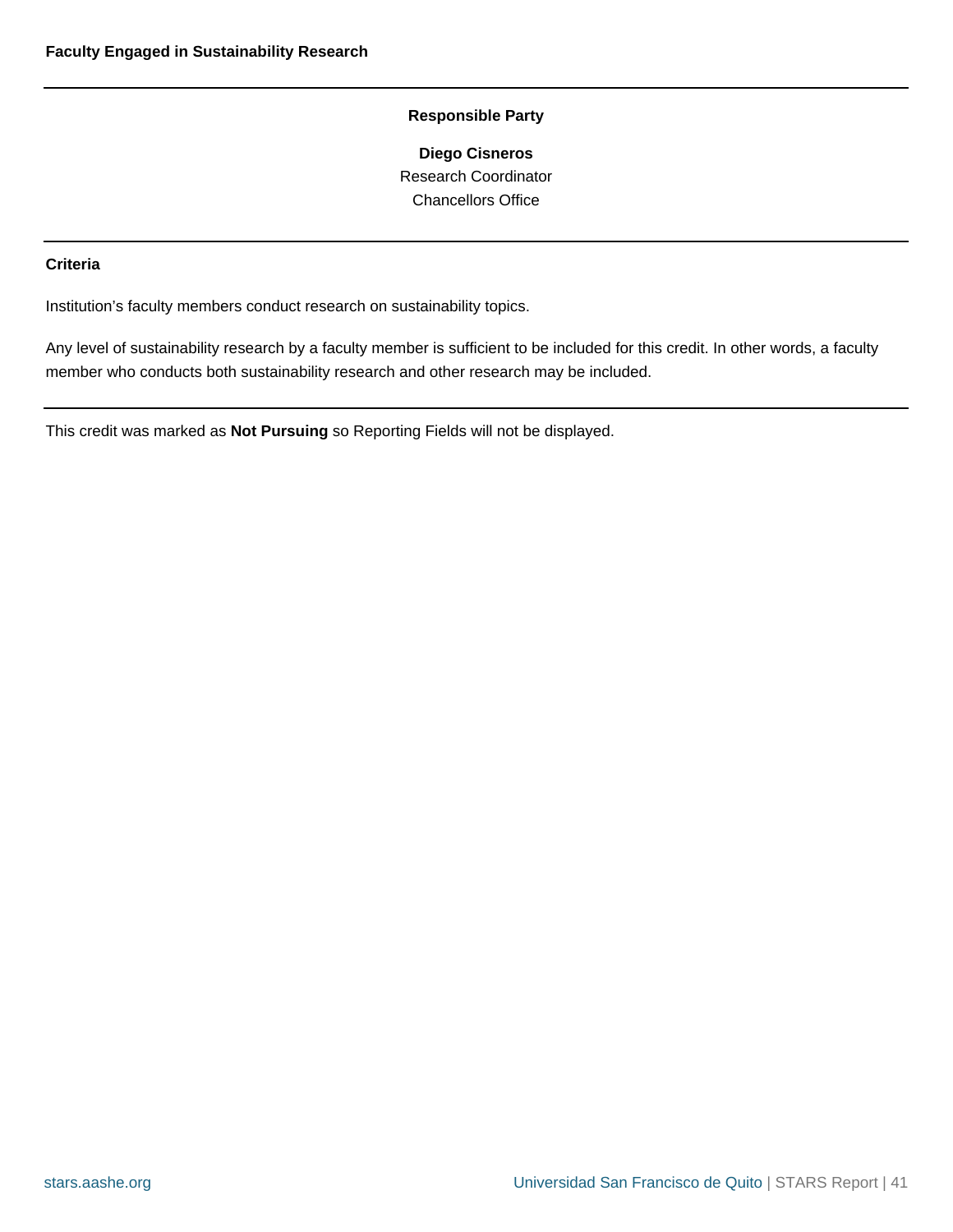#### **Alexandra Velasco**

Faculty/ Head sustainability project Business School

#### <span id="page-41-0"></span>**Criteria**

Institution's academic departments include faculty members who conduct sustainability research.

Any level of sustainability research by a faculty member in a department is sufficient for this credit.

"---" indicates that no data was submitted for this field

**The total number of academic departments that conduct research:**

10

**The number of academic departments in which at least one faculty member engages in sustainability research:**

4

#### **A list of academic departments in which at least one faculty member engages in sustainability research:**

- College of Biological and Environmental Sciences COCIBA
- College of Health Sciences COCSA
- College of Science and Engineering "El Politécnico"
- College of Social Sciences and Humanities COCISOH

#### **The website URL where the sustainability research inventory that includes the departments engaged in sustainability research is posted:**

<http://www.usfq.edu.ec/publicaciones/avances/Paginas/default.aspx>

**A copy of the sustainability research inventory that includes the departments engaged in sustainability research:**

---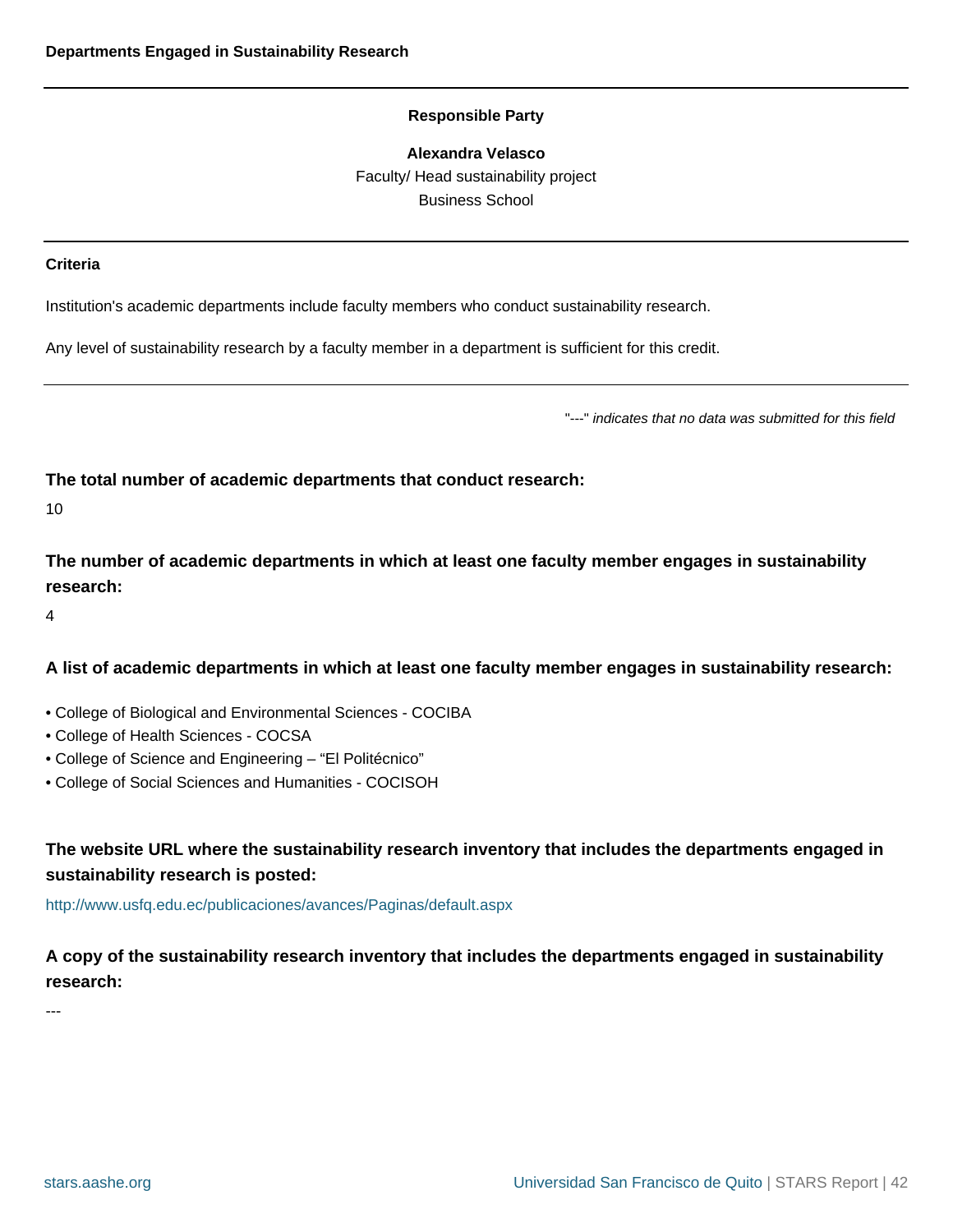#### <span id="page-42-0"></span>**Sustainability Research Incentives**

#### **Criteria**

#### **Part 1**

Institution has an ongoing program to encourage students in multiple disciplines or academic programs to conduct research in sustainability. The program provides students with incentives to research sustainability. Such incentives may include, but are not limited to, fellowships, financial support, and mentorships.

#### **Part 2**

Institution has an ongoing program to encourage faculty from multiple disciplines or academic programs to conduct research in sustainability topics. The program provides faculty with incentives to research sustainability. Such incentives may include, but are not limited to, fellowships, financial support, and faculty development workshops.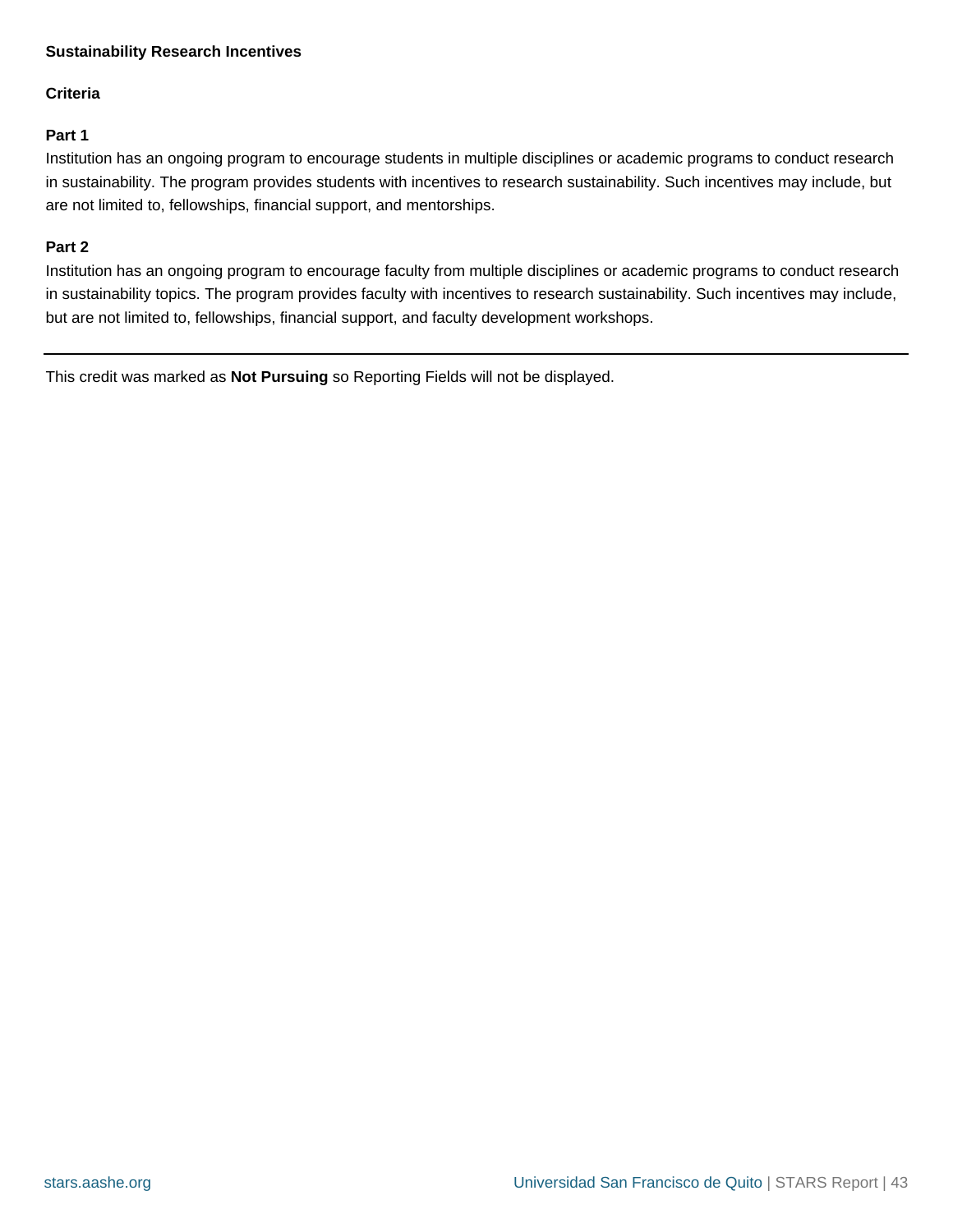#### <span id="page-43-0"></span>**Interdisciplinary Research in Tenure and Promotion**

#### **Criteria**

Institution gives positive recognition to interdisciplinary, transdisciplinary, and multidisciplinary research during faculty promotion and tenure decisions.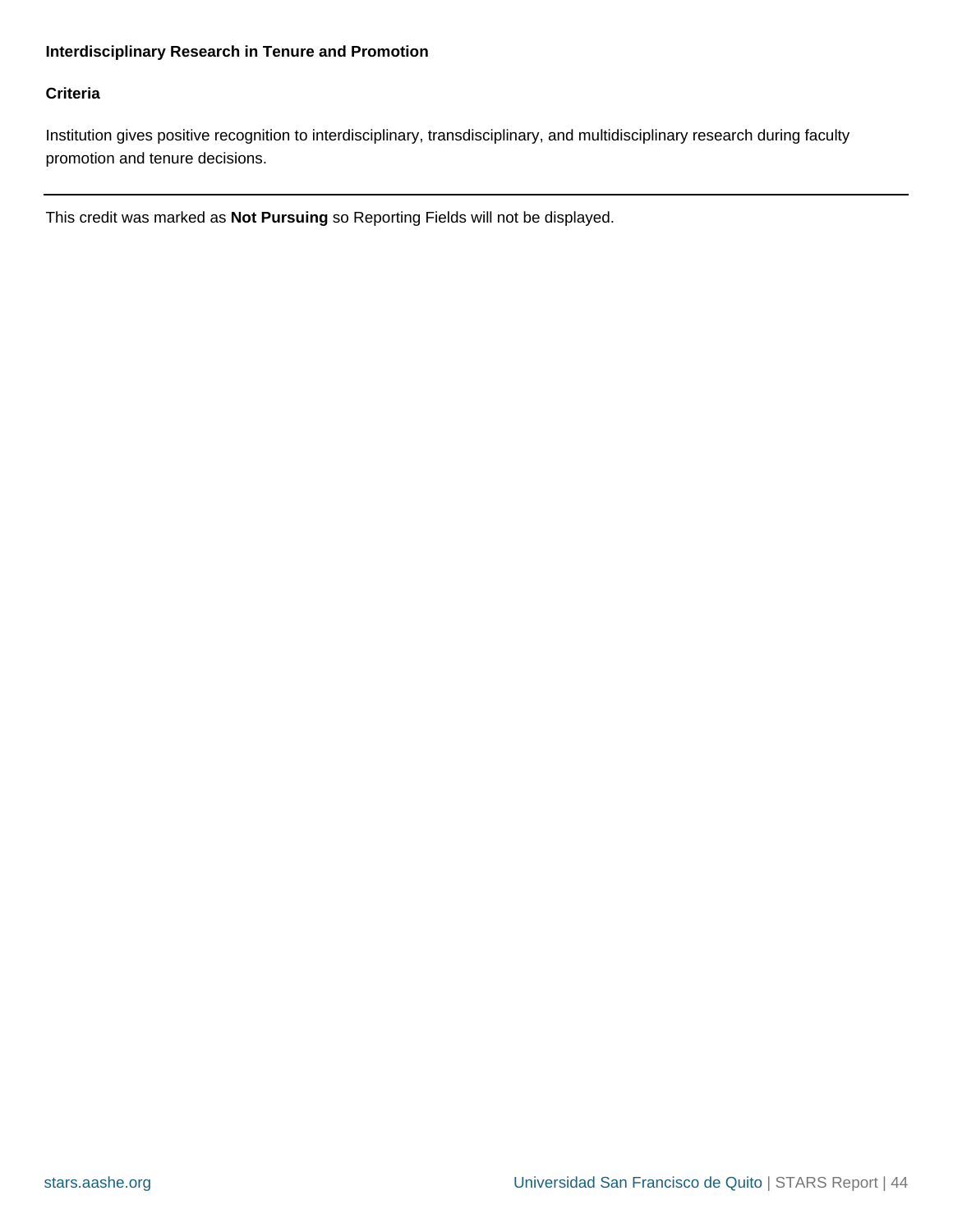# **Operations**

### **Buildings**

This subcategory seeks to recognize institutions that are taking steps to improve the sustainability performance of their buildings. Buildings are generally the largest user of energy and the largest source of greenhouse gas emissions on campuses. Buildings also use significant amounts of potable water. Institutions can design, build, and maintain buildings in ways that provide a safe and healthy indoor environment for inhabitants while simultaneously mitigating the building's impact on the outdoor environment.

#### **From the institution:**

The university has grown at such a pace that space has been used as diligently as possible. In 2012 the university's density was 88 square feet (27.12 square meters) per student.

Conservation of water and energy is an everyday part of building operations, but strangely enough this has not formally been put into policies or measured.

#### The climate

Quito, the capital city is located at 9,350 feet of altitude in the equator. This provides a unique spring-like weather year round with an average temperature at noon of 65.7 °F. As for sunshine there is about 2058 sunshine hours annually and approximately 5.6 sunlight hours for each day. USFQ is set in the valley of Cumbayá, which receives on average more sun than Quito.

#### Refrigerator and Air conditioning Units Inventory

In 2013 a visual inventory of all refrigerators and AC's installed in campus was conducted. Many of these units are in very hard to reach places. The following information was collected: Place where it is located, brand and model, the type of coolant and full capacity that it can hold when it is initially purchased, time since last inspection and maintenance was carried out, amount of years since purchased, and links related.

The University does not do a formal accounting process of how much coolant has been placed back.

The campus has a total area of 536,339.28 square feet, of which 397,923.79 square feet are constructed, representing 74,19% of the available area. Laboratories take up to 29 527,2 square feet, approximately. Free space for recreation purposes represent the other 25.81% that includes a man made lake, 2 soccer fields (1 is synthetic grass), 2 tennis courts and a parking lot.

The campus has 34 buildings, with a total construction area of 529,742.51 square feet. Furthermore there are 38 bathrooms distributed on the entire campus, most of the bathrooms have sinks with water saving mechanisms, and the toilets use water saving regulation devices. Individual consumption has yet to be calculated.

| <b>Credit</b>                              |
|--------------------------------------------|
| <b>Building Operations and Maintenance</b> |
| <b>Building Design and Construction</b>    |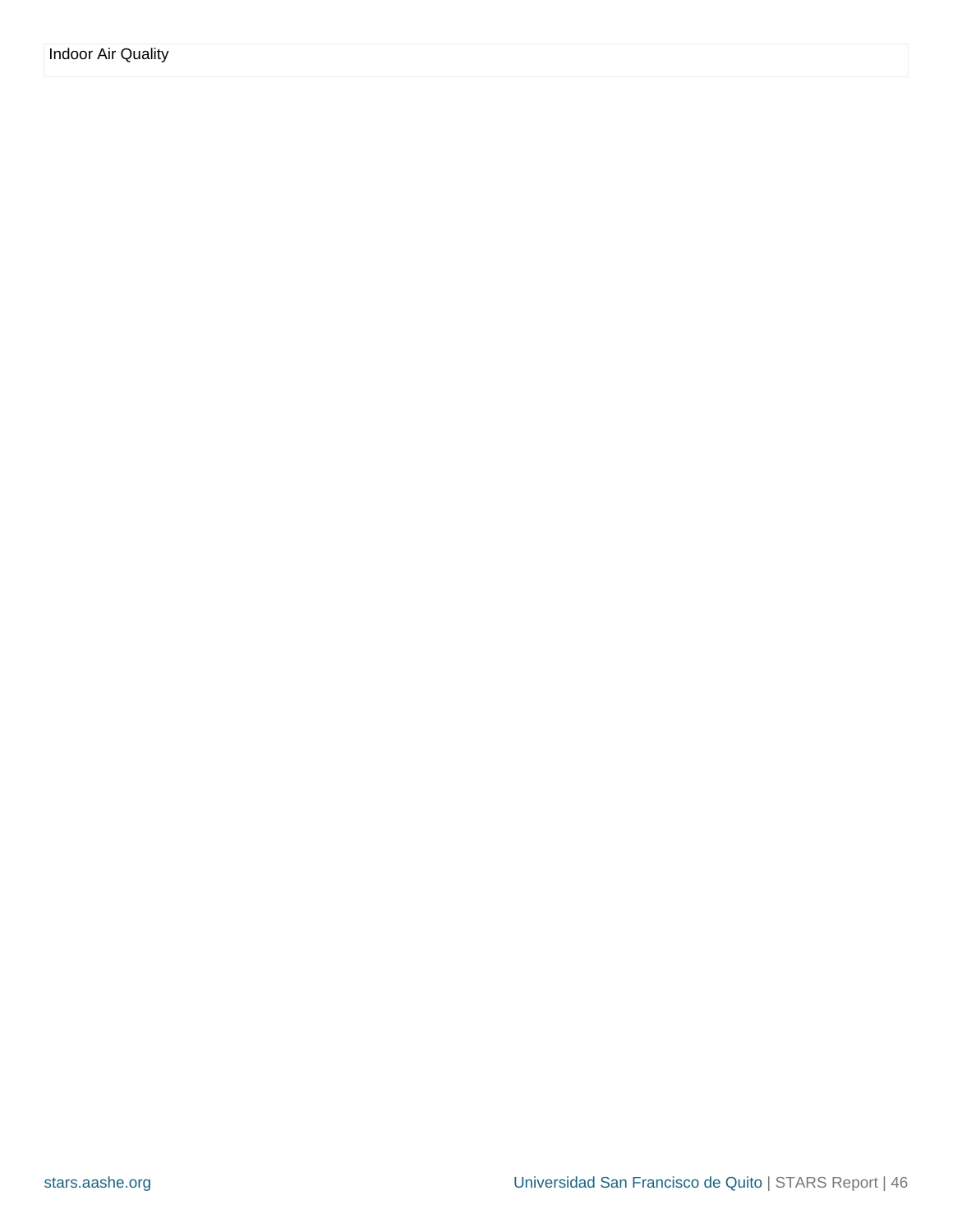#### <span id="page-46-0"></span>**Building Operations and Maintenance**

#### **Criteria**

Institution owns and operates buildings that are:

1) Certified under the LEED® for Existing Buildings: Operations & Maintenance (O&M) Green Building Rating System,

and/or

2) Operated and maintained in accordance with sustainable operations and maintenance guidelines and policies that cover the following:

- Impacts on the surrounding site
- Energy consumption
- Usage of environmentally preferable materials
- Indoor environmental quality
- Water consumption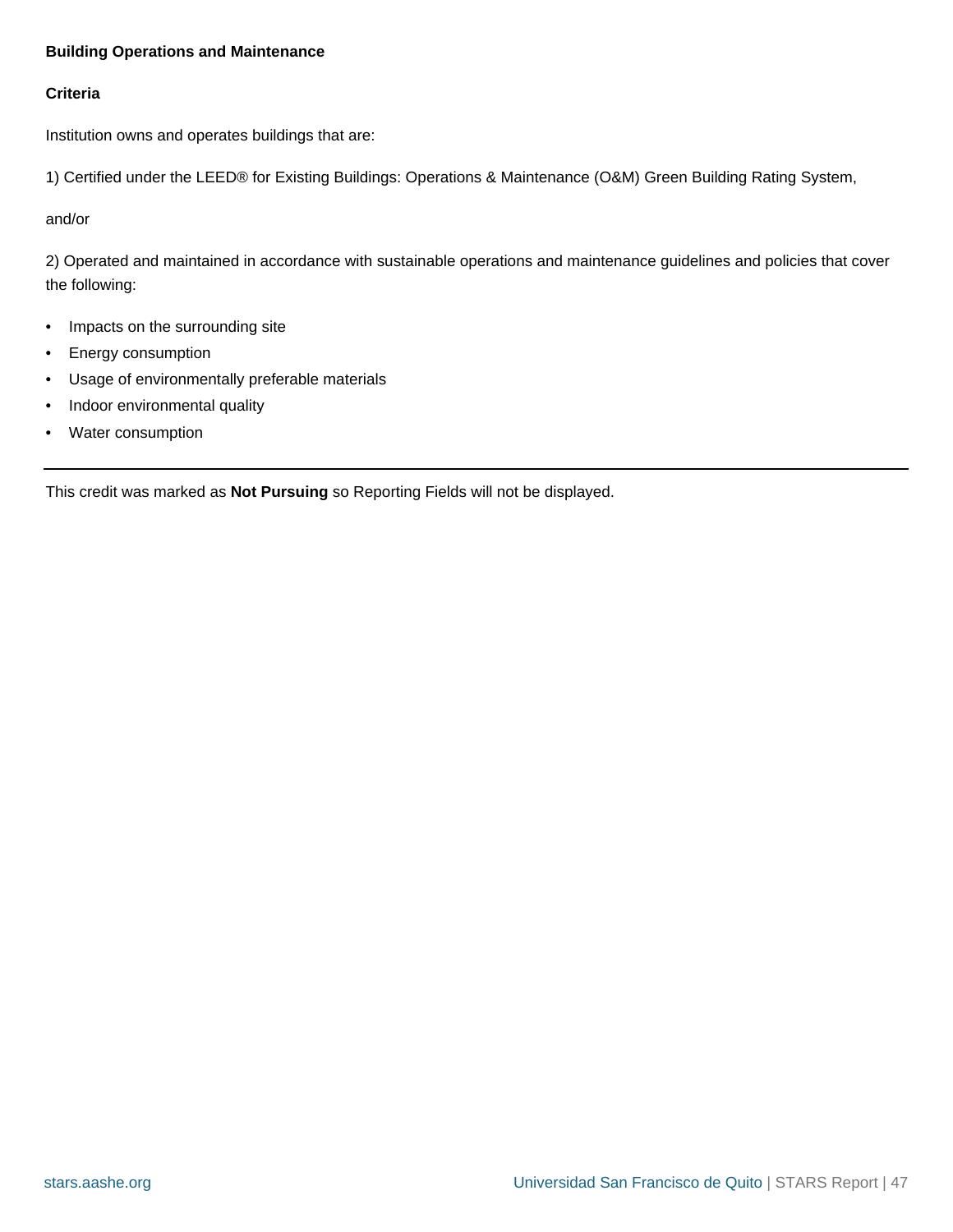#### <span id="page-47-0"></span>**Building Design and Construction**

#### **Criteria**

Institution-owned buildings that were constructed or underwent major renovations in the past three years are:

1) Certified under the LEED® for New Construction and Major Renovations, LEED for Commercial Interiors, and/or LEED for Core and Shell Green Building Rating Systems,

and/or

2) Designed and built in accordance with green building guidelines and policies that cover the following topics:

- Impacts on the surrounding site
- Energy consumption
- Usage of environmentally preferable materials
- Indoor environmental quality
- Water consumption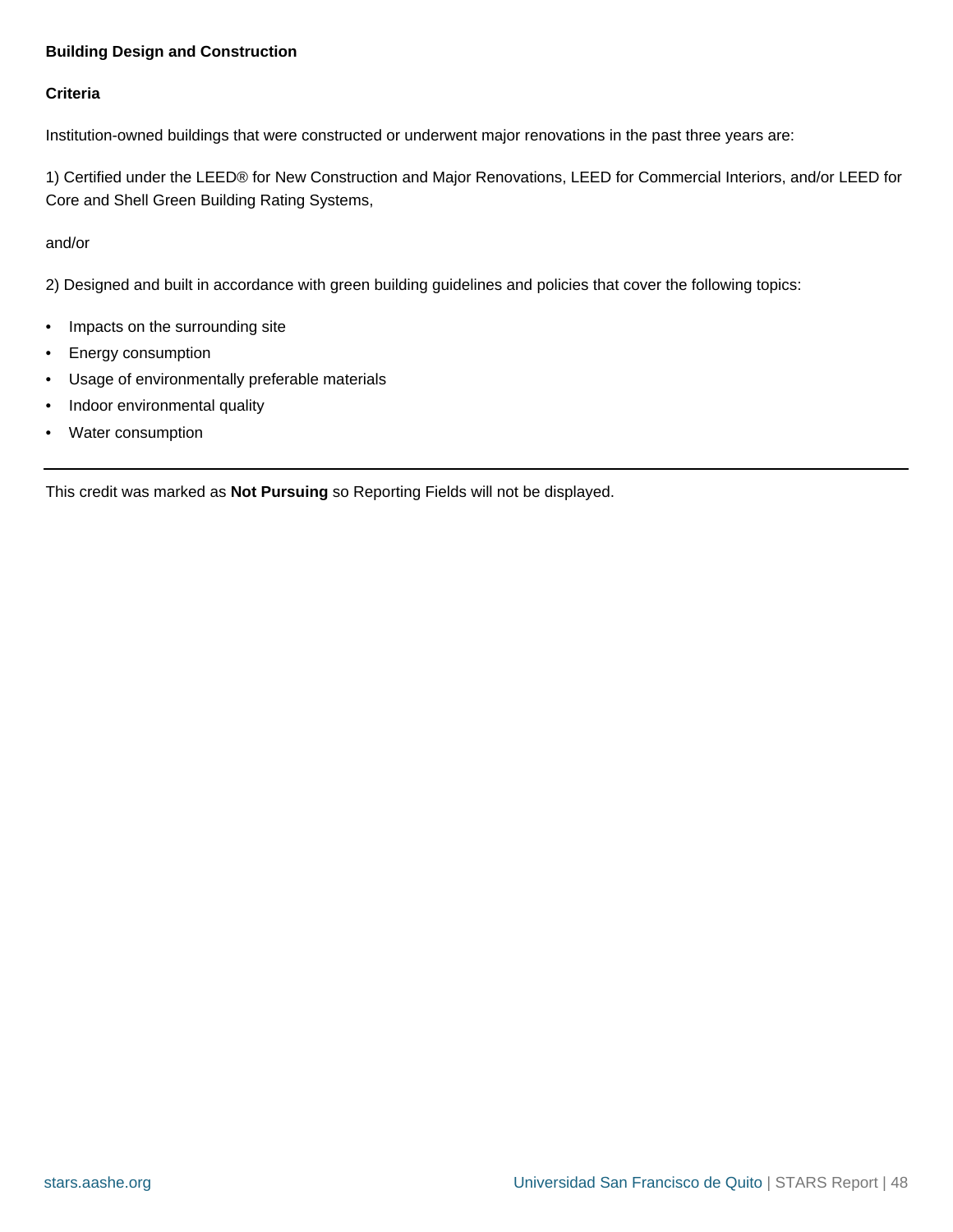#### <span id="page-48-0"></span>**Indoor Air Quality**

#### **Criteria**

Institution has adopted an indoor air quality management policy, plan, and/or practices that include regular auditing or monitoring and a mechanism for occupants to register complaints. Policies and plans adopted by entities of which the institution is part (e.g. state government or the university system) may count for this credit as long as the policies apply to and are followed by the institution.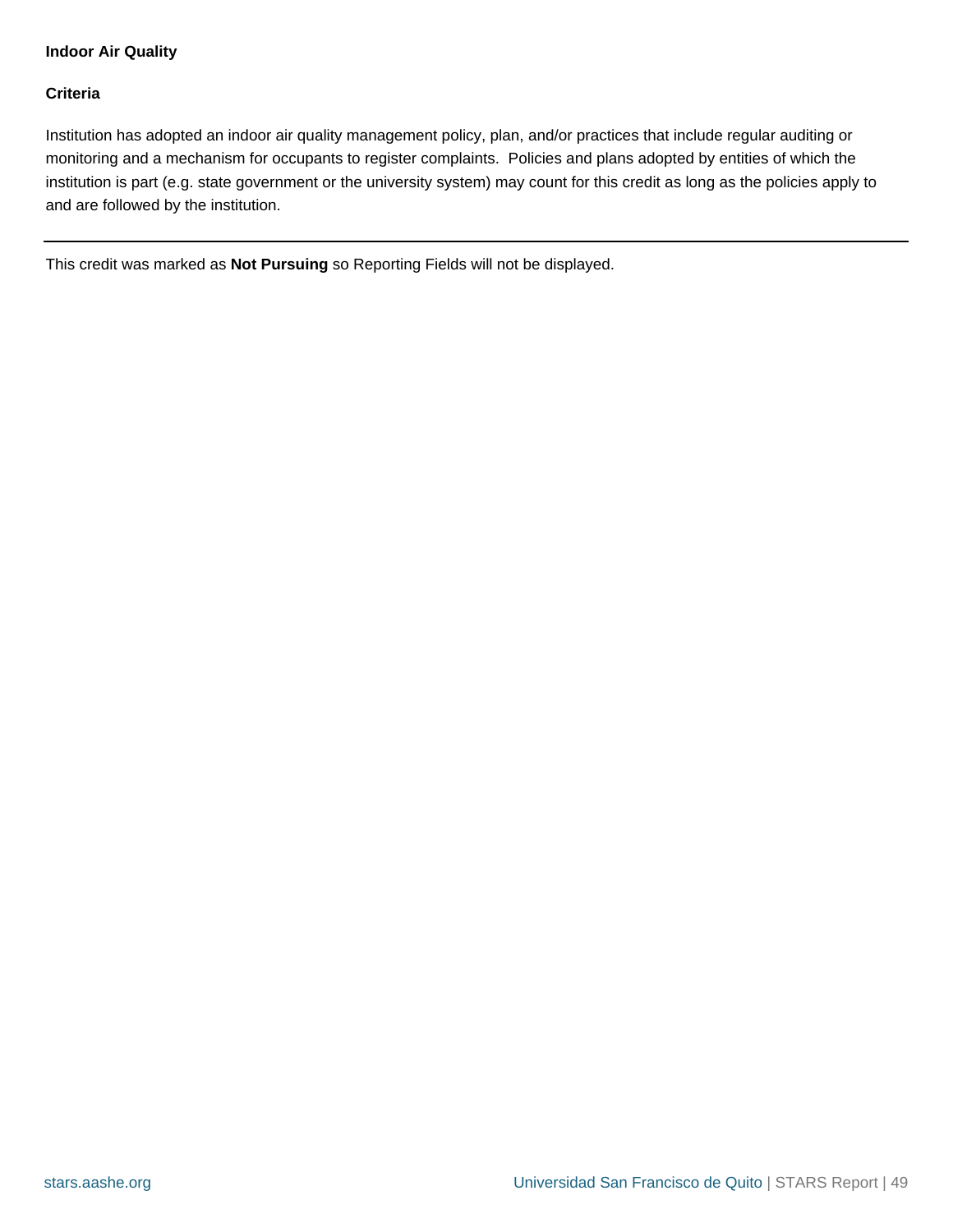### **Climate**

This subcategory seeks to recognize institutions that are measuring and reducing their greenhouse gas emissions. Global warming is expected to have myriad negative impacts throughout the world, including increased frequency and potency of extreme weather events, sea level rise, species extinction, water shortages, declining agricultural production, and spread of diseases. The impacts are expected to be particularly pronounced for poor communities and countries.

| <b>Credit</b>                             |
|-------------------------------------------|
| Greenhouse Gas Emissions Inventory        |
| <b>Greenhouse Gas Emissions Reduction</b> |
| Air Travel Emissions                      |
| Local Offsets Program                     |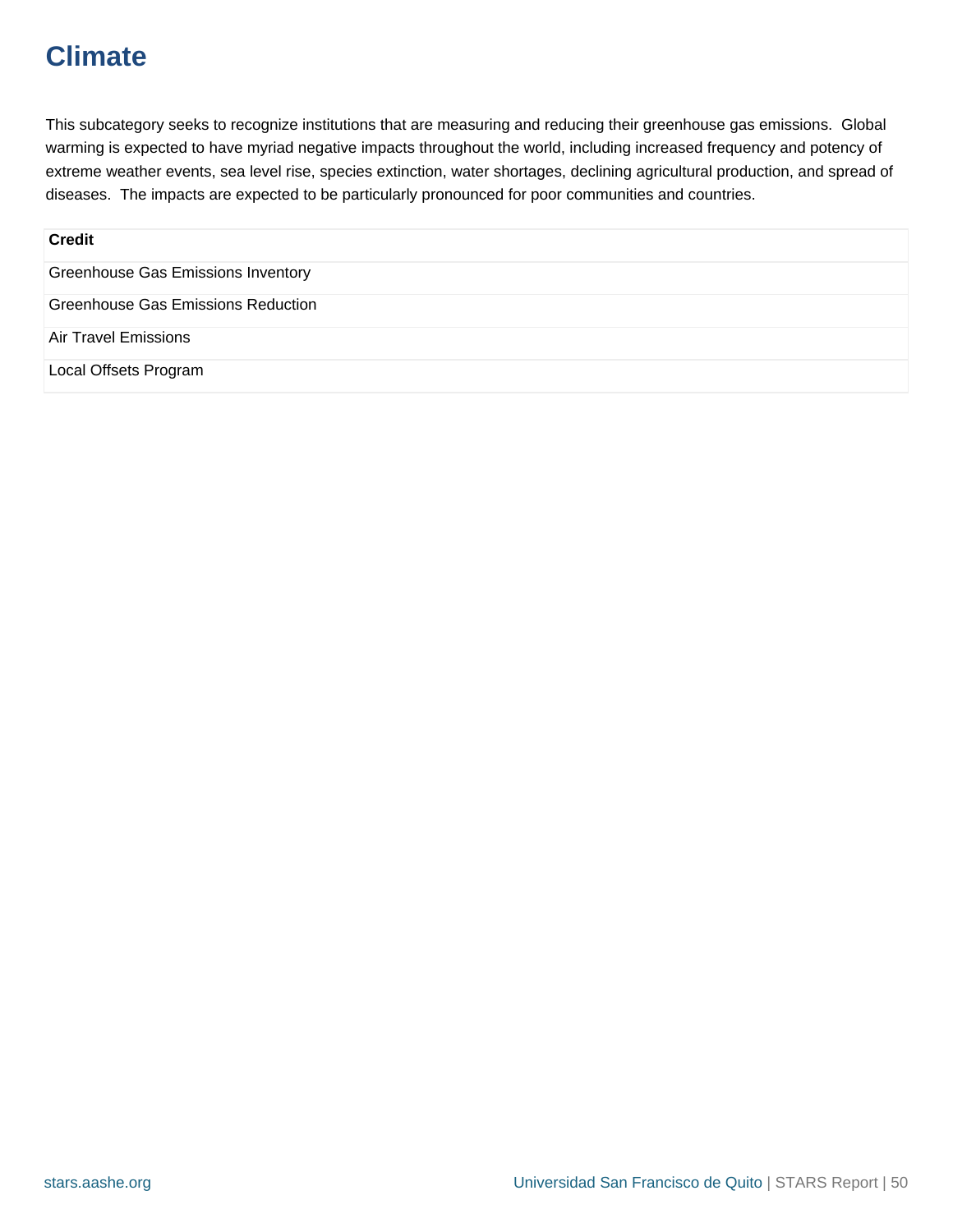#### **Alexandra Velasco**

Faculty/ Head sustainability project Business School

#### <span id="page-50-0"></span>**Criteria**

#### **Part 1**

Institution has conducted a GHG emissions inventory covering its Scope 1 and Scope 2 emissions. The GHG emissions inventory is publicly available, either through the American College & University Presidents' Climate Commitment reporting site, the institution's website, or another public website.

#### **Part 2**

Institution has conducted a GHG emissions inventory covering Scope 3 emissions. The GHG emissions inventory is publicly available, either through the American College & University Presidents' Climate Commitment reporting site, the institution's website, or another public website.

"---" indicates that no data was submitted for this field

#### **The website URL where the GHG emissions inventory is posted:**

<http://www.usfq.edu.ec/huelladecarbono>

#### **Does the inventory include all Scope 1 and 2 emissions?:**

Yes

#### **Does the inventory include emissions from air travel?:**

Yes

#### **Does the inventory include emissions from commuting?:**

Yes

#### **Does the inventory include embodied emissions from food purchases?:**

No

**Does the inventory include embodied emissions from other purchased products?:**

No

**Does the inventory include emissions from solid waste disposal?:**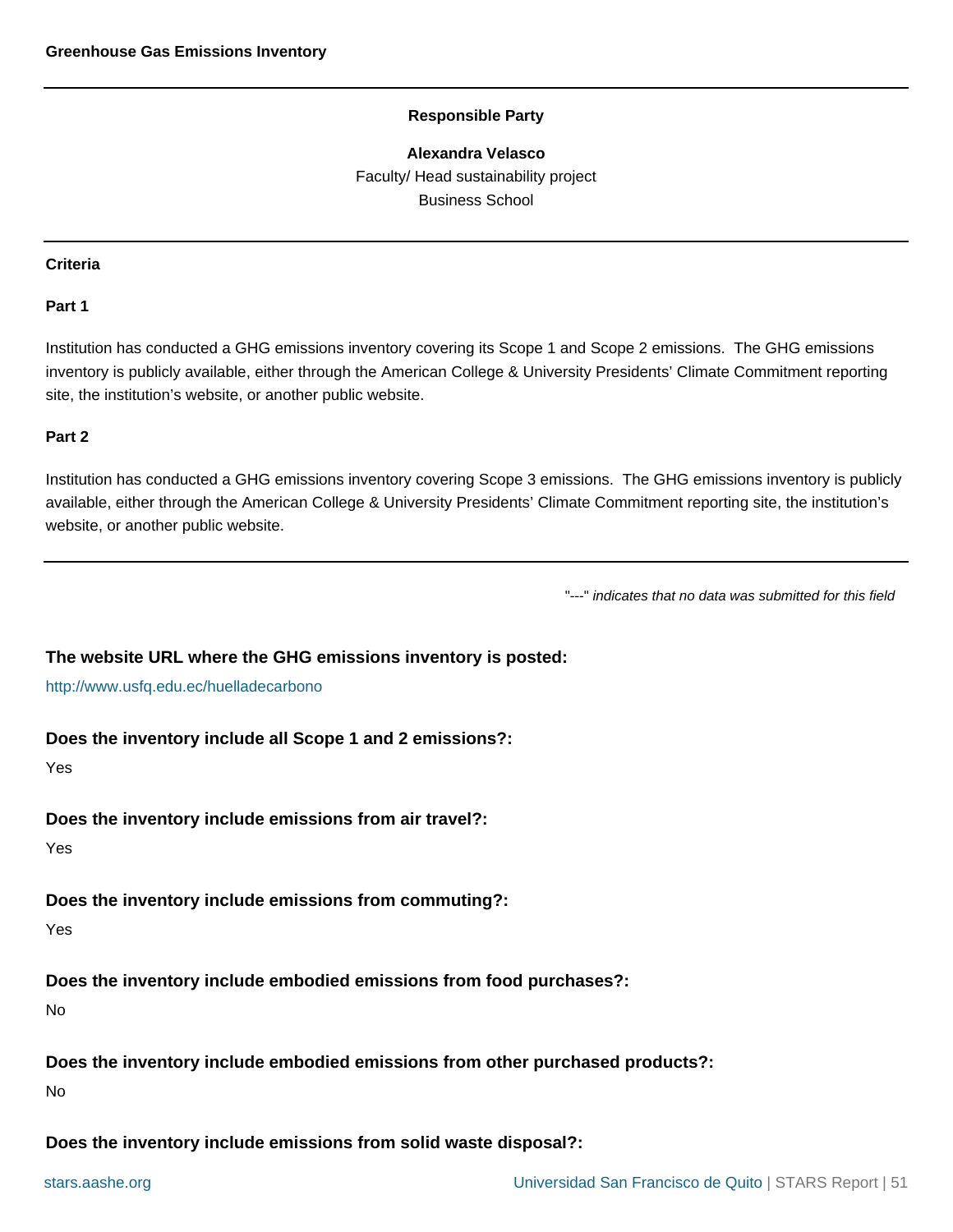Yes

```
Does the inventory include another Scope 3 emissions source not covered above?:
Yes
```
**If yes, please specify:**

**Water** 

**Does the inventory include a second Scope 3 emissions source not covered above?:**

**If yes, please specify :**

---

---

**Does the inventory include a third Scope 3 emissions source not covered above?:**

---

---

**If yes, please specify :**

**Does the inventory include a fourth Scope 3 emissions source not covered above?:**

---

**If yes, please specify :**

---

**Data source(s) and notes about the submission:**

USFQ started collecting data for the first time in 2012. This report is our first greenhouse gas emission inventory and will be referred to from now on as our baseline report. The general strategy is to reduce amount of Co2 as well as the costs incurred when it is created, mitigate risk and become an industry leader.

This is our baseline year and we will be putting up our findings shortly an URL with the total.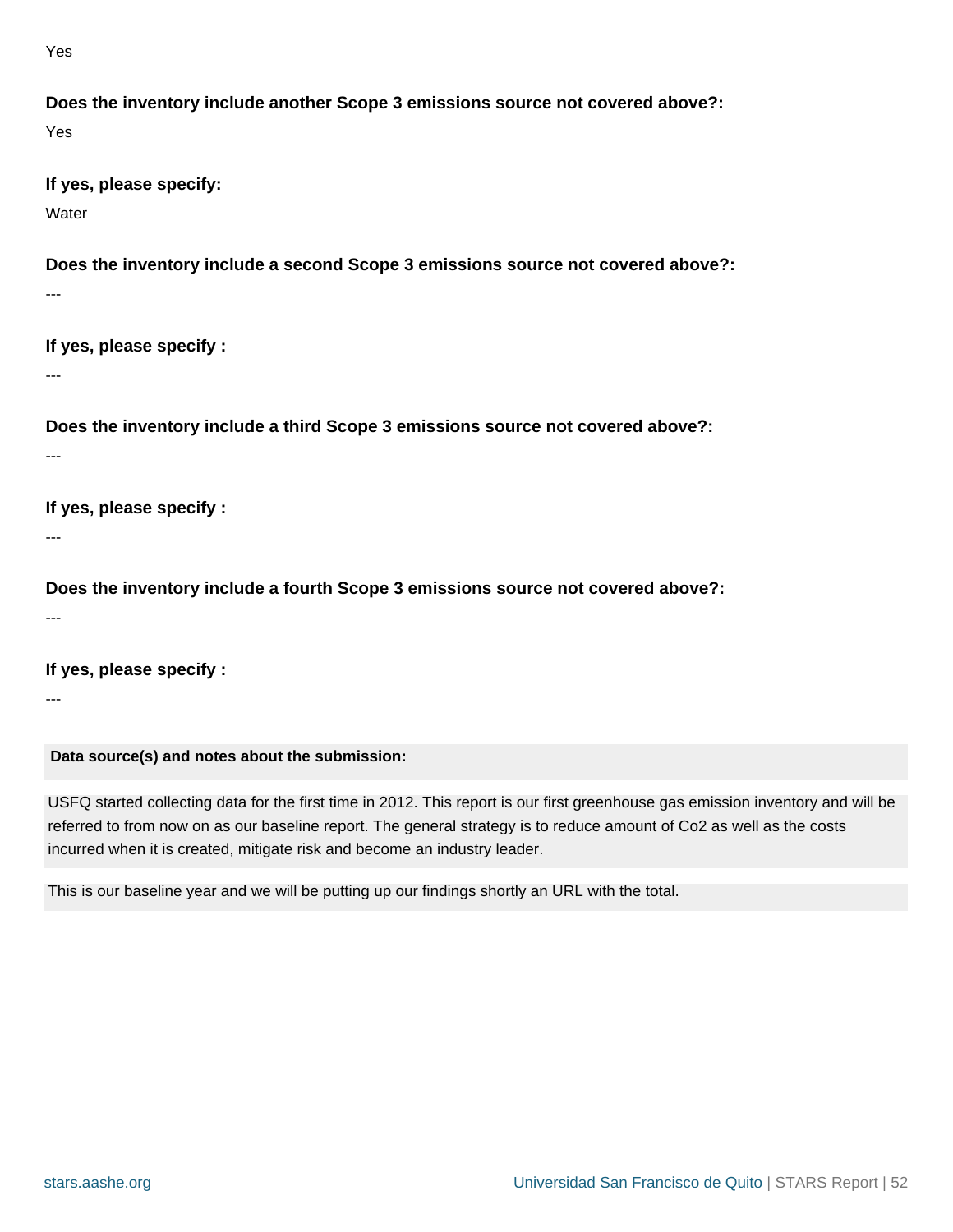#### <span id="page-52-0"></span>**Greenhouse Gas Emissions Reduction**

#### **Criteria**

Institution reduced its net Scope 1 and Scope 2 GHG emissions per weighted campus user compared to a 2005 baseline.

For this credit, off-site, institution-catalyzed carbon offsets (i.e. those popularly known as "local offsets") count in full. Purchased carbon offsets that have been verified by a third party may count towards a portion of the reduction. Purchased offsets that have not been third-party verified do not count.

To conduct a GHG emissions inventory, campuses may use any methodology and/or calculator that is consistent with the Greenhouse Gas Protocol's Corporate Accounting and Reporting Standards.

The baseline GHG emissions inventory should include the same emissions sources as the performance year emissions inventory.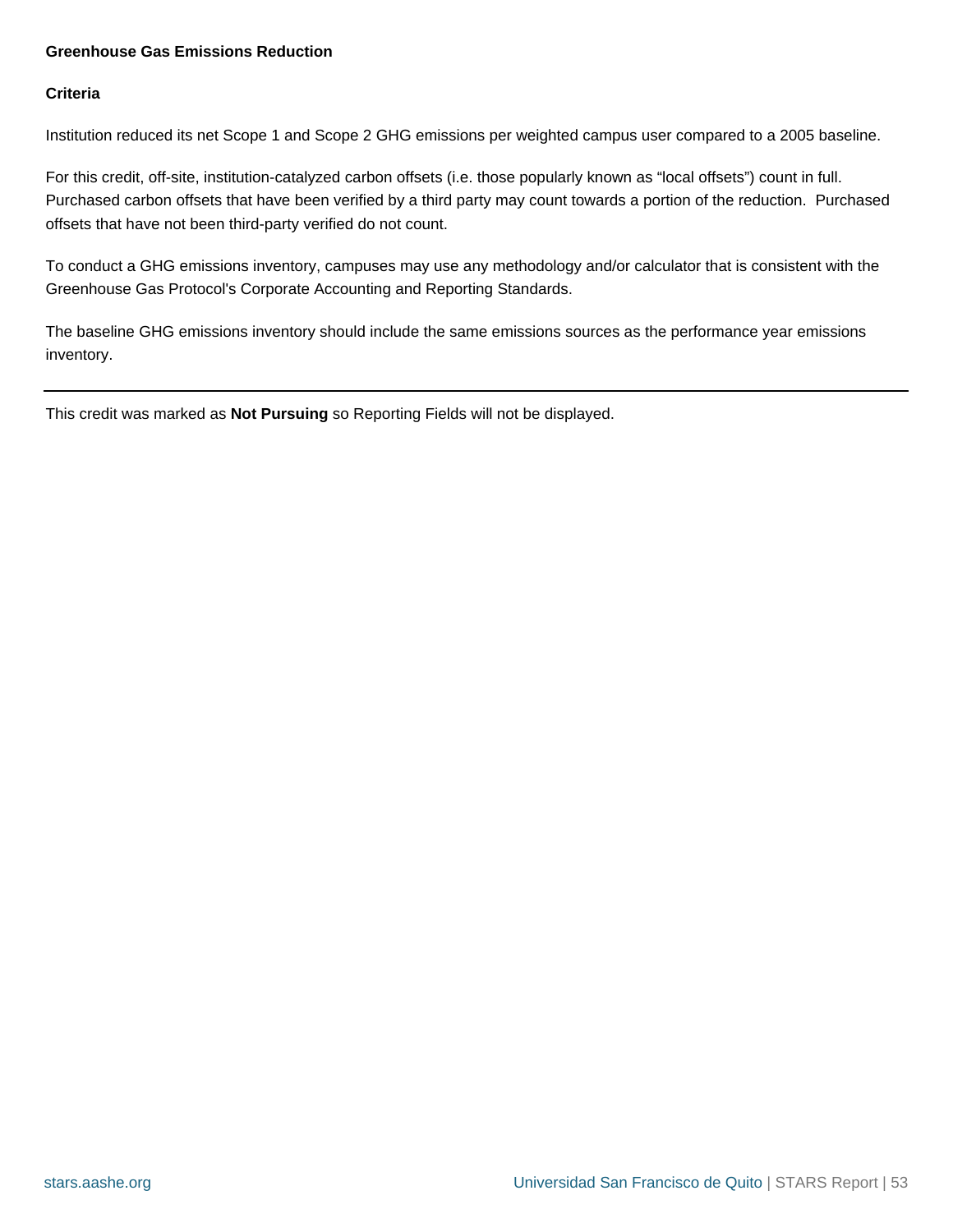#### <span id="page-53-0"></span>**Air Travel Emissions**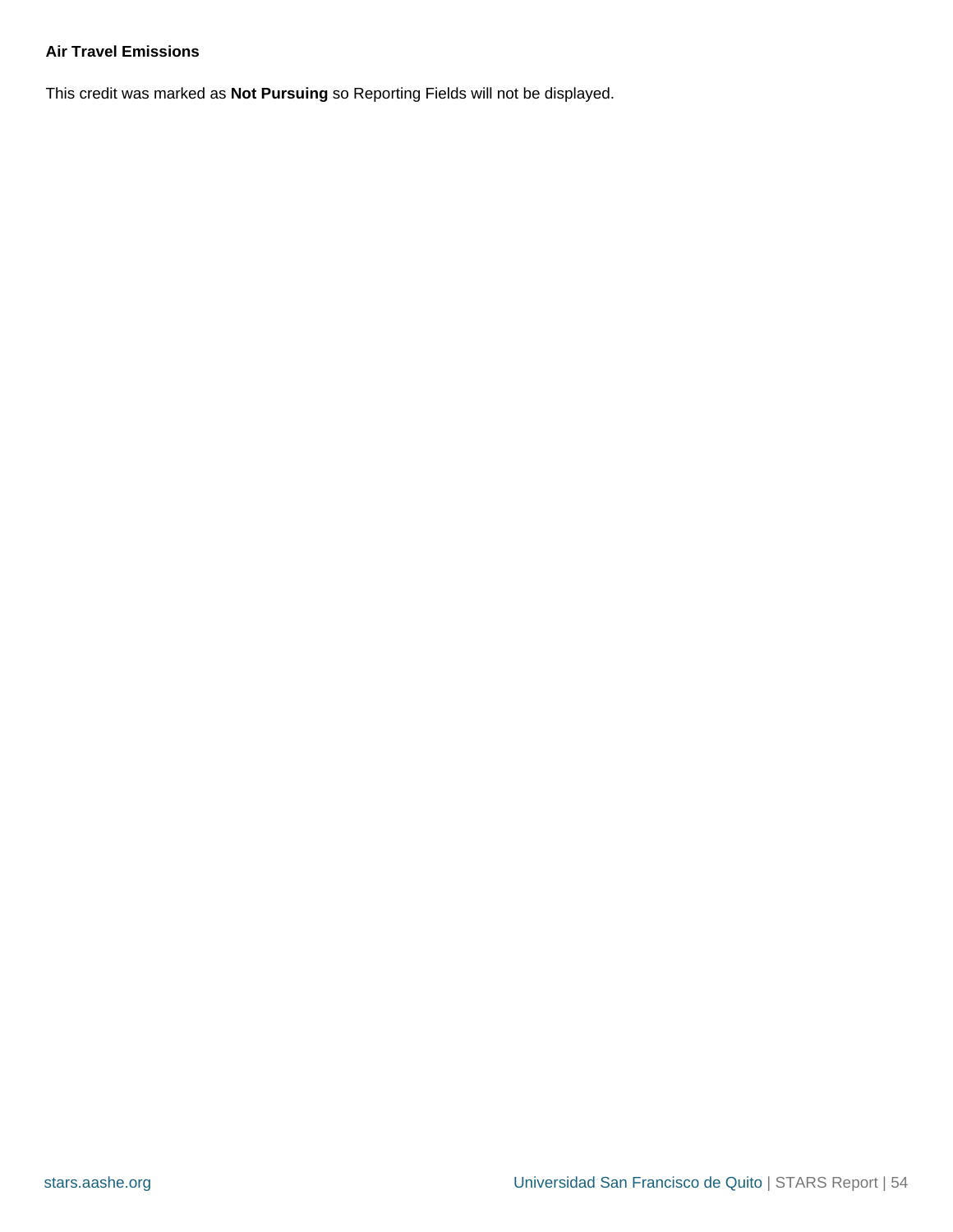#### <span id="page-54-0"></span>**Local Offsets Program**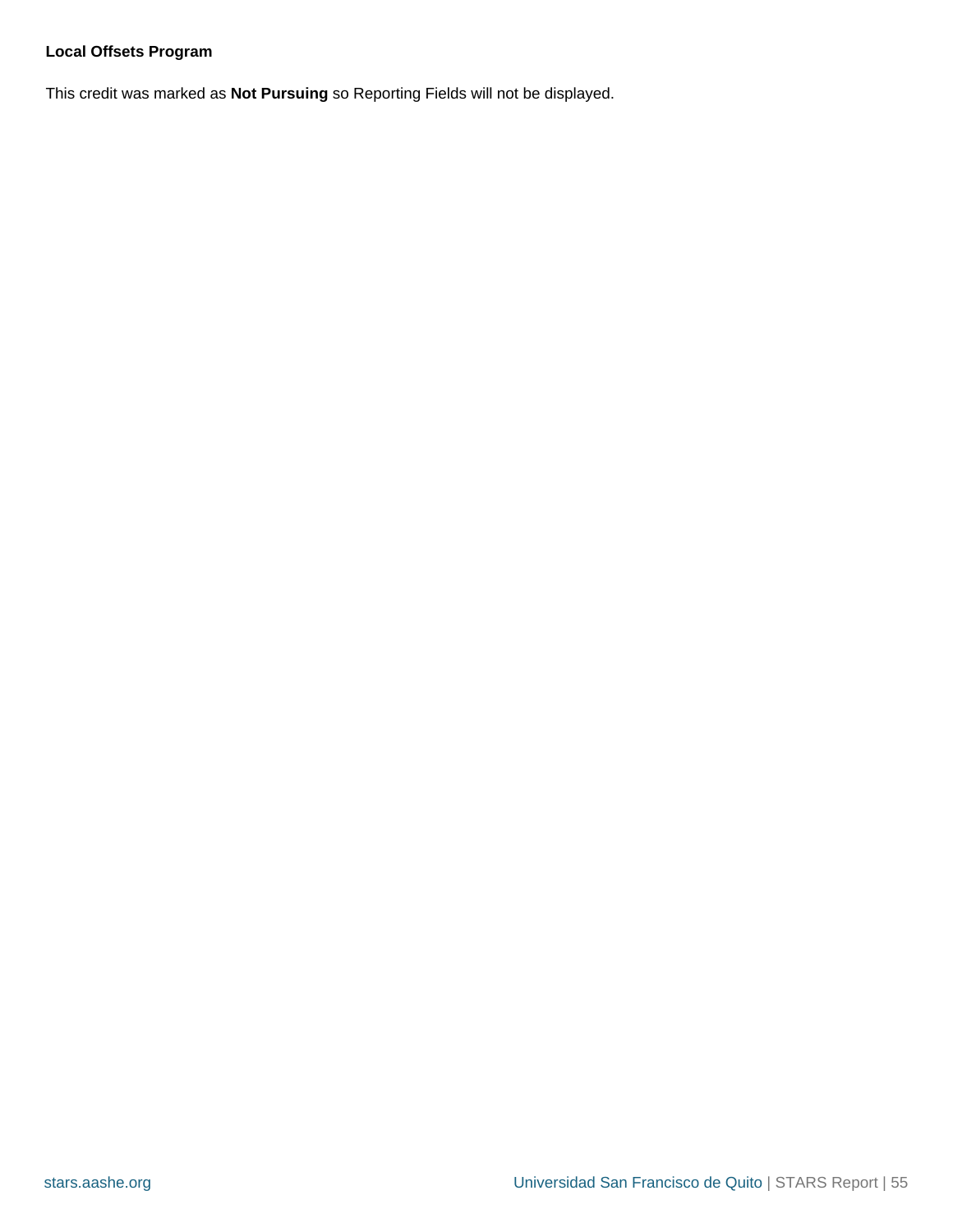### **Dining Services**

This subcategory seeks to recognize institutions that are supporting a sustainable food system. Modern industrial food production often has deleterious environmental impacts. Pesticides and fertilizers used in agriculture can contaminate ground and surface water, which has potentially dangerous impacts on wildlife and human health. Furthermore, the often long-distance transportation of food to institutions produces greenhouse gas emissions and other pollution. Additionally, farm workers are often paid substandard wages, subjected to harsh working conditions, and exposed to dangerous pesticides. Institutions can use their food purchases to support their local economies; encourage safe, environmentally-friendly farming methods; and help alleviate poverty for farmers.

Please note that while dining services can also play an important role in conserving energy and water, reducing waste, and purchasing environmentally preferable materials other than food, STARS measures these impacts across the institution instead of by department; therefore, the benefits of these actions are captured in the Energy, Water, Waste, and Purchasing subcategories, respectively.

| <b>Credit</b>                       |
|-------------------------------------|
| Food and Beverage Purchasing        |
| <b>Trayless Dining</b>              |
| Vegan Dining                        |
| <b>Trans-Fats</b>                   |
| <b>Guidelines for Franchisees</b>   |
| Pre-Consumer Food Waste Composting  |
| PostConsumer Food Waste Composting  |
| <b>Food Donation</b>                |
| <b>Recycled Content Napkins</b>     |
| <b>Reusable Container Discounts</b> |
| Reusable To-Go Containers           |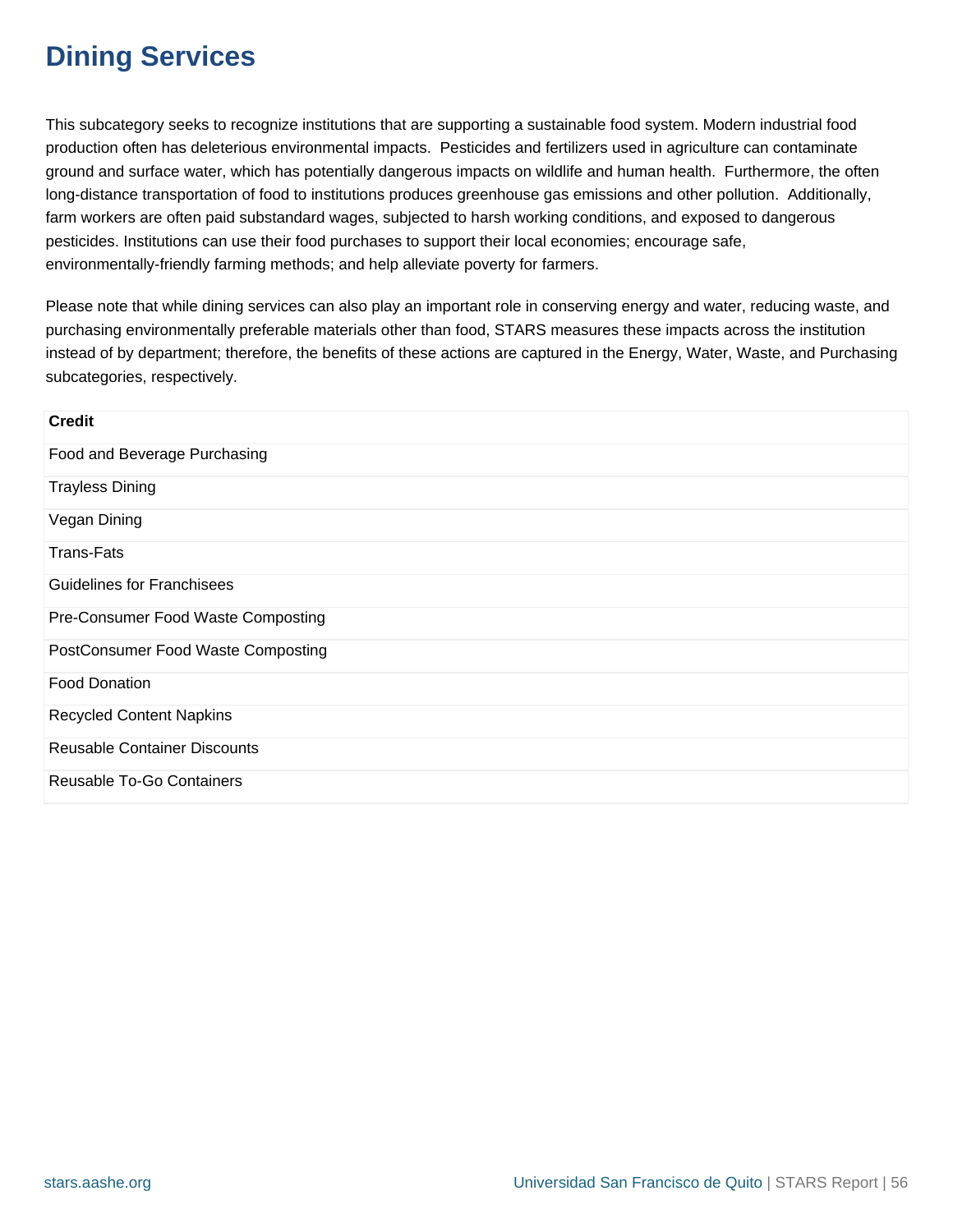**Alexandra Basantes** Purchasing Manager

Food and Beverage CPU

#### <span id="page-56-0"></span>**Criteria**

This credit includes food and beverage purchases for on-campus dining services operated by the institution or the institution's primary on-site contractor. Institution purchases food and beverages that meet at least one of the following criteria:

- Grown and processed within 250 miles of the institution
- Third-party certified (USDA Certified Organic, Marine Stewardship Council Blue Ecolabel, Food Alliance, Fair Trade, Certified Humane Raised and Handled)

Food and beverage purchases that meet multiple criteria listed above should not be double-counted.

This credit includes food and beverage purchases for on-campus dining operations and catering services operated by the institution or the institution's primary dining services contractor (e.g. Aramark, Bon Appétit Management Company, Chartwells, Sodexo). On-site franchises, convenience stores, vending machines, or concessions are excluded from this credit unless they are operated by the institution or the institution's primary on-site contractor..

"---" indicates that no data was submitted for this field

### **Percentage of food expenditures that meet one or more of the criteria for this credit (0 - 100):**

90

#### **A brief description of the sustainable food and beverage purchasing program:**

Ecuador is a small Andean country with a total land area of 109,415 sq. miles (283 kms). The total distance from the upper northern limit to the furthest southern corner is a total of 479 miles (772 km). Quito is located 1/3 down the way, making it very strategic ground for purchasing. The following table (Table 1) puts distances into context; most of them are cities where most agricultural fields are located.

Table 1: Food miles/kms Quito to: Kms Miles Machachi 38.8 23 Ambato 132 82 Ibarra 123 76 Santo Domingo de los Colorados 150 93 Quininde 214 132 Guayaquil 421 261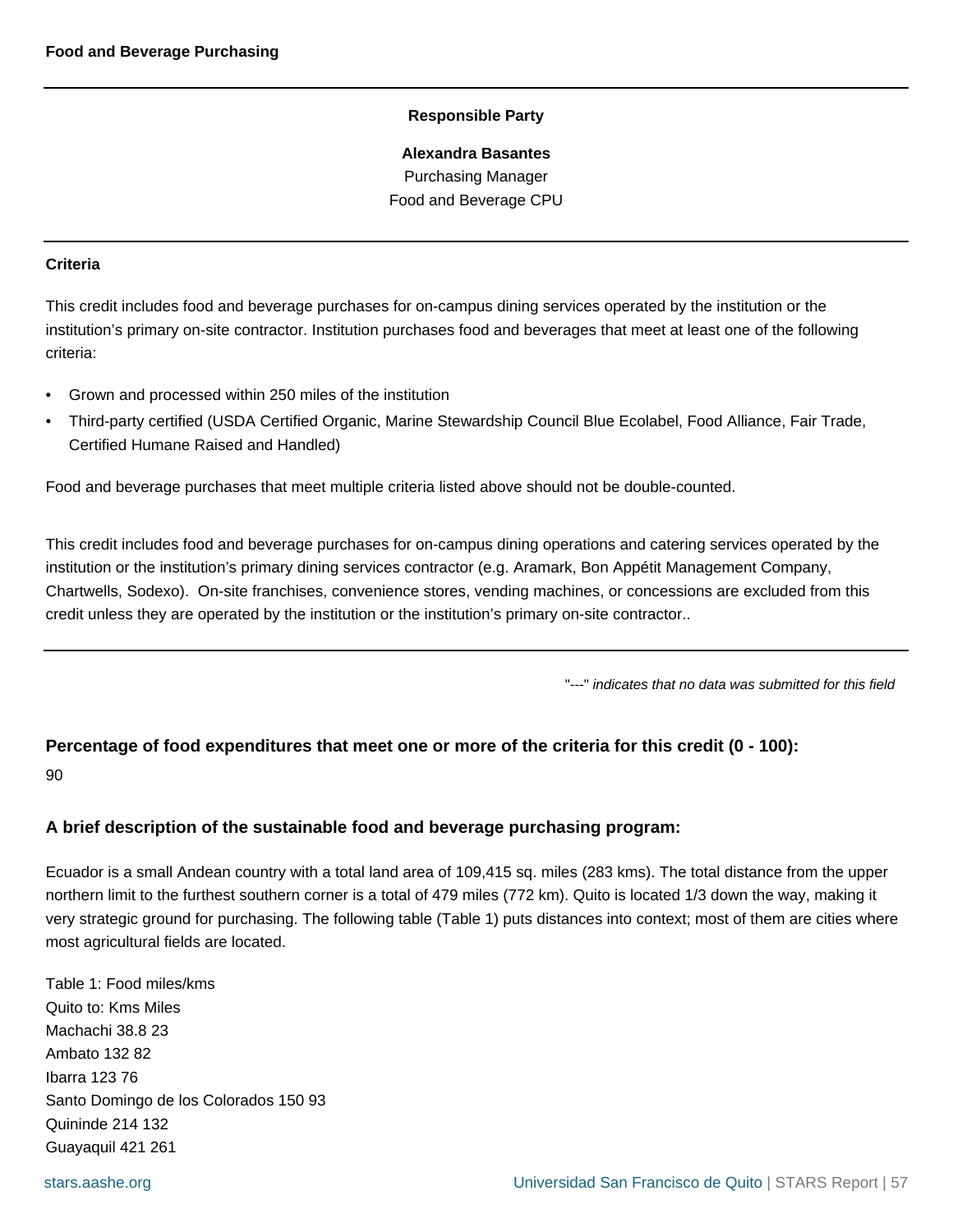Salcedo 104 64 Esmeraldas 309 192

#### Providers

---

The university purchases 90% from national providers (a good amount comes from produce open markets) the other 10% are imported products such as Chilean Salmon, cured meat from Spain, and mussels from Japan. Organics play only a 10% of the total check.

From this we estimate that 80% of food travels on average less than 250 miles, mean while products such as cocoa, coffee and bananas come from 400 miles from the south of Ecuador making that 5% further than 250 miles.

Calculations where based on data provided for purchases done from July 1st to December 31st of 2012. Based on interviews with the purchasing department, the assumption is that the University spends on average the same amount of money for each semester. The data provided, provided for 6 months was multiplied by 2 in order to calculate annual costs.

#### **The Website URL where information about the institution's sustainable food and beverage purchasing efforts is available:**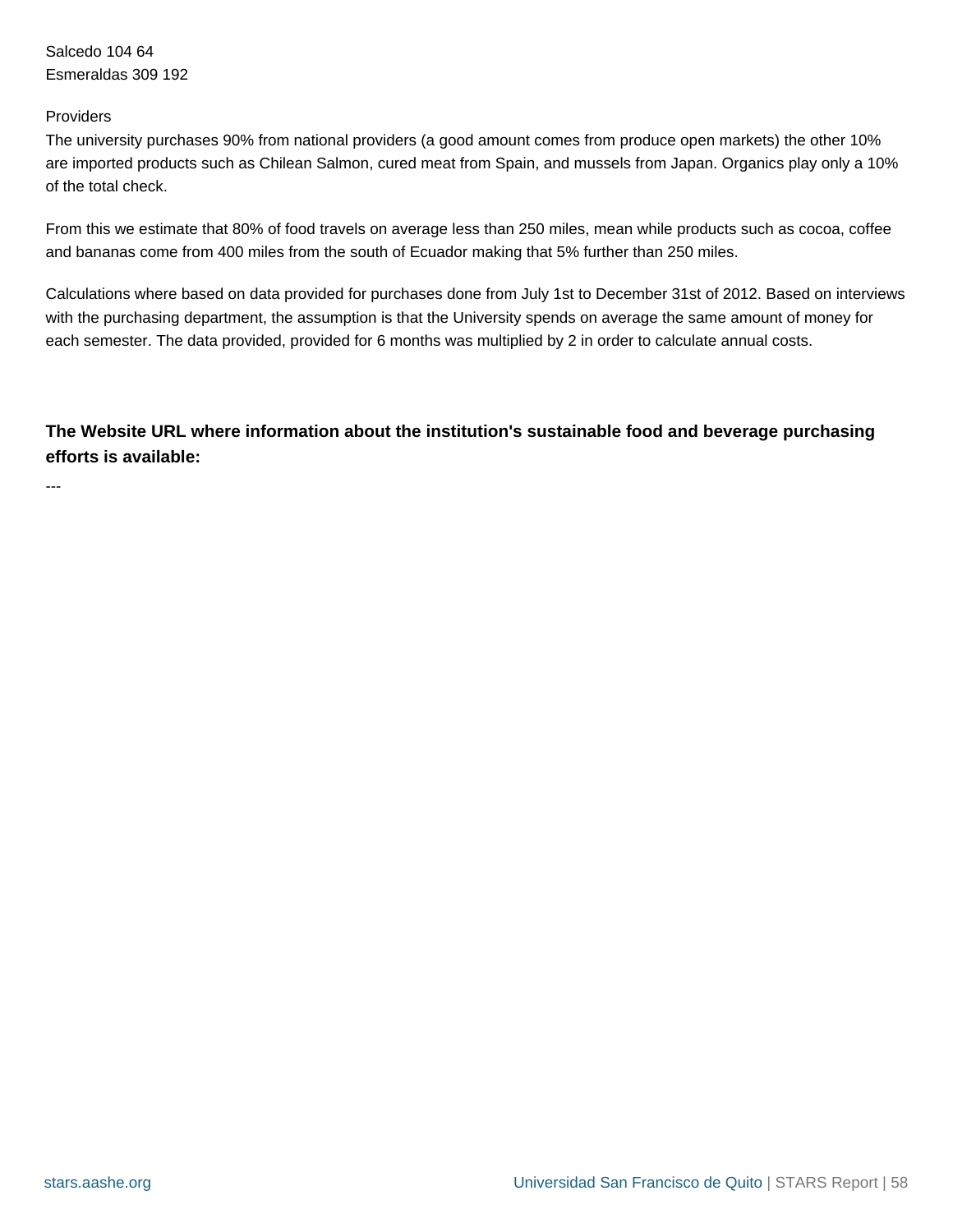#### <span id="page-58-0"></span>**Trayless Dining**

This credit was marked as **Not Applicable** for the following reason:

Institution does not have residential dining halls.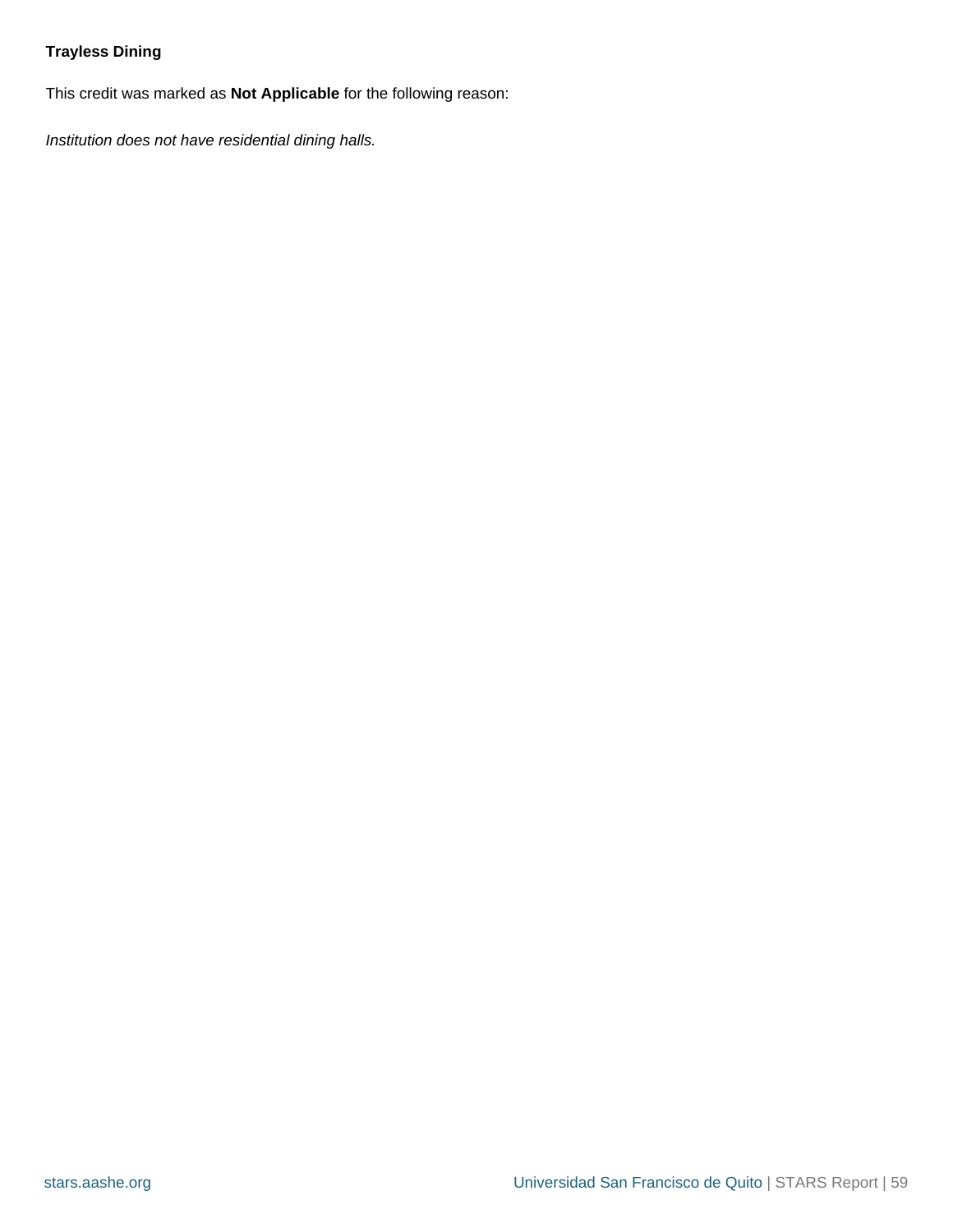**Mario Jimenez** Head Chef Food and Beverage CPU

"---" indicates that no data was submitted for this field

## <span id="page-59-0"></span>**Does the institution offer diverse, complete-protein vegan dining options during every meal?:**

Yes

#### **A brief description of the vegan dining program:**

Because food is made from scratch every time, it can be subject to change. This means that people can ask to leave out any components not only for personal reasons but also for dietary restrictions such as lactose intolerance or allergies. There are both vegetarian and vegan options. This means vegetarian broth, veggies and rice plus Carve or tofu. Via Bonita prepares 20 vegetarian plates each day. These do not exclude dairy products. Salads are made to order thus people can leave out any animal products. There are sufficient grains such as Lupin an Andean grain that ranges from 32% to 52% of protein. Marcus can accommodate any requests and even work with produce to make food that is not included in the menu. Overall an estimated 5% of meals are made to satisfy vegetarian or vegan costumers. Main consumers are American students who come in the exchange program.

#### **The website URL where information about the program, policy, or practice is available:**

---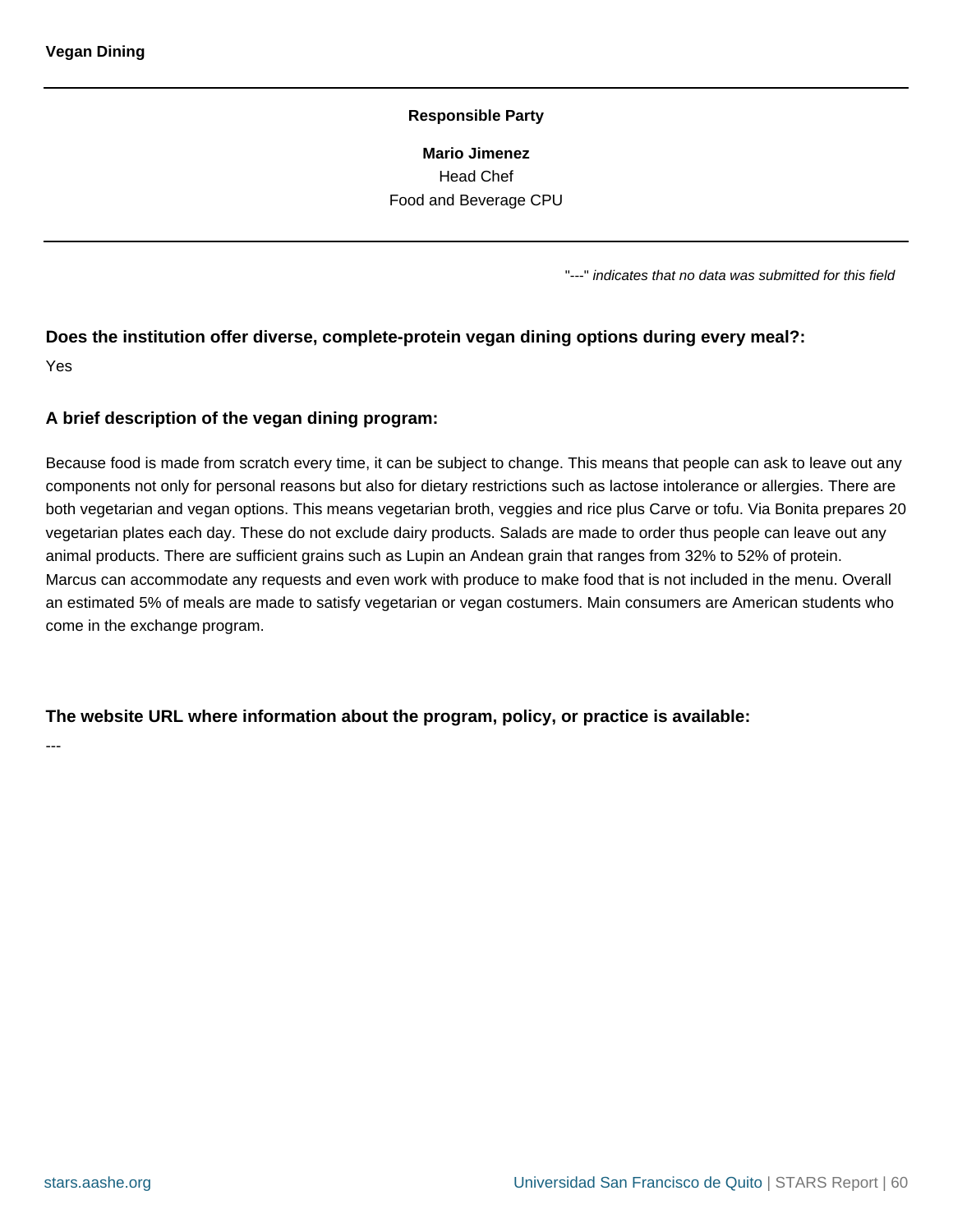**Mario Jimenez** Head Chef Food and Beverage CPU

"---" indicates that no data was submitted for this field

### <span id="page-60-0"></span>**Does the institution use frying oil that does not include trans-fats and seek to avoid foods that include trans-fats in its dining operations?:**

Yes

#### **A brief description of the trans-fats avoidance program, policy, or practice:**

University uses 100% vegetable oil "El Cocinero," which is fabricated with palm oleins and pure soy extract. This oil is designed to resist high temperatures and has no cholesterol. This oil is considered to have no transfat, which has a strict discarding policy to provide students with quality food. A company, which is environmentally certified, provides a service to the University and properly discards the oil.

One of the only possible products that may have transfats are pre-fabricated potatoes chips and other snacks. We calculated that on average 624 bags of snacks are sold each month. That comes down to an average of 7 bags per day.

#### **The website URL where information about the program, policy, or practice is available:**

---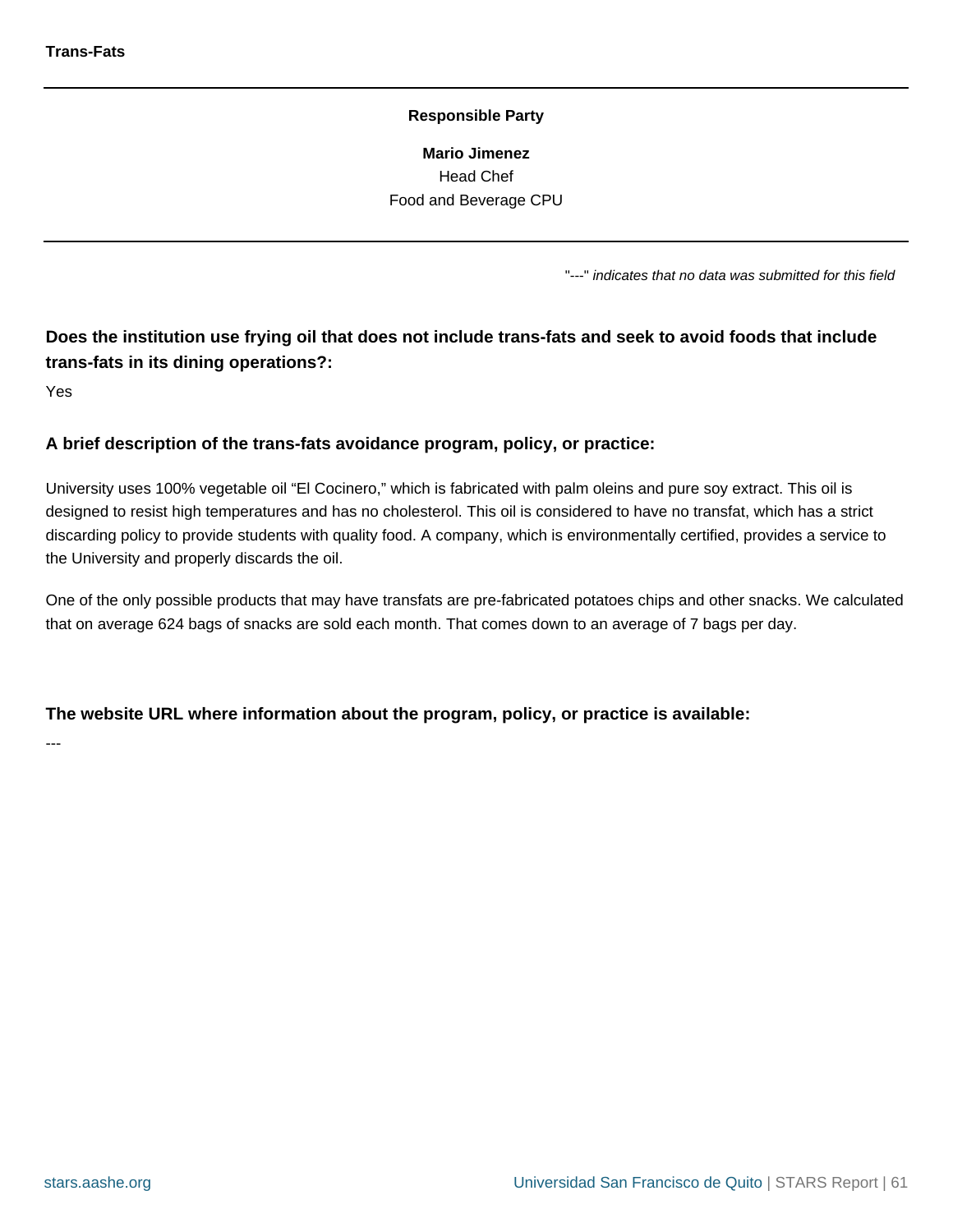#### <span id="page-61-0"></span>**Guidelines for Franchisees**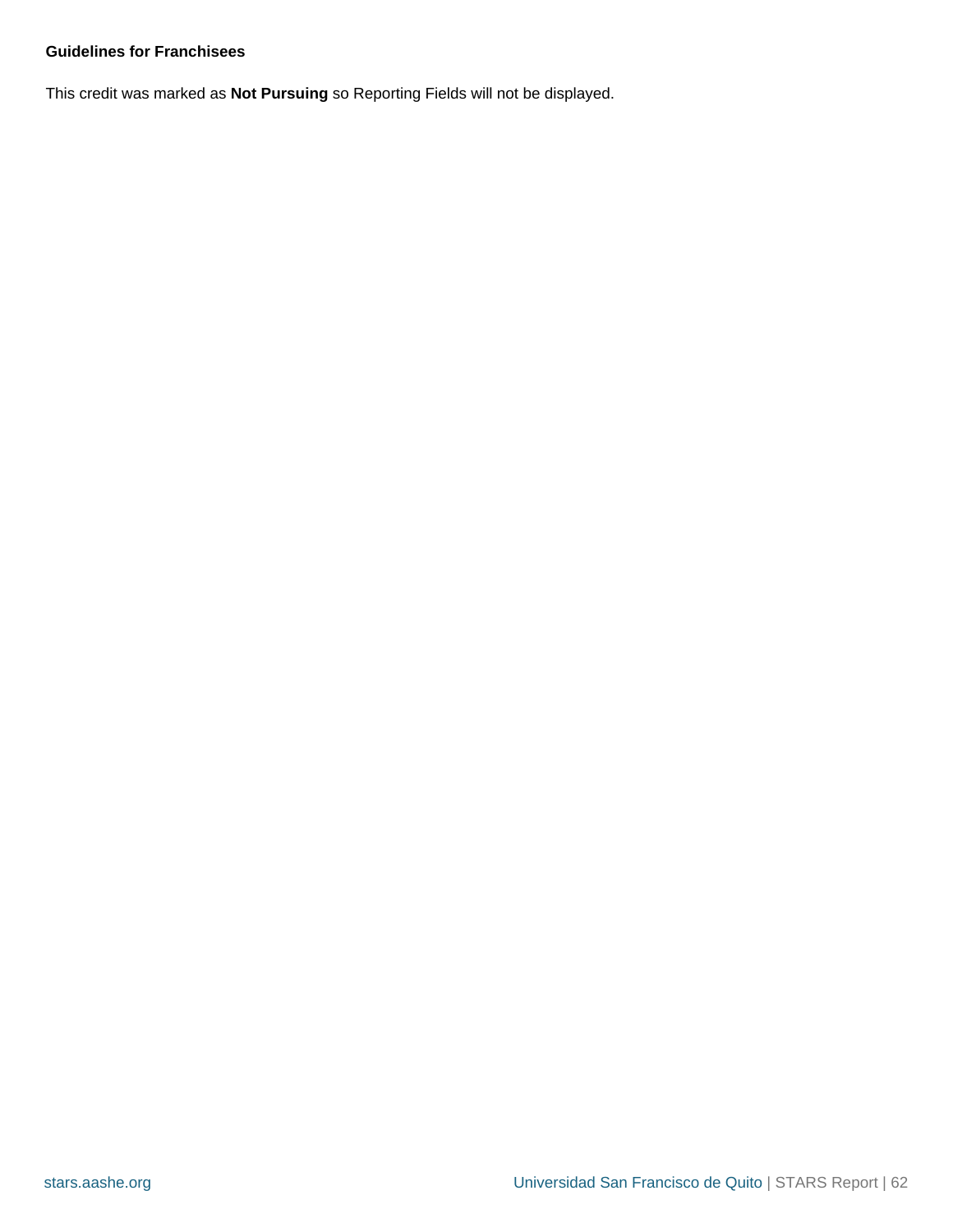**Mario Jimenez** Head Chef Food and Beverage CPU

"---" indicates that no data was submitted for this field

#### <span id="page-62-0"></span>**Does the institution have a pre-consumer food waste composting program?:**

Yes

#### **A brief description of the pre-consumer food waste composting program:**

The University has an Environmental manager that takes both pre and post consumer waste. This organic material is not composted but it is fed to pigs.

#### **The overall percentage of meals for which pre-consumer scraps are composted:**

90

**The percentage of meal plan meals for which pre-consumer scraps are composted:** 95

**The percentage of retail facility meals for which pre-consumer scraps are composted:** 90

**The percentage of conference meals for which pre-consumer scraps are composted:**

90

#### **The website URL where information about the composting program is available:**

---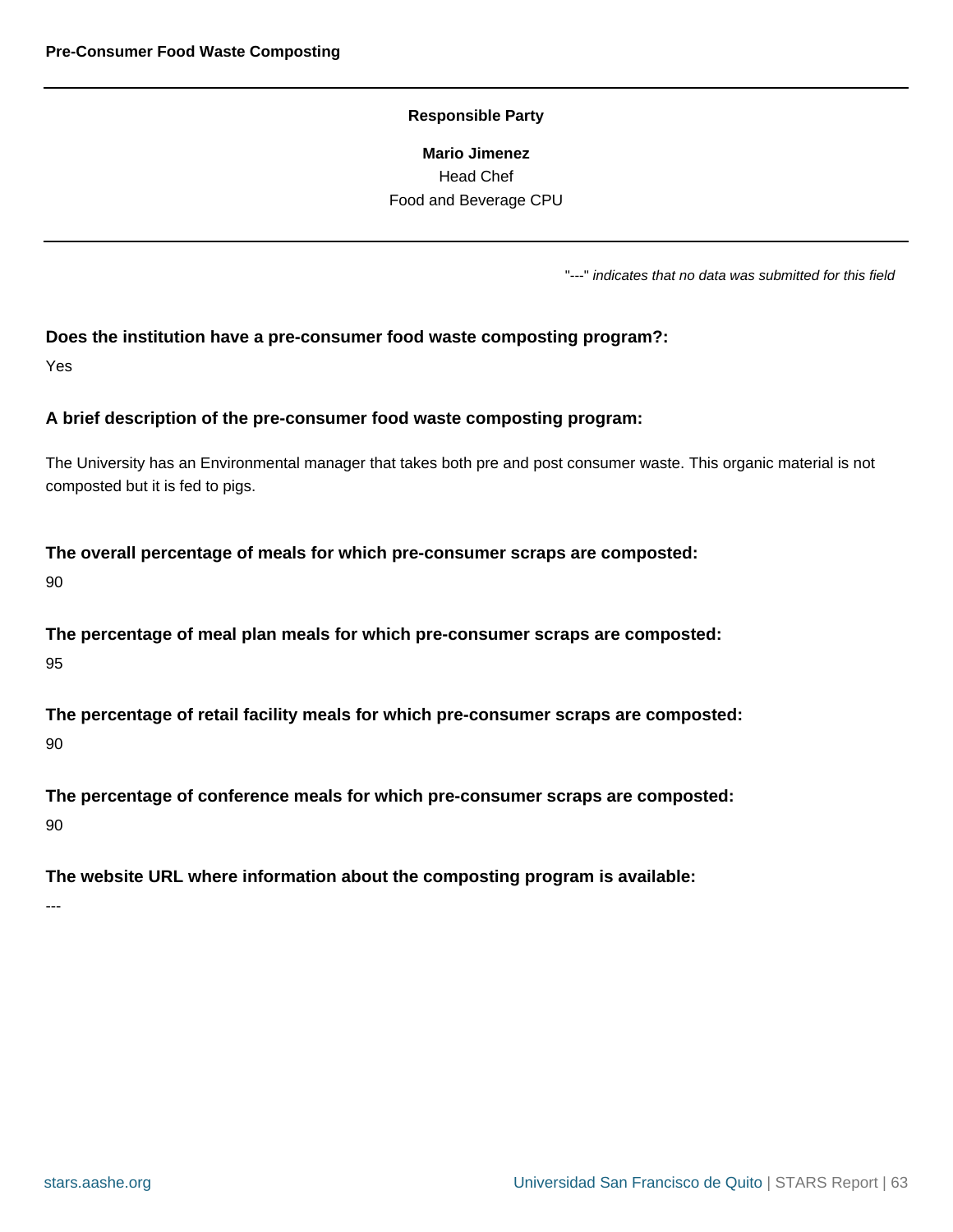**Mario Jimenez** Head Chef Food and Beverage CPU

"---" indicates that no data was submitted for this field

#### <span id="page-63-0"></span>**Does the institution have a postconsumer food waste composting program?:**

Yes

#### **A brief description of the postconsumer food waste composting program:**

The University has an Environmental manager that takes both pre and post consumer waste. This organic material is not composted but it is fed to pigs.

#### **The percentage of overall meals for which postconsumer composting is available:**

60

**The percentage of meal plan meals for which postconsumer composting is available:** 75

**The percentage of retail facilities for which postconsumer composting is available:**

0

**The percentage of conference meals for which postconsumer composting is available:**

0

#### **The website URL where information about the composting program is available:**

---

#### **Data source(s) and notes about the submission:**

The 2012 base report has limited the inclusion of food and dining purchases to the activities inside the restaurants of the University. The University also has a catering service called Epikus. The catering for events for the University are included but not for private events outside.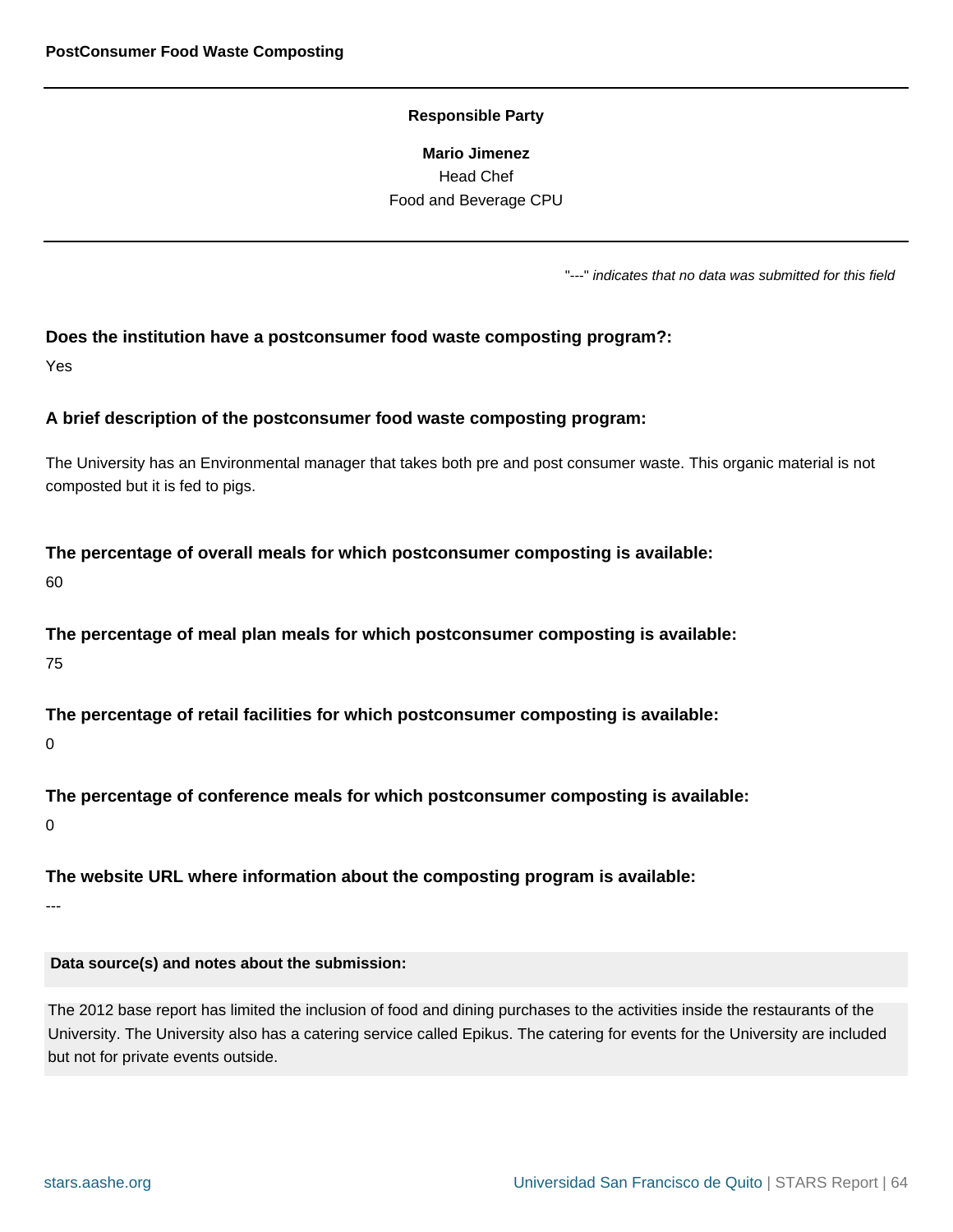**Mario Jimenez** Head Chef Food and Beverage CPU

"---" indicates that no data was submitted for this field

#### <span id="page-64-0"></span>**Does the institution donate leftover or surplus food?:**

Yes

#### **A brief description of the food donation program:**

Every day about 20 portions of the buffet left-over's go to feed University night workers. Additionally every week we estimate that 80 portions from the Buffet in Via Bonita are not consumed. These portions are properly packed and frozen and await pick up from Fundación Reina de Quito, which serves underprivileged children. When the Non-profit comes the University cooks fresh rice due to the fact that rice cannot be frozen.

The other product which has left over's is bread. Internal policy for the bakery asks for continuous production of bread. The following is done:

• 1/3 of whole wheat and sweet breads are given to "Fundación Ocaso Feliz"

• 1/3 is given to kitchen staff in the morning with coffee in order to ensure everyone has had breakfast. This provides for around 100 people each day.

• 1/3 is made into breadcrumbs for cooking.

#### **The website URL where information about the food donation program is available:**

---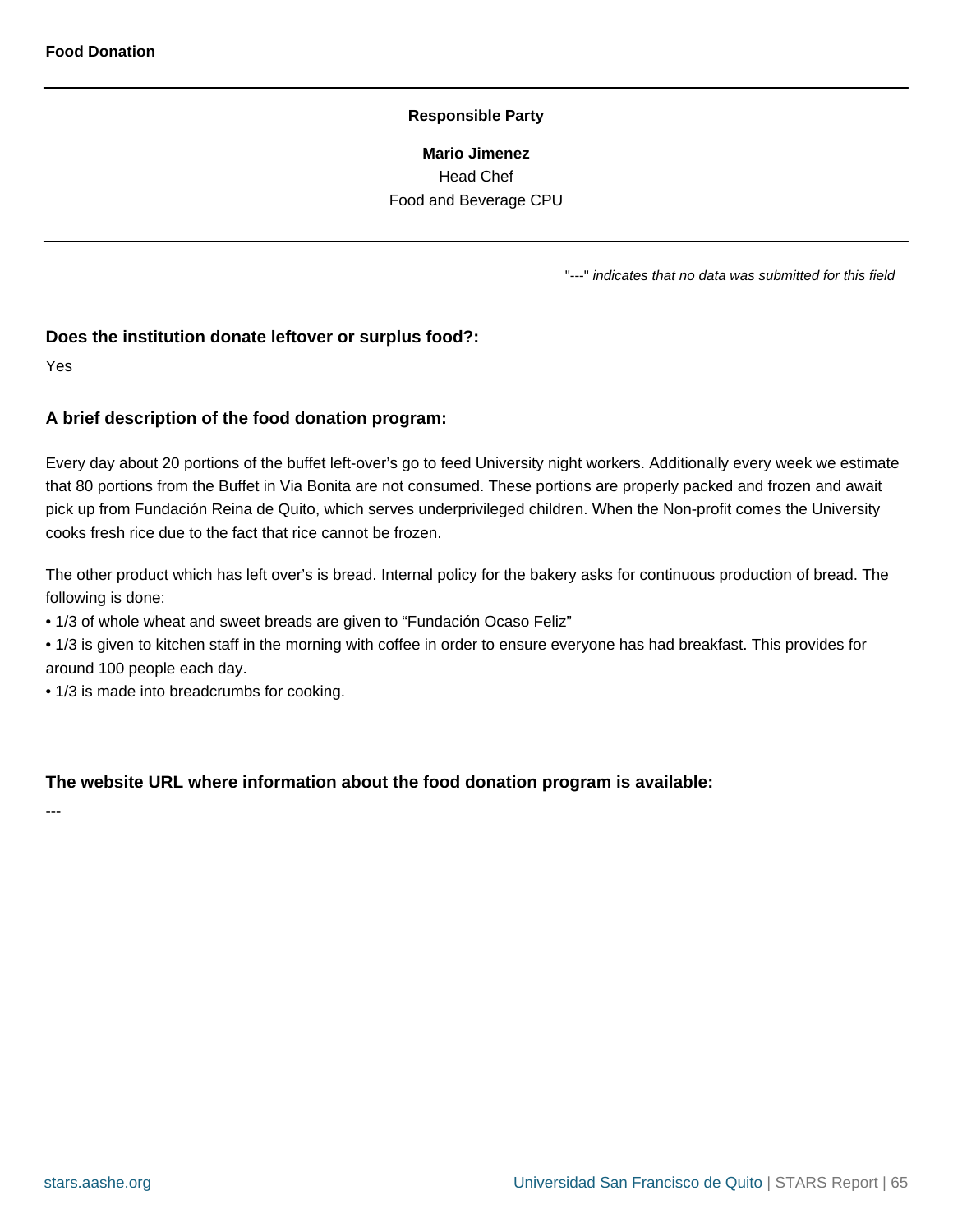#### **Alexandra Velasco**

Faculty/ Head sustainability project Business School

"---" indicates that no data was submitted for this field

### <span id="page-65-0"></span>**Does the institution use recycled content napkins in its dining service operations?:**

Yes

#### **A brief description of the purchasing behavior:**

Napkins are bought from "Representaciones Continental". The content is 75% recycled.

#### **The website URL where information about the purchasing is available:**

---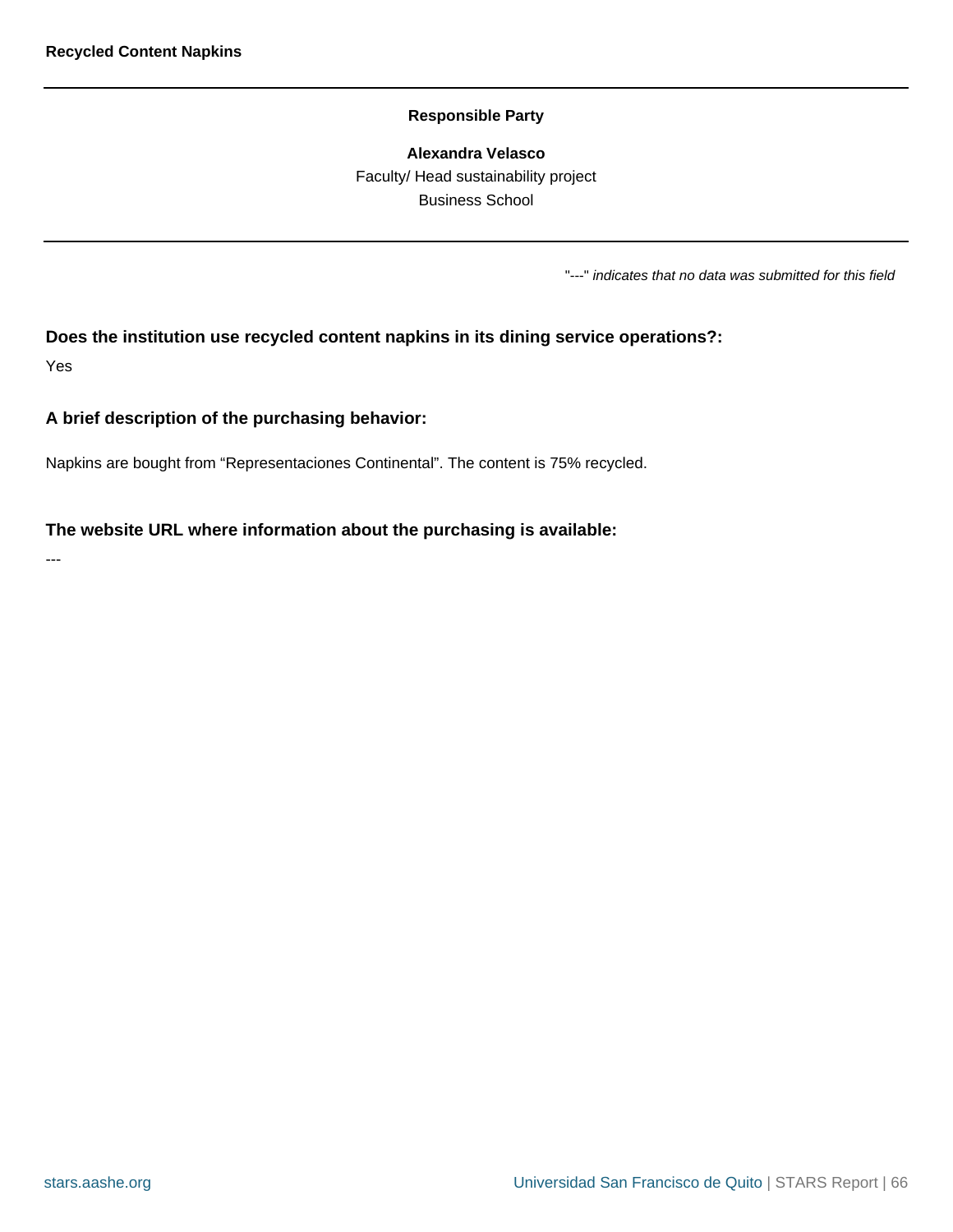#### <span id="page-66-0"></span>**Reusable Container Discounts**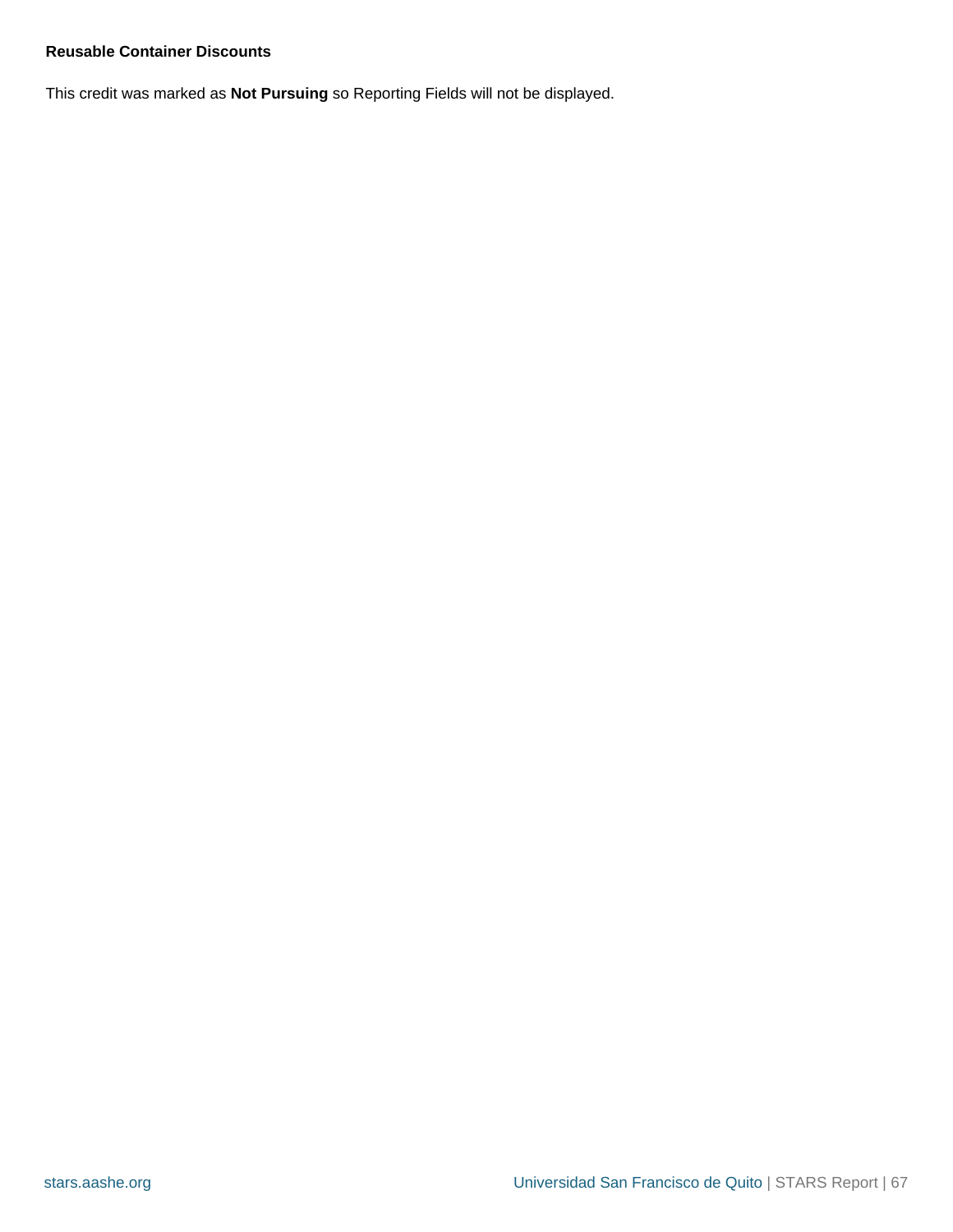#### <span id="page-67-0"></span>**Reusable To-Go Containers**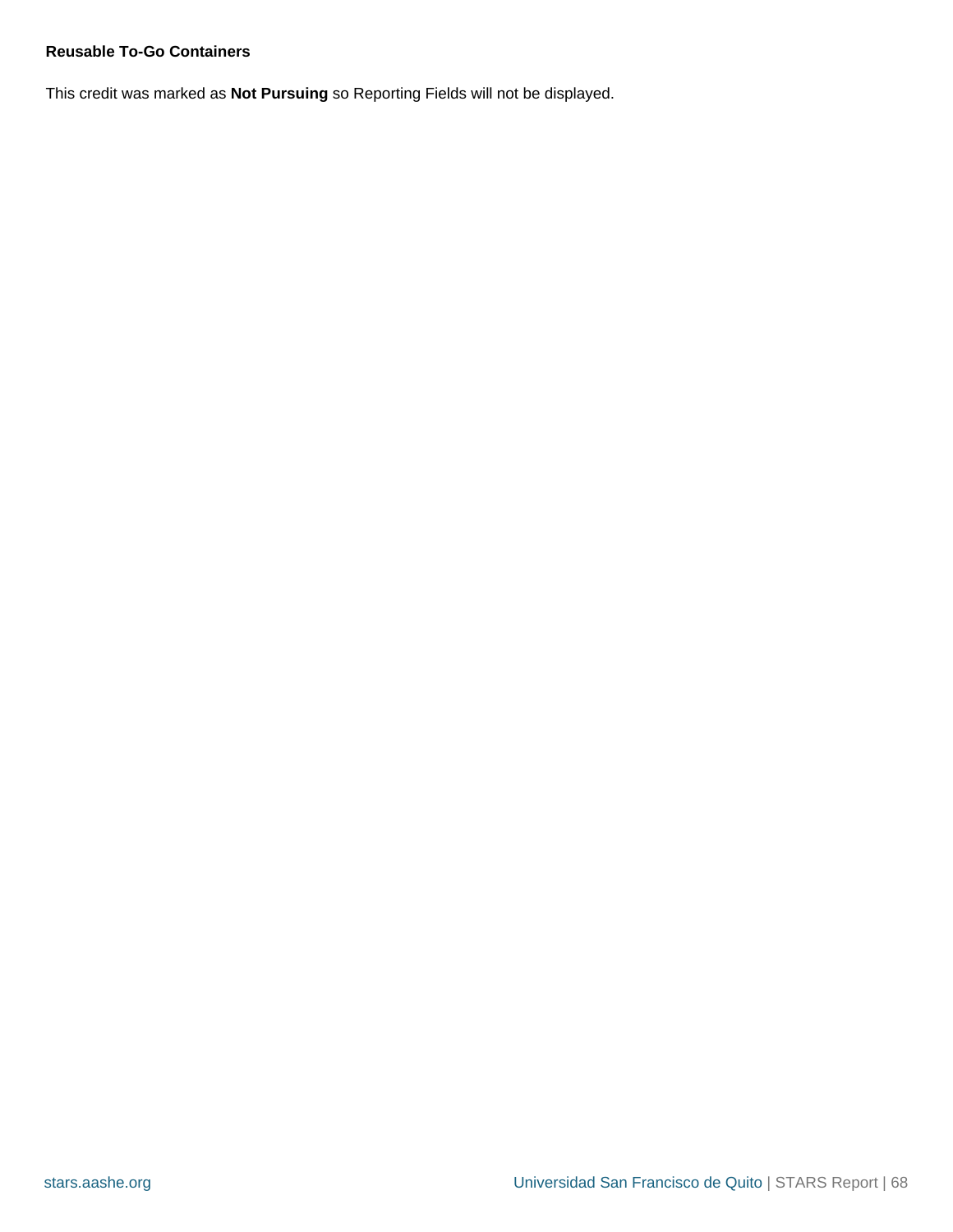### **Energy**

This subcategory seeks to recognize institutions that are reducing their energy consumption through conservation and efficiency, and switching to cleaner and renewable sources of energy such as solar, wind, geothermal, and low-impact hydropower. For most institutions, energy consumption is the largest source of greenhouse gas emissions, which cause global warming. Global warming is expected to have myriad negative impacts throughout the world, including increased frequency and potency of extreme weather events, sea level rise, species extinction, water shortages, declining agricultural production, and spread of diseases. The impacts are expected to be particularly pronounced for poor communities and countries. In addition to causing global warming, energy generation from fossil fuels, especially coal, produces air pollutants such as sulfur dioxide, nitrogen oxides, mercury, dioxins, arsenic, cadmium and lead. These pollutants contribute to acid rain as well as health problems such as heart and respiratory diseases and cancer. Coal mining and oil and gas drilling can also damage environmentally and/or culturally significant ecosystems. Nuclear power creates highly toxic and long-lasting radioactive waste. Large-scale hydropower floods habitat and disrupts fish migration.

Implementing conservation measures and switching to renewable sources of energy can help institutions save money and protect them from utility rate volatility. Renewable energy may be generated locally and allow campuses to support local economic development. Furthermore, institutions can help shape markets by creating demand for cleaner, renewable sources of energy.

| <b>Credit</b>                         |
|---------------------------------------|
| <b>Building Energy Consumption</b>    |
| Clean and Renewable Energy            |
| <b>Timers for Temperature Control</b> |
| <b>Lighting Sensors</b>               |
| <b>LED Lighting</b>                   |
| <b>Vending Machine Sensors</b>        |
| <b>Energy Management System</b>       |
| <b>Energy Metering</b>                |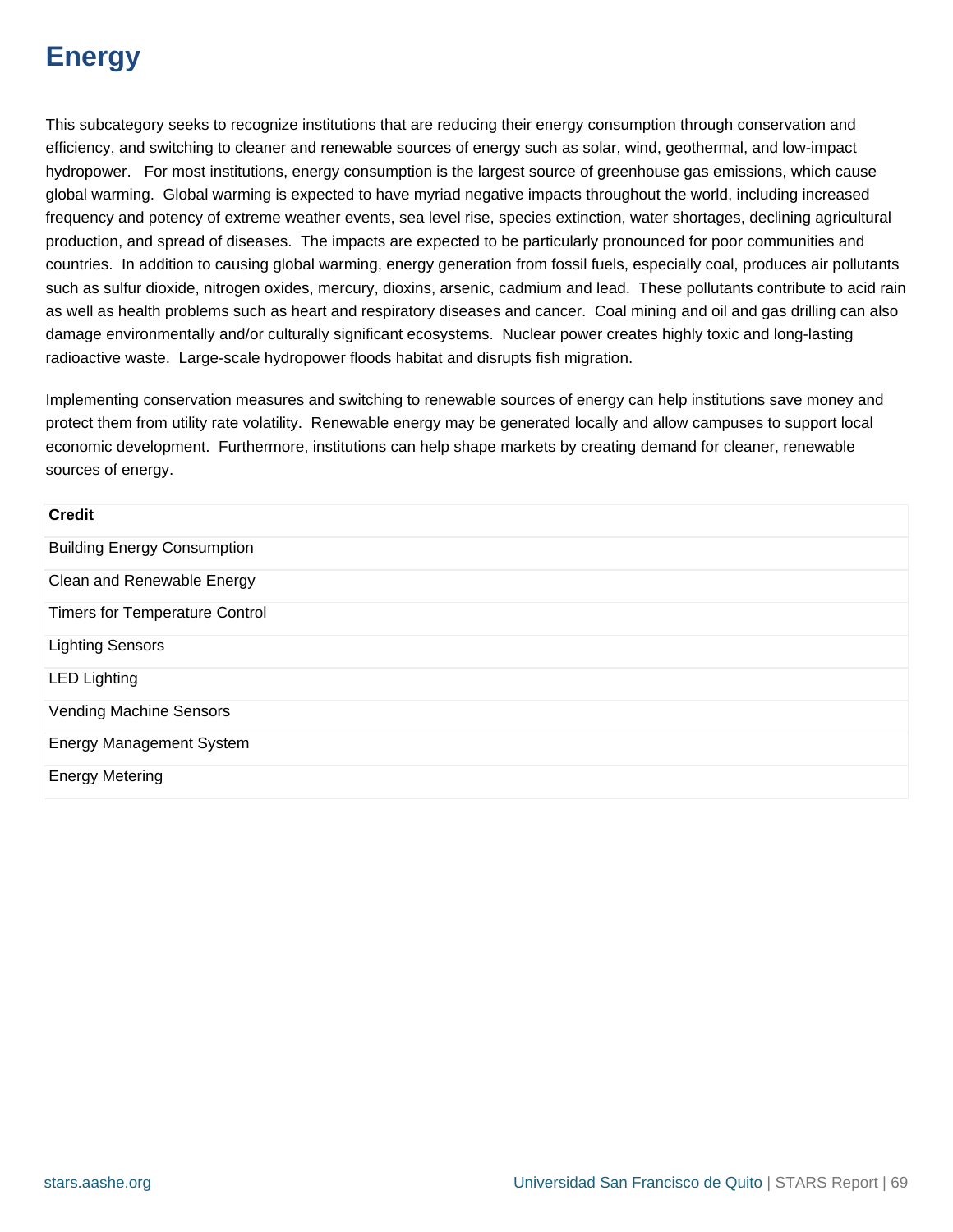#### <span id="page-69-0"></span>**Building Energy Consumption**

#### **Criteria**

Institution has reduced its total building energy consumption per gross square foot of building space compared to a 2005 baseline.

To aggregate energy consumption data from multiple sources, figures should be converted into MMBtu (one million British thermal units – a standard measure of energy) using the following equivalents:

1 kWh = 0.003412 MMBtu

- 1 MWh = 3.412 MMBtu
- 1 therm  $= 0.1$  MMBtu
- 1 kBtu = 0.001 MMBtu
- 1 ton-hour  $= 0.012$  MMBtu

1 MJ = 0.000948 MMBtu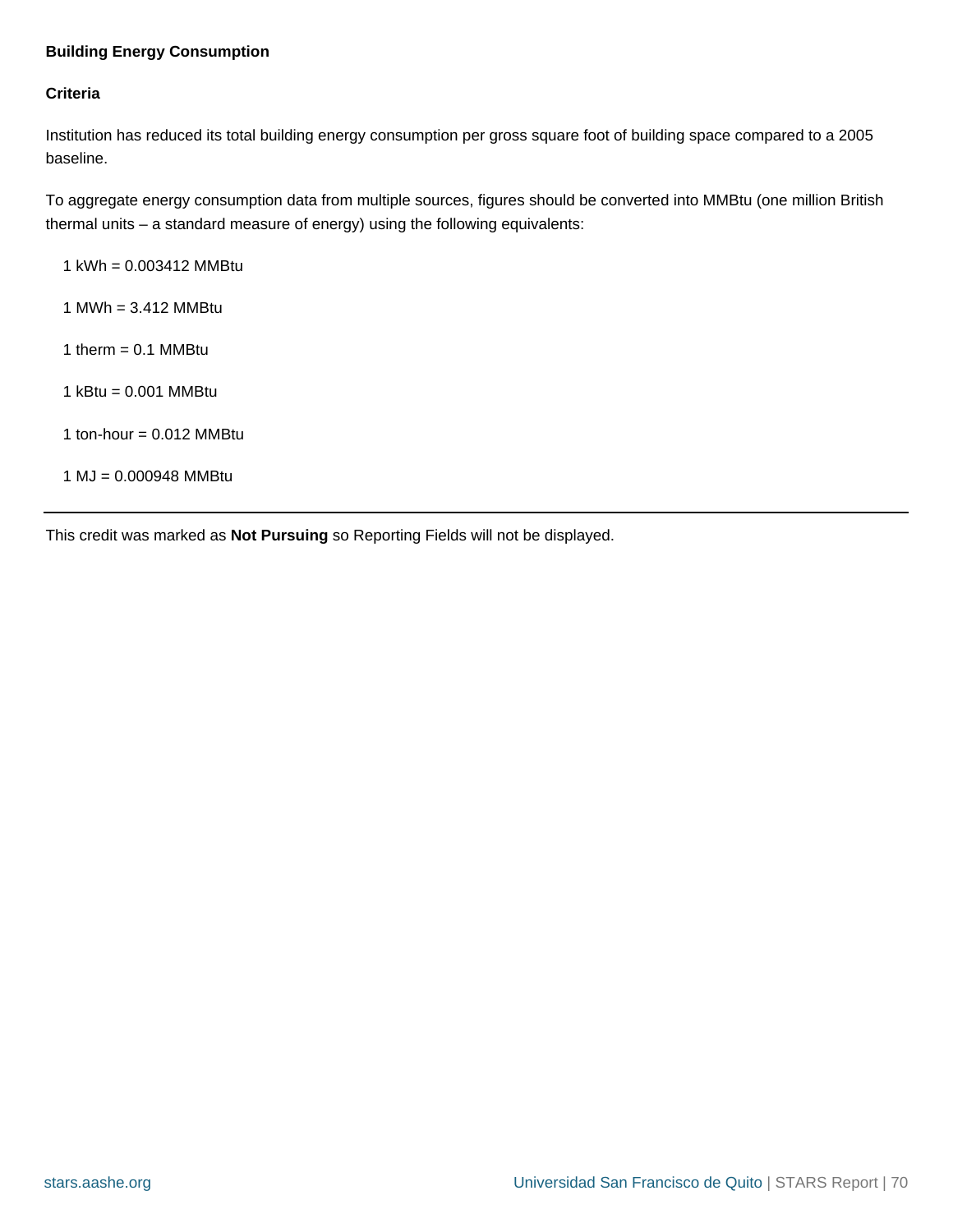#### <span id="page-70-0"></span>**Clean and Renewable Energy**

#### **Criteria**

Institution supports the development and use of clean and renewable energy sources using any one or combination of the following options.

Option 1: Generating electricity from clean and renewable energy sources on campus and retaining or retiring the rights to the environmental attributes of such electricity. (In other words, if the institution has sold Renewable Energy Credits for the clean and renewable energy it generated, it may not claim such energy here). The on-site renewable energy generating devices may be owned and/or maintained by another party as long as the institution has contractual rights to the associated environmental attributes.

Option 2: Using renewable sources for non-electric, on-site energy generation, such as biomass for heating.

Option 3: Catalyzing the development of off-site clean and renewable energy sources (e.g. an off-campus wind farm that was designed and built to supply electricity to the institution) and retaining the environmental attributes of that energy.

Option 4: Purchasing the environmental attributes of electricity in the form of Renewable Energy Certificates (RECs) or other similar renewable energy products that are either Green-e Energy certified or meet Green-e Energy's technical requirements and are verified as such by a third party, or purchasing renewable electricity through the institution's electric utility through a certified green power purchasing option.

Option 5: Using cogeneration technologies to generate electricity more efficiently. Note: generating electricity using cogeneration technology and a renewable fuel, such as biomass, is considered Option 1 and should not be counted twice.

Since this credit is intended to recognize institutions that are generating new sources of clean and renewable energy, neither the electric grid mix for the region in which the institution is located nor the grid mix reported by the electric utility that serves the institution count for this credit.

Technologies that reduce the amount of energy used but do not generate renewable energy do not count for this credit. For example, daylighting, passive solar design, and ground-source heat pumps are not counted in this credit. The benefits of such strategies are captured by OP Credit 5: Greenhouse Gas Emissions Reductions and OP Credit 7: Building Energy Consumption.

Transportation fuels, which are covered by OP Credit 14: Campus Fleet, are not included in this credit.

To aggregate energy consumption data from multiple sources, figures should be converted into MMBtu (one million British thermal units – a standard measure of energy) using the following equivalents:

 $1$  kWh = 0.003412 MMBtu

- 1 MWh = 3.412 MMBtu
- 1 therm  $= 0.1$  MMBtu
- 1 kBtu = 0.001 MMBtu
- 1 ton-hour  $= 0.012$  MMBtu
- 1 MJ = 0.000948 MMBTU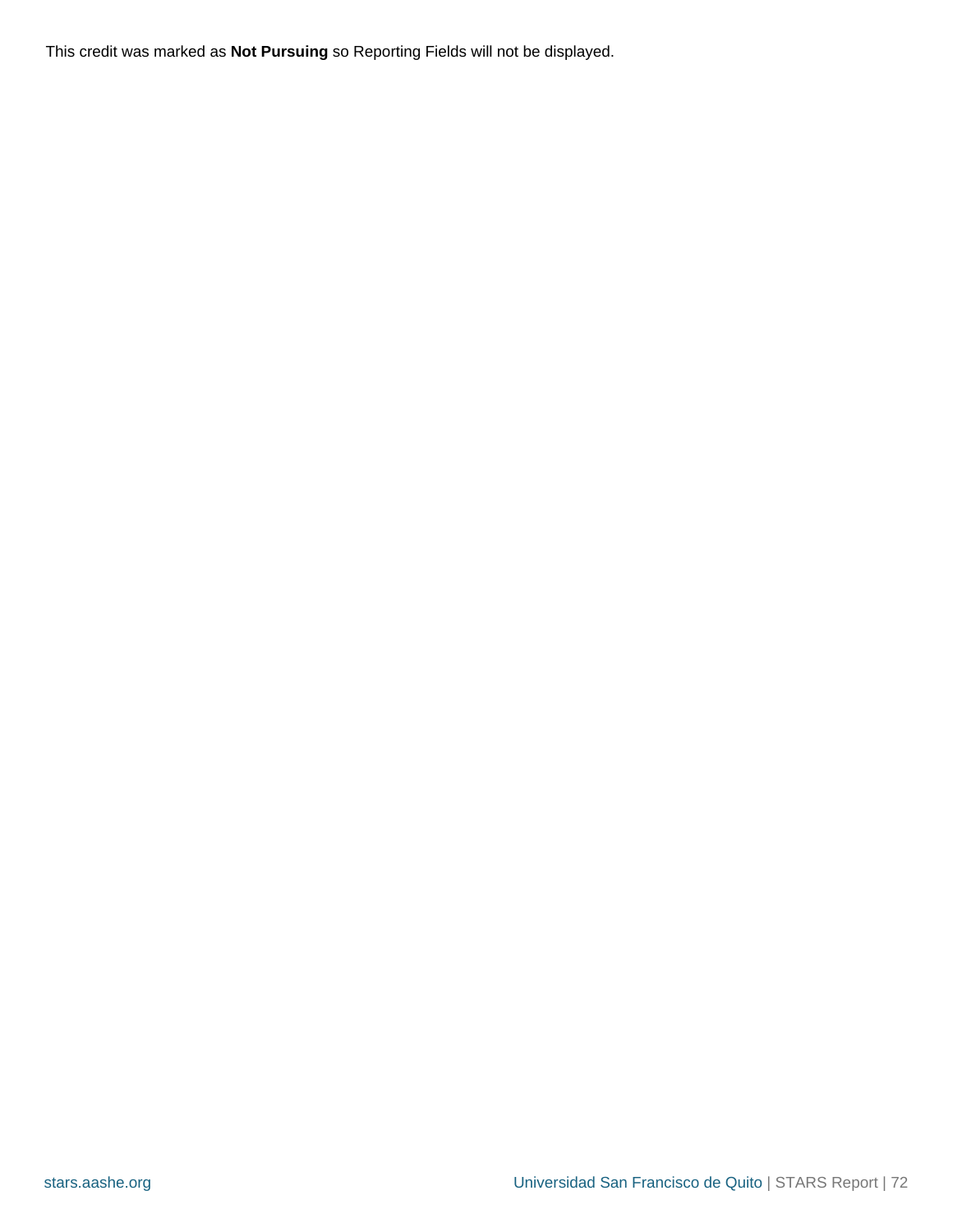# **Timers for Temperature Control**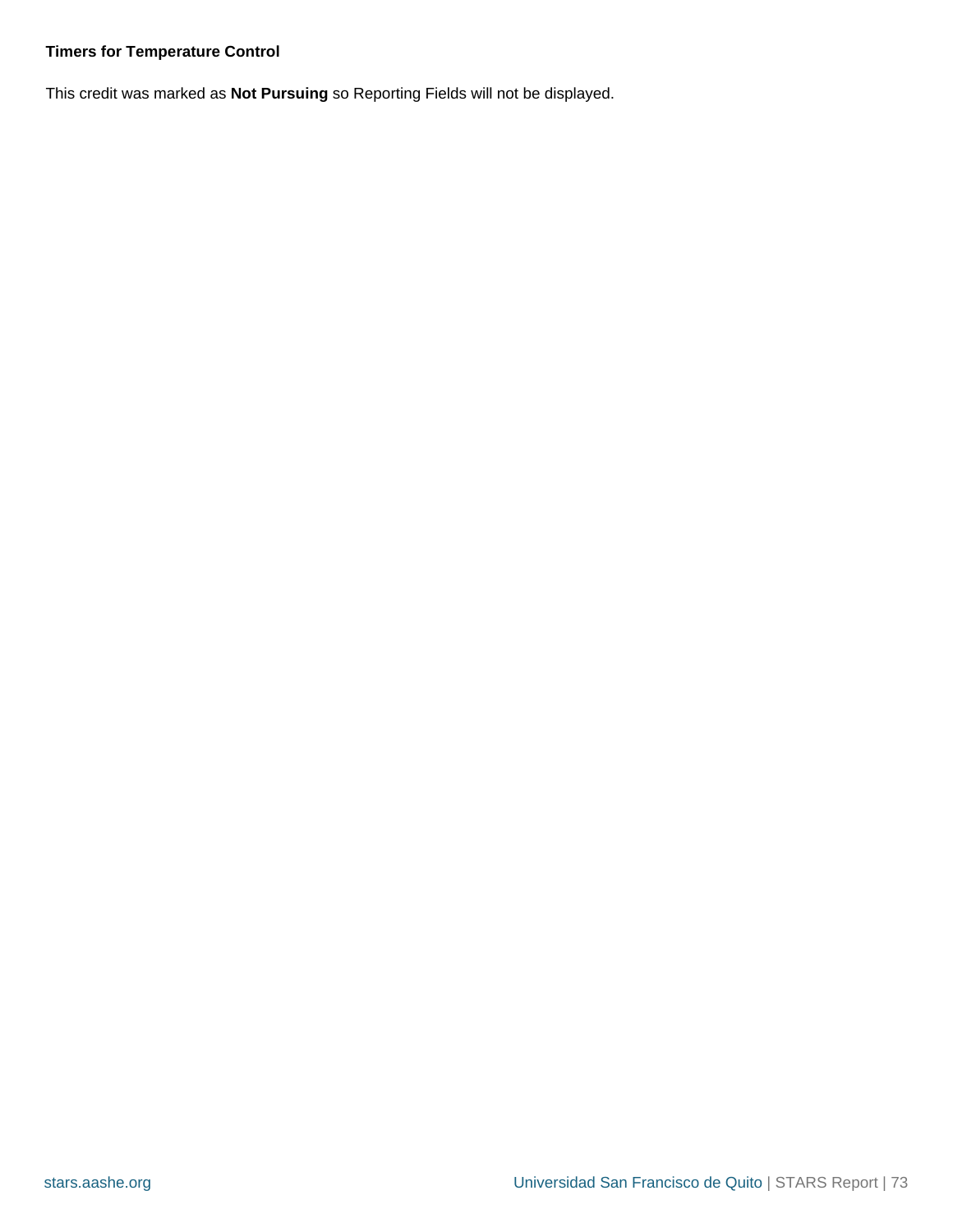# **Lighting Sensors**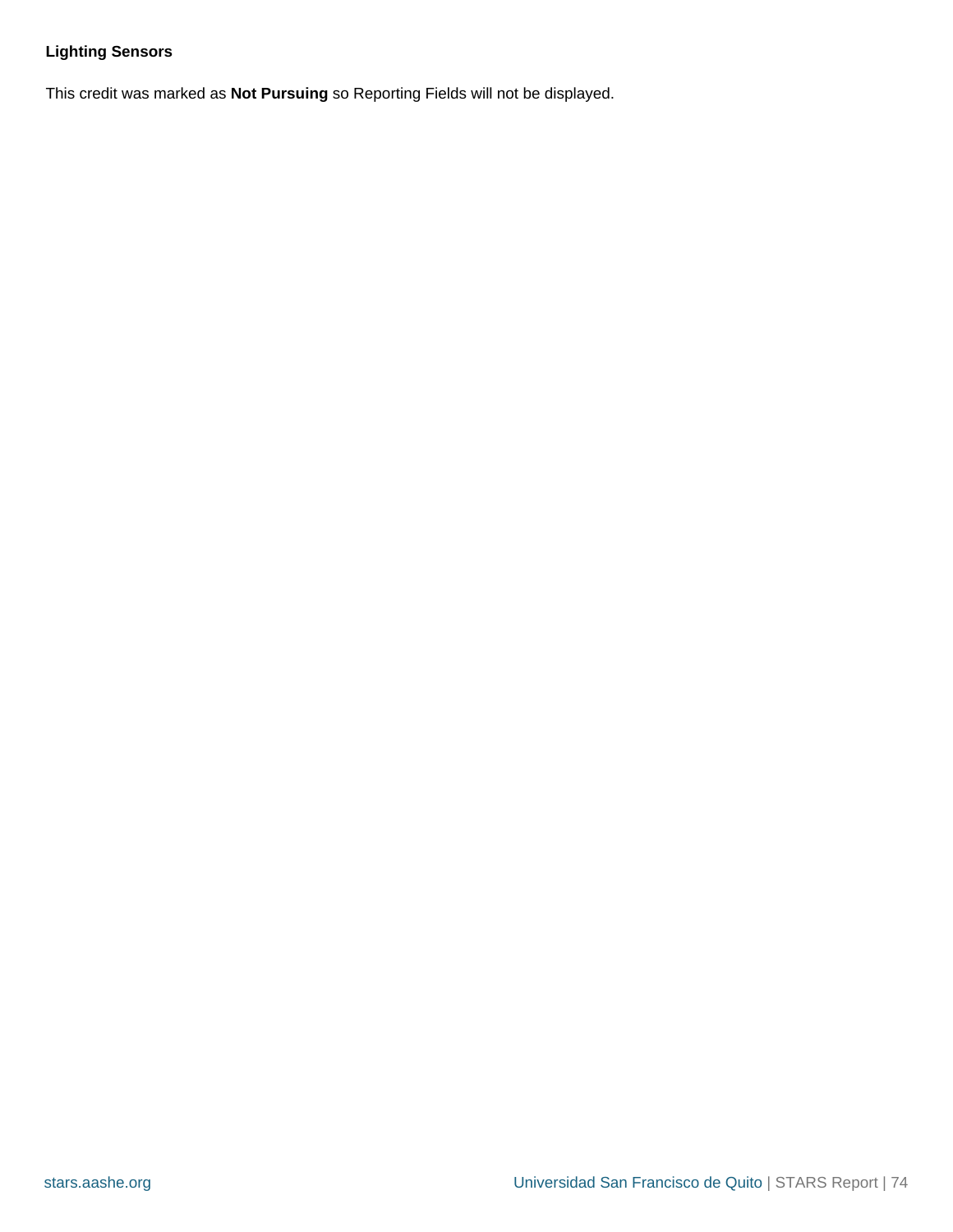# **LED Lighting**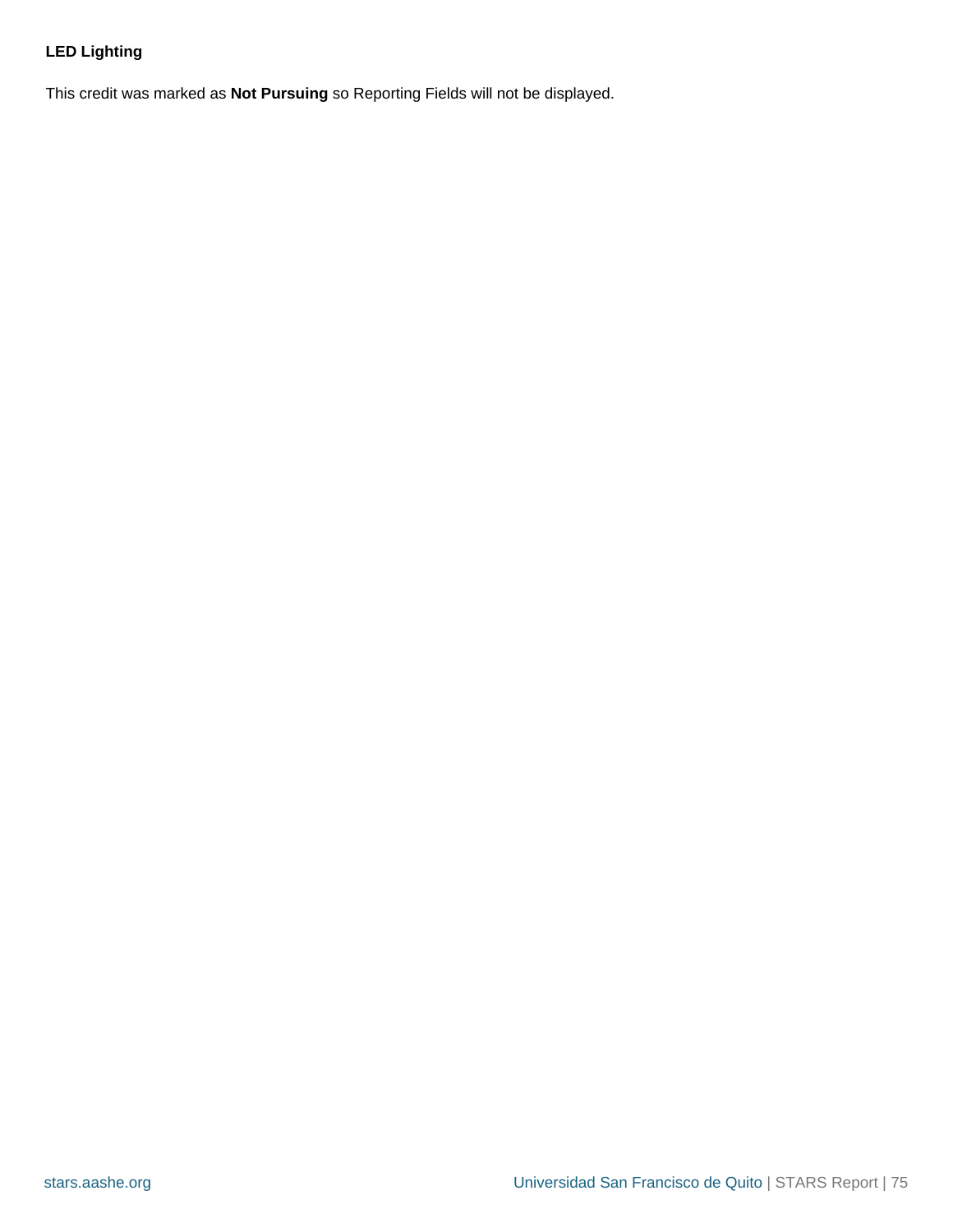#### **Vending Machine Sensors**

This credit was marked as **Not Applicable** for the following reason:

Institution does not have vending machines on campus.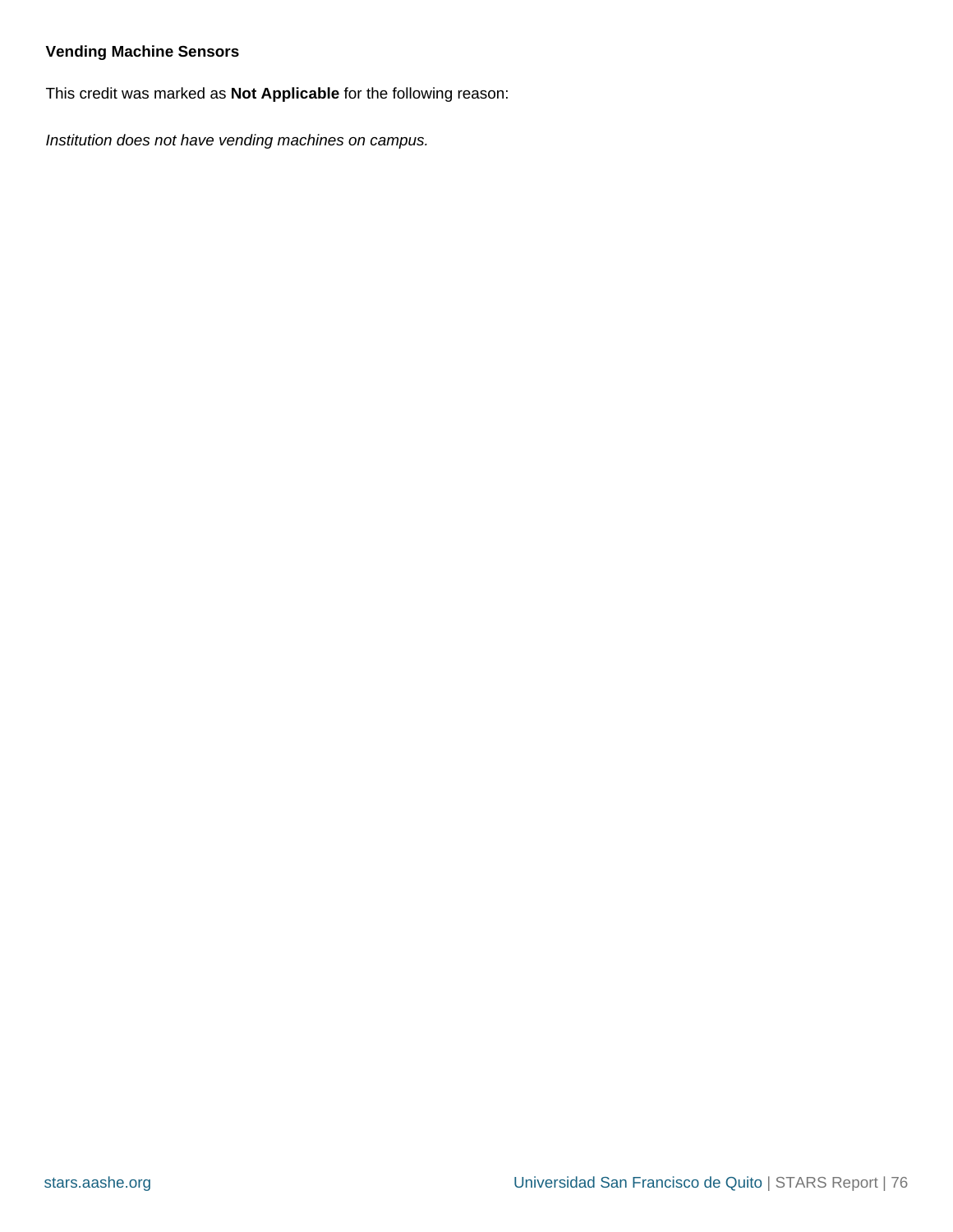#### **Responsible Party**

**Fausto Vasco** IT Manager and Coordinator IT department

"---" indicates that no data was submitted for this field

# **Does the institution use a centralized energy management system that allows it to track energy consumption and performance in multiple buildings in a central location?:**

Yes

#### **A brief description of the management system:**

Due to the University's built environment and the climate where the campus is located, there is no need for air conditioning throughout USFQ Cumbaya campus (as explained on the built environment report), except in places where there is special equipment. For instance, the data center where permanent air conditioning is required to avoid damaging by excess heating of special computers, the high performance computing system (HPC), among others. The air conditioning system is Canatal. The usage of electricity for air conditioning is included in the total usage of electricity in the campus

There is in fact an Energy Management System for where the servers are located, which not only provides constant monitoring of temperature but exactly knows the amount of electricity used. This Management system has technology to be connected by phone devices with the technical crew that monitors the servers and can be reached remotely if needed. Due to possible power shortages the management system also has a backup generator that provides servers with energy for 15 to 20 minutes until electric generators at the University start up. Additionally a fire system is also in place. Redundant uninterrupted servers are from the Powerware brand.

#### **The percentage of building space monitored with a centralized energy management system:**

2

#### **A description of what systems are shut down during unoccupied periods:**

---

#### **The website URL where information about the institution's use of the technology is available:**

---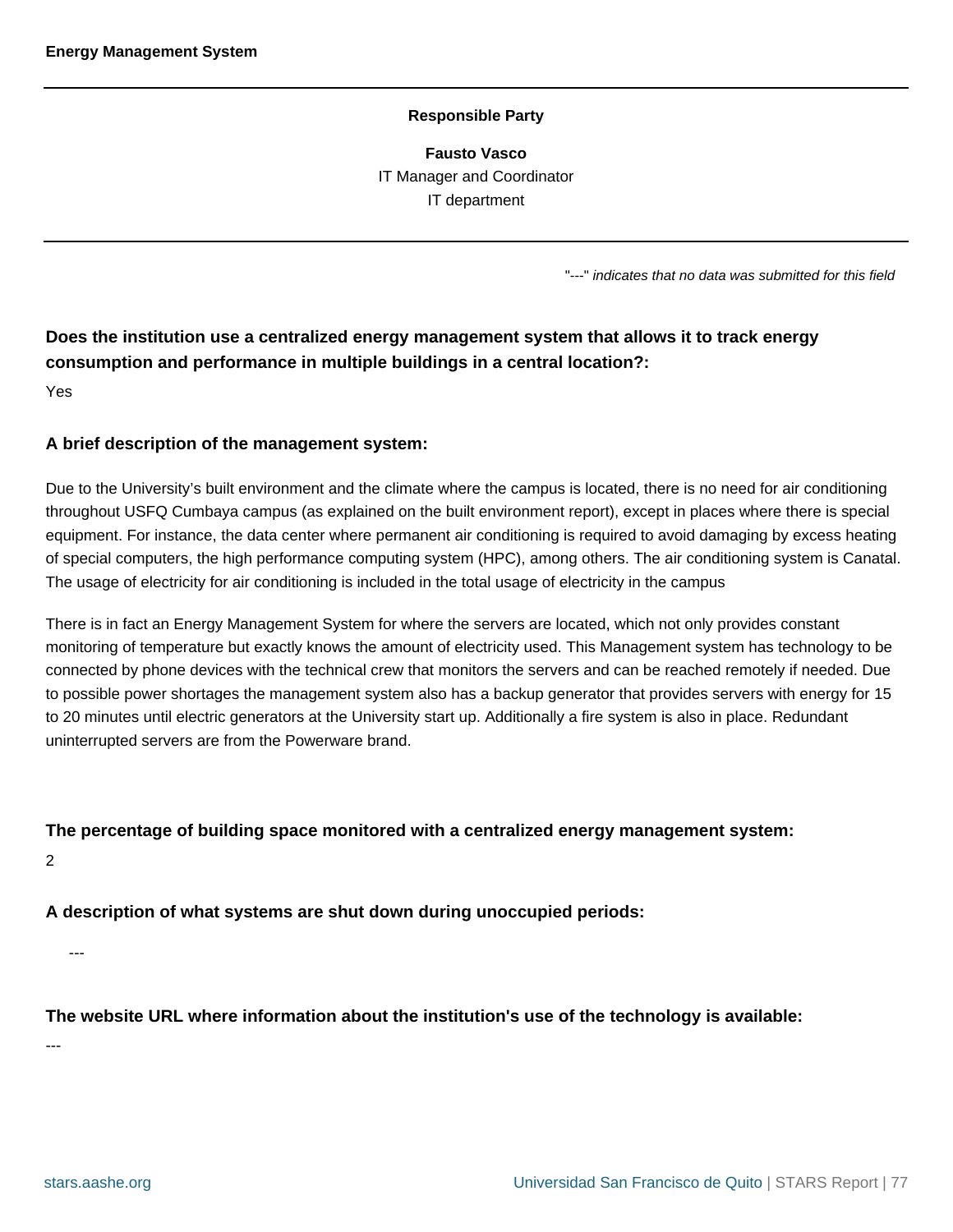# **Energy Metering**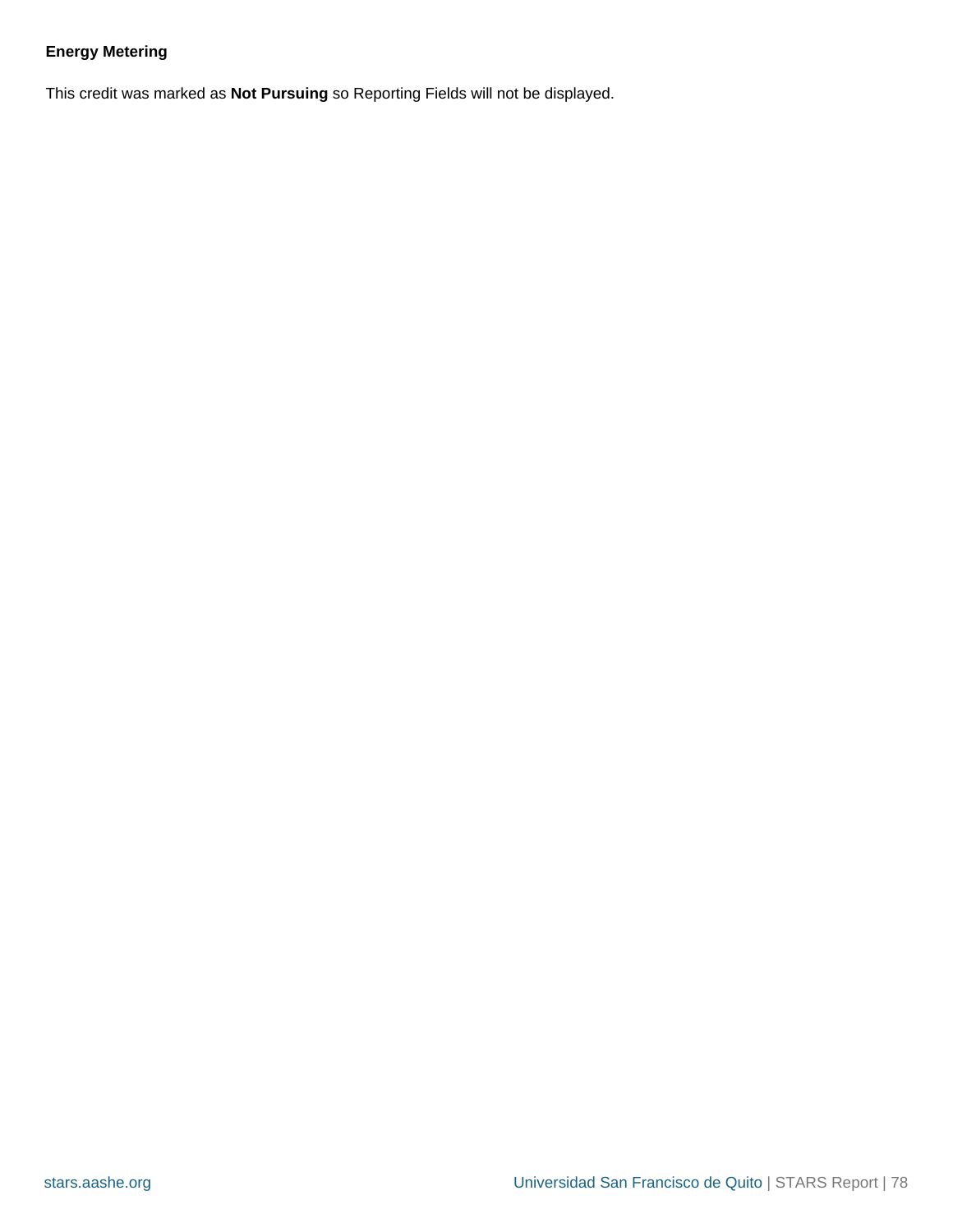# **Grounds**

This subcategory seeks to recognize institutions that plan and maintain their grounds with sustainability in mind. Beautiful and welcoming campus grounds can be planned, planted, and maintained in any region while minimizing the use of toxic chemicals, protecting wildlife habitat, and conserving water and resources.

| <b>Credit</b>              |
|----------------------------|
| Integrated Pest Management |
| <b>Native Plants</b>       |
| <b>Wildlife Habitat</b>    |
| <b>Tree Campus USA</b>     |
| Snow and Ice Removal       |
| Landscape Waste Composting |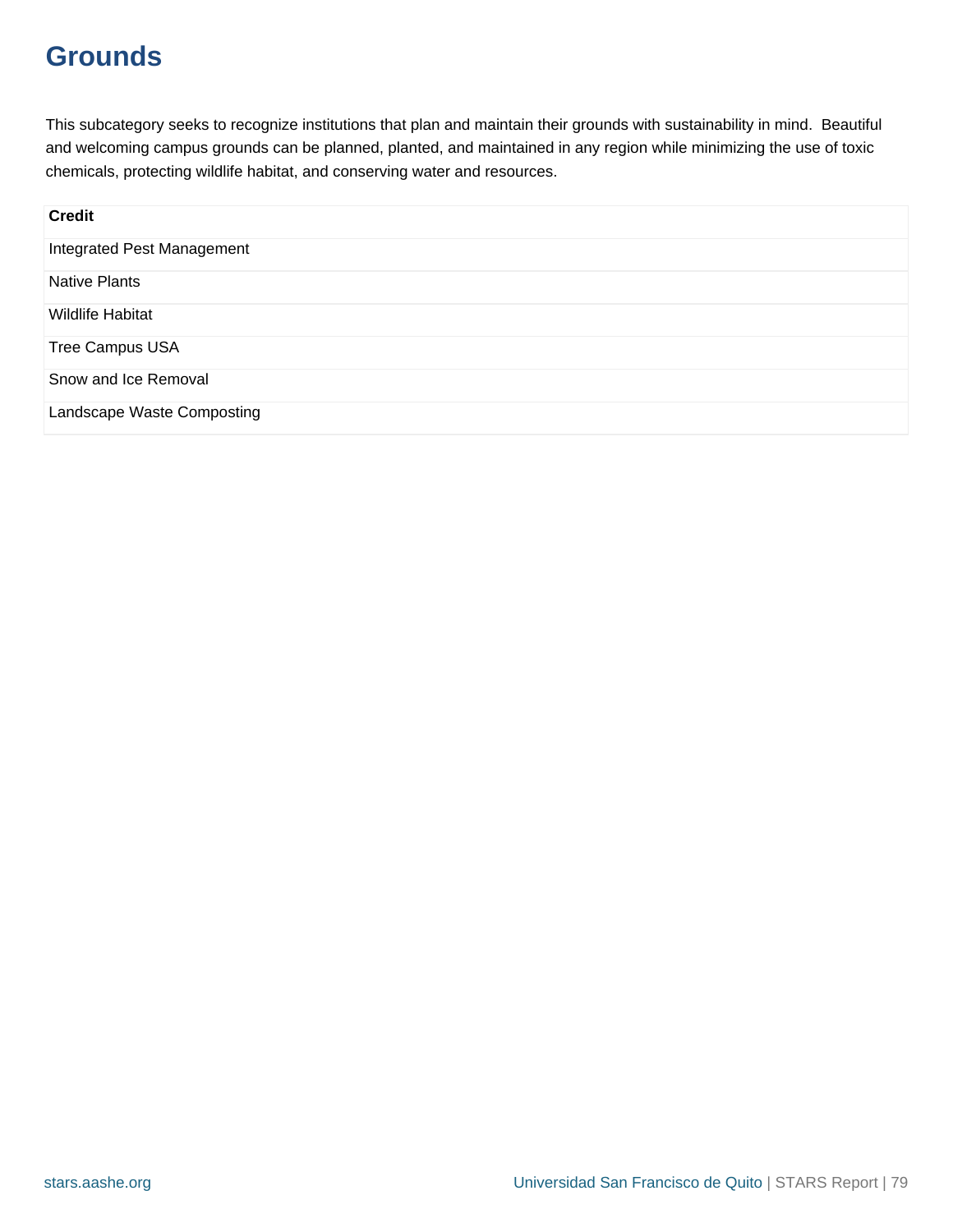#### <span id="page-79-0"></span>**Integrated Pest Management**

#### **Criteria**

Institution's grounds are developed and maintained in accordance with an integrated pest management plan that adheres to the following four-tiered approach:

- 1) Set action thresholds
- 2) Monitor and identify pests
- 3) Prevention
- 4) Control

This credit was marked as **Not Applicable** for the following reason:

Institution does not have cultivated grounds comprising one or more percent of the total area of the campus.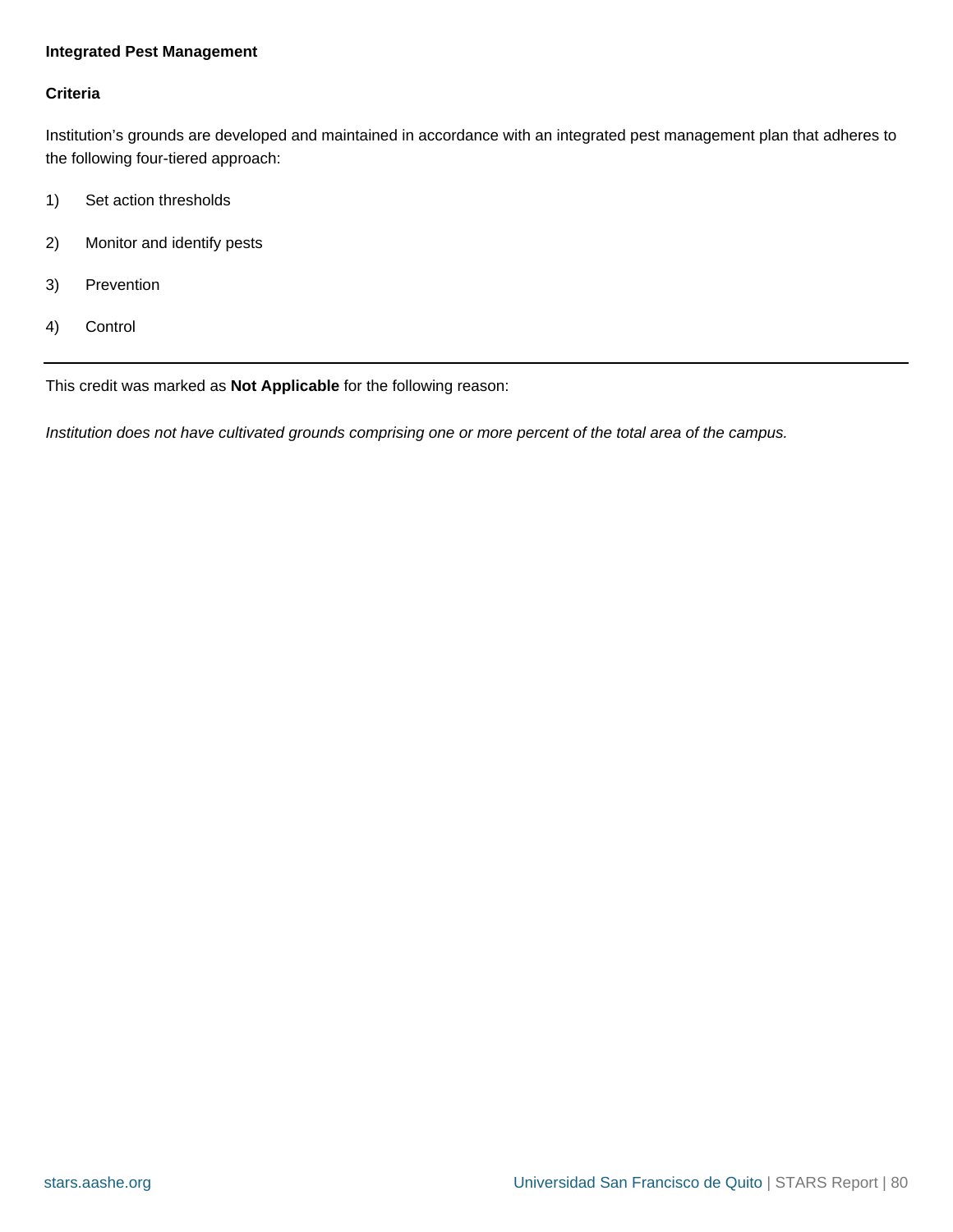#### <span id="page-80-0"></span>**Native Plants**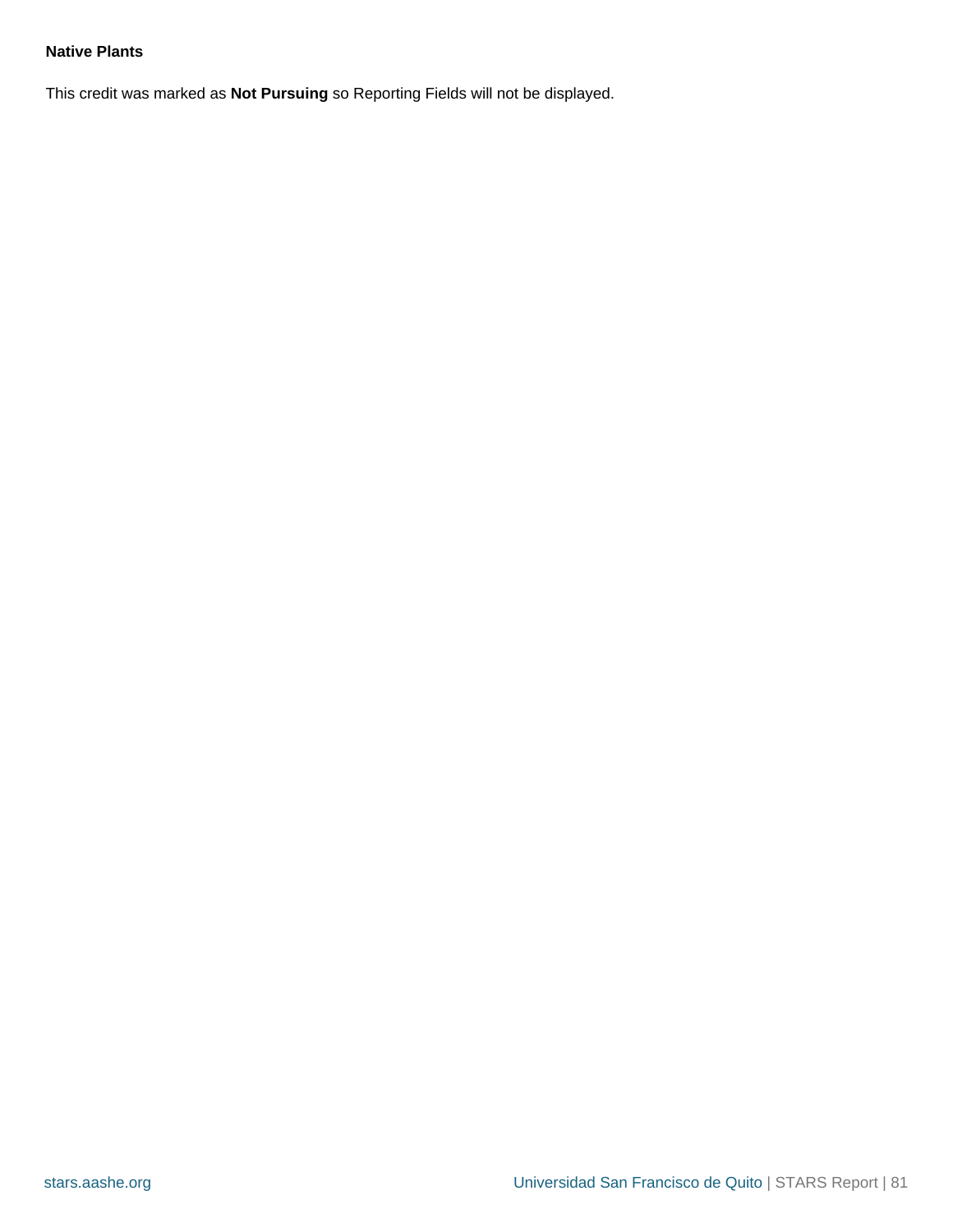#### <span id="page-81-0"></span>**Wildlife Habitat**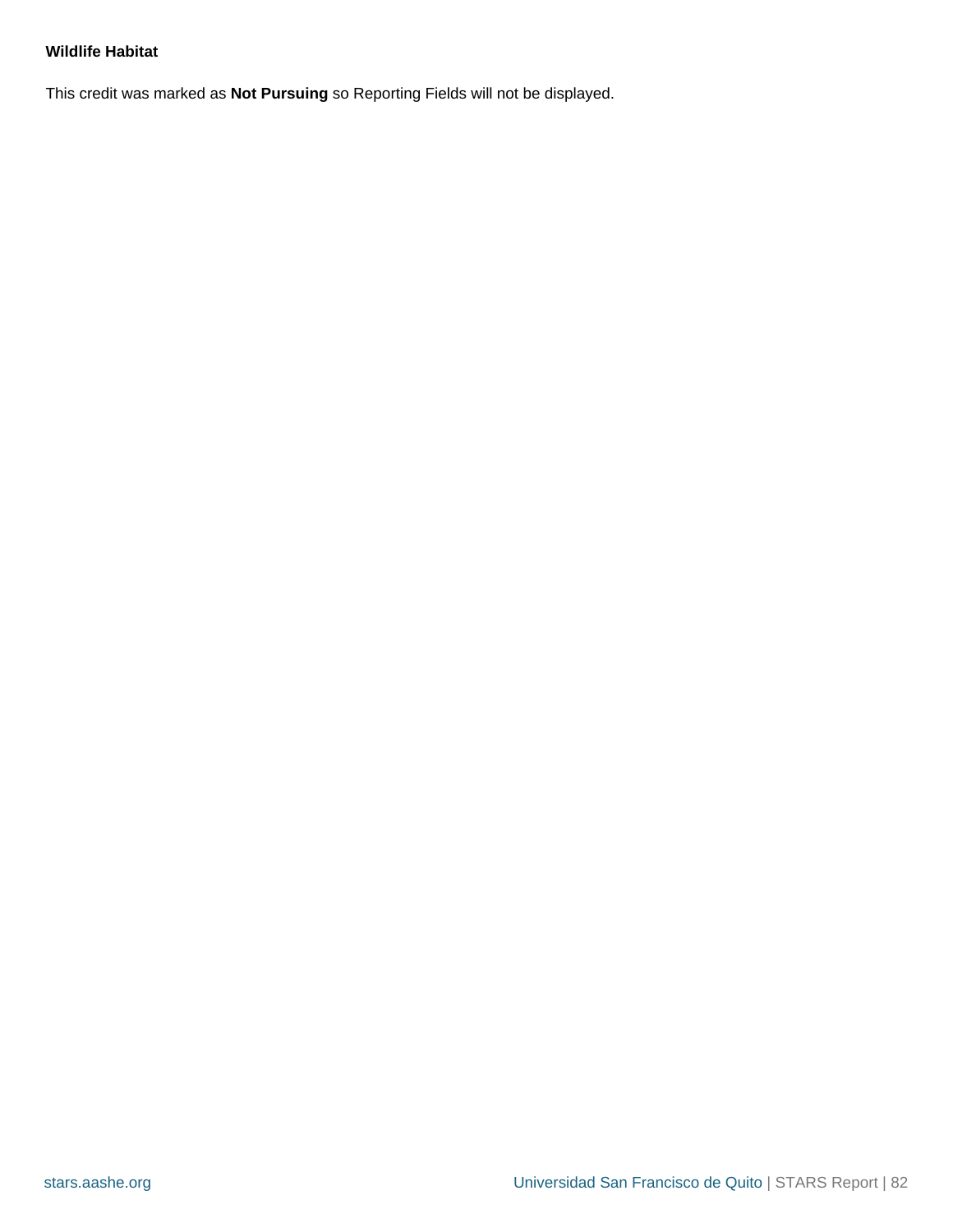# <span id="page-82-0"></span>**Tree Campus USA**

This credit was marked as **Not Applicable** for the following reason:

Institution is not located in the United States.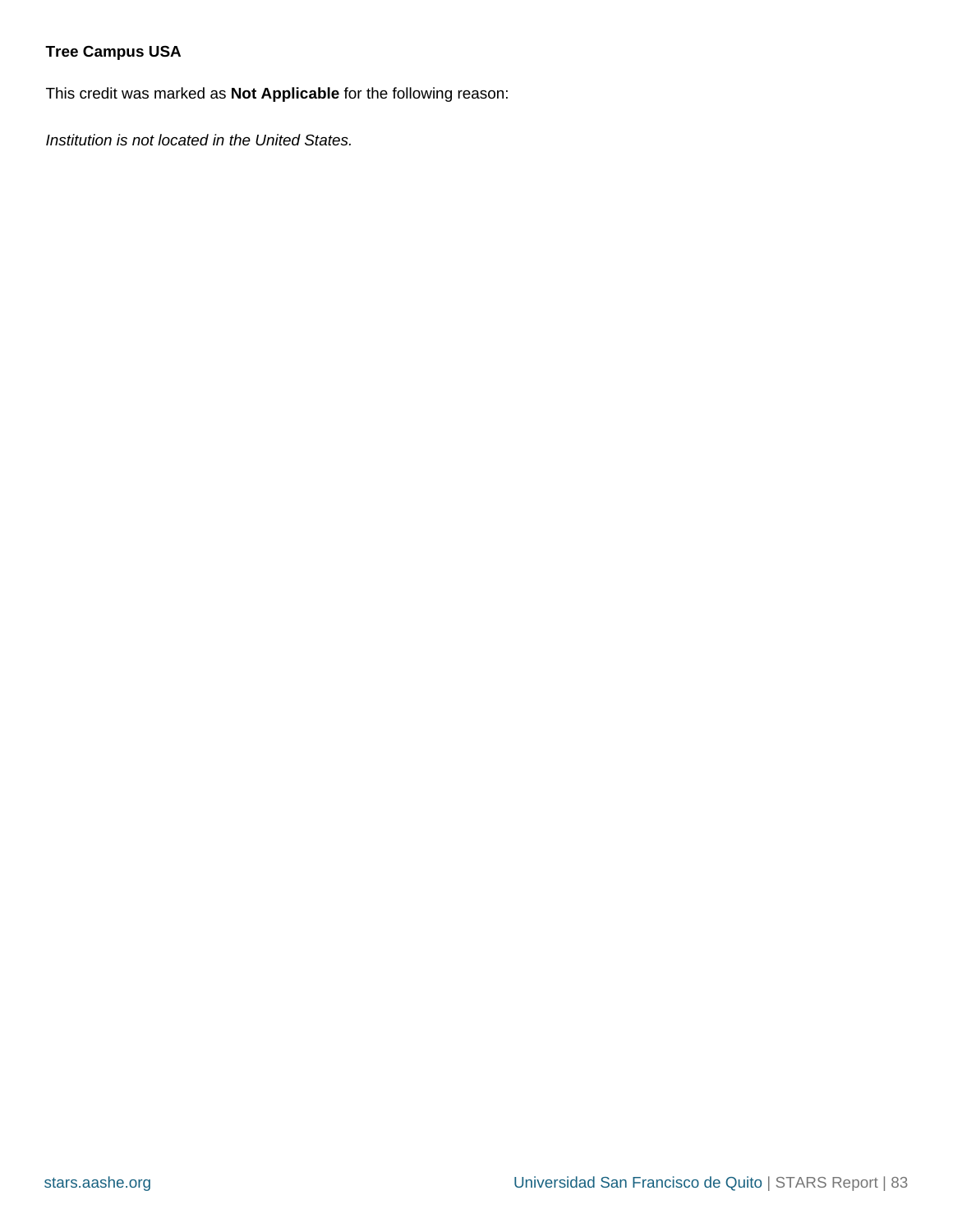#### <span id="page-83-0"></span>**Snow and Ice Removal**

This credit was marked as **Not Applicable** for the following reason:

Institution does not remove snow and ice as part of annual maintenance routines.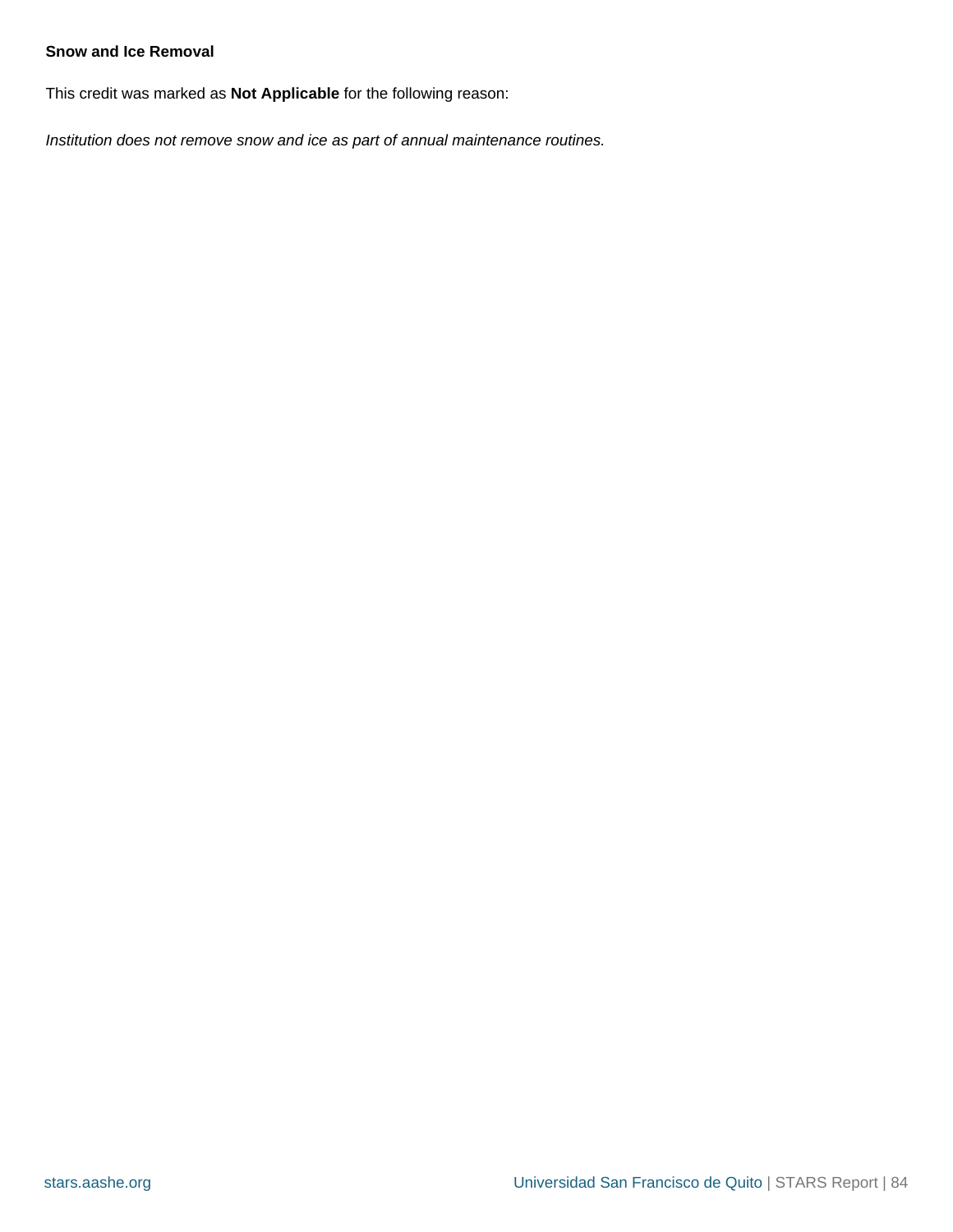### <span id="page-84-0"></span>**Landscape Waste Composting**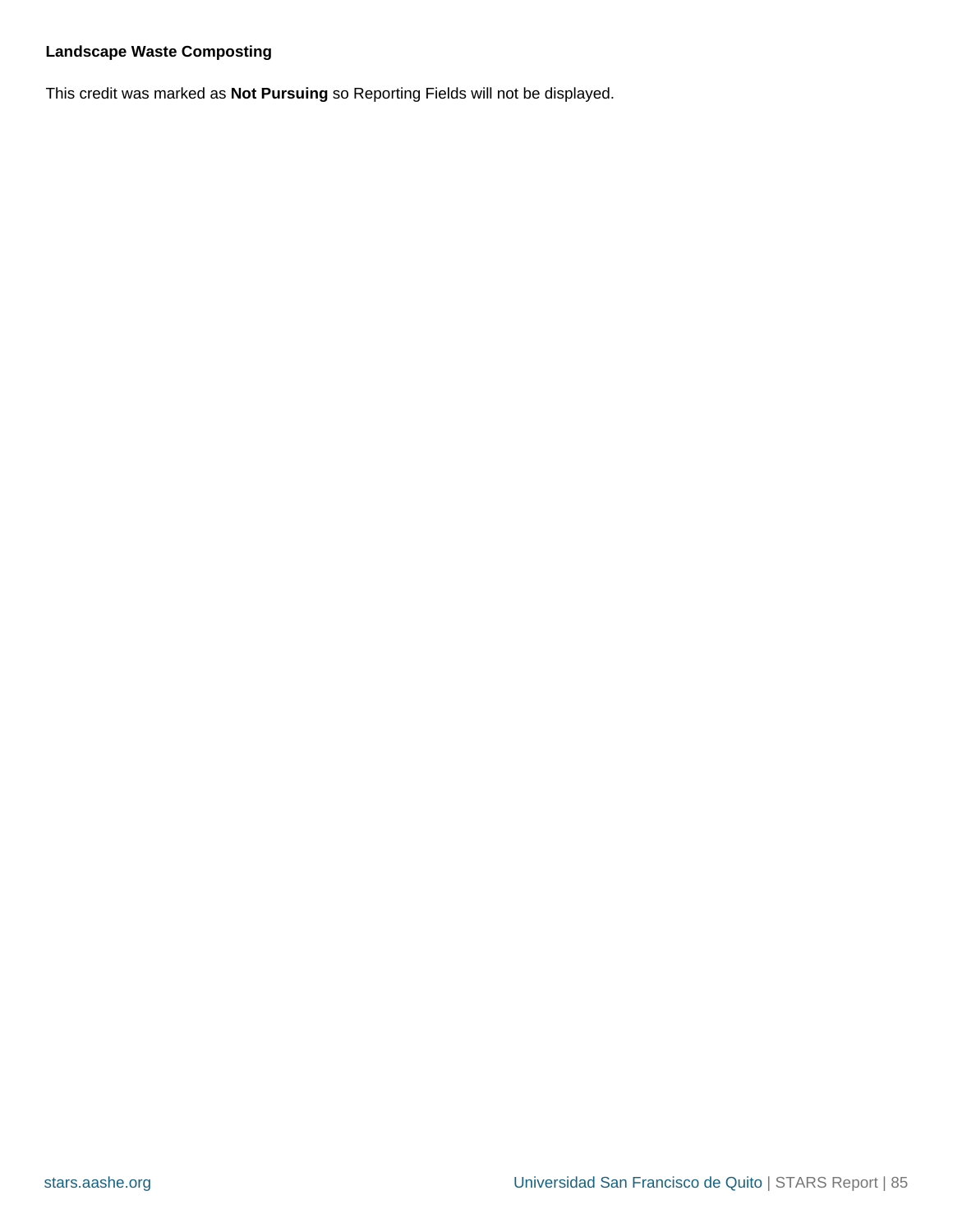# **Purchasing**

This subcategory seeks to recognize institutions that are using their purchasing power to help build a sustainable economy. Collectively, colleges and universities spend many billions of dollars on goods and services annually. Each purchasing decision represents an opportunity for institutions to choose environmentally and socially preferable products and services and support companies with strong commitments to sustainability.

| <b>Credit</b>                                |  |
|----------------------------------------------|--|
| <b>Computer Purchasing</b>                   |  |
| <b>Cleaning Products Purchasing</b>          |  |
| <b>Office Paper Purchasing</b>               |  |
| Vendor Code of Conduct                       |  |
| <b>Historically Underutilized Businesses</b> |  |
| <b>Local Businesses</b>                      |  |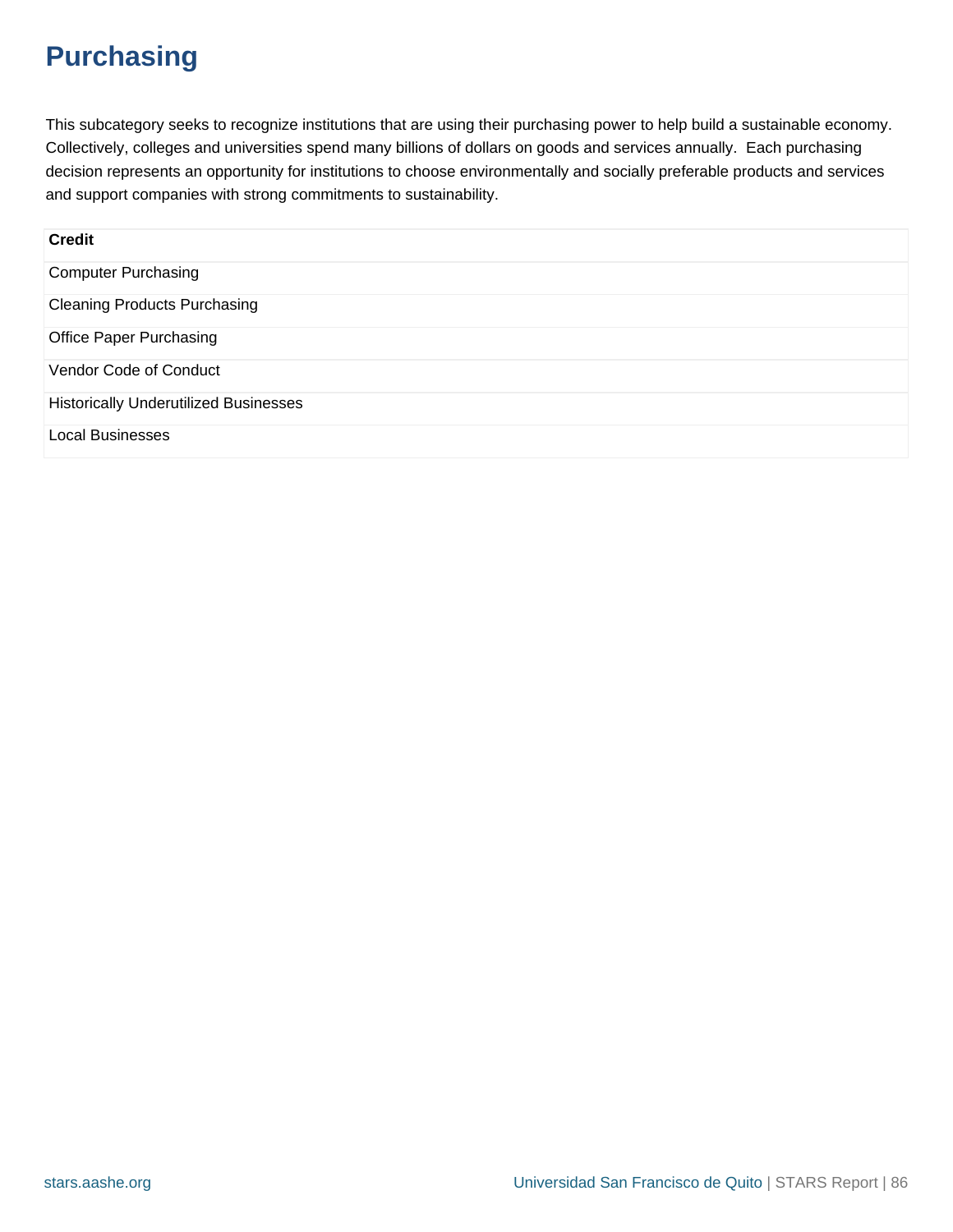### <span id="page-86-0"></span>**Computer Purchasing**

#### **Criteria**

#### **Part 1**

Institution has an institution-wide stated preference to purchase Electronic Product Environmental Assessment Tool (EPEAT) Silver or higher products. This can take the form of purchasing policies, guidelines, or directives. This credit does not include specialized computers for which no EPEAT certified products are available. Policies and directives adopted by entities of which the institution is part (e.g. state government or the university system) may count for this credit as long as the policies apply to and are followed by the institution.

#### **Part 2**

Institution purchases Electronic Product Environmental Assessment Tool (EPEAT) Silver and/or Gold registered products for standard desktop and notebook/laptop computers and monitors. This credit does not include specialized computers for which no EPEAT certified products are available.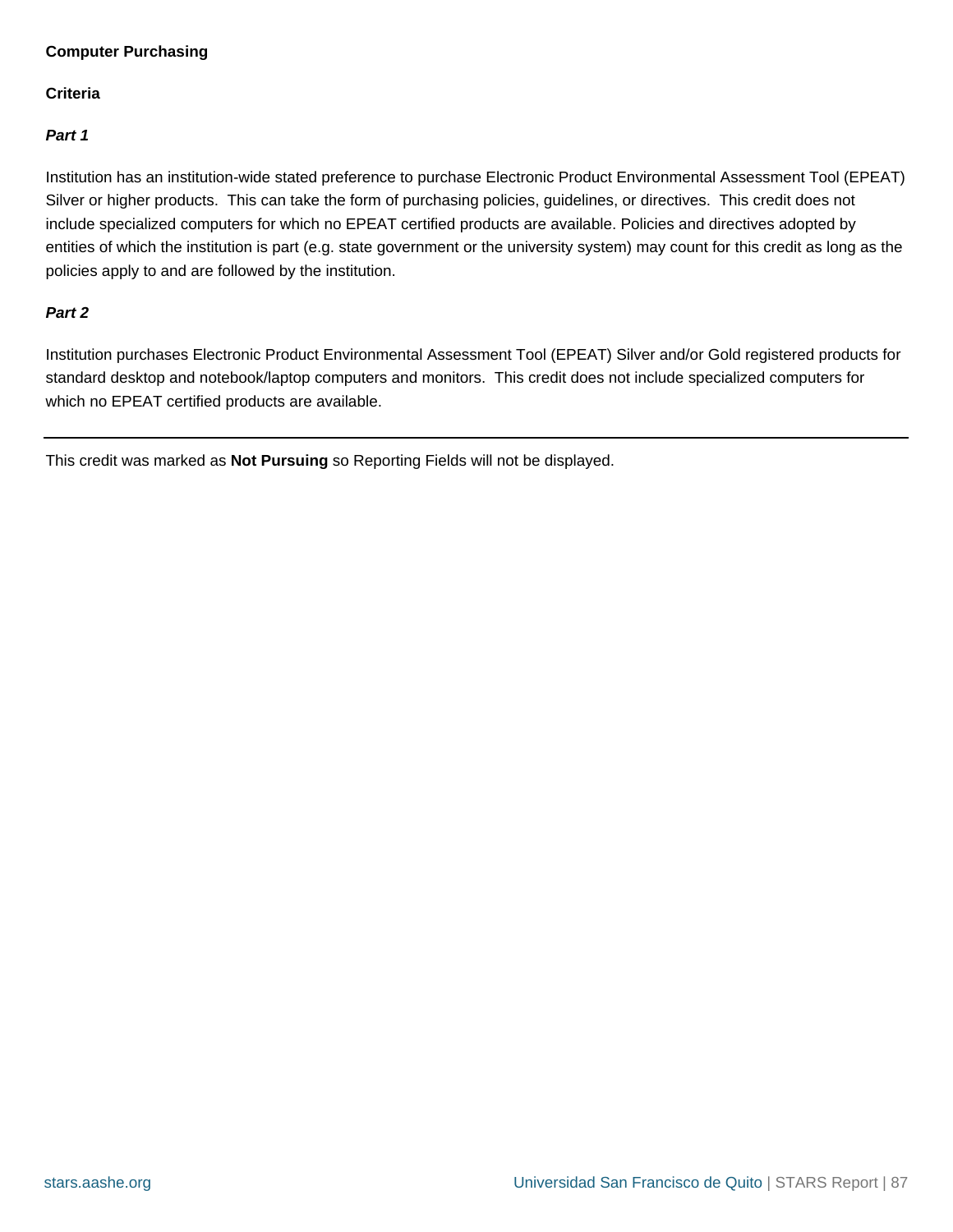#### <span id="page-87-0"></span>**Cleaning Products Purchasing**

#### **Criteria**

#### **Part 1**

Institution has an institution-wide stated preference to purchase Green Seal™ or EcoLogoTM certified cleaning products. The stated preference can take the form of purchasing policies, guidelines, or directives to purchase green cleaning products. Policies and directives adopted by entities of which the institution is part (e.g. state government or the university system) may count for this credit as long as the policies apply to and are followed by the institution.

#### **Part 2**

Institution's main cleaning or housekeeping department(s) and/or contractor(s) purchase Green Seal or EcoLogo certified cleaning products. This credit does not include cleaning products for which no Green Seal or EcoLogo certified products are available.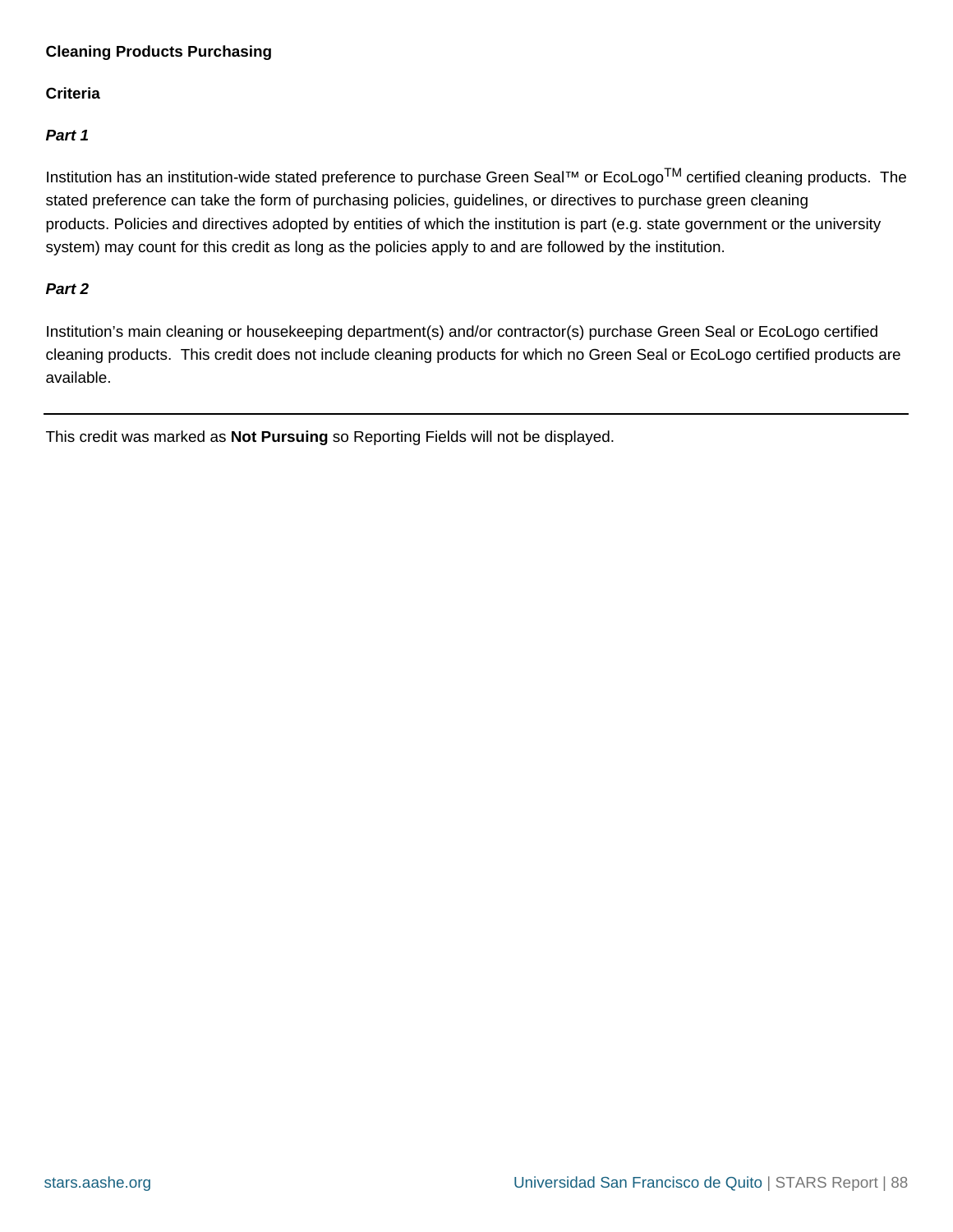#### <span id="page-88-0"></span>**Office Paper Purchasing**

#### **Criteria**

#### **Part 1**

Institution has an institution-wide stated preference to purchase recycled content office paper. This can take the form of purchasing policies, guidelines, or directives to purchase recycled content office paper. Policies and directives adopted by entities of which the institution is part (e.g. state government or the university system) may count for this credit as long as the policies apply to and are followed by the institution.

#### **Part 2**

Institution purchases recycled content office paper.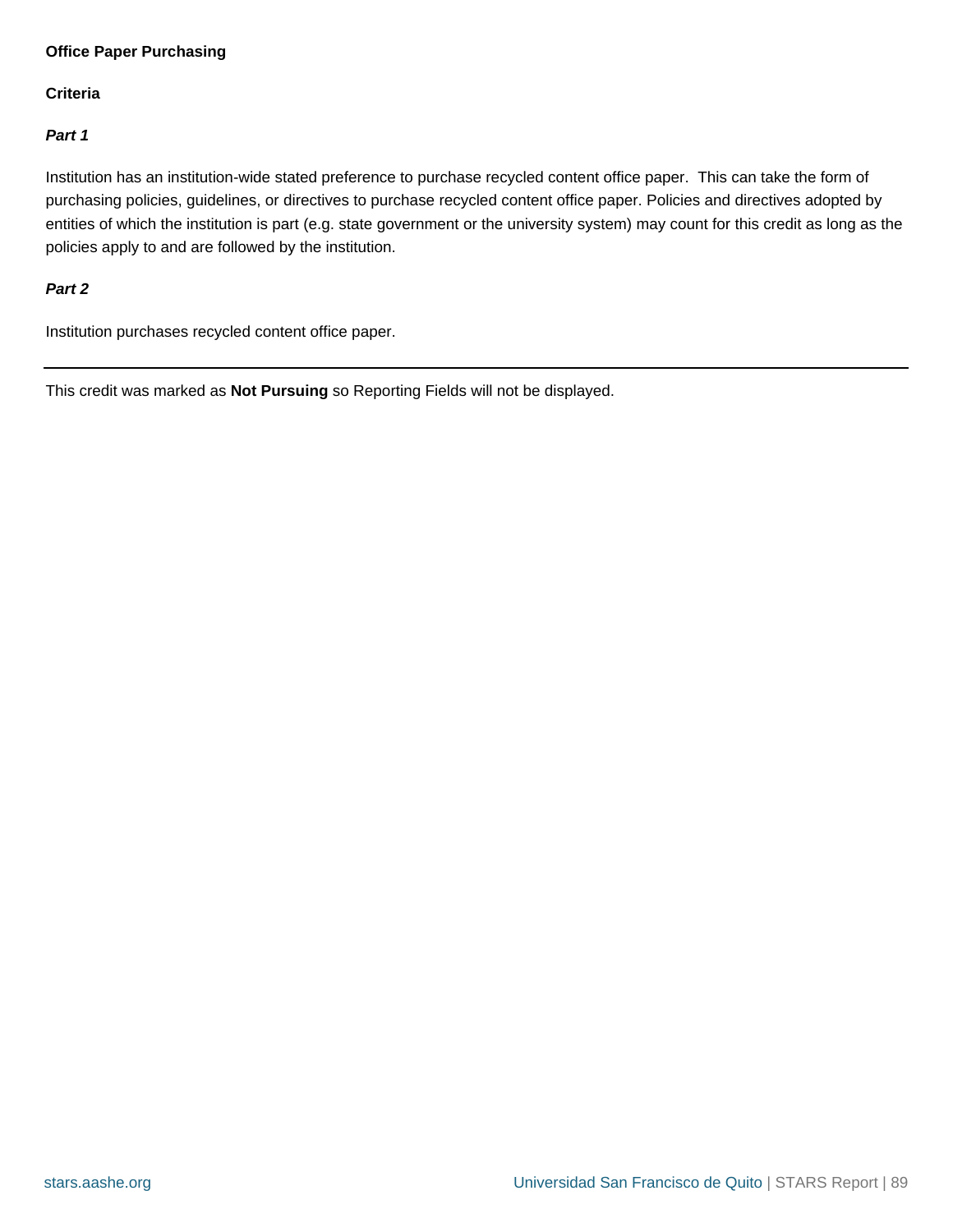### <span id="page-89-0"></span>**Vendor Code of Conduct**

#### **Criteria**

Institution has and acts on a vendor code of conduct or equivalent policy that sets expectations about the social and environmental responsibility of vendors with whom the institution does business. Policies adopted by entities of which the institution is part (e.g. state government or the university system) may count for this credit as long as the policies apply to and are followed by the institution.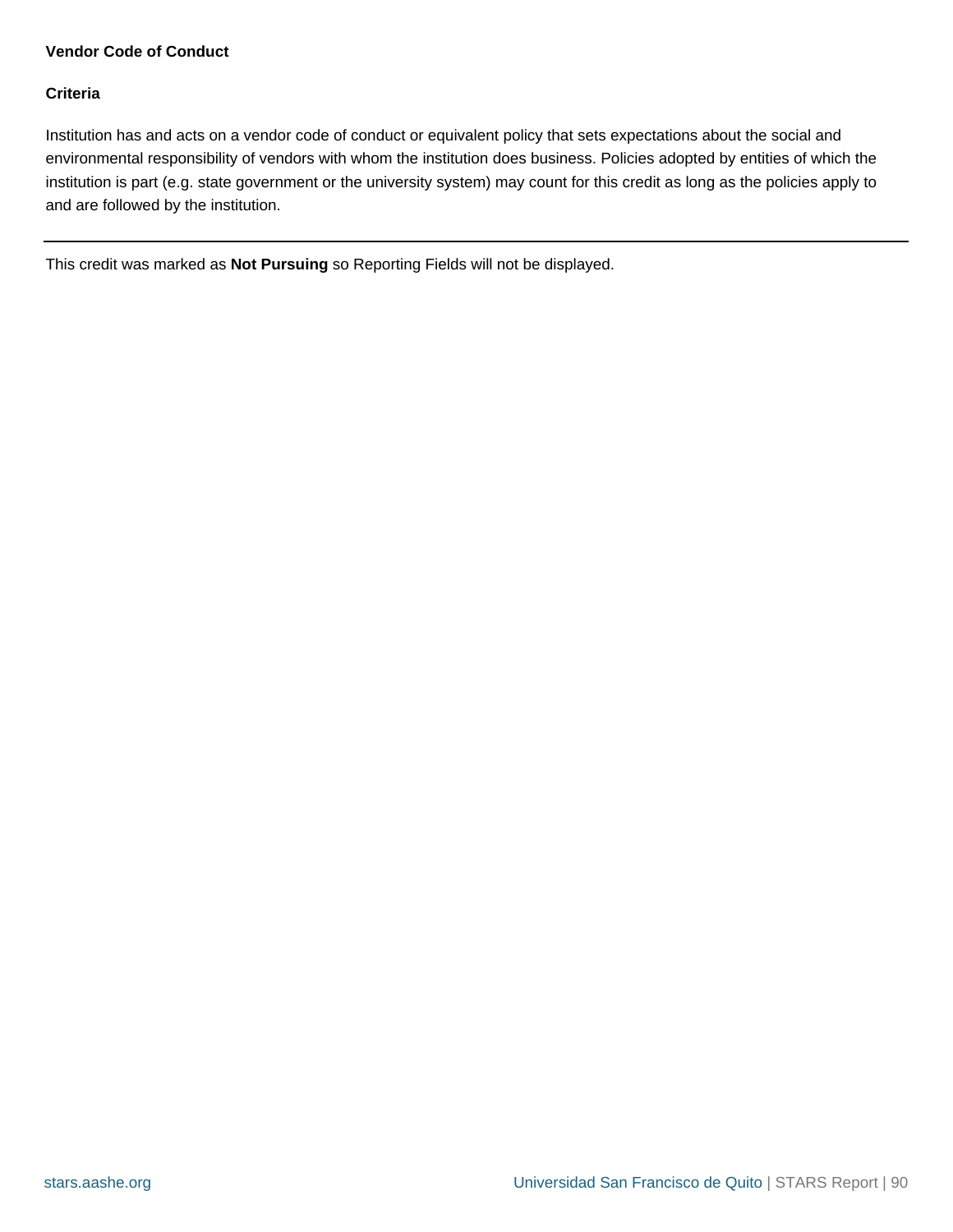# <span id="page-90-0"></span>**Historically Underutilized Businesses**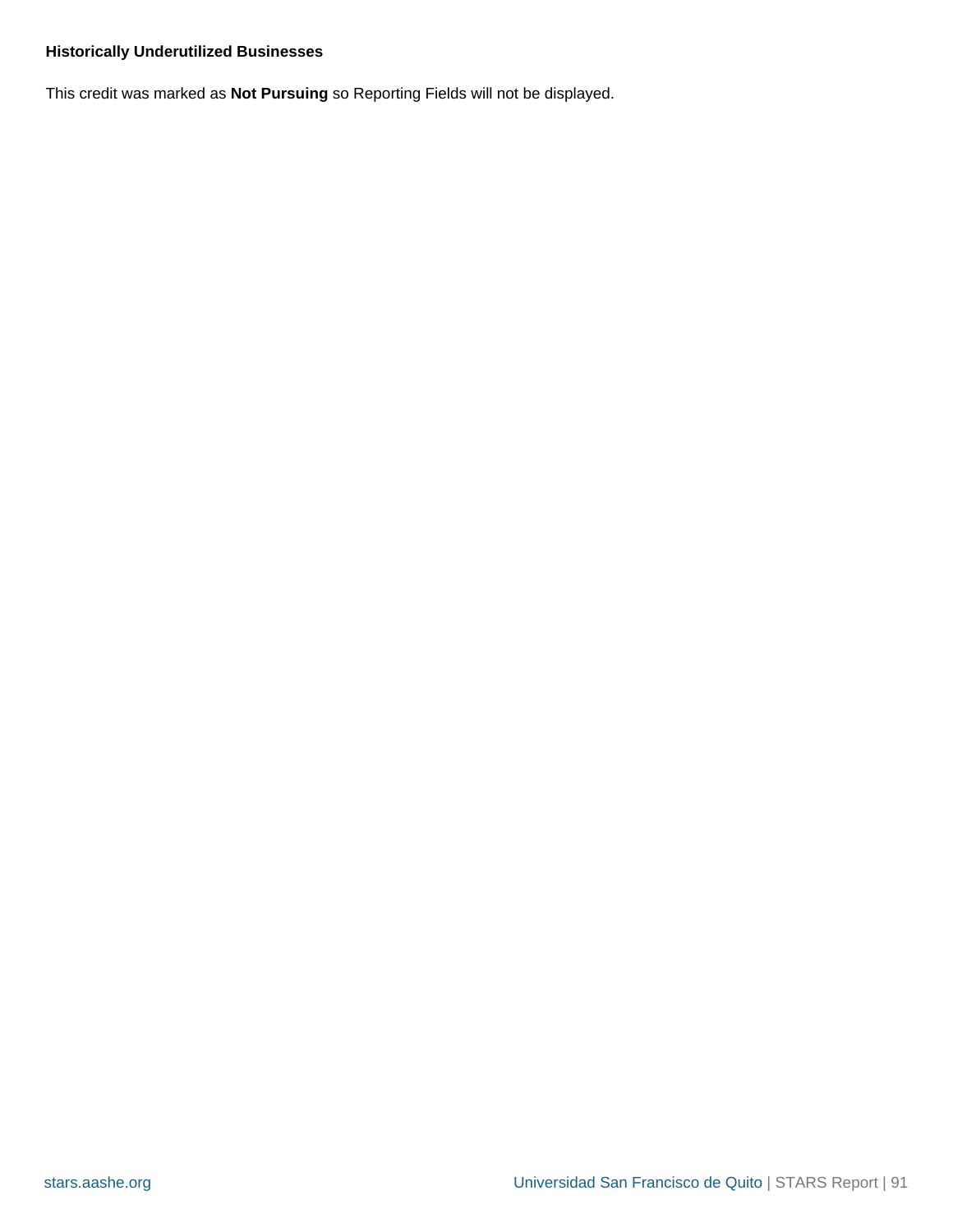#### <span id="page-91-0"></span>**Local Businesses**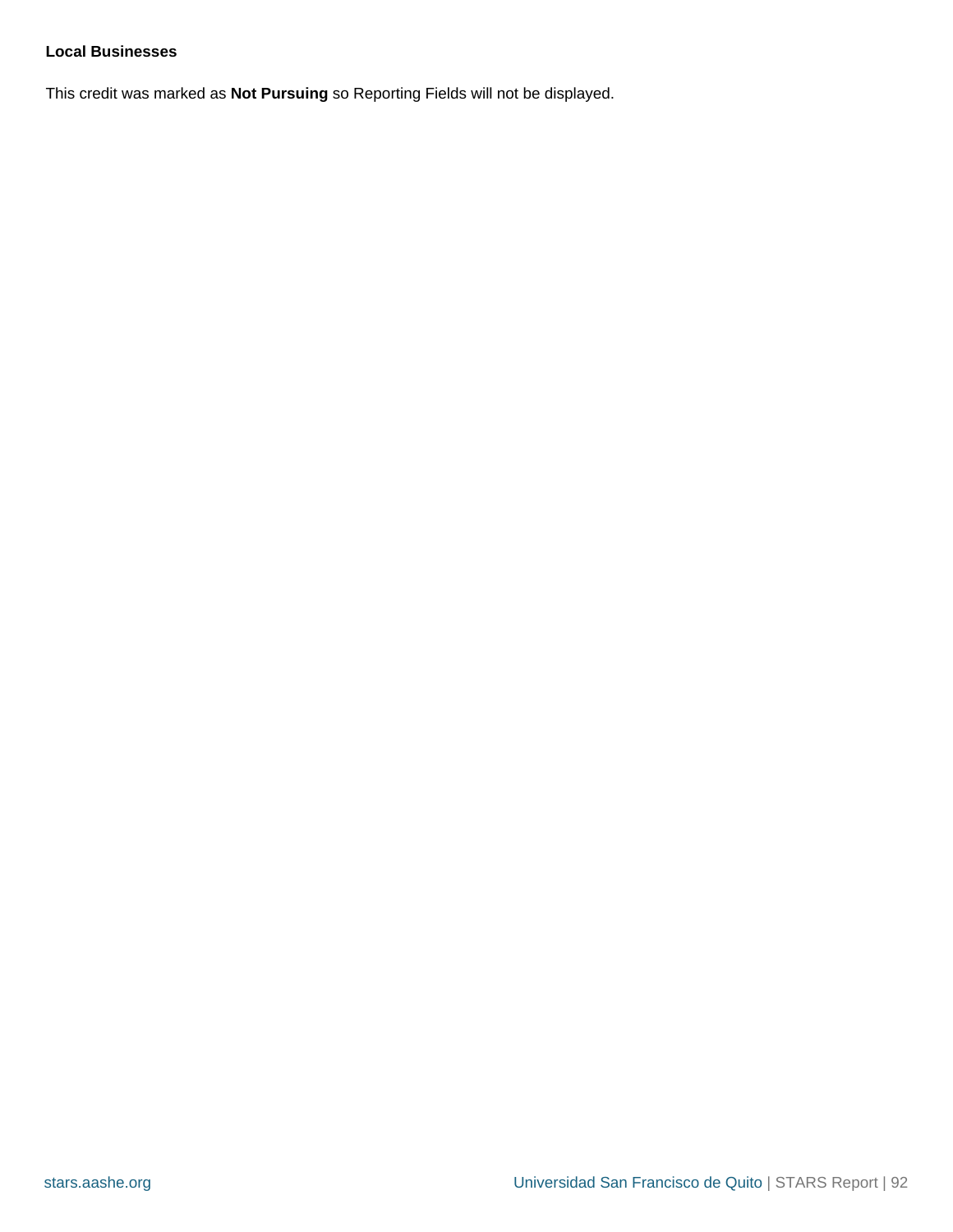# **Transportation**

This subcategory seeks to recognize institutions that are moving toward sustainable transportation systems. Transportation is a major source of greenhouse gas emissions and other pollutants that contribute to health problems such as heart and respiratory diseases and cancer. Due to disproportionate exposure, these health impacts are frequently more pronounced in low-income communities next to major transportation corridors. In addition, the extraction, production, and global distribution of fuels for transportation can damage environmentally and/or culturally significant ecosystems and may financially benefit hostile and/or oppressive governments.

At the same time, campuses can reap benefits from modeling sustainable transportation systems. Bicycling and walking provide human health benefits and mitigate the need for large areas of paved surface, which can help campuses to better manage storm water. Institutions may realize cost savings and help support local economies by reducing their dependency on petroleum-based fuels for transportation.

| <b>Credit</b>                    |
|----------------------------------|
| <b>Campus Fleet</b>              |
| Student Commute Modal Split      |
| Employee Commute Modal Split     |
| <b>Bicycle Sharing</b>           |
| <b>Facilities for Bicyclists</b> |
| Bicycle and Pedestrian Plan      |
| <b>Mass Transit Programs</b>     |
| <b>Condensed Work Week</b>       |
| Telecommuting                    |
| Carpool/Vanpool Matching         |
| Cash-out of Parking              |
| Carpool Discount                 |
| Local Housing                    |
| Prohibiting Idling               |
| Car Sharing                      |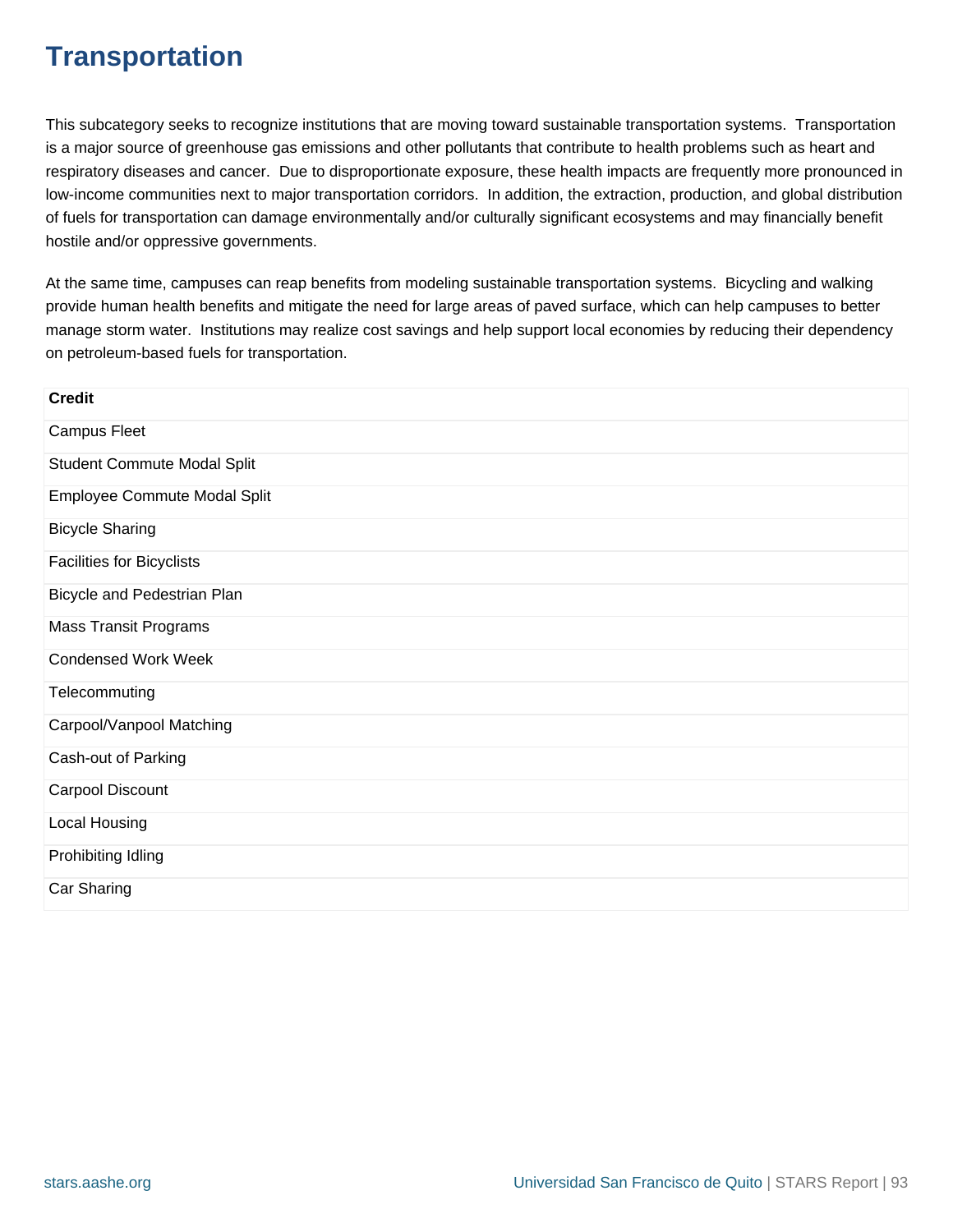## <span id="page-93-0"></span>**Campus Fleet**

### **Criteria**

Institution supports alternative fuel and power technology by including in its motorized vehicle fleet (cars, trucks, tractors, buses) vehicles that are:

- 1. Gasoline-electric hybrid
- 2. Diesel-electric hybrid
- 3. Plug-in hybrid
- 4. 100 percent electric
- 5. Fueled with Compressed Natural Gas (CNG)
- 6. Hydrogen fueled
- 7. Fueled with B20 or higher biofuel for more than 6 months of the year; and/or
- 8. Fueled with E85 or higher ethanol for more than 6 months of the year.

For this credit, the institution's motorized fleet includes all institution-owned and operated vehicles that are used for transporting people and/or goods. Heavy construction equipment (e.g. excavators and pavers) and maintenance equipment (e.g. lawn-mowers and leaf blowers) are not included in this credit.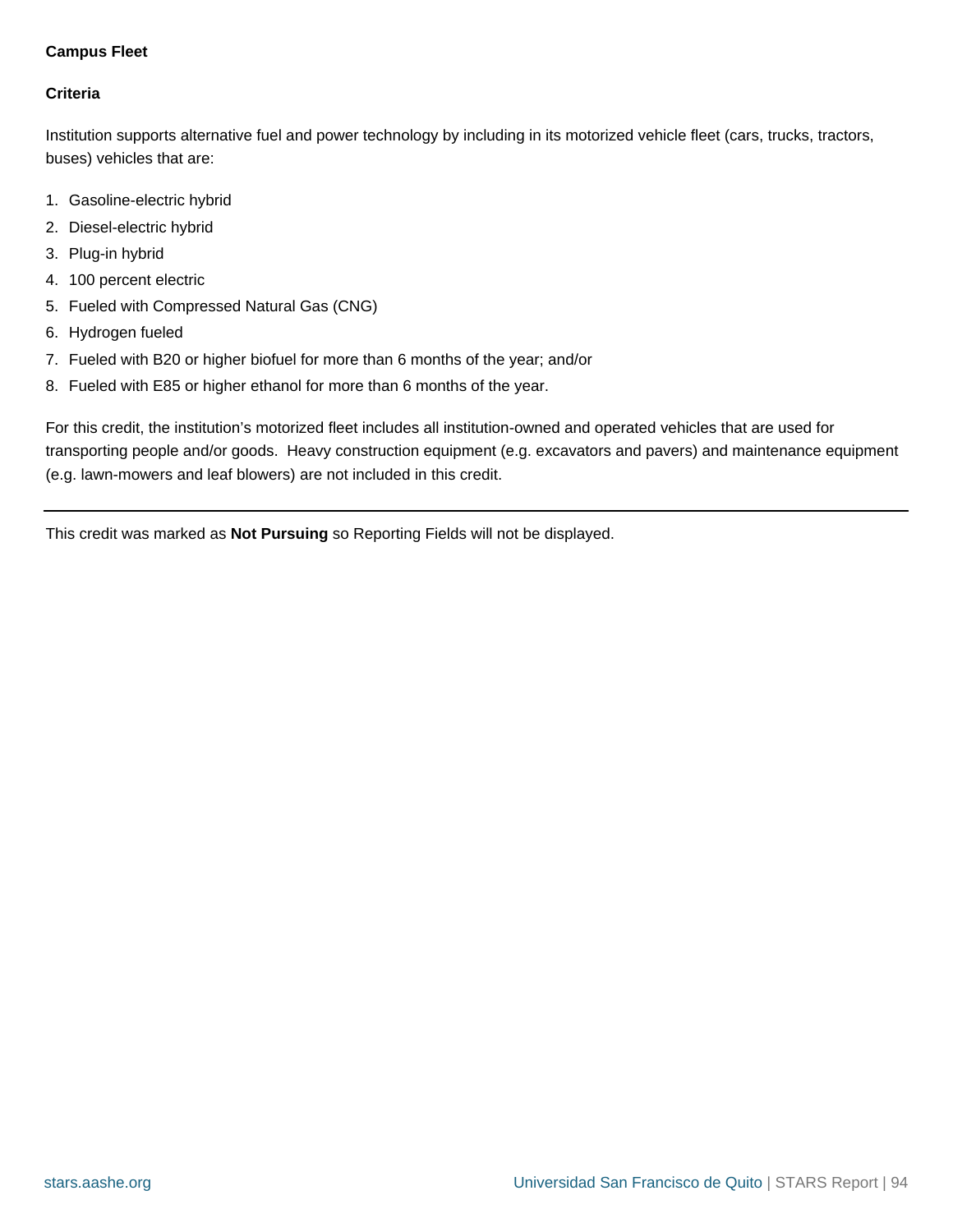#### **Responsible Party**

**Maria del Carmen Cazorla** Faculty Enviromental Engineering

#### <span id="page-94-0"></span>**Criteria**

Institution's students commute to and from campus using more sustainable options such as walking, bicycling, vanpooling or carpooling, taking public transportation, riding motorcycles or scooters, riding a campus shuttle, or a combination of these options. Students who live on campus should be included in the calculation based on how they get to and from their classes.

"---" indicates that no data was submitted for this field

**The percentage (0-100) of institution's students who use more sustainable commuting options:** 56

**The percentage (0-100) of institution's students who commute with only the driver in the vehicle (excluding motorcycles and scooters) as their primary method of transportation:** 44

**The percentage (0-100) of institution's students who walk, bicycle, or use other non-motorized means as their primary method of transportation. Please note that this may include on-campus residents :** 9

**The percentage (0-100) of institution's students who vanpool or carpool as their primary method of transportation:**

#### 11

**The percentage (0-100) of institution's students who take a campus shuttle or public transportation as their primary method of transportation :**

36

**The percentage (0-100) of institution's students who use a motorcycle, scooter or moped as their primary method of transportation:**

0

---

**The website URL where information about alternative transportation is available:**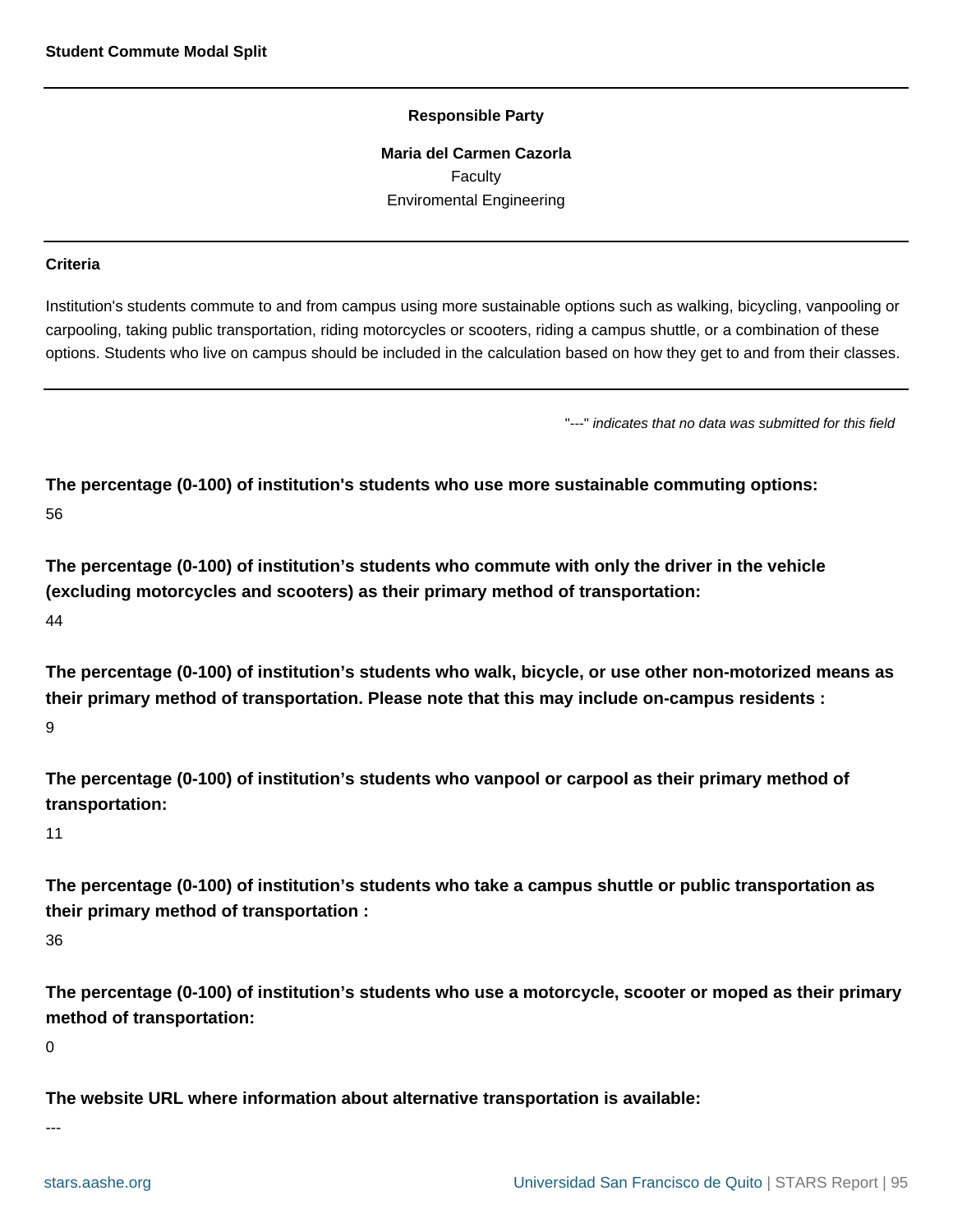#### **Data source(s) and notes about the submission:**

It is important to establish that students live and commute mainly from Quito, Tumbaco and Cumbayá. Cumbayá is located at 2 200 meters above sea level and it's topography is particular. because it sits on a valley where there is limited connectivity with the rest of the city [1]. An important problem from the commuting system is that most of UFSQ's population comes from Quito (2 800 meters above sea level) and travels for at least 30 minutes or more on a daily basis. The main reason for this is that there are limited number of highways and in addition, the access to public transportation to the USFQ is also limited [1].

The most important highways that join Quito and Cumbayá are Via Interoceánica and Via de Los Conquistadores. Due to their massive occupancy the travel time from and to Quito is variable between 20 minutes to 1 hour[1]. Furthermore, Cumbayá is served only by the following bus cooperatives: Trans Floresta, Ecovia and Sotranor, and they are not enough to comply with the user demand [1]. These factors contribute to a 44% of students commuting on their own to USFQ.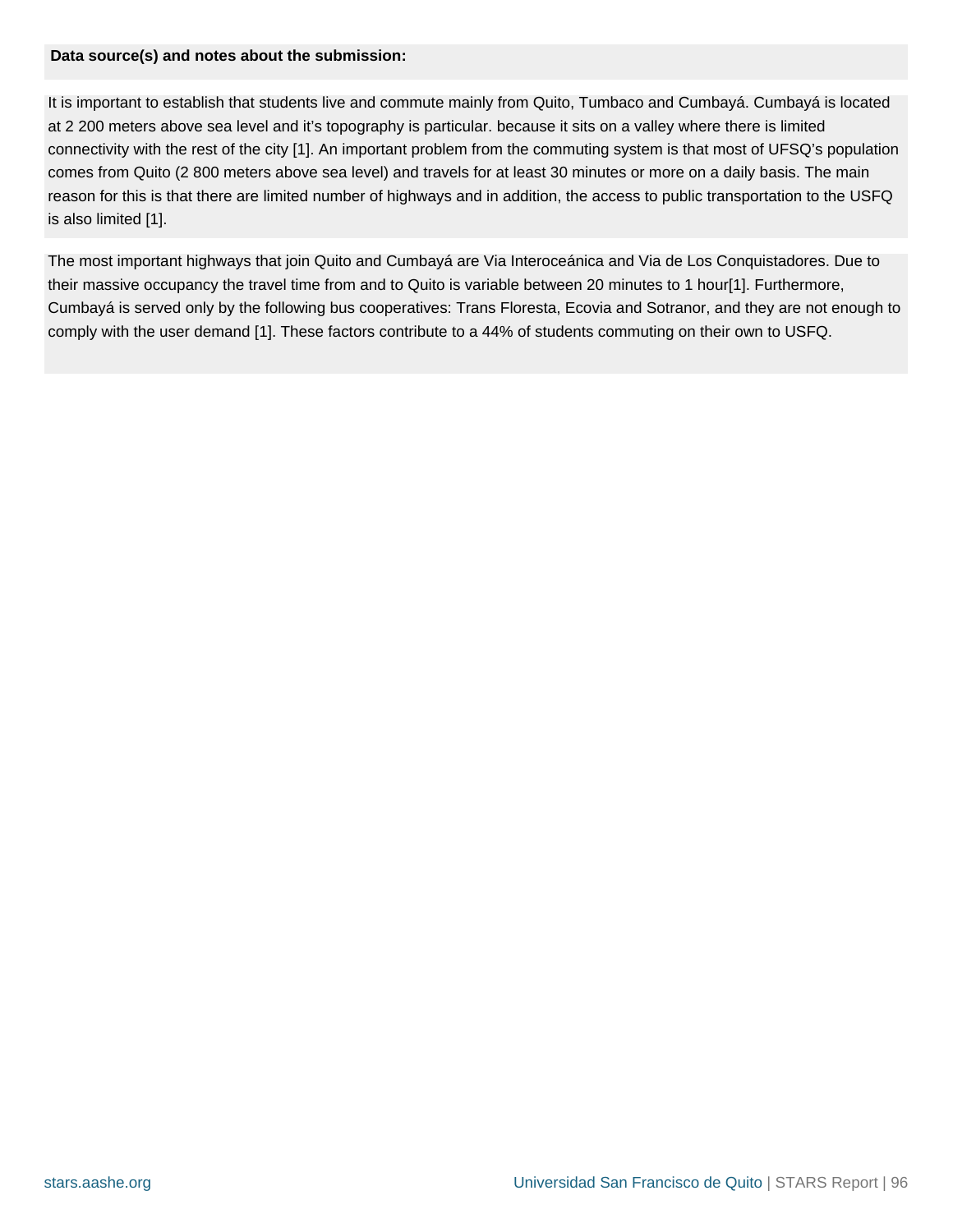#### <span id="page-96-0"></span>**Employee Commute Modal Split**

#### **Criteria**

Institution's employees (faculty, staff, and administrators) commute to and from campus using more sustainable options such as walking, bicycling, vanpooling or carpooling, taking public transportation, riding motorcycles or scooters, riding a campus shuttle, or a combination of these options. Employees who live on campus should be included in the calculation based on how they get to and from their workplace.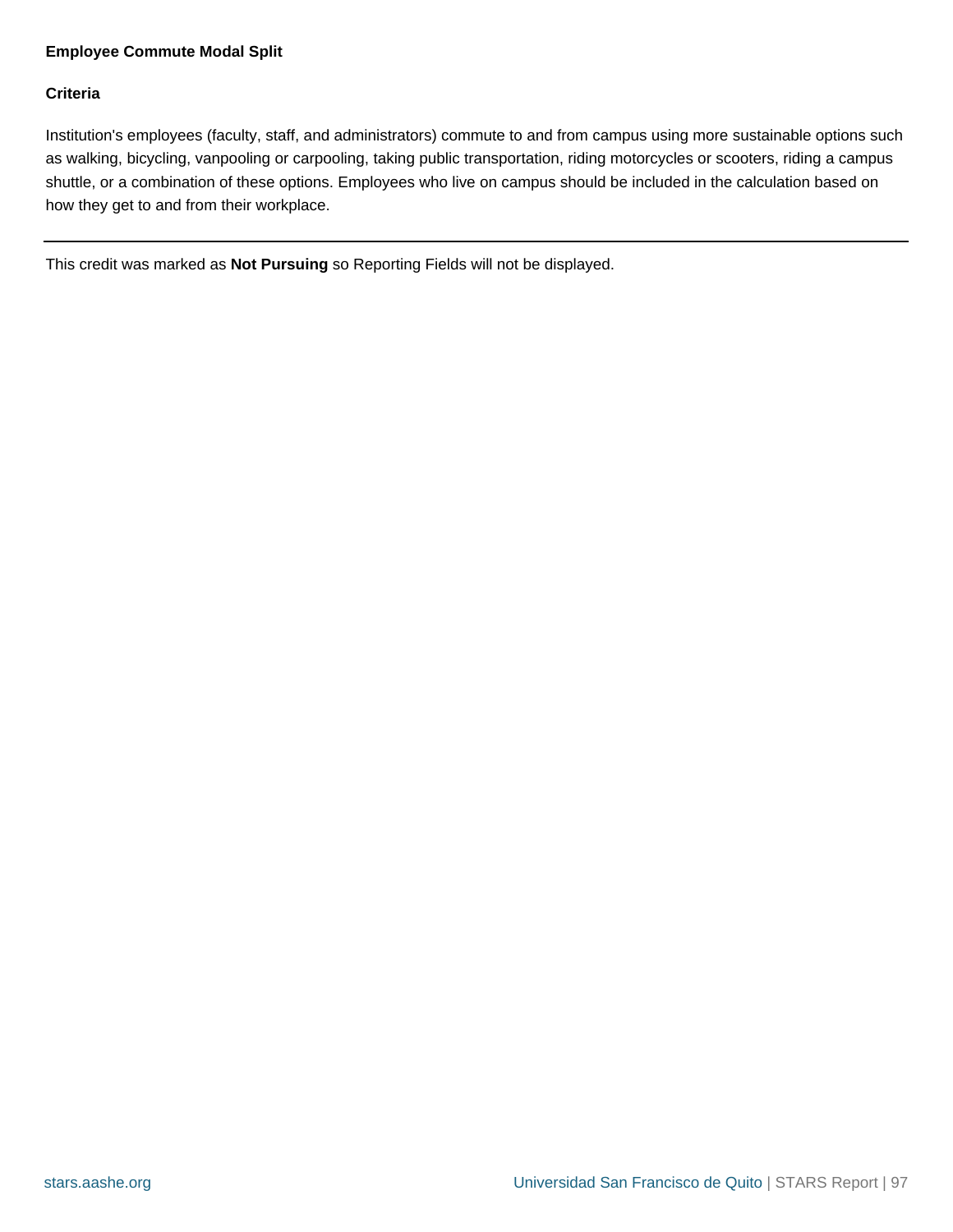# <span id="page-97-0"></span>**Bicycle Sharing**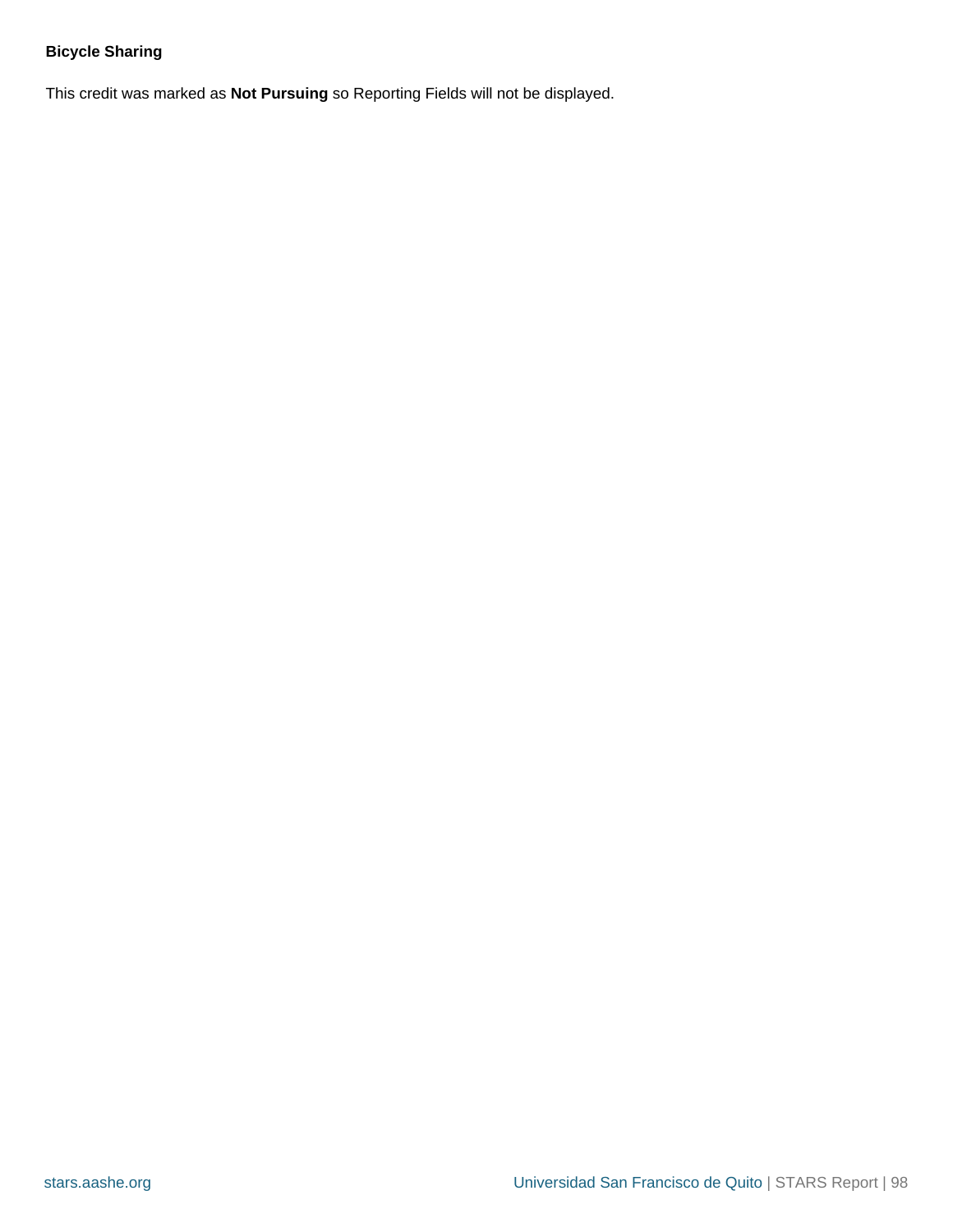# <span id="page-98-0"></span>**Facilities for Bicyclists**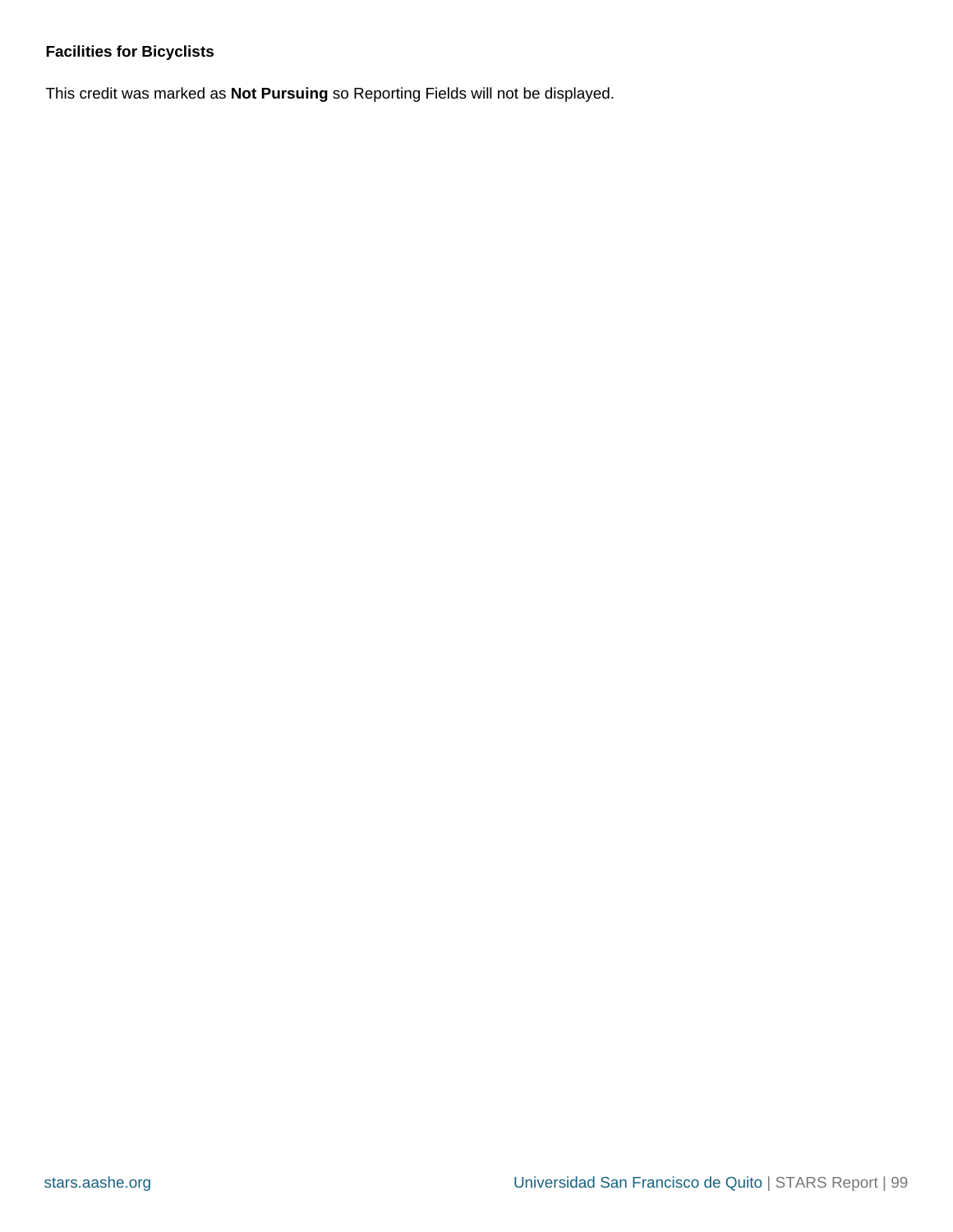#### <span id="page-99-0"></span>**Bicycle and Pedestrian Plan**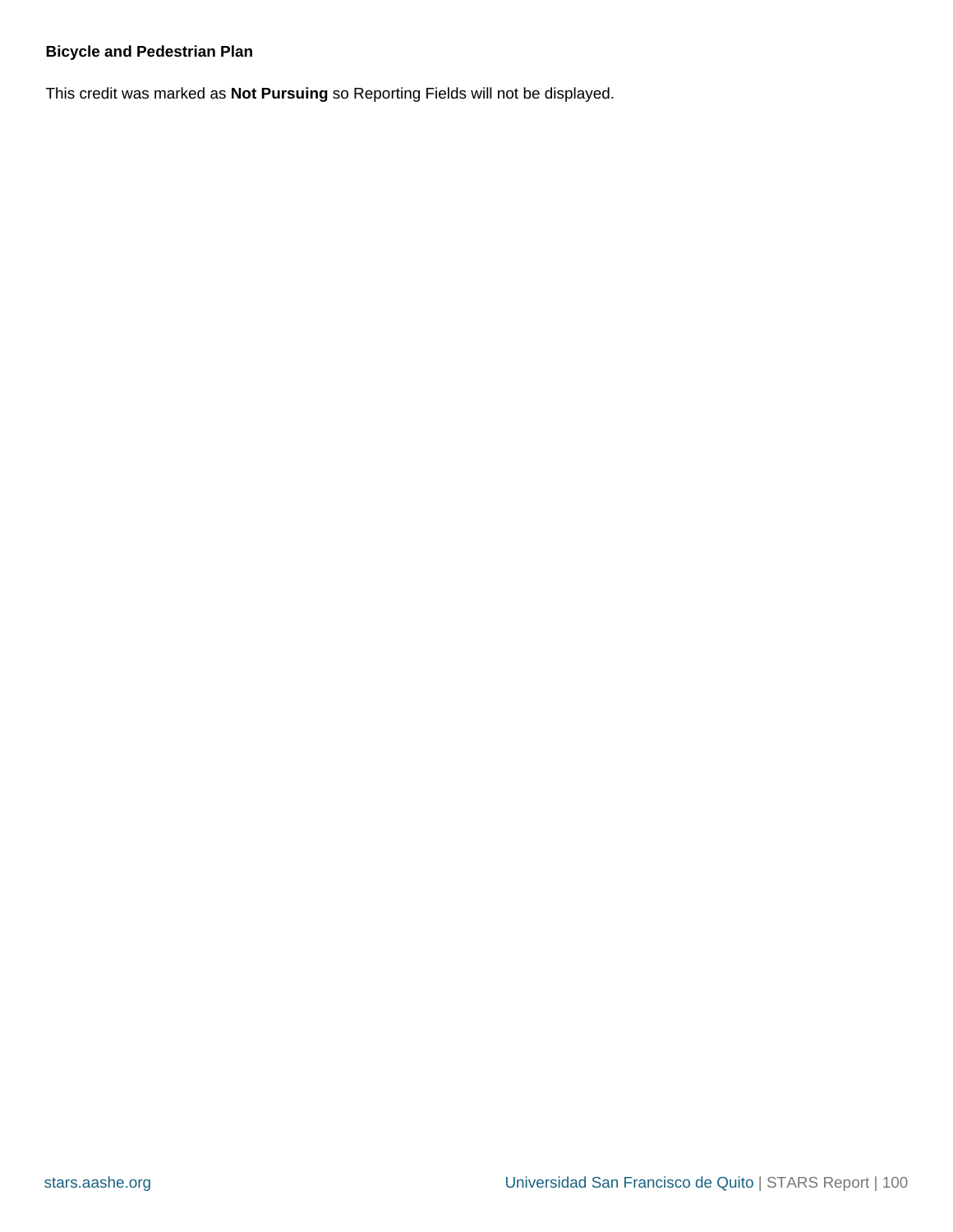## <span id="page-100-0"></span>**Mass Transit Programs**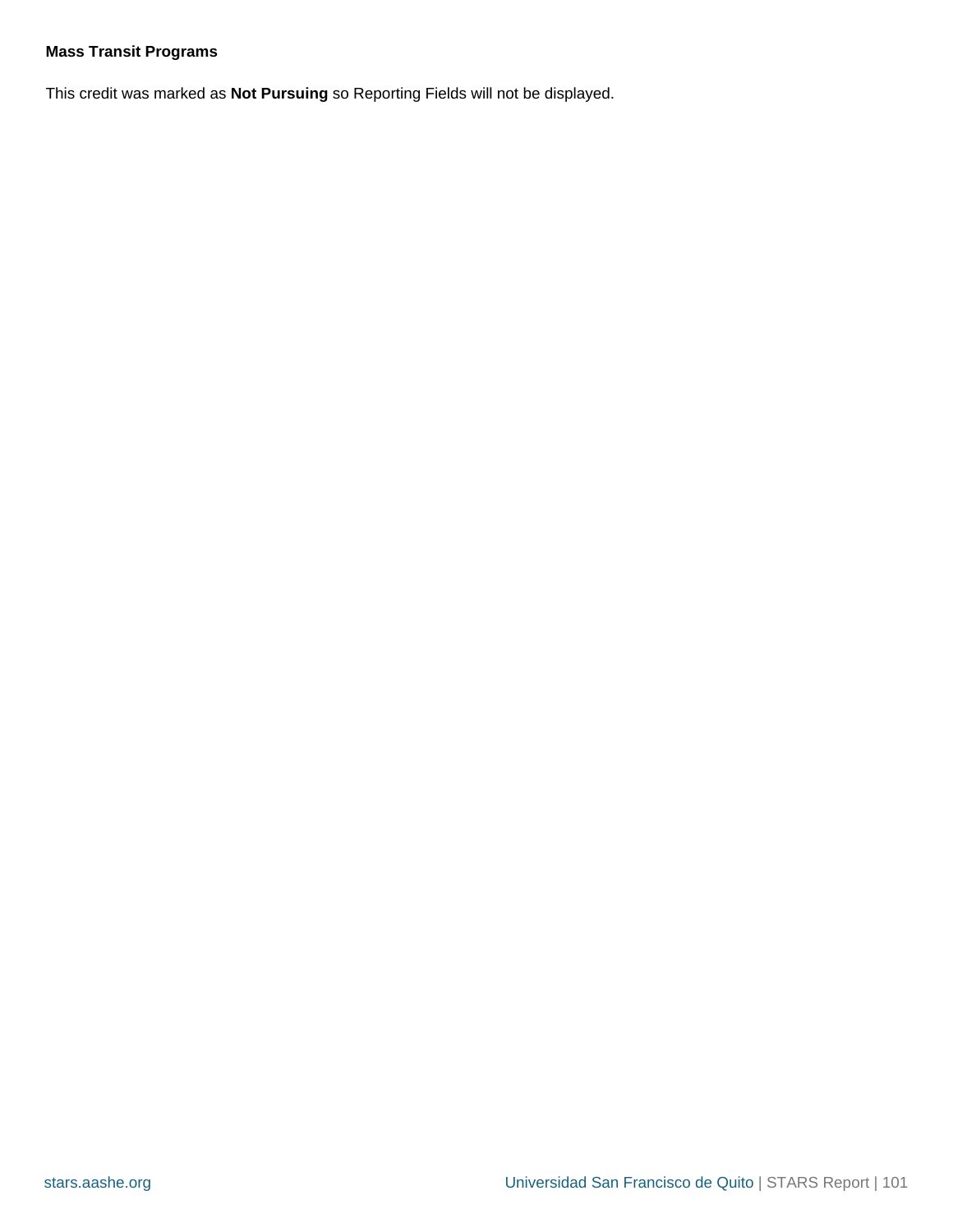### <span id="page-101-0"></span>**Condensed Work Week**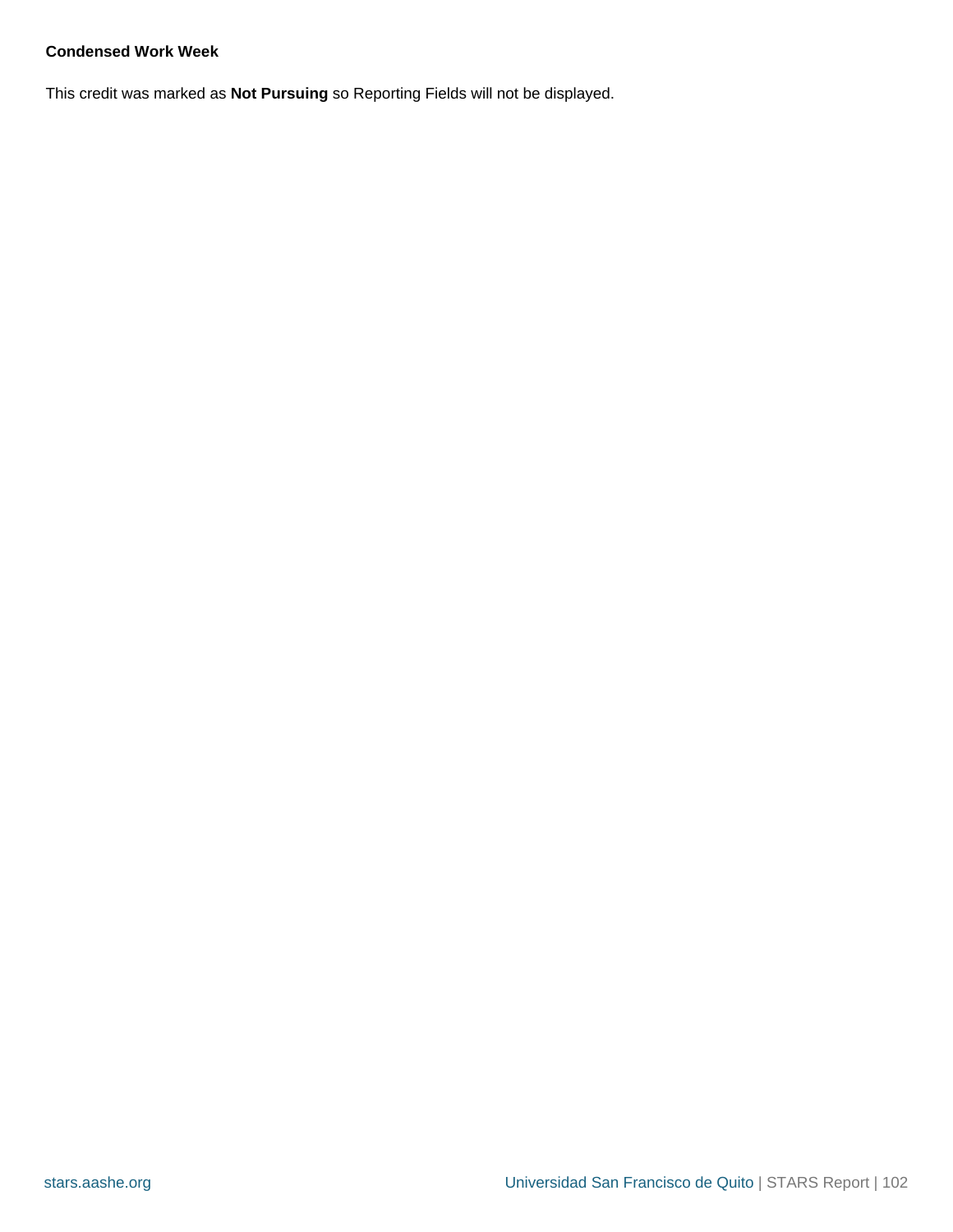# <span id="page-102-0"></span>**Telecommuting**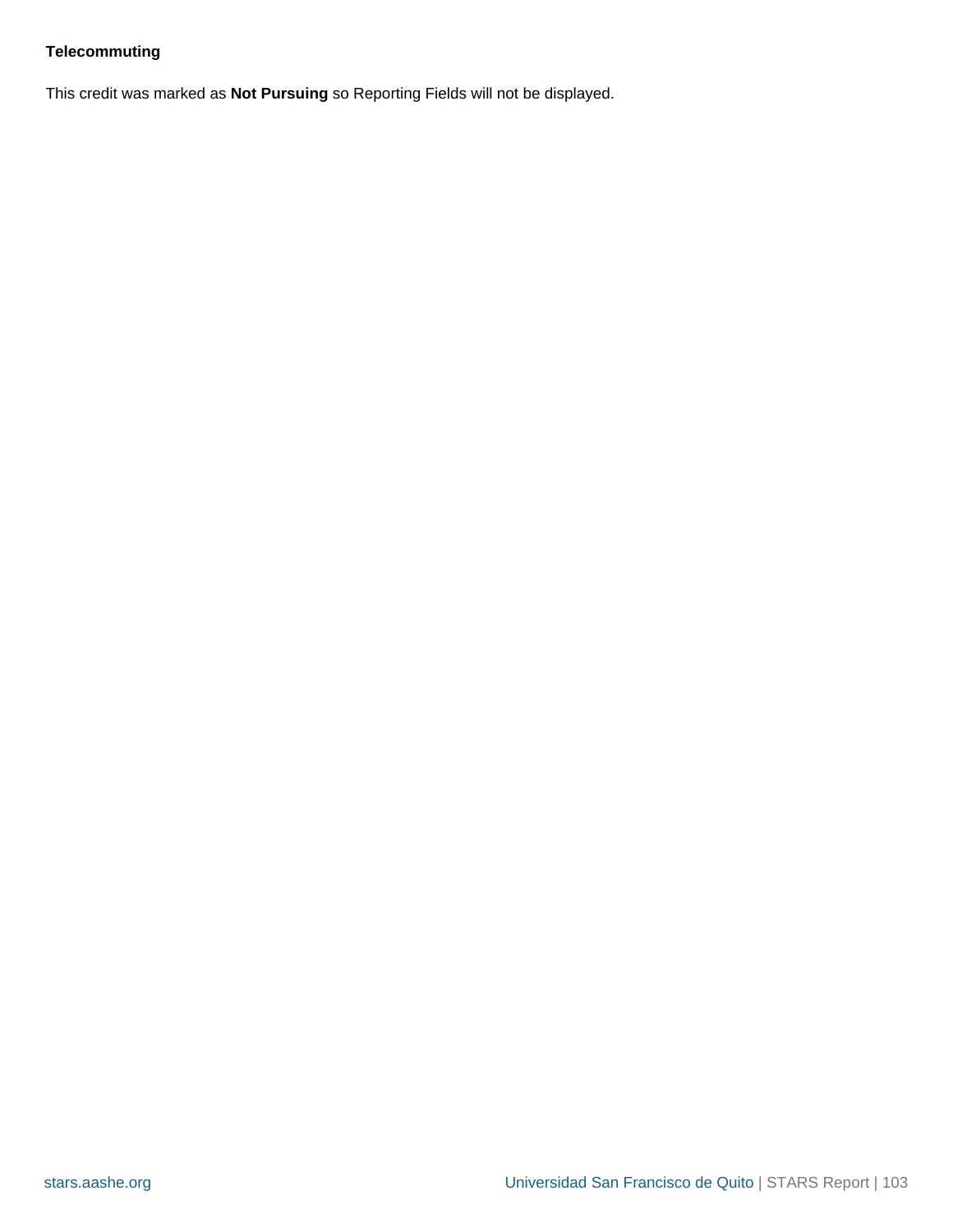# <span id="page-103-0"></span>**Carpool/Vanpool Matching**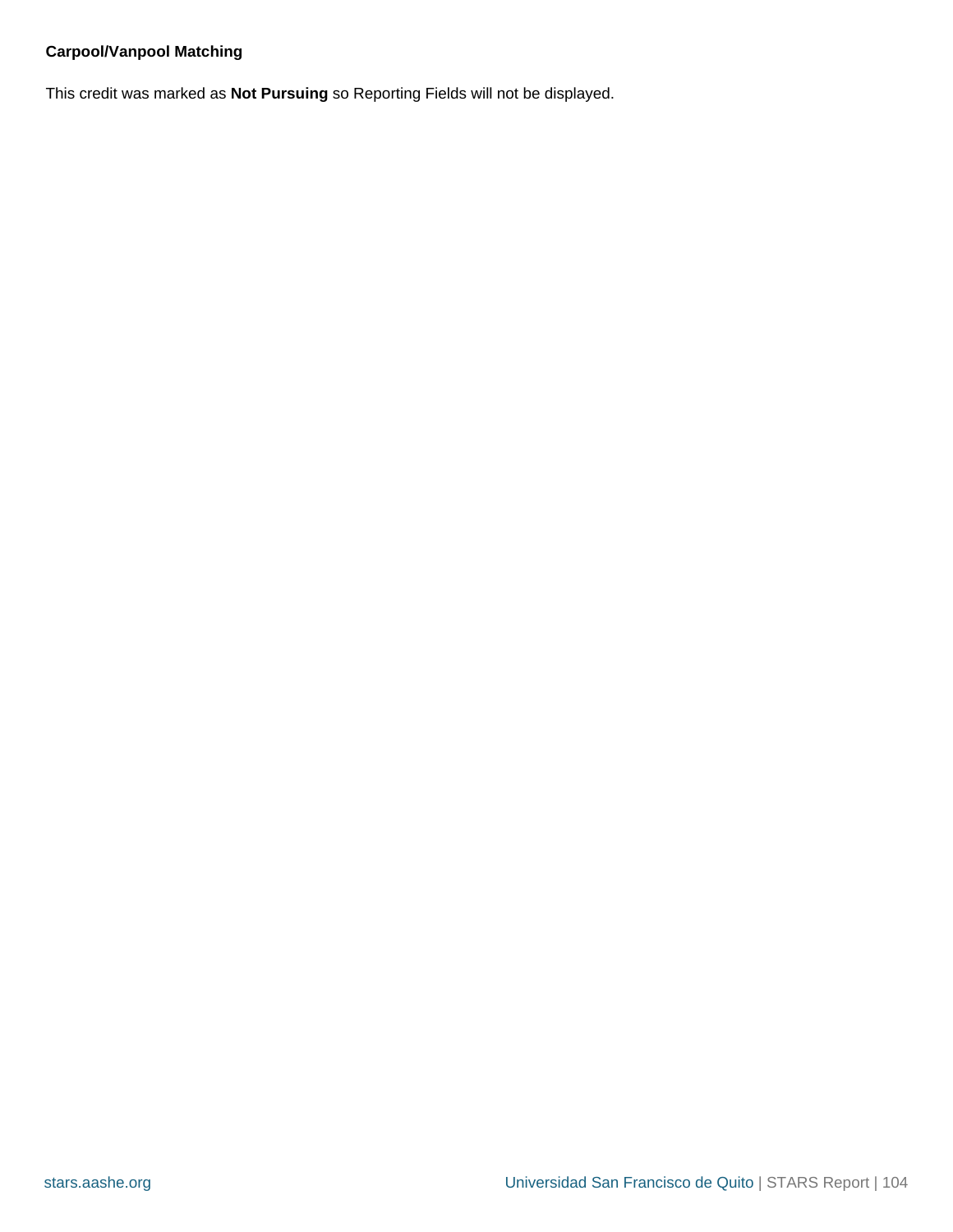# <span id="page-104-0"></span>**Cash-out of Parking**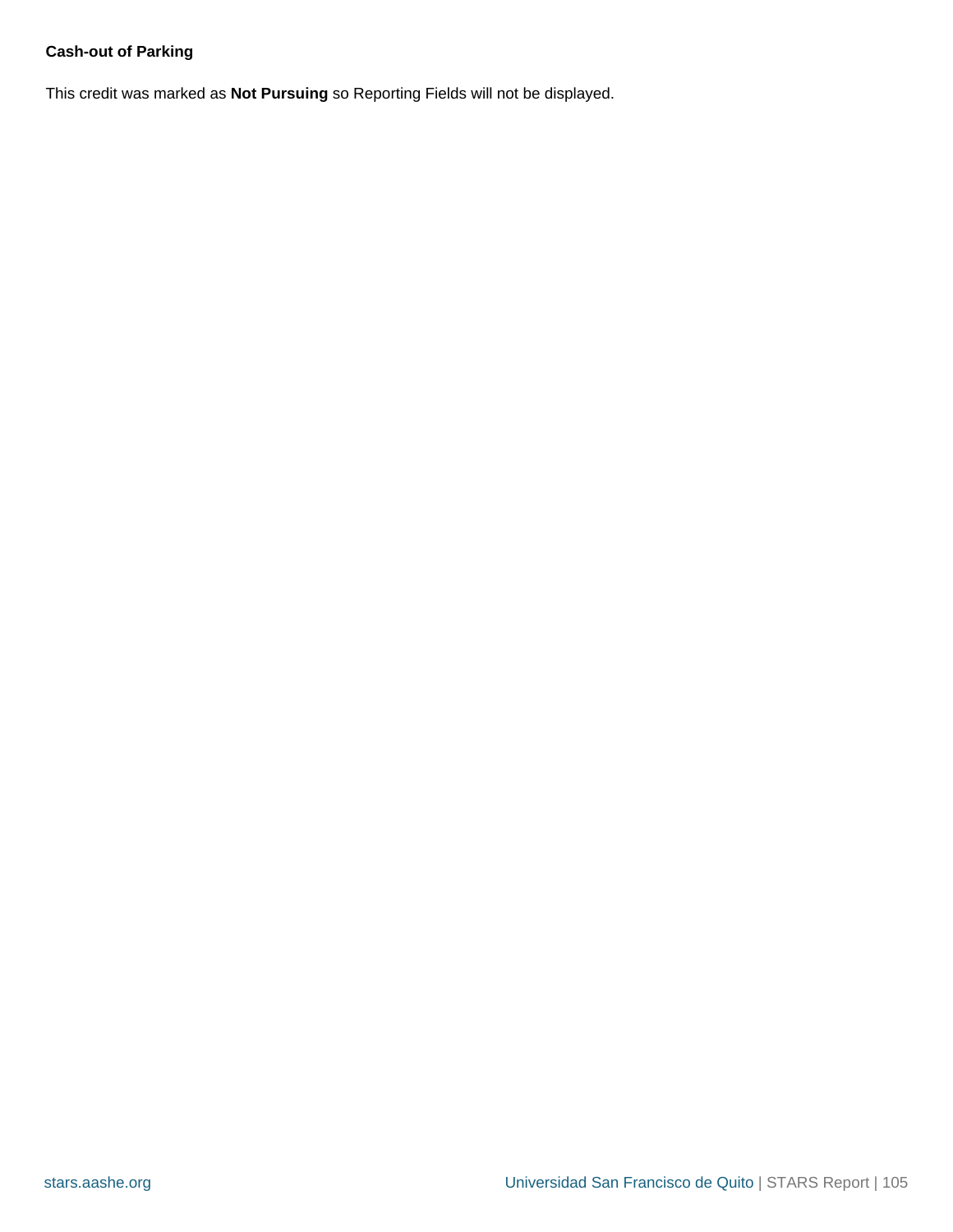# <span id="page-105-0"></span>**Carpool Discount**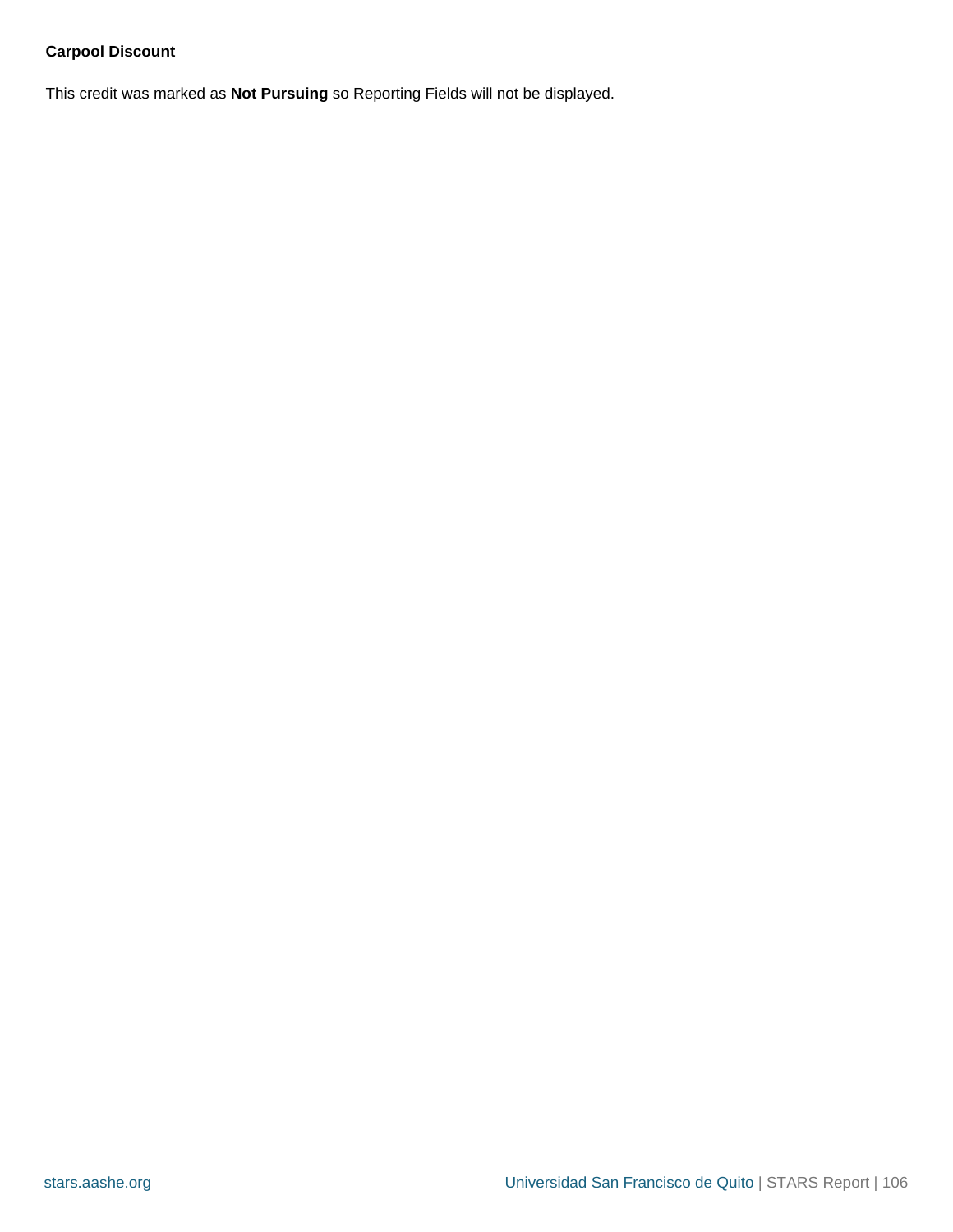# <span id="page-106-0"></span>**Local Housing**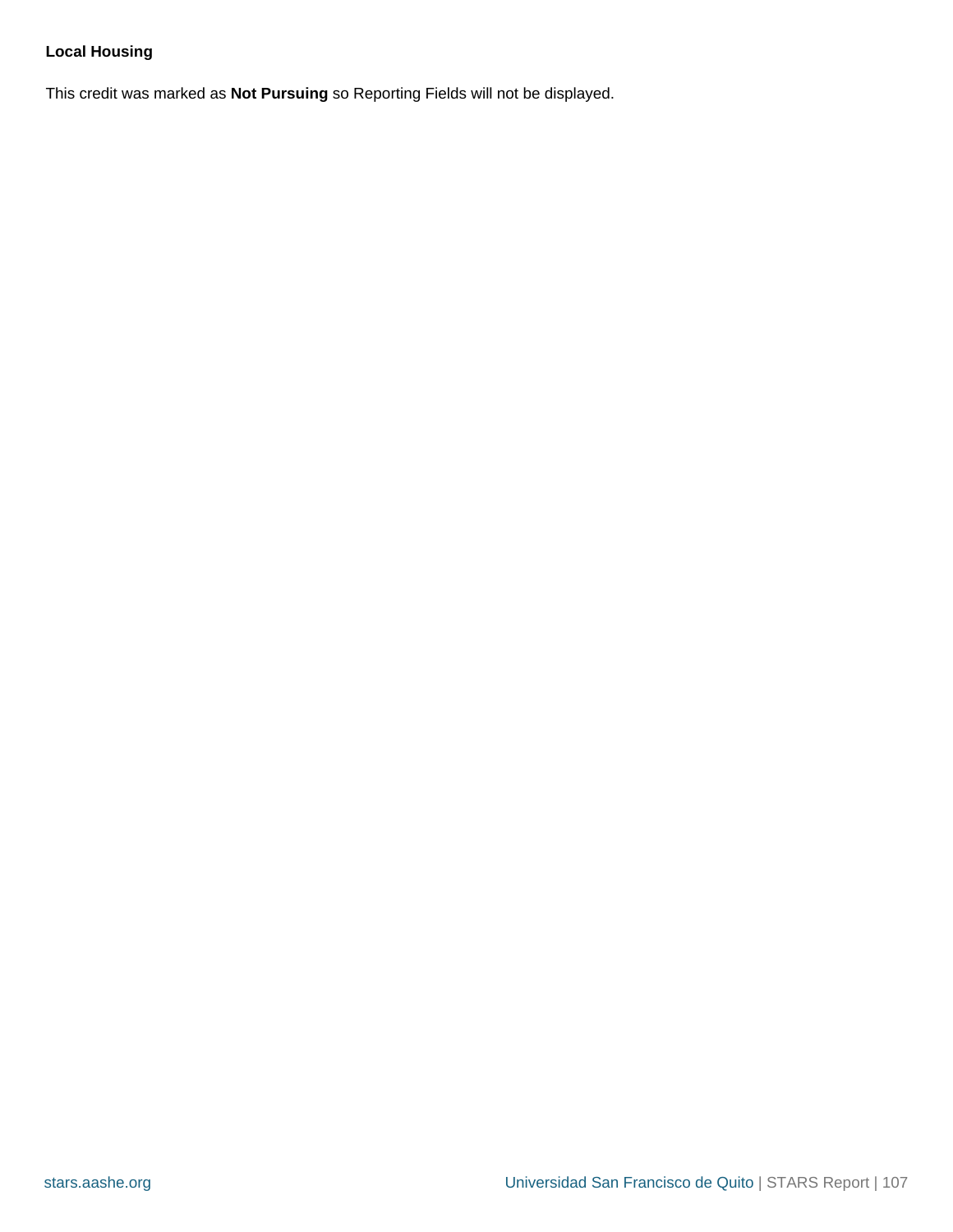# <span id="page-107-0"></span>**Prohibiting Idling**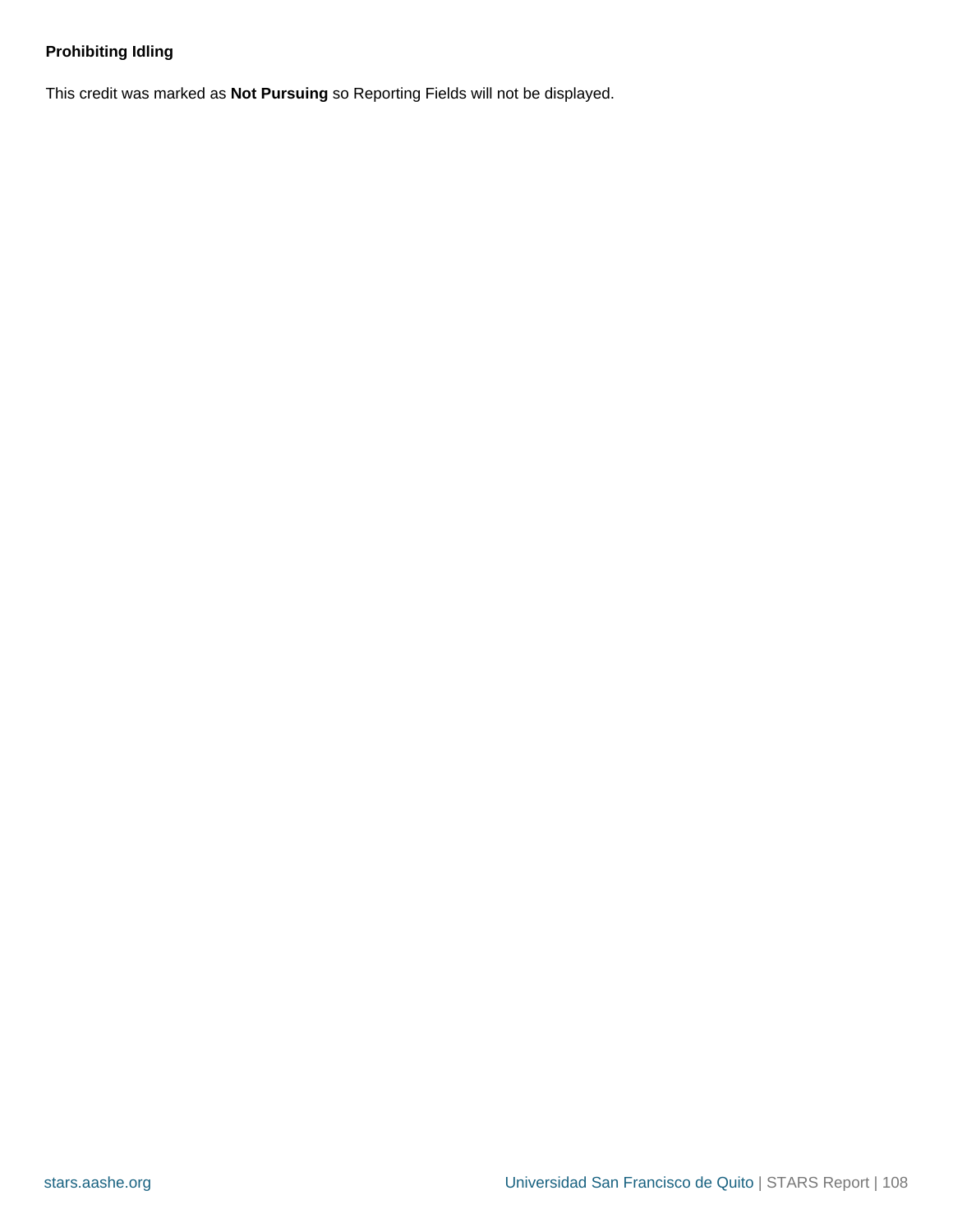# **Car Sharing**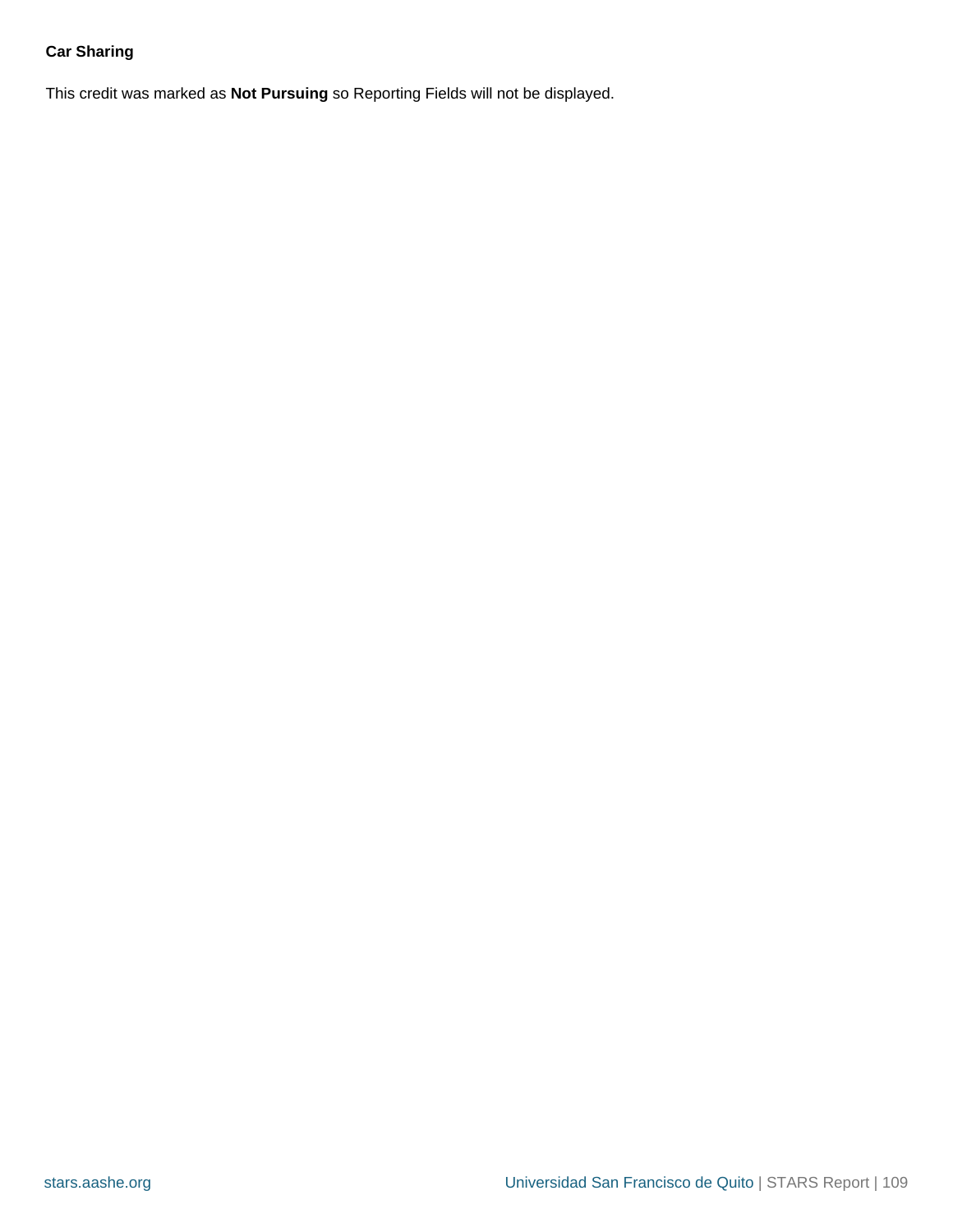# **Waste**

This subcategory seeks to recognize institutions that are moving toward zero waste by reducing, reusing, recycling, and composting. These actions mitigate the need to extract virgin materials, such as trees and metals. It generally takes less energy and water to make a product with recycled material than with virgin resources. Reducing waste generation also reduces the flow of waste to incinerators and landfills which produce greenhouse gas emissions, can contaminate air and groundwater supplies, and tend to have disproportionate negative impacts on low-income communities. Waste reduction and diversion also save institutions costly landfill and hauling service fees. In addition, waste reduction campaigns can engage the entire campus community in contributing to a tangible sustainability goal.

| <b>Credit</b>                                      |
|----------------------------------------------------|
| <b>Waste Reduction</b>                             |
| <b>Waste Diversion</b>                             |
| <b>Construction and Demolition Waste Diversion</b> |
| Electronic Waste Recycling Program                 |
| Hazardous Waste Management                         |
| <b>Materials Exchange</b>                          |
| <b>Limiting Printing</b>                           |
| <b>Materials Online</b>                            |
| <b>Chemical Reuse Inventory</b>                    |
| Move-In Waste Reduction                            |
| Move-Out Waste Reduction                           |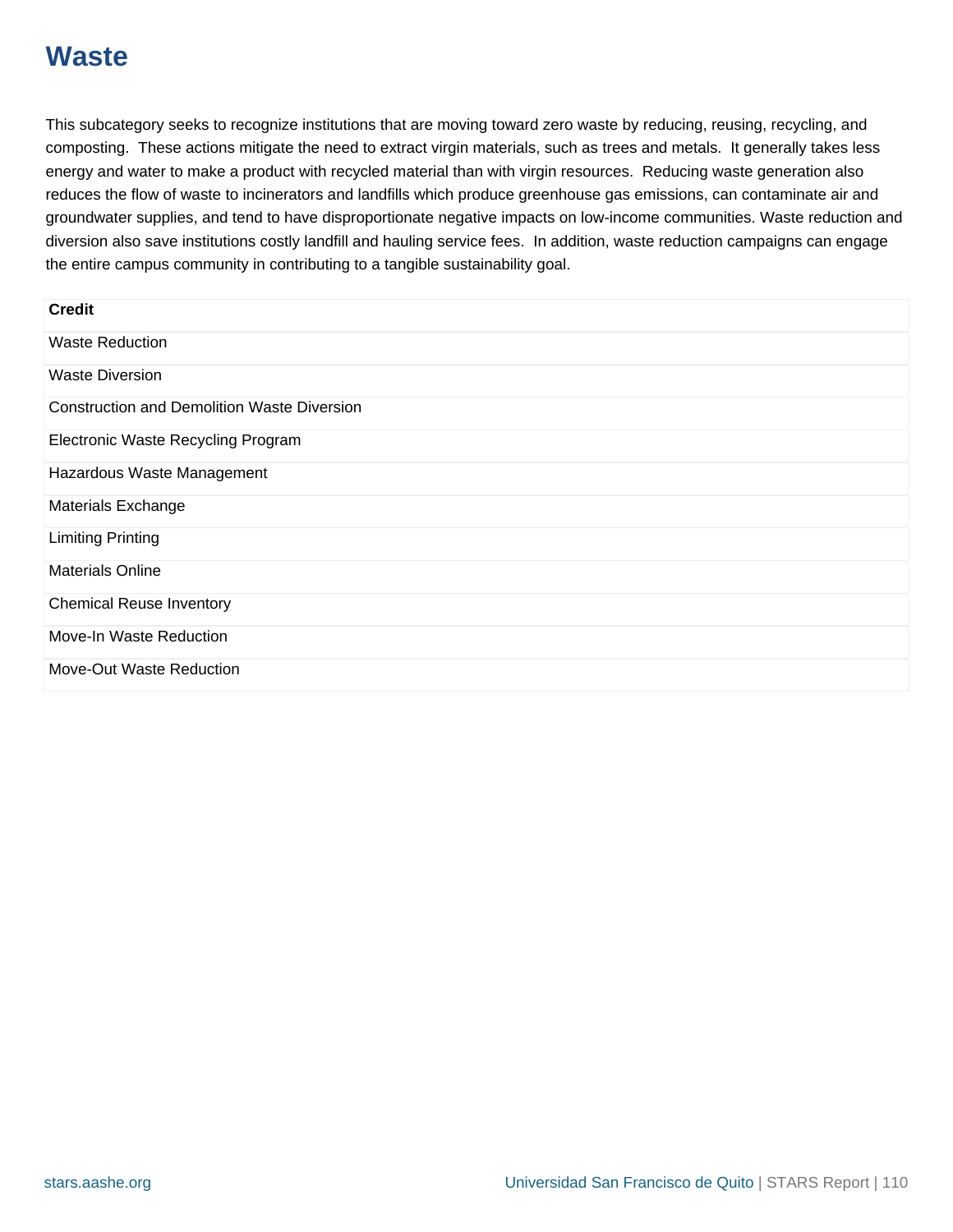#### <span id="page-110-0"></span>**Waste Reduction**

#### **Criteria**

Institution has implemented source reduction strategies to reduce total waste generation (garbage, recycling, and compost) per weighted campus user compared to a 2005 baseline.

Total waste generation includes all materials recycled, composted, and disposed of as trash except construction, demolition, electronic, hazardous, special (e.g. coal ash), universal and non-regulated chemical waste, which are covered in OP Credit 19: Construction and Demolition Waste Diversion, OP Credit 20: Electronic Waste Recycling Program, and OP Credit 21: Hazardous Materials Management.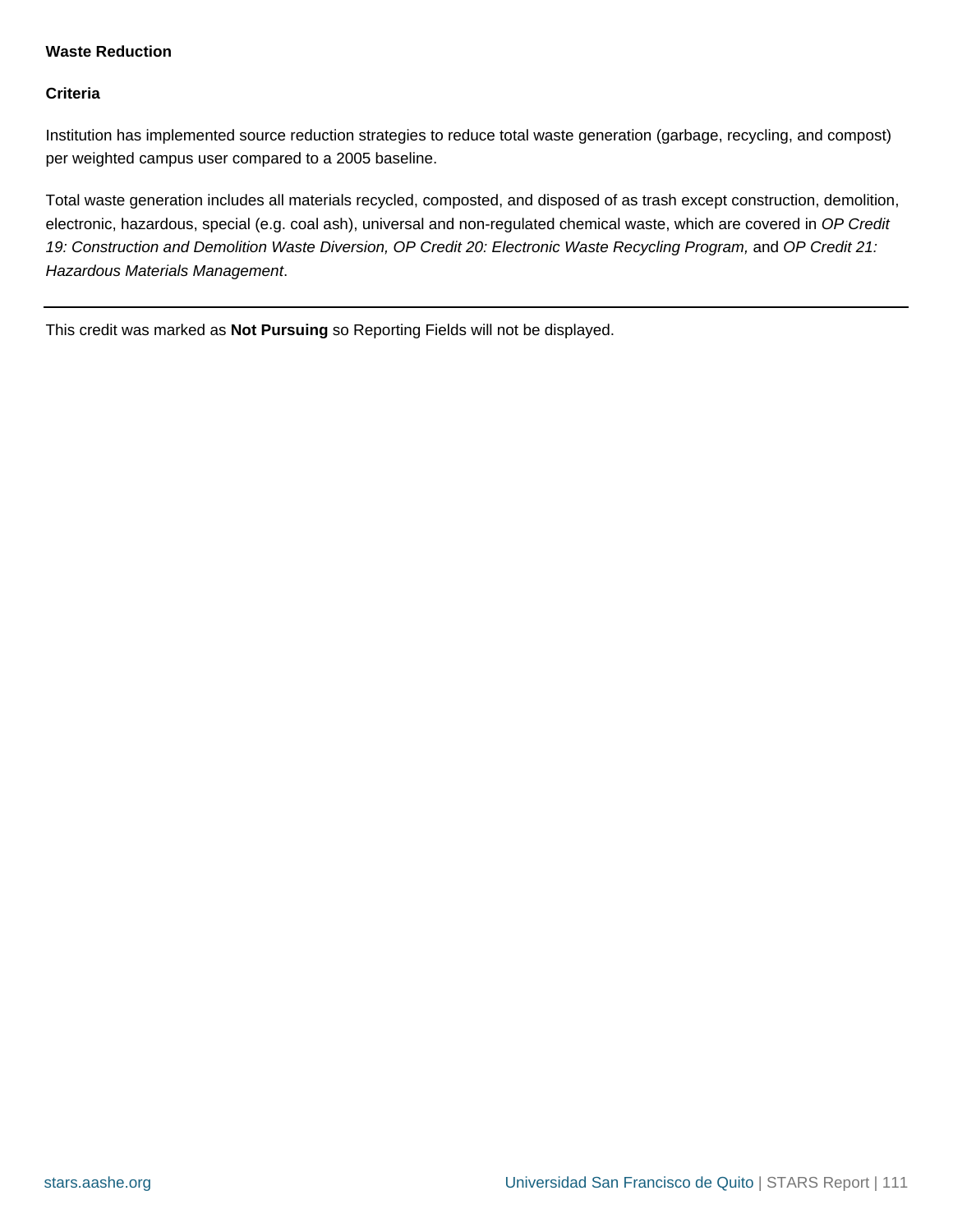**Rodny Peñafiel** Enviromental Engineering Coordinator Enviromental Engineering

#### <span id="page-111-0"></span>**Criteria**

Institution diverts materials from the landfill or incinerator by recycling, composting, reusing, donating, or re-selling.

This credit does not include construction, demolition, electronic, hazardous, special (e.g. coal ash), universal and non-regulated chemical waste, which are covered in OP Credit 19: Construction and Demolition Waste Diversion, OP Credit 20: Electronic Waste Recycling Program, and OP Credit 21: Hazardous Materials Management.

"---" indicates that no data was submitted for this field

#### **Materials recycled, composted, reused, donated, re-sold, or otherwise diverted :**

36.85 Tons

#### **Materials disposed in a solid waste landfill or incinerator :**

157.86 Tons

# **A brief description of programs, policies, infrastructure investments, outreach efforts, and/or other factors that contributed to the diversion rate:**

Paper, plastics, aluminum and glass is diligently separated. Cleaning staff is in charge of making sure waste stream is separated and sells recyclables for a profit, which is then used for their annual luncheon. In the other hand Organic waste is sold for pig feed.

#### **Data source(s) and notes about the submission:**

Garbage is an important aspect in integrated solid waste management and directly impacts the operations and sustainable efforts in institutions. In this context, garbage recollection service for the Metropolitan District of Quito (DMQ), which includes the waste from the university, is in charge of EMGIRS-EP (Empresa Pública Metropolitana de Gestión Integral de Residuos Sólidos). This local public vendor not only manages the waste recollection from the city but also the final disposal in the city's landfill, located 45 Km from the city of Quito on a sector denominated "Inga Bajo".

Estefanía Narváez, Geovanna Ruiz and Dayana Vega students from Environmental Engineering, under the supervision of Dr. Ródny Peñafiel, professor and coordinator of the Environmental Engineering Department at USFQ, quantified and characterized all waste generated at USFQ Cumbayá campus (Narváez, Ruiz, & Vega, 2013). In this study, Narváez and coworkers selected randomly a week in the second semester of the academic year 2012-2013. The week selected was from March 5th to 9th of 2013. Each day, the waste in campus was weighted to estimate the total output that the University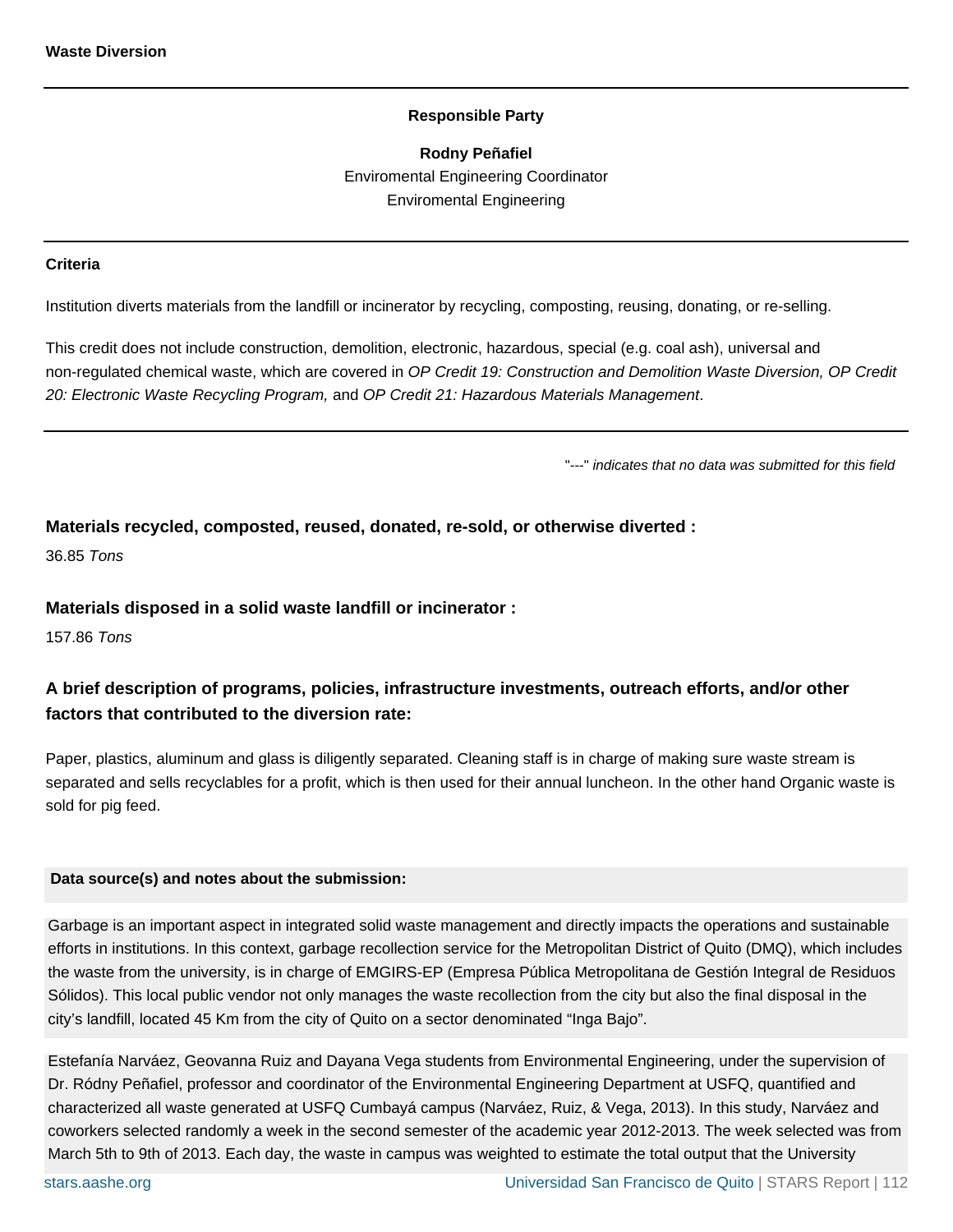generates per day (Narváez, Ruiz, & Vega, 2013). Additionally, the composition of the waste was inspected on March 9th in order to obtain information on the type of waste (paper, plastics, organic and others) and categorize them properly (Narváez, Ruiz, & Vega, 2013).

The total amount of garbage generated from January to December of 2012 was estimated based on the data obtained in the quantification and characterization of the waste generated at USFQ previously mentioned. The estimated garbage generated at USFQ Cumbayá campus for 2012 also served to theoretically calculate the potential CO2 and CH4 emissions generated as result of the decomposition of the garbage in the landfill.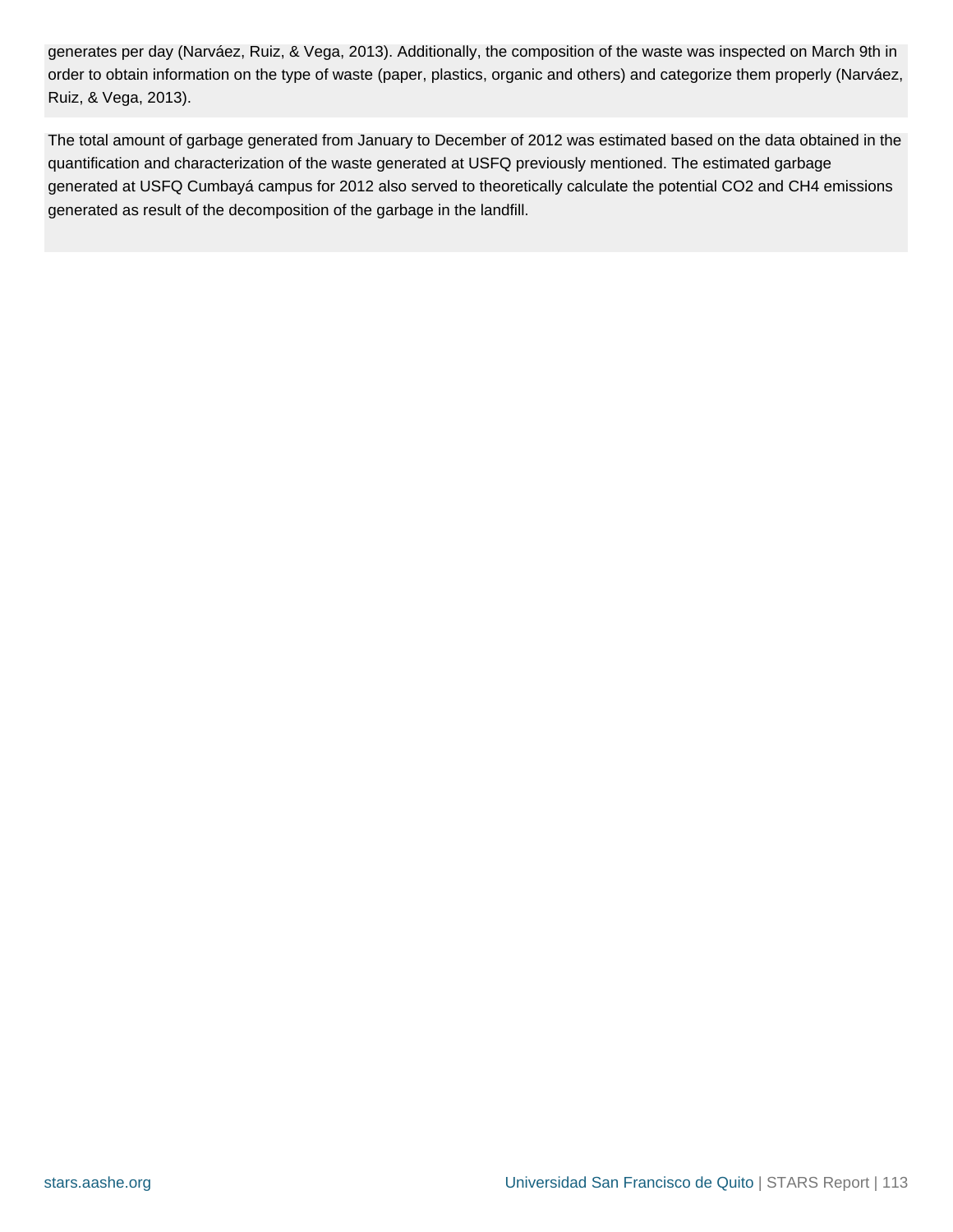### <span id="page-113-0"></span>**Construction and Demolition Waste Diversion**

#### **Criteria**

Institution diverts non-hazardous construction and demolition waste from the landfill and/or incinerator.

Soil and organic debris from excavating or clearing the site do not count for this credit.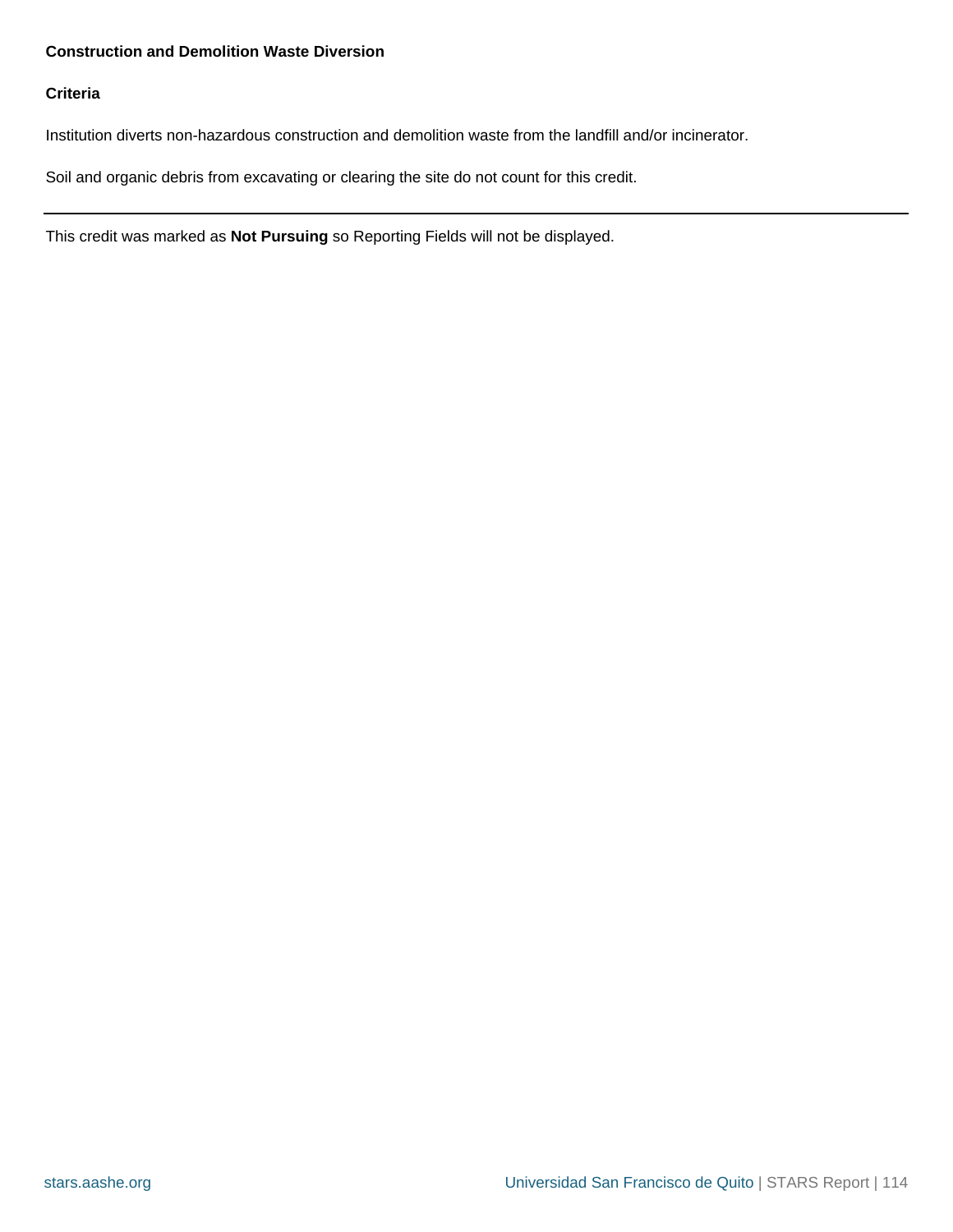**Fausto Vasco** IT Manager and Coordinator IT department

#### <span id="page-114-0"></span>**Criteria**

#### **Part 1**

Institution has a program in place to recycle, reuse, and/or refurbish all electronic waste generated by the institution. Institution takes measures to ensure that the electronic waste is recycled responsibly.

#### **Part 2**

Institution has a program in place to recycle, reuse, and/or refurbish electronic waste generated by students. Institution takes measures to ensure that the electronic waste is recycled responsibly.

"---" indicates that no data was submitted for this field

**Does the institution have a program in place to recycle, reuse, and/or refurbish all electronic waste generated by the institution and take measures to ensure that the electronic waste is recycled responsibly?:**

Yes

**Does the institution have a program in place to recycle, reuse, and/or refurbish electronic waste generated by students and take measures to ensure that the electronic waste is recycled responsibly?:** No

# **A brief description of steps taken to ensure that e-waste is recycled responsibly, workers' basic safety is protected, and environmental standards are met:**

In 2012 an agreement with an Electronic Waste Management Program was signed by the University. Prodes is an environmental manager certified by the municipality.

#### **A brief description of the electronic waste recycling program for institution-generated materials:**

This agreement means that all electronic waste will now be recycle and it will no longer be sent to the local landfill. It is important to mention that University extensively tries to reuse and refurbish as many components as it can. In fact, in 2012 no computers were handed over. For 2014 students will be included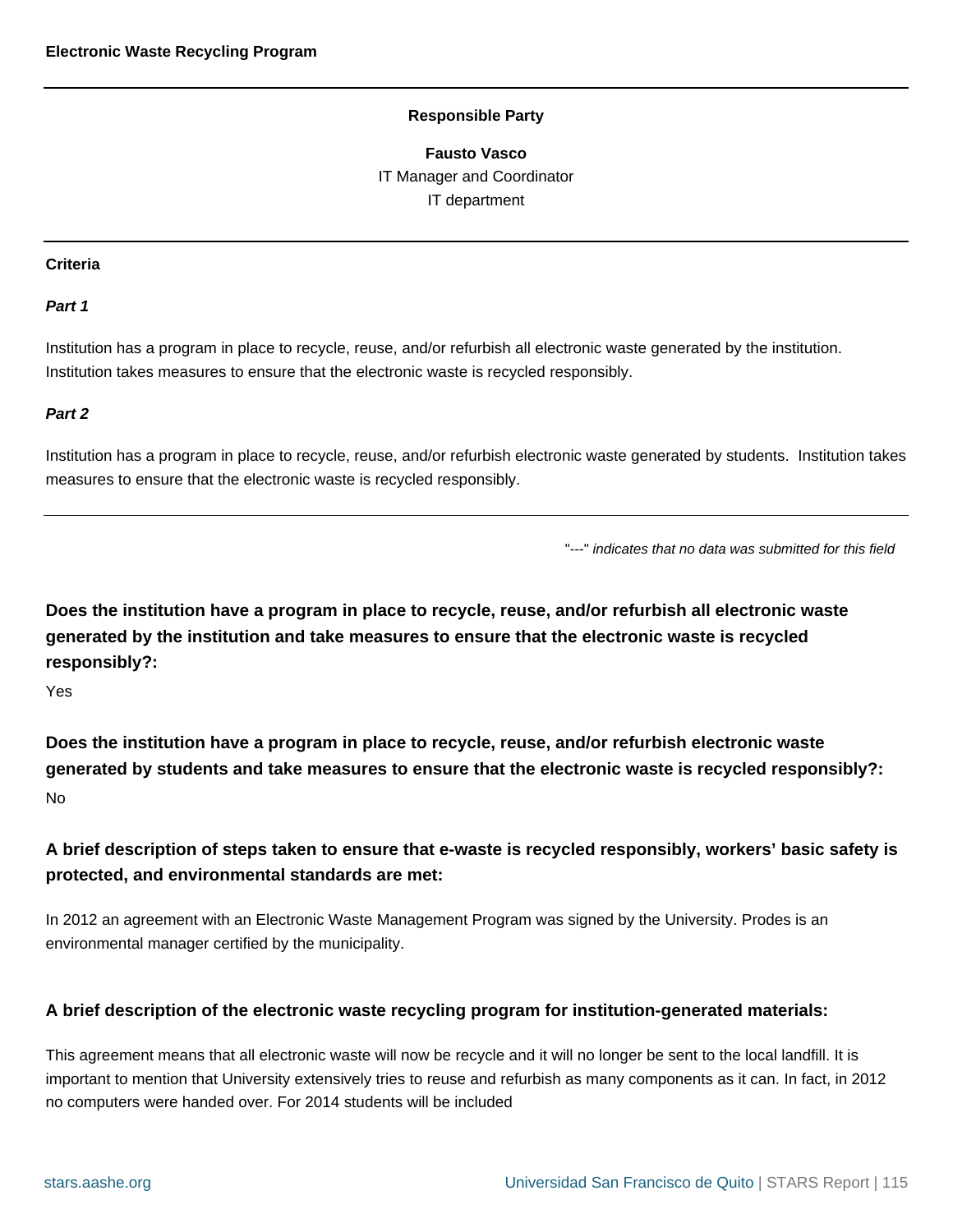**A brief description of the electronic waste recycling program for student-generated materials :**

---

**The website URL where information about the e-waste recycling program is available:**

---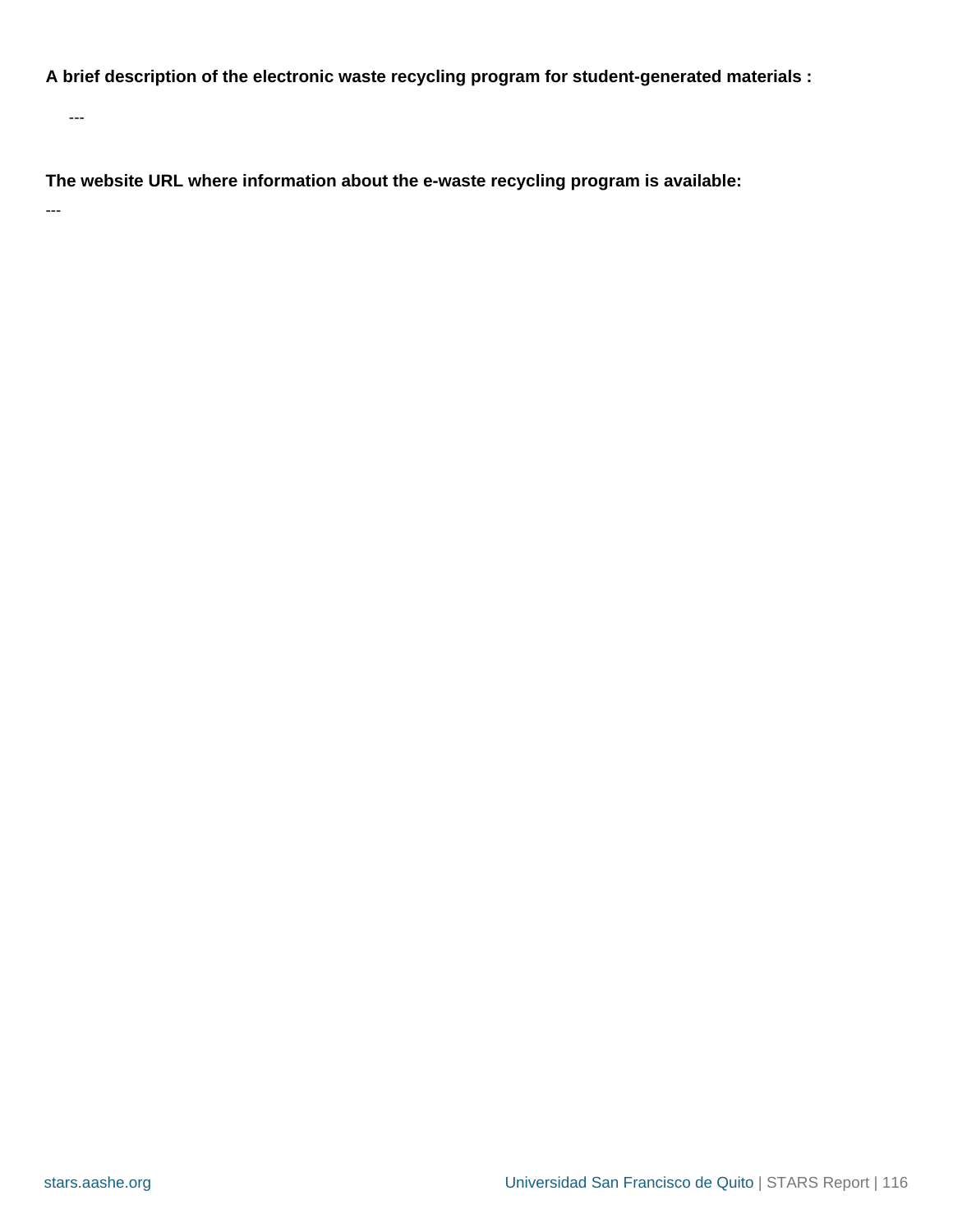# <span id="page-116-0"></span>**Hazardous Waste Management**

#### **Criteria**

Institution has strategies in place to safely dispose of all hazardous, special (e.g. coal ash), universal, and non-regulated chemical waste and seeks to minimize the presence of these materials on campus.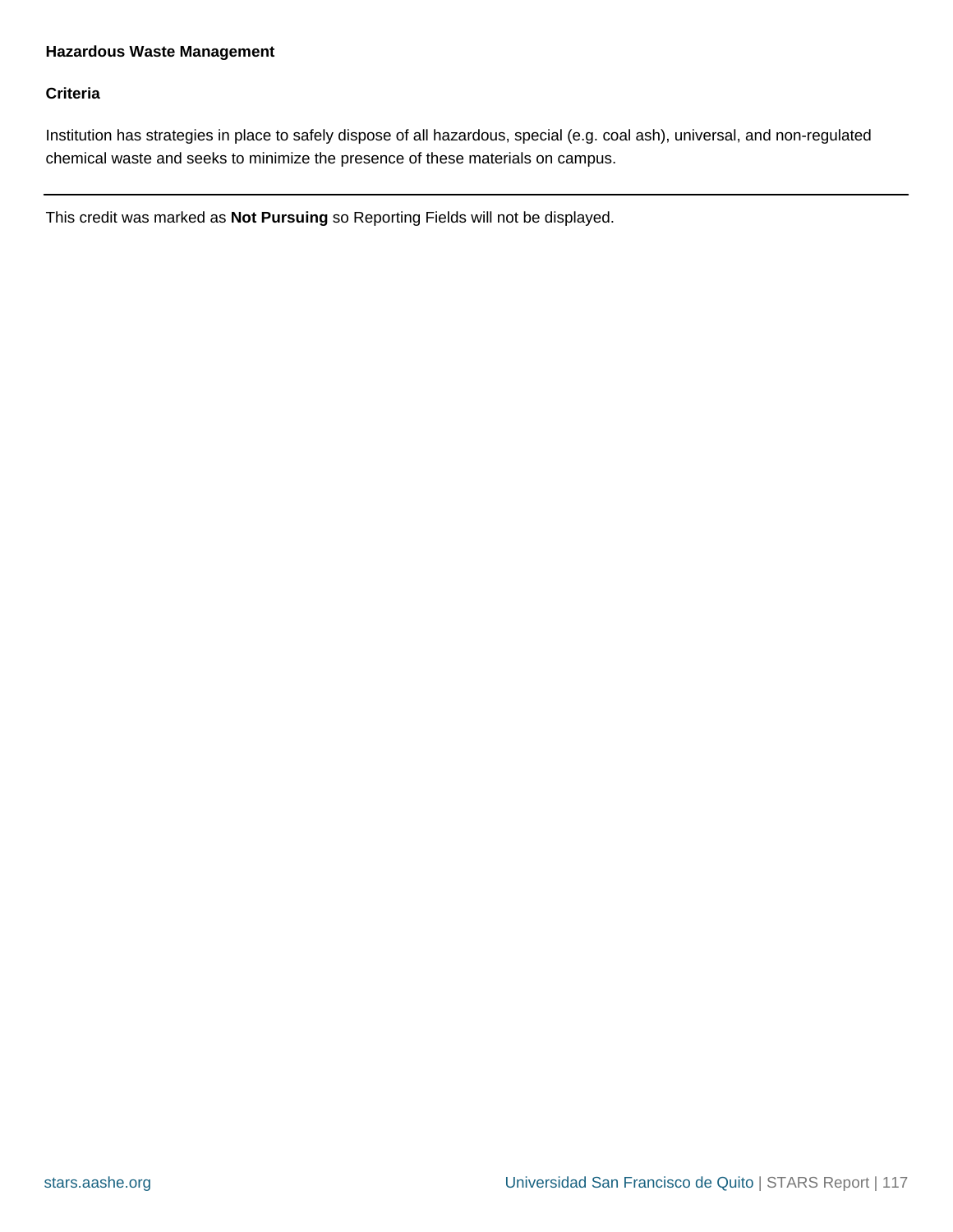# <span id="page-117-0"></span>**Materials Exchange**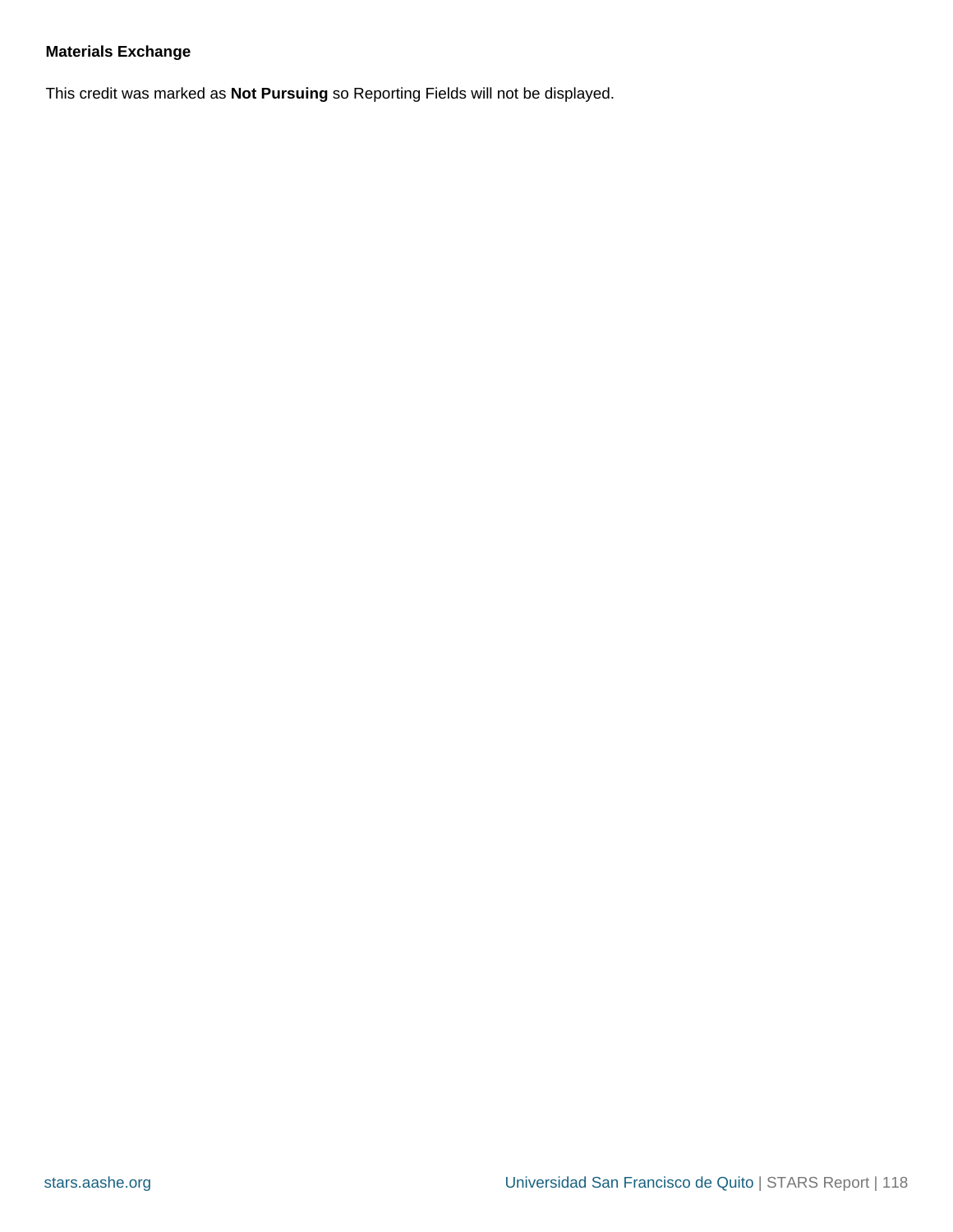**Alexandra Velasco** Faculty/ Head sustainability project Business School

"---" indicates that no data was submitted for this field

#### <span id="page-118-0"></span>**Does the institution limit free printing for students in all computer labs and libraries?:**

Yes

#### **A brief description of how printing is limited:**

There is currently no free printing in USFQ for students. Printing is carried out by a Xerox franchise and students have to pay 5 cents per copy. As for faculty and staff there is currently no policy that limits printing, printing has to be reported per professor and Department.

#### **The website URL where information about the program, policy, or practice is available:**

---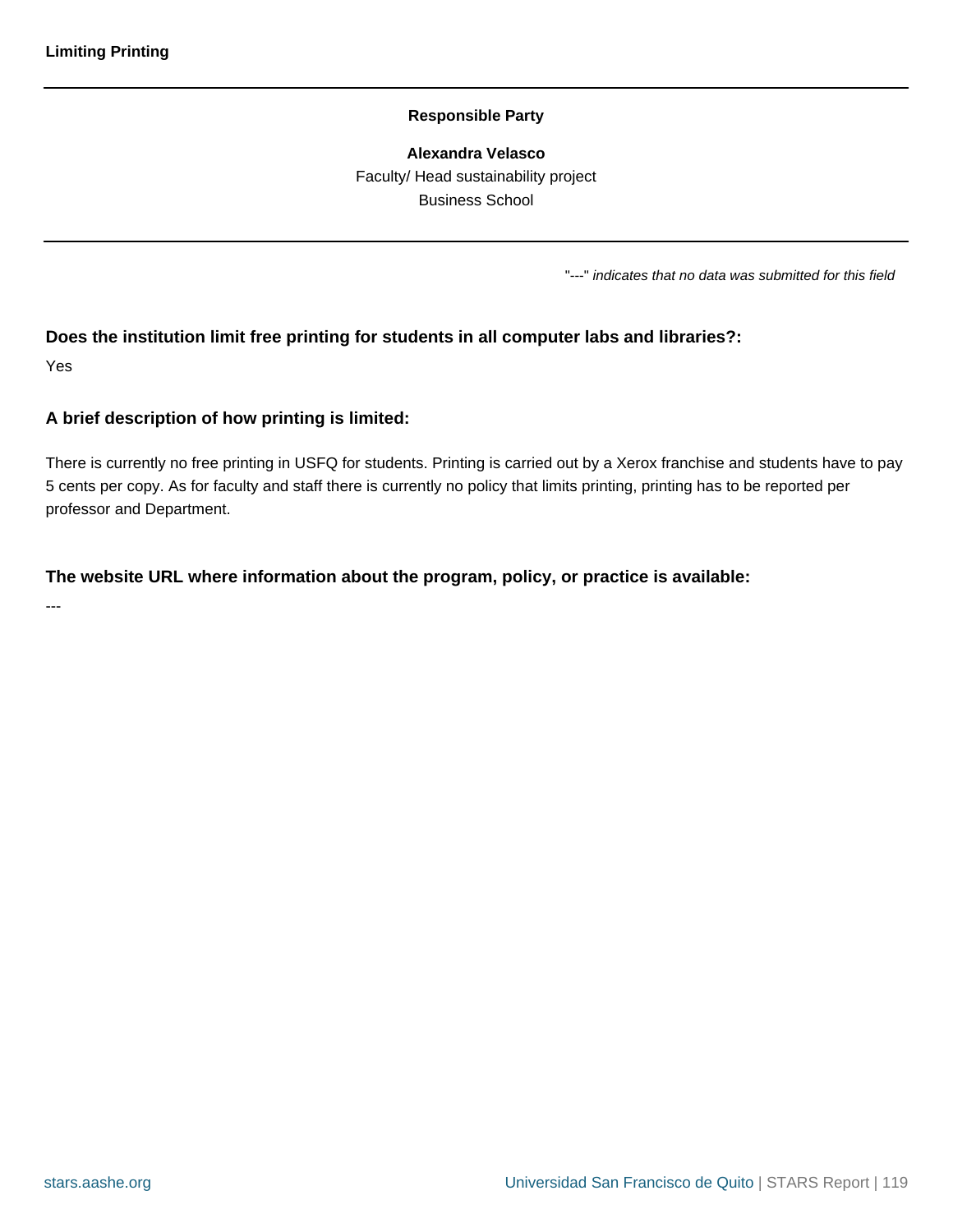**Alexandra Velasco** Faculty/ Head sustainability project Business School

"---" indicates that no data was submitted for this field

# <span id="page-119-0"></span>**Is the institution's default not to print course catalogs, course schedules, and directories, but instead make these materials available online?:**

Yes

#### **A brief description of the practice:**

USFQ has an online platform called Desire 2 Learn (D2L). This platform was fully implemented in 2011. Increased amounts of course catalogs, course schedules, and directories are now available online. Pdfs and online readings are now most likely used as class materials.

#### **The website URL where information about the practice is available:**

<https://miusfv.usfq.edu.ec/>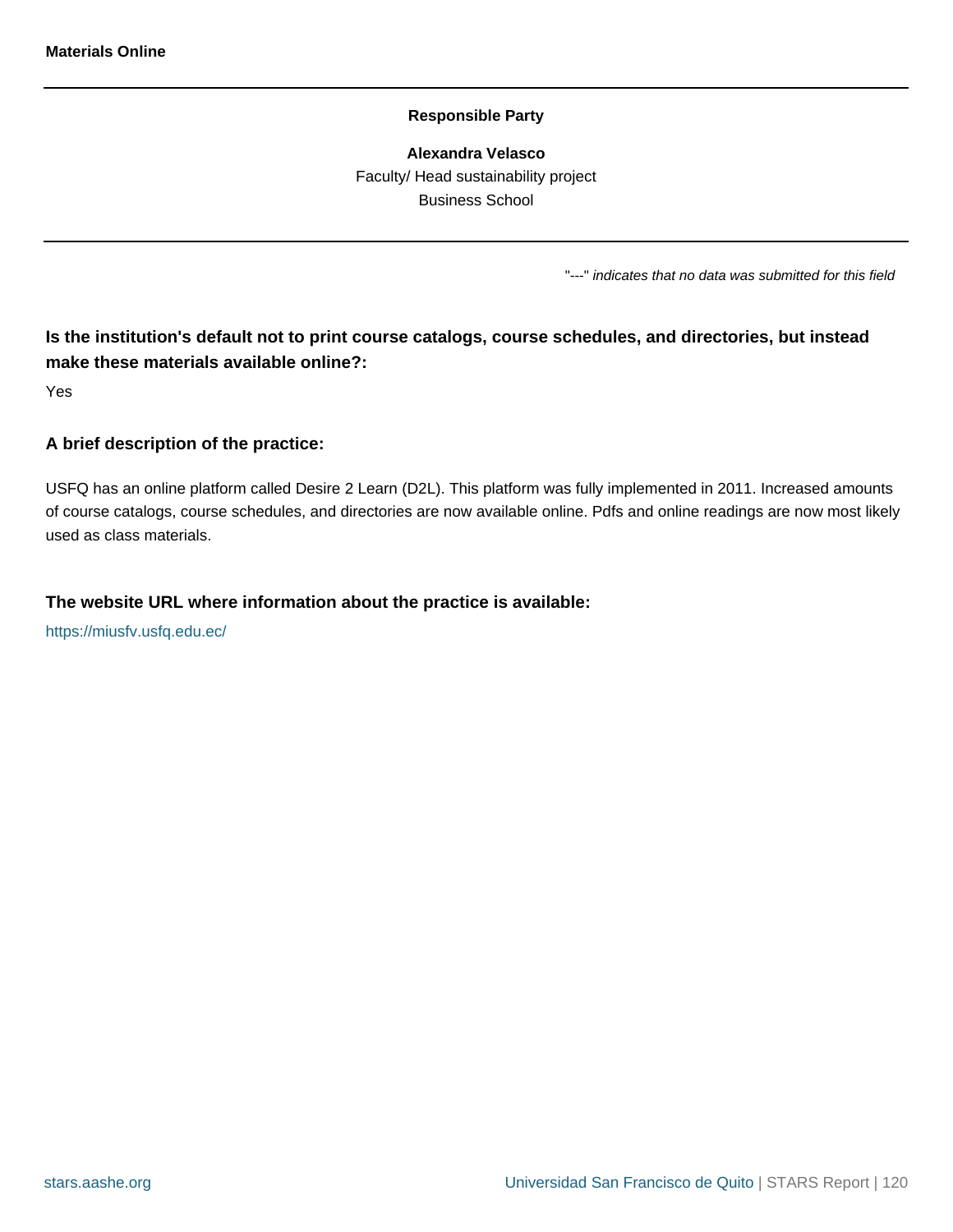### <span id="page-120-0"></span>**Chemical Reuse Inventory**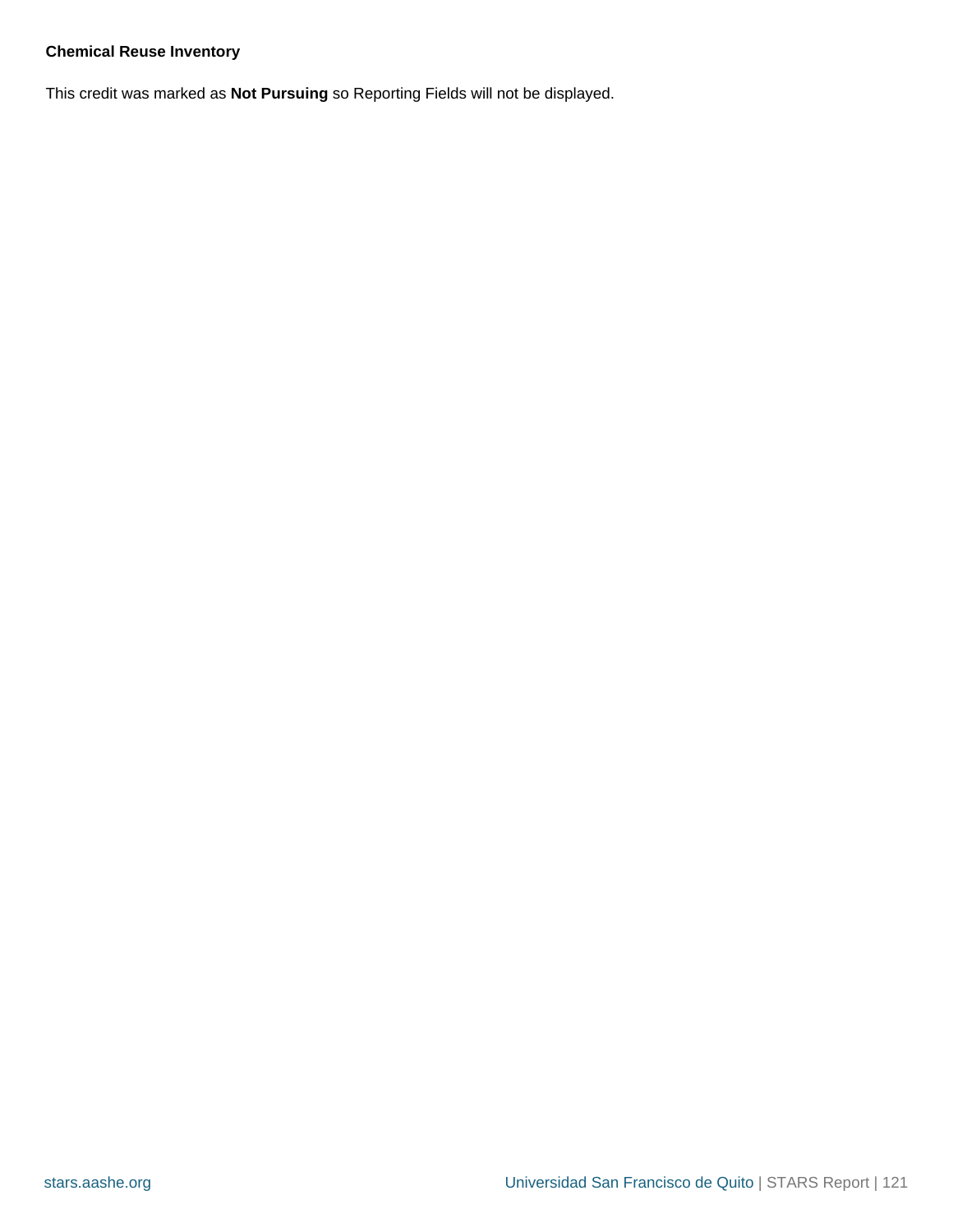#### <span id="page-121-0"></span>**Move-In Waste Reduction**

This credit was marked as **Not Applicable** for the following reason:

Institution does not have residence halls.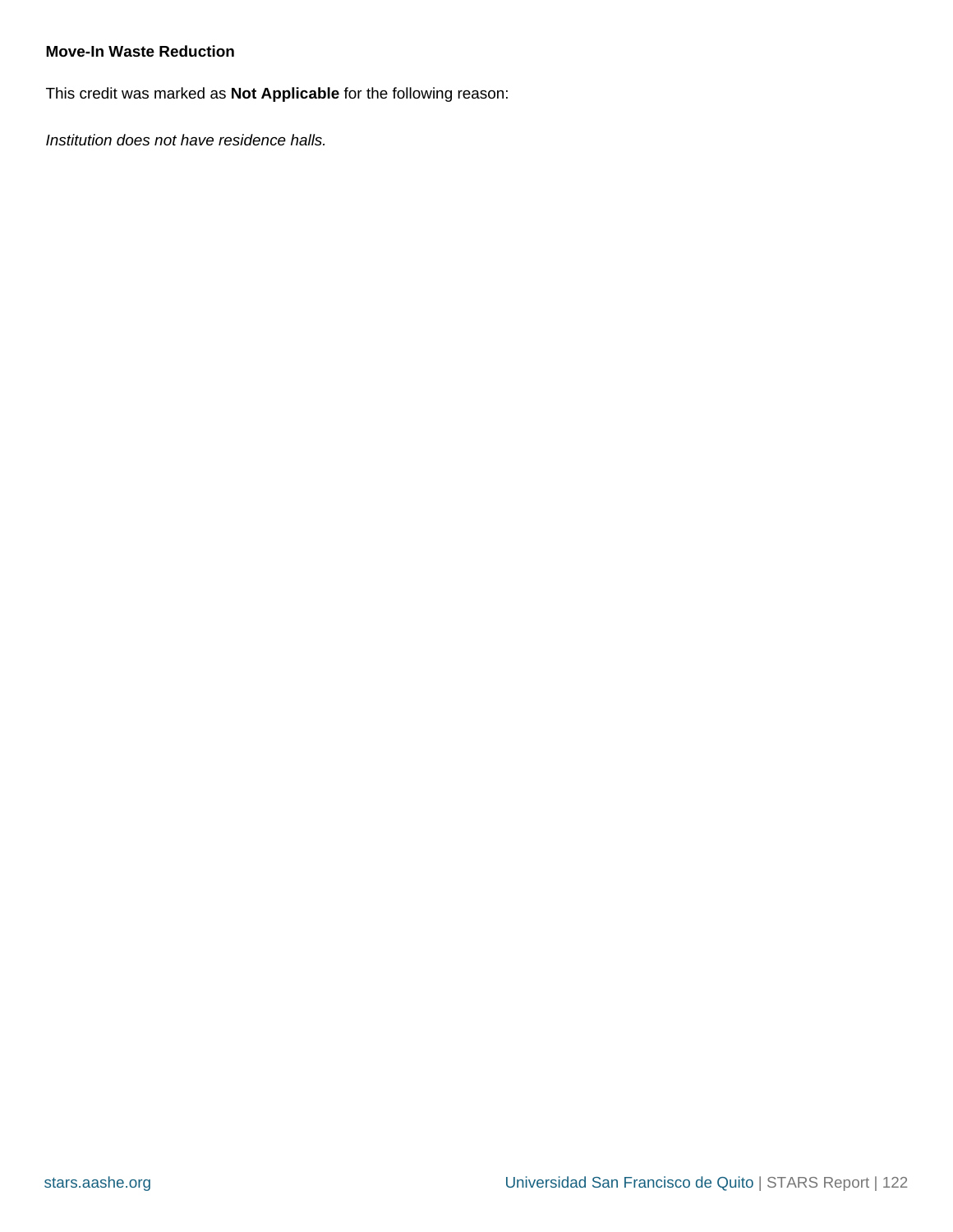#### <span id="page-122-0"></span>**Move-Out Waste Reduction**

This credit was marked as **Not Applicable** for the following reason:

Institution does not have residence halls.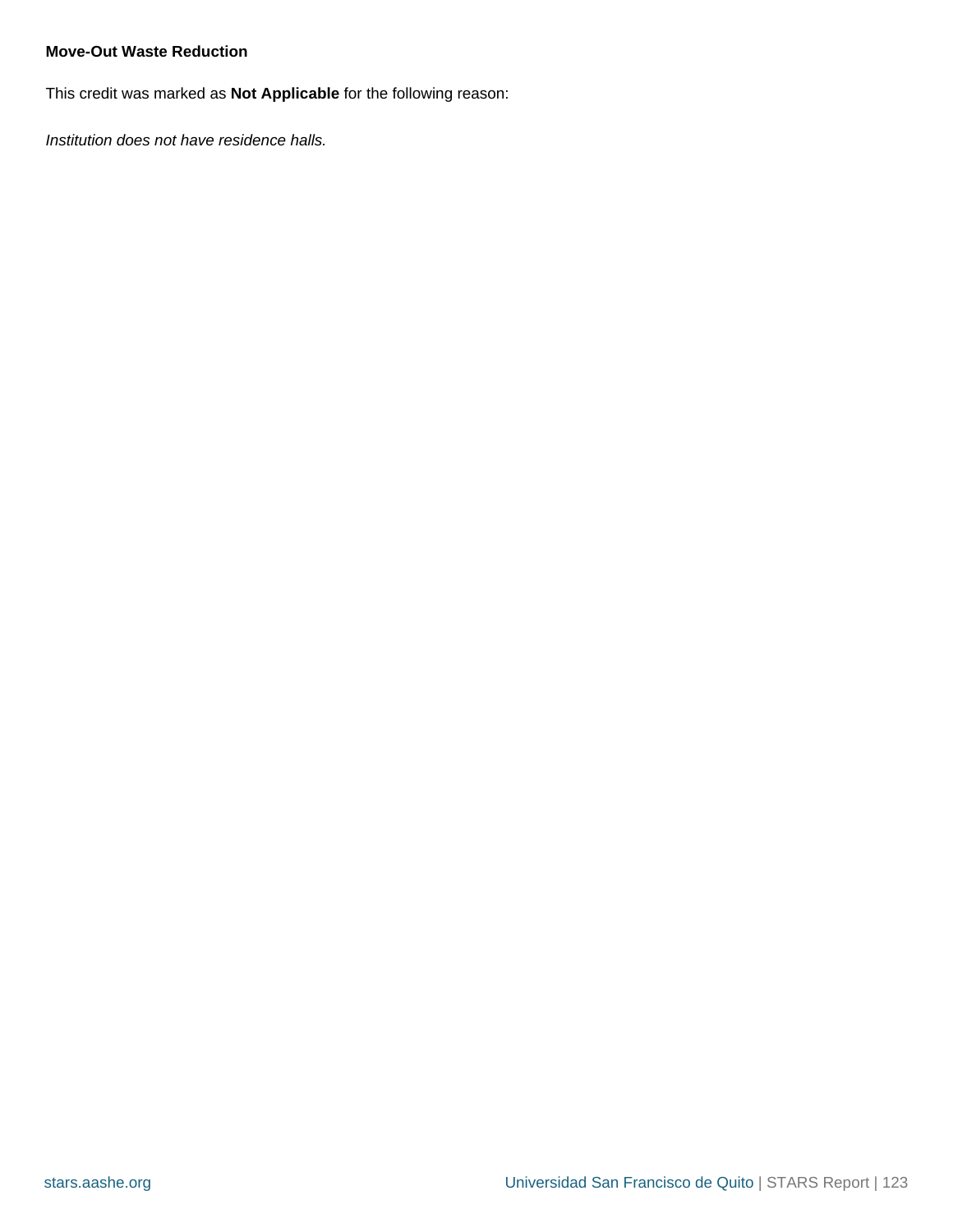# **Water**

This subcategory seeks to recognize institutions that are conserving water and making efforts to protect water quality. Pumping, delivering, and treating water is a major energy user, so institutions can help reduce energy consumption and the greenhouse gas emissions associated with energy generation by conserving water. Likewise, conservation and effective stormwater management are important in maintaining and protecting finite groundwater supplies. Water conservation and effective stormwater management also reduce the need for effluent discharge into local surface water supplies, which helps improve the health of local water ecosystems.

| <b>Credit</b>                  |  |
|--------------------------------|--|
| <b>Water Consumption</b>       |  |
| Stormwater Management          |  |
| <b>Waterless Urinals</b>       |  |
| <b>Building Water Metering</b> |  |
| Non-Potable Water Usage        |  |
| Xeriscaping                    |  |
| Weather-Informed Irrigation    |  |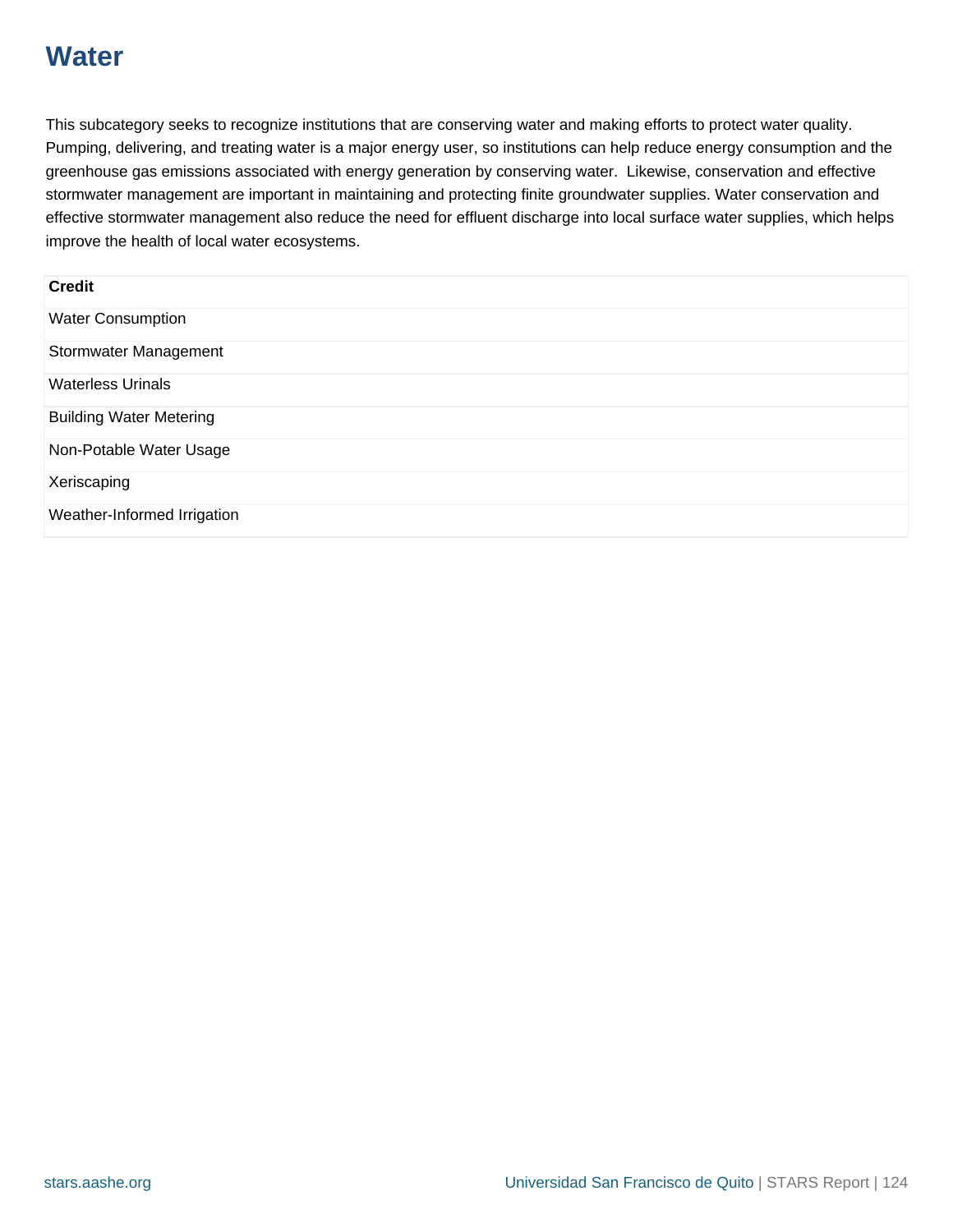# <span id="page-124-0"></span>**Water Consumption**

#### **Criteria**

Institution has reduced its total water consumption per weighted campus user compared to a 2005 baseline.

Total water consumption includes both potable and non-potable water.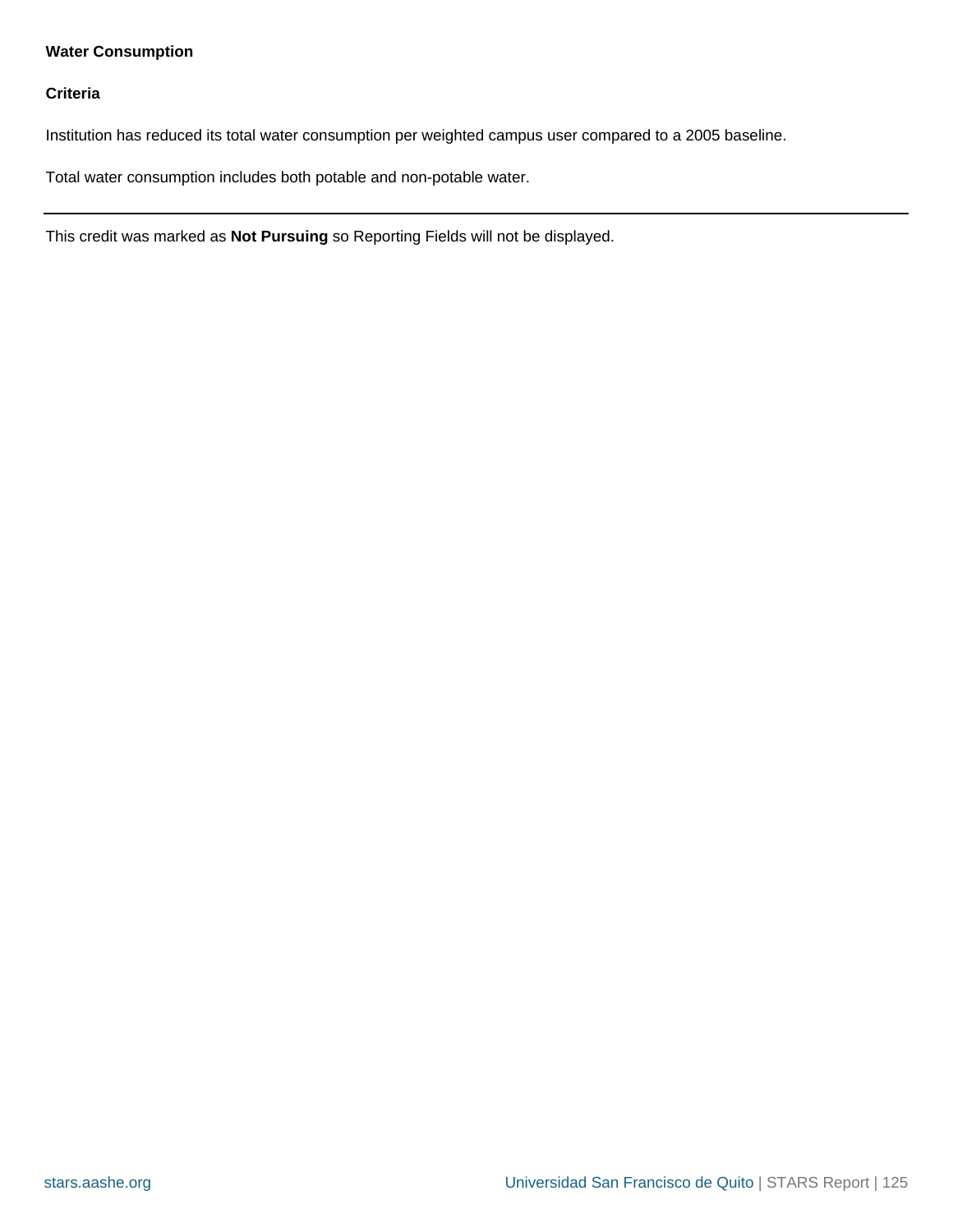#### <span id="page-125-0"></span>**Stormwater Management**

#### **Criteria**

**Part 1**

Institution has adopted a stormwater management policy, plan, and/or strategies that mitigate the stormwater runoff impacts of new construction, major renovation, and other projects that increase paved surface area on campus or otherwise significantly change the campus grounds.

The policy, plan, and/or strategies address both the quantity and quality (or contamination level) of stormwater runoff.

The policy, plan, and/or strategies cover the entire campus. While the specific strategies or practices adopted may vary depending on project type and location, this credit is reserved for institutions that mitigate stormwater runoff impacts consistently during new construction. Implementing a strategy or strategies for only one new development project is not sufficient for this credit.

Policies adopted by entities of which the institution is part (e.g. state government or the university system) may count for this credit as long as the policies apply to and are followed by the institution.

#### **Part 2**

Institution has adopted a stormwater management policy, plan, or strategies that mitigate the stormwater runoff impacts of ongoing campus operations.

The policy, plan, or strategies address both the quantity and quality (or contamination level) of stormwater runoff.

Though specific practices adopted may vary across the campus, the policy, plan, and/or strategies cover the entire institution. Implementing strategies for only one building or area of campus is not sufficient for this credit.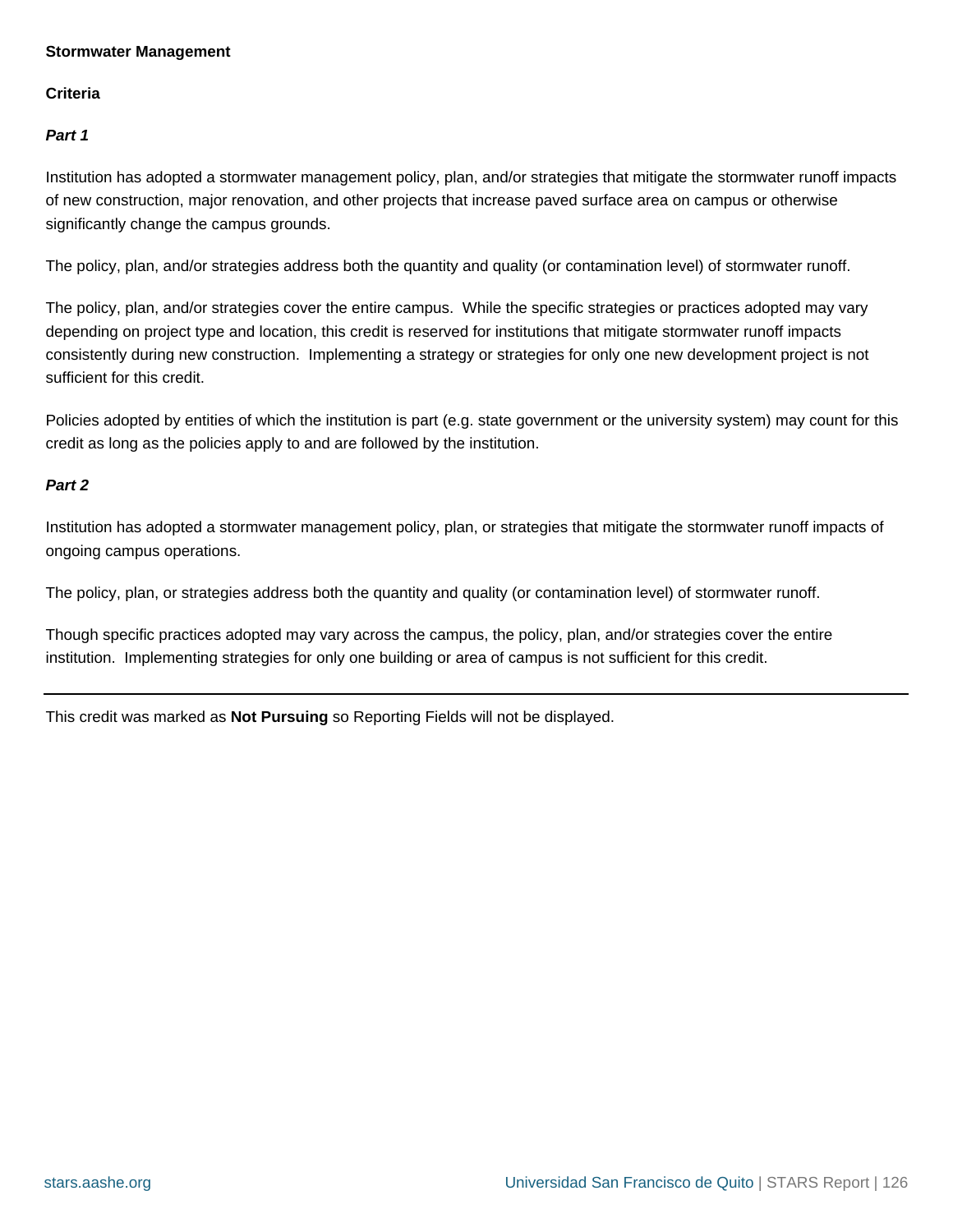### <span id="page-126-0"></span>**Waterless Urinals**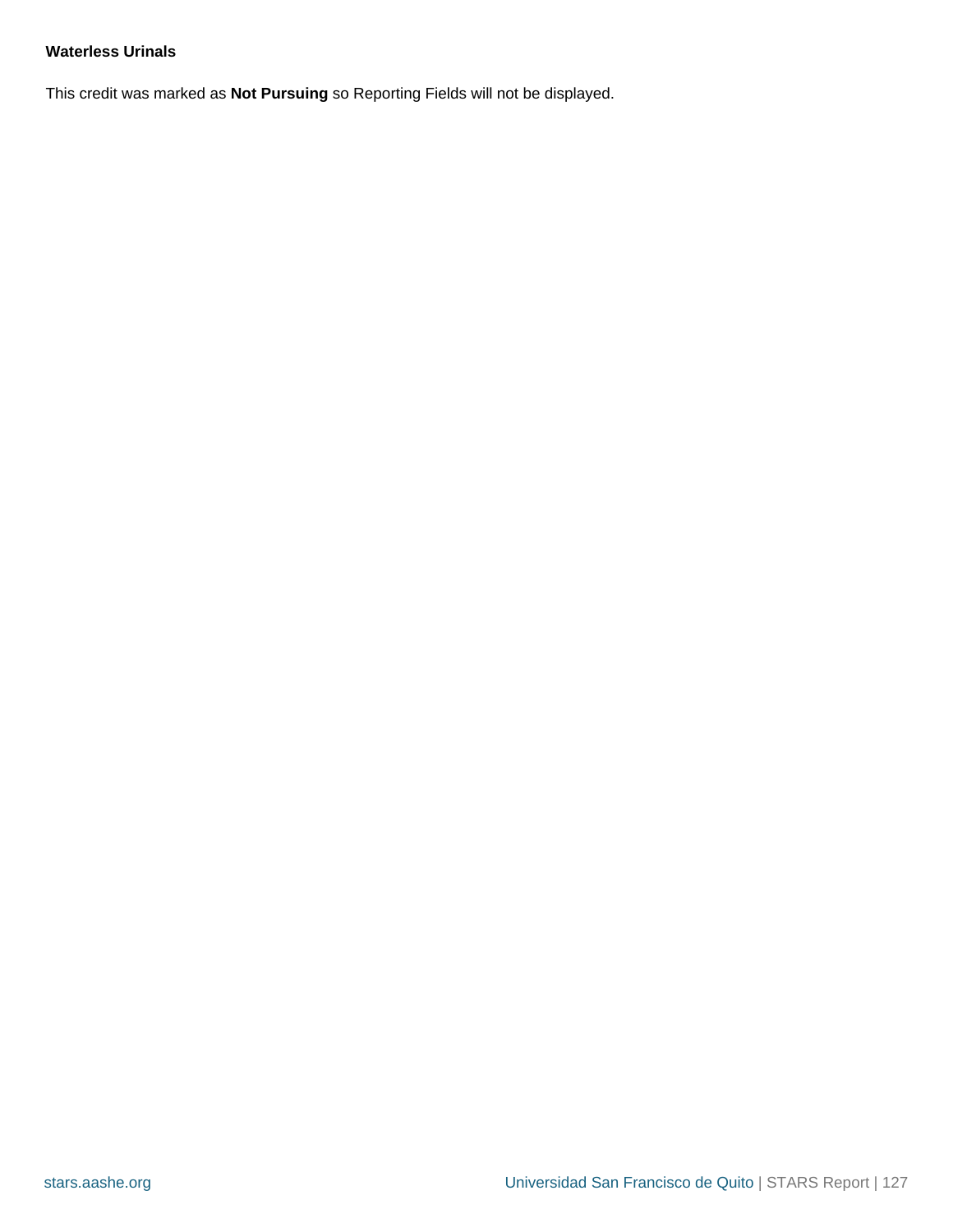# <span id="page-127-0"></span>**Building Water Metering**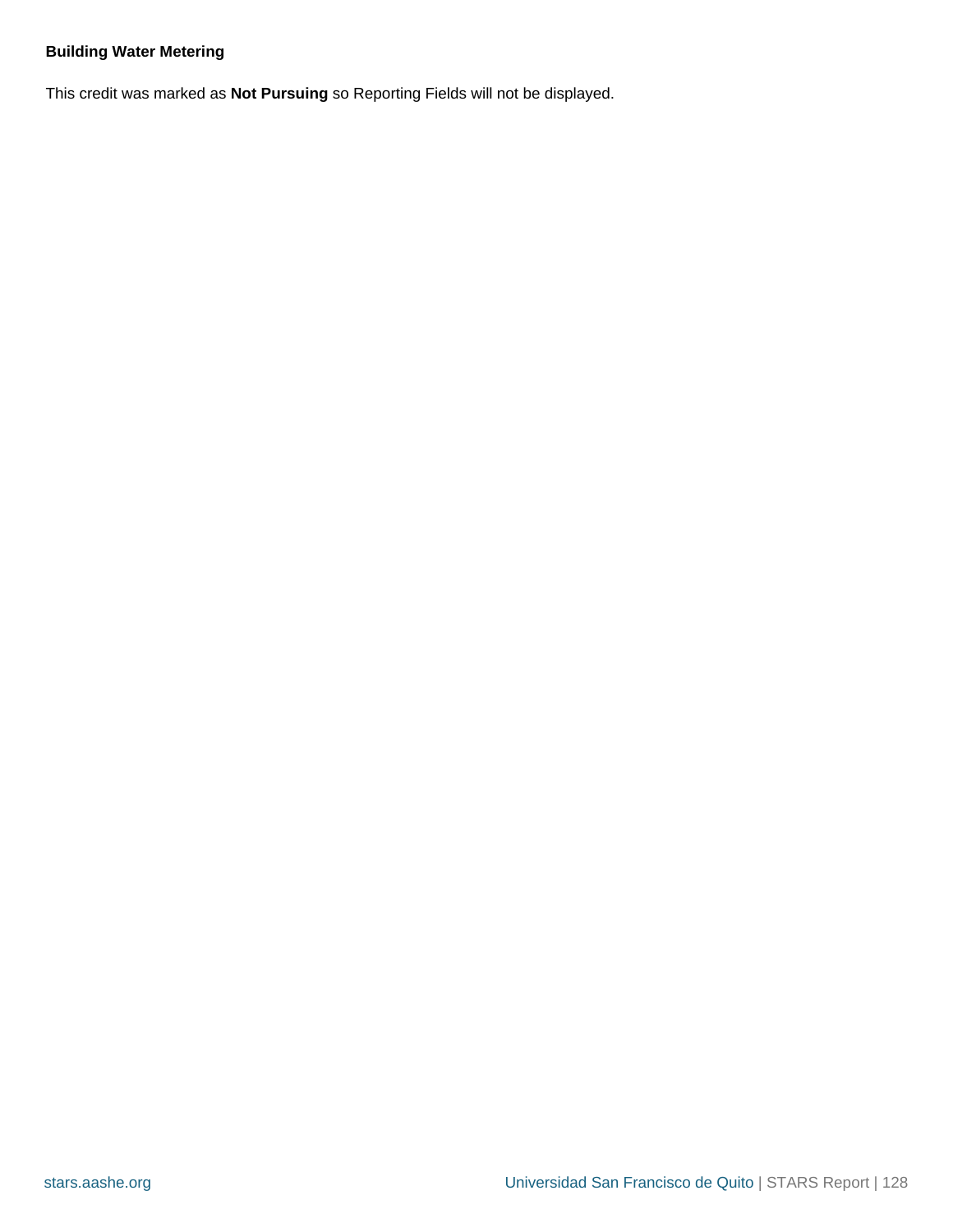# <span id="page-128-0"></span>**Non-Potable Water Usage**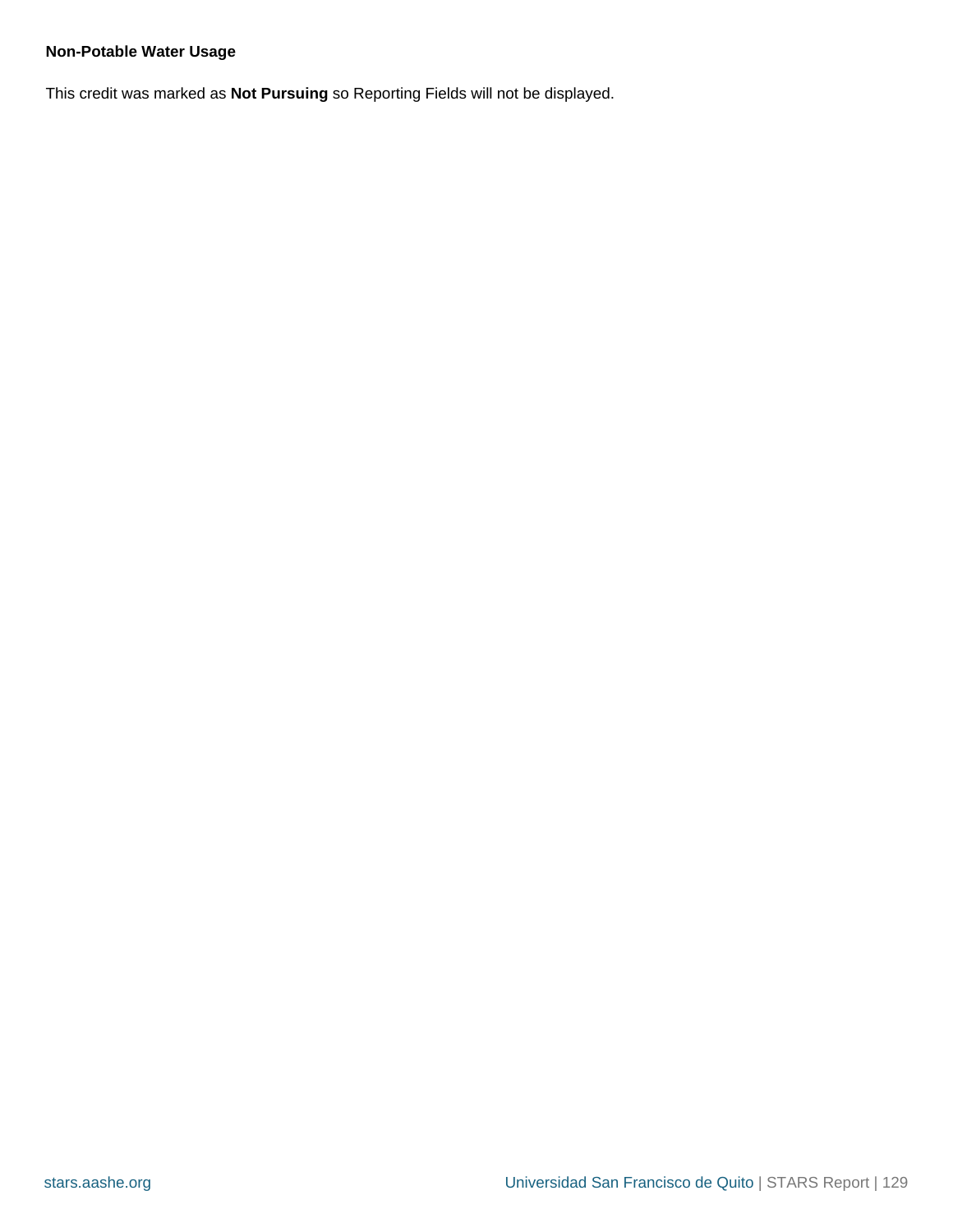# <span id="page-129-0"></span>**Xeriscaping**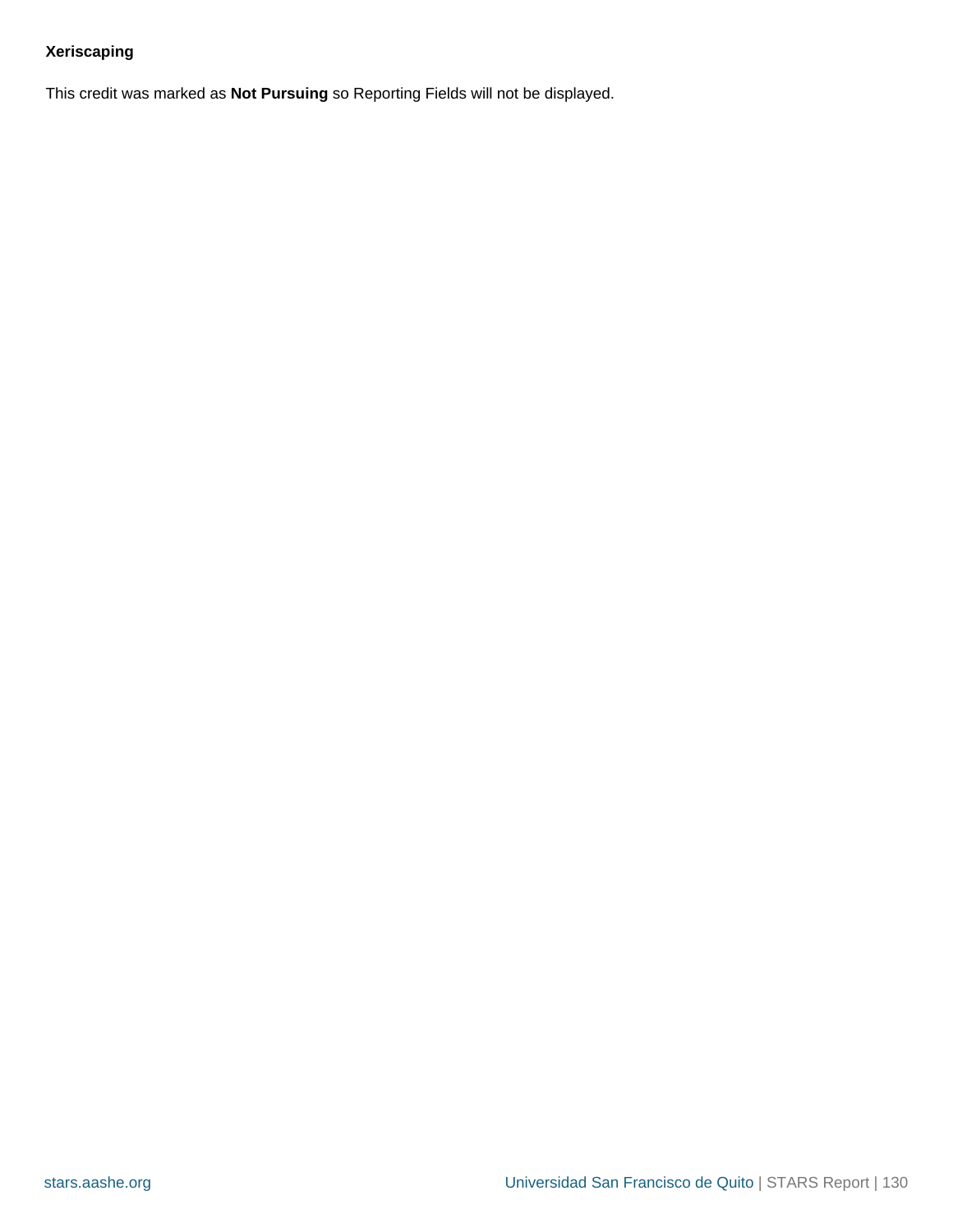# <span id="page-130-0"></span>**Weather-Informed Irrigation**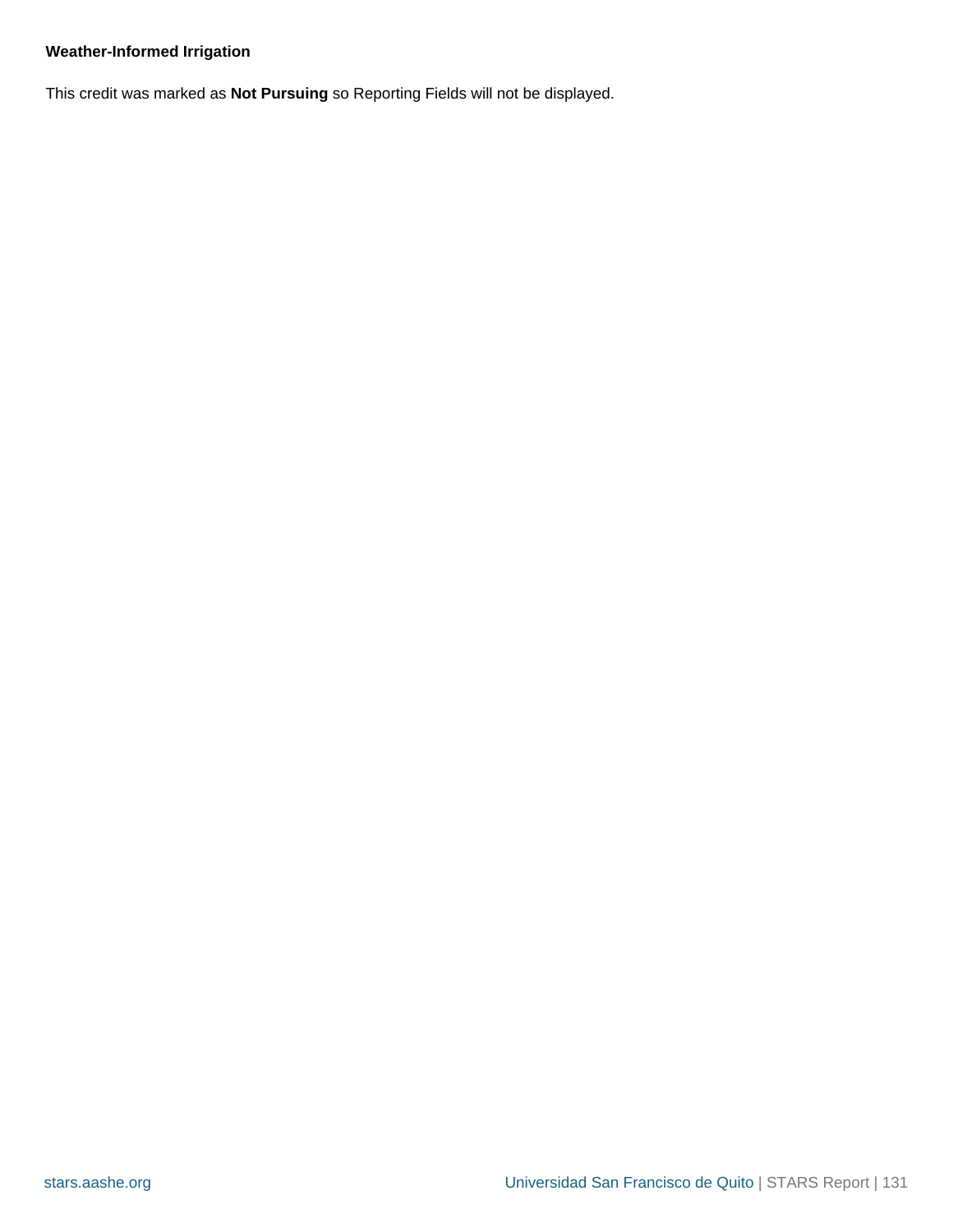# **Planning, Administration & Engagement**

# **Coordination and Planning**

This subcategory seeks to recognize colleges and universities that are institutionalizing sustainability by dedicating resources to sustainability coordination, incorporating sustainability into their primary campus plans, and developing plans to move towards sustainability. Staff and other resources help an institution organize, implement, and publicize sustainability initiatives. These resources provide the infrastructure that fosters sustainability within an institution. Strategic and physical campus plans guide an institution and its physical development. These important documents establish an institution's priorities and influence budgeting and decision making. Incorporating sustainability into these plans is an important step in making sustainability a campus priority and may help advocates implement sustainable changes. Sustainability plans and climate plans provide a road map for how to achieve sustainability goals.

| <b>Credit</b>                      |
|------------------------------------|
| <b>Sustainability Coordination</b> |
| <b>Strategic Plan</b>              |
| <b>Physical Campus Plan</b>        |
| Sustainability Plan                |
| <b>Climate Action Plan</b>         |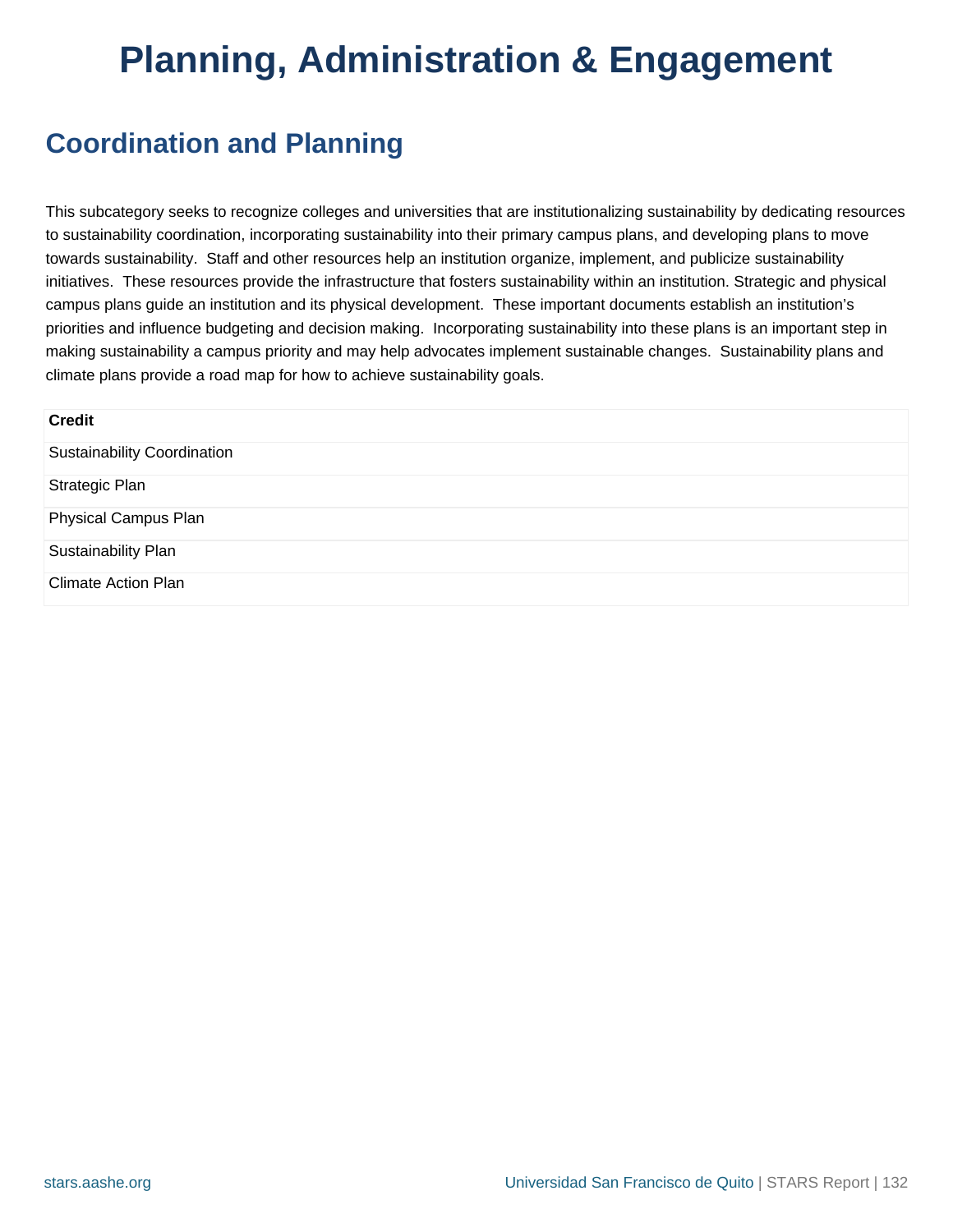**Alexandra Velasco** Faculty/ Head sustainability project Business School

#### <span id="page-132-0"></span>**Criteria**

Institution has a sustainability committee, office, and/or coordinator that are tasked by the administration or board of trustees to advise on and implement policies and programs related to sustainability on campus.

The committee, office, and/or coordinator focus on sustainability broadly (i.e. not just one sustainability issue, such as climate change) and cover the entire institution. A committee, office, or coordinator that focuses on just one department or school within the institution does not count for this credit.

"---" indicates that no data was submitted for this field

#### **Does the institution have a sustainability committee?:**

Yes

# **The charter or mission statement of the committee or a brief description of the committee's purview and activities :**

In 2011 "Universidad San Francisco de Quito" took upon the challenge to measure the carbon footprint starting in 2012. In 2011 a group conformed by 4 Pdh Professors from the Ecology Department and 1 MBA faculty member from the Business School was assembled.

The project started with the goal of measuring sustainability in the operational area. By December 2011 the University had joined the Starts International Pilot. The project was then enhanced to include Sustainability in Education and Planning and Administration areas.

All of 2012 was spent gathering data for the first time. This is our very first baseline report and we continue to work our findings. The next step is to change this from a technical paper to a sustainability report for our stakeholders in the following months.

Additionally each "expert" will be coming up with strategies for their areas of expertise and present it to the comity in charge of strategy in January.

We have already secured about 10,000 us dollars and the support of strategic partners in order to develop a green revolving fund.

The first goal is to have an understanding of the Universities current situation and have a baseline. The second goal of this study is to ask the right questions in order to prioritize projects based on importance due to limited time and resources needed for investment.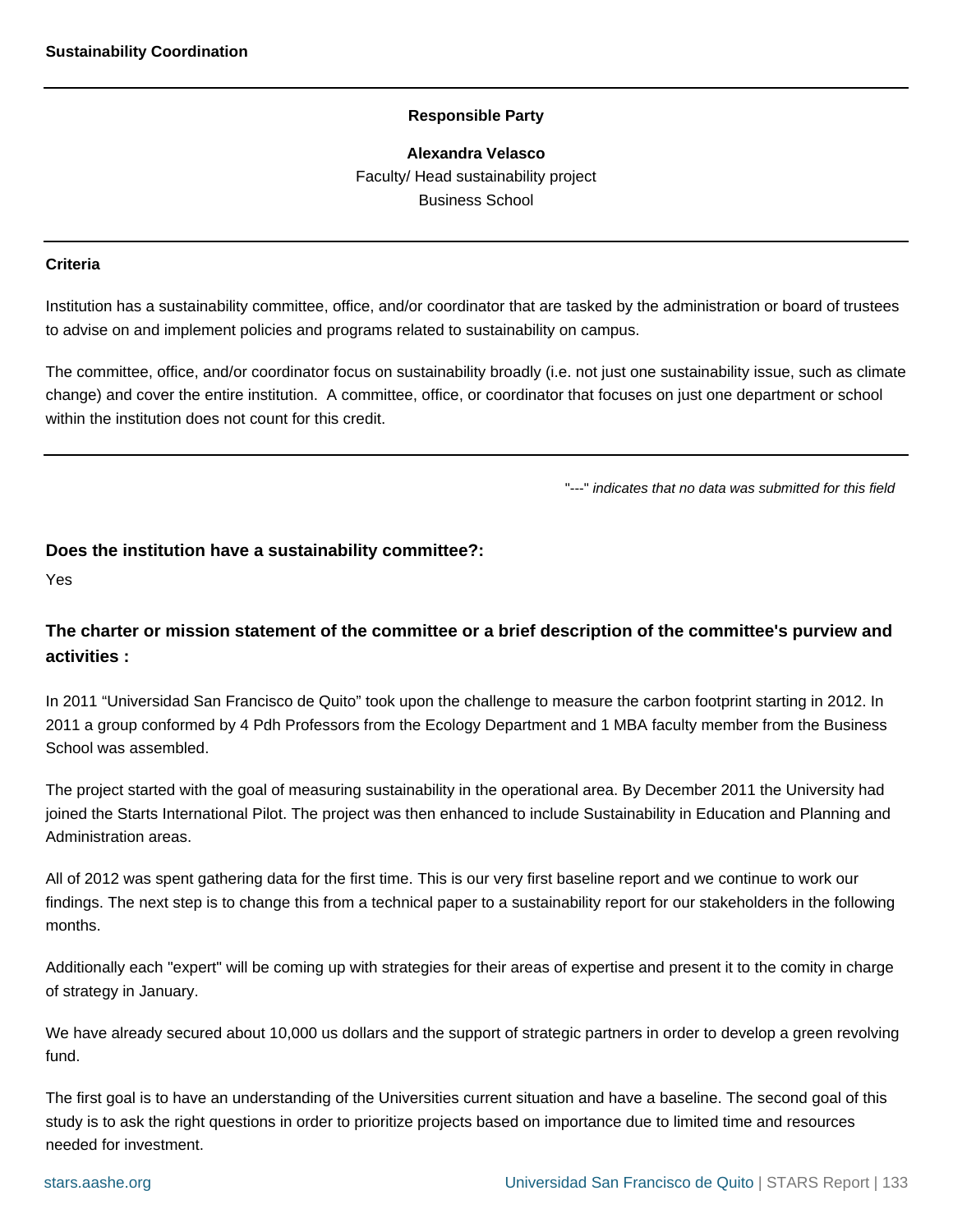# **Members of the committee, including affiliations:**

Valeria Ochoa Rodny Peñafiel Rene Parra Maria del Carmen Cazorla

**The website URL where information about the sustainability committee is available:** ---

**Does the institution have a sustainability office?:**

No

**A brief description of the sustainability office:**

---

**The number of people employed in the sustainability office:**

---

**The website URL where information about the sustainability office is available:** ---

**Does the institution have a sustainability coordinator?:**

No

**Sustainability coordinator's name:**

---

**Sustainability coordinator's position title:**

---

**A brief description of the sustainability coordinator's position:**

---

**The website URL where information about the sustainability coordinator is available:**

---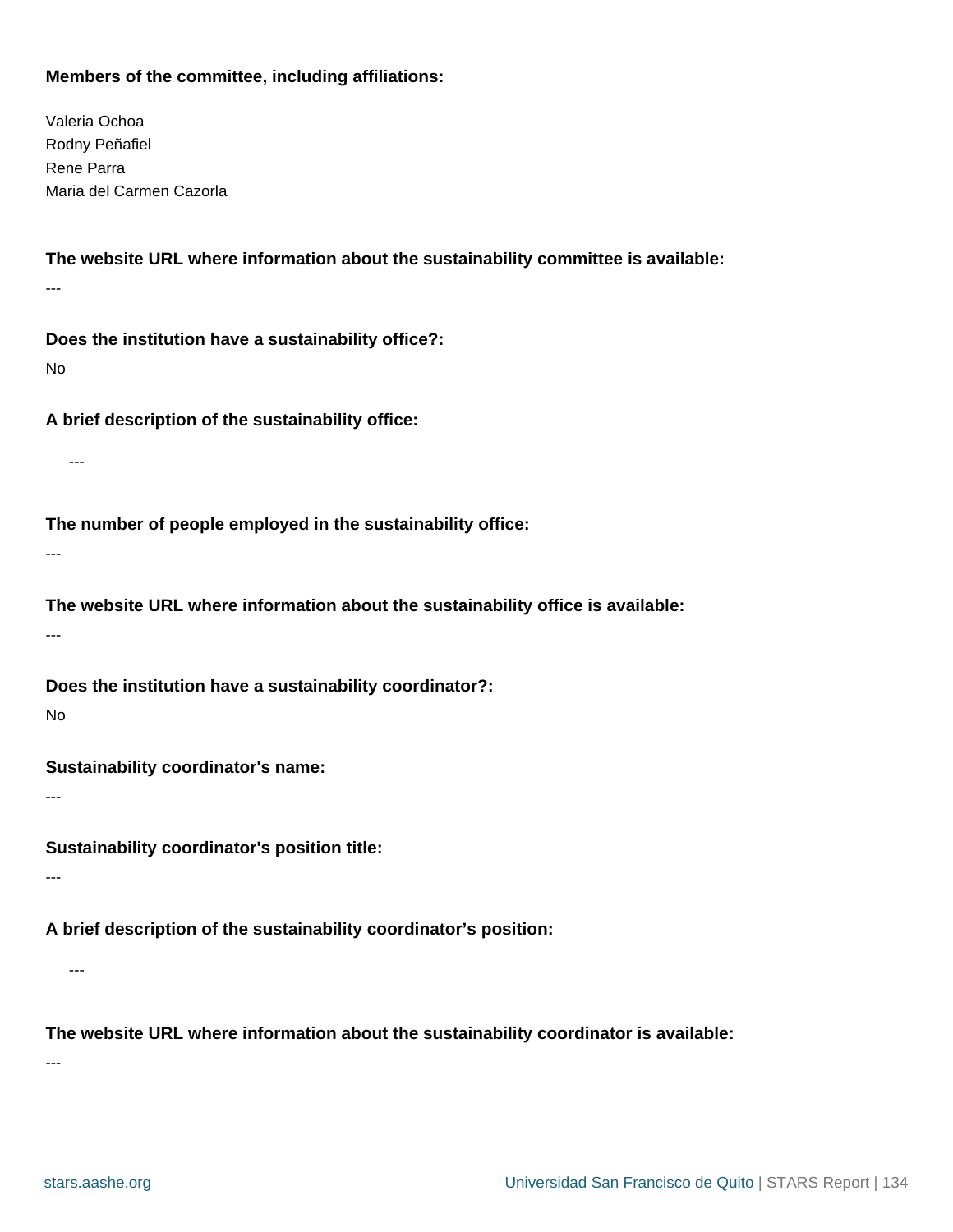### <span id="page-134-0"></span>**Strategic Plan**

#### **Criteria**

Institution's current, formally adopted strategic plan or equivalent guiding document includes sustainability at a high level. The plan covers the entire institution.

An amendment to the strategic plan may count for this credit, as long as the institution always presents the amendment with the original plan.

Neither a physical campus plan (which is covered in PAE Credit 3: Physical Campus Plan) nor an independent sustainability plan (which is covered in PAE Credit 5: Sustainability Plan) counts for this credit.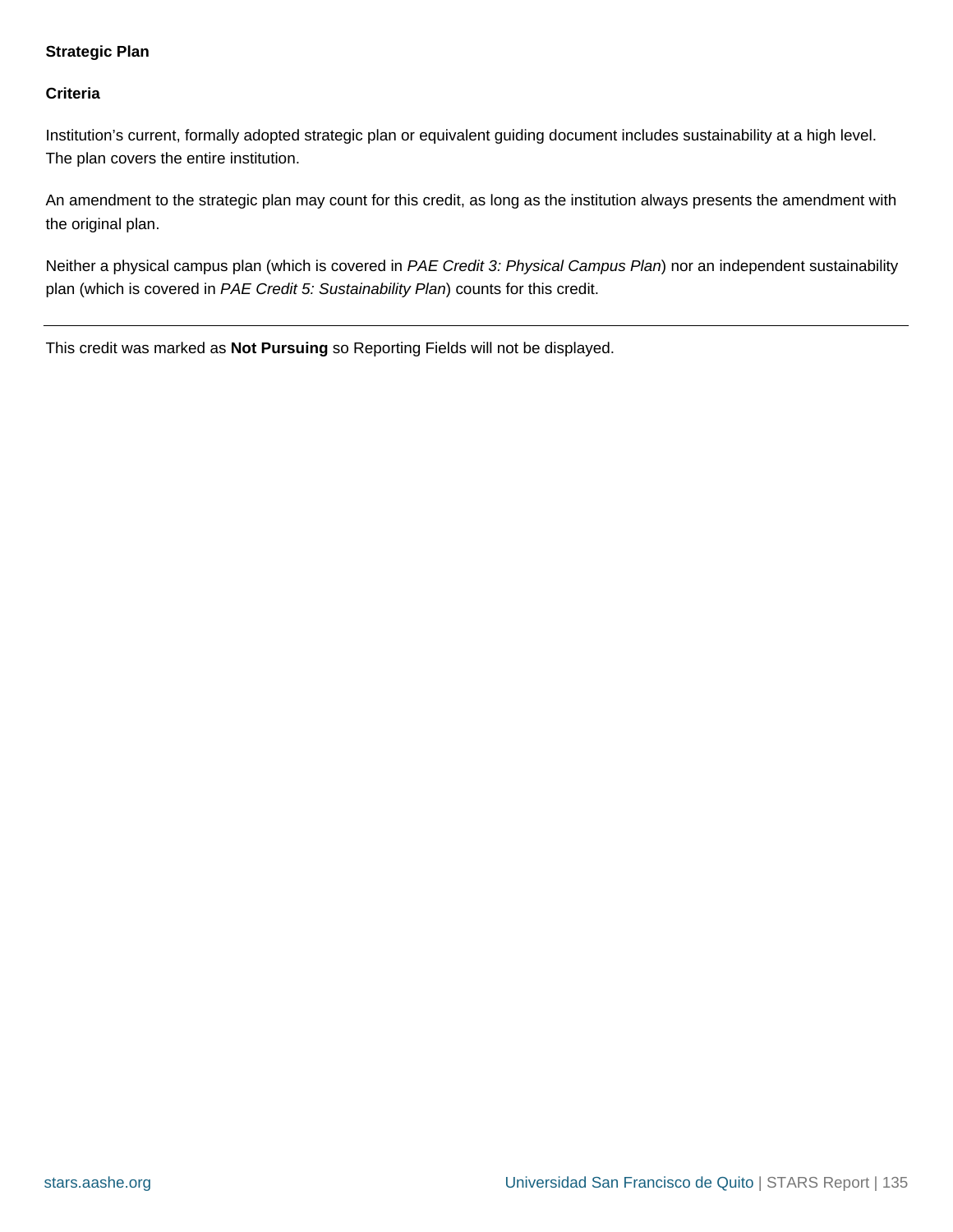#### <span id="page-135-0"></span>**Physical Campus Plan**

#### **Criteria**

Institution's current plan for its physical campus (commonly referred to as the campus master plan) includes sustainability at a high level.

An amendment to the plan may count for this credit, as long as the institution always presents the amendment with the original plan.

Neither a strategic plan (which is covered in PAE Credit 2: Strategic Plan) nor an independent sustainability plan (which is covered in PAE Credit 4: Sustainability Plan) counts for this credit.

Plans developed at the system level are eligible for this credit. Likewise, multiple plans which together cover the institution's entire physical campus are eligible for this credit.

This credit was marked as **Not Applicable** for the following reason:

Institution does not have a physical campus plan or plans.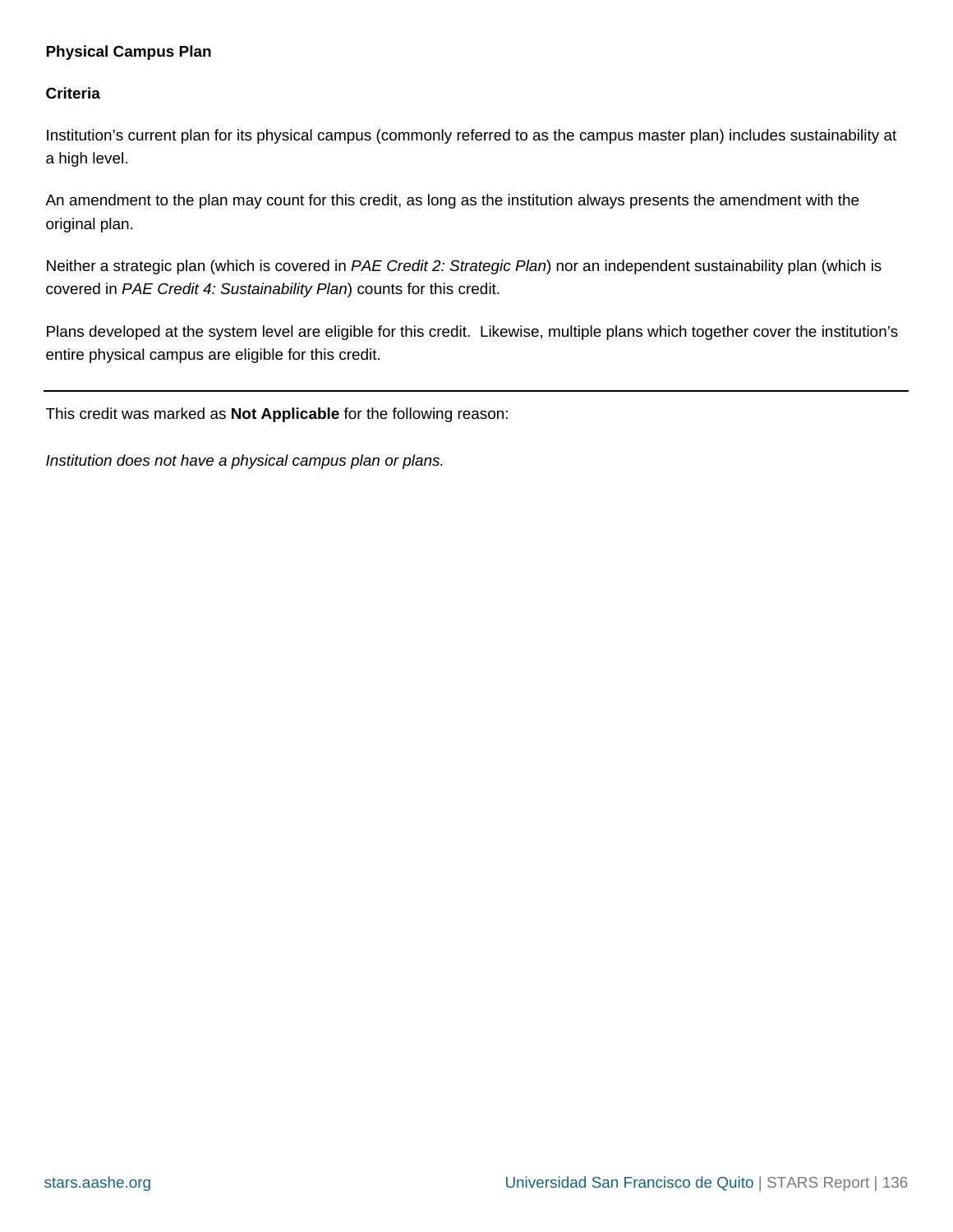#### <span id="page-136-0"></span>**Sustainability Plan**

#### **Criteria**

Institution has a sustainability plan that was developed with input from faculty, staff, and students. The plan includes measurable goals with corresponding strategies and timeframes to achieve the goals. The plan need not be formally adopted.

The plan covers multiple sustainability topics and issues. Plans focused exclusively on climate change, which are covered by PAE Credit 5: Climate Plan, are not eligible for this credit.

Strategic or master plans that cover sustainability may count for this credit if they meet the other criteria outlined above.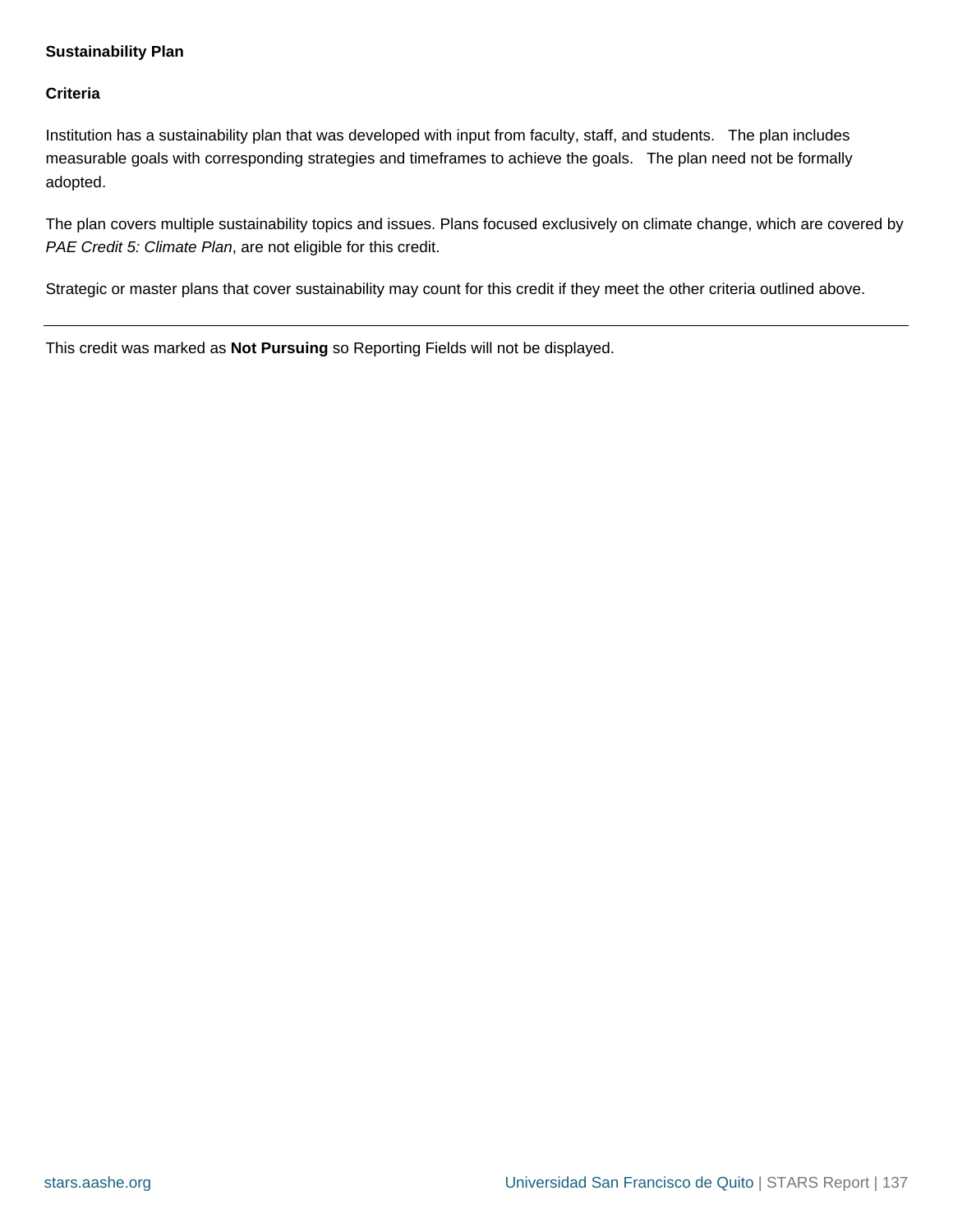### <span id="page-137-0"></span>**Climate Action Plan**

#### **Criteria**

Institution has a formal plan to mitigate its greenhouse gas emissions. The plan includes a measurable, numerical goal or goals and a corresponding date or dates by which the institution aims to achieve its goal(s). The plan has been adopted by the institution's administration.

A formal sustainability plan (i.e. a plan that has been adopted by the administration) counts for this credit if it includes climate change goals, strategies, and corresponding timeframes. Such a plan may also count toward PAE Credit 4: Sustainability Plan.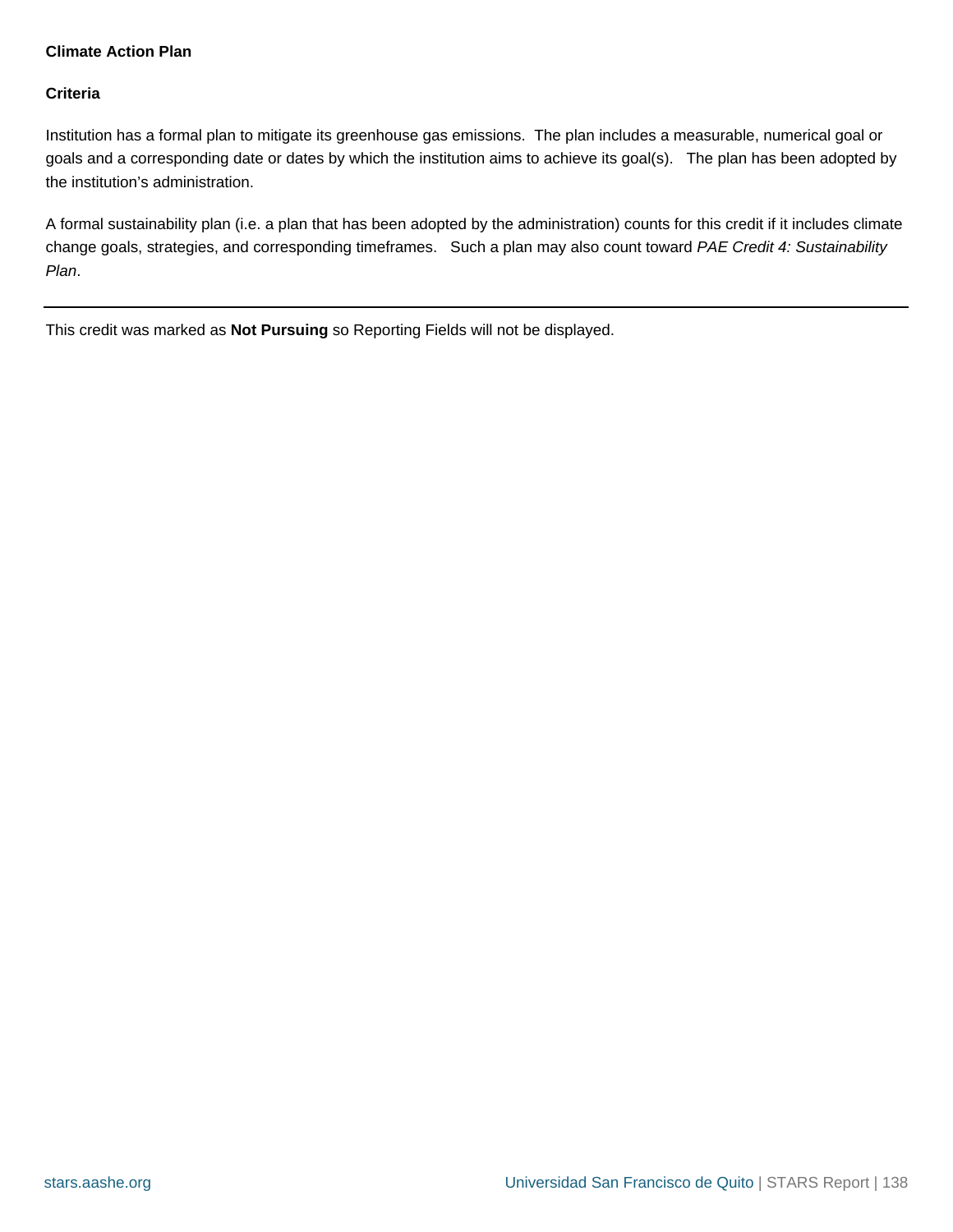# **Diversity and Affordability**

This subcategory seeks to recognize institutions that are working to advance diversity and affordability on campus. In order to build a sustainable society, diverse groups will need to be able to come together and work collaboratively to address sustainability challenges. People of color and low-income communities tend to suffer disproportionate exposure to environmental problems. This environmental injustice happens as a result of unequal and segregated communities. To achieve environmental and social justice, society must work to address discrimination and promote equality. The historical legacy and persistence of discrimination based on racial, gender, religious, and other differences makes a proactive approach to promoting a culture of inclusiveness an important component of creating an equitable society. Higher education opens doors to opportunities that can help create a more equitable world, and those doors must be open through affordable programs accessible to all regardless of race, gender, religion, socio-economic status and other differences. In addition, a diverse student body, faculty, and staff provide rich resources for learning and collaboration.

| <b>Credit</b>                                |
|----------------------------------------------|
| Diversity and Equity Coordination            |
| <b>Measuring Campus Diversity Culture</b>    |
| Support Programs for Underrepresented Groups |
| <b>Support Programs for Future Faculty</b>   |
| Affordability and Access Programs            |
| <b>Gender Neutral Housing</b>                |
| <b>Employee Training Opportunities</b>       |
| <b>Student Training Opportunities</b>        |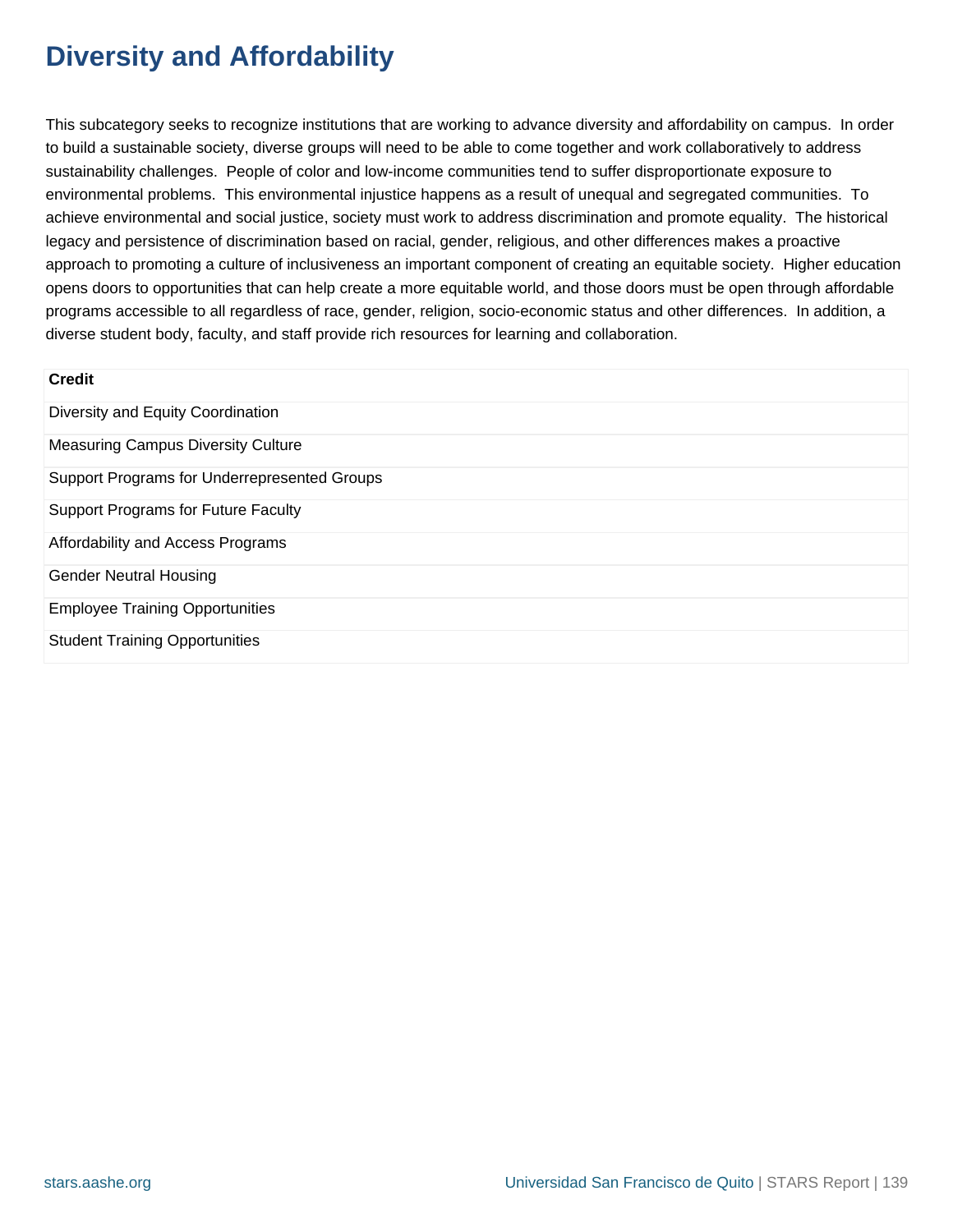**David Romo** Head of Ethnic Diversity Ethnic Diversity

#### <span id="page-139-0"></span>**Criteria**

Institution has a diversity and equity committee, office, and/or coordinator that are tasked by the administration or board of trustees to advise on and implement policies, programs, and trainings related to diversity and equity on campus.

"---" indicates that no data was submitted for this field

**Does the institution have a diversity and equity committee?:**

#### No

**The charter or mission statement of the committee or a brief description of the committee's purview and activities :**

---

**Members of the committee, including job titles and affiliations :**

---

**The website URL where information about the diversity and equity committee is available:**

---

**Does the institution have a diversity and equity office?:**

Yes

# **A brief description of the diversity office:**

"Diversidad Etnica" has the objective to give support students who come from and indigenous, or afro-Ecuadorian background as well as other minorities, especially students who come from low income families. T. The diversity office ensures that ethnic groups that have traditionally been marginalized can access private undergraduate education. The program also gives support to the children of USFQ's security and cleaning staff whom cannot afford full tuition. Diversidad Etnica also oversees the Galapago's station of the University, which offers classes for the people who leave on the island.

#### **The number of people employed in the diversity office:**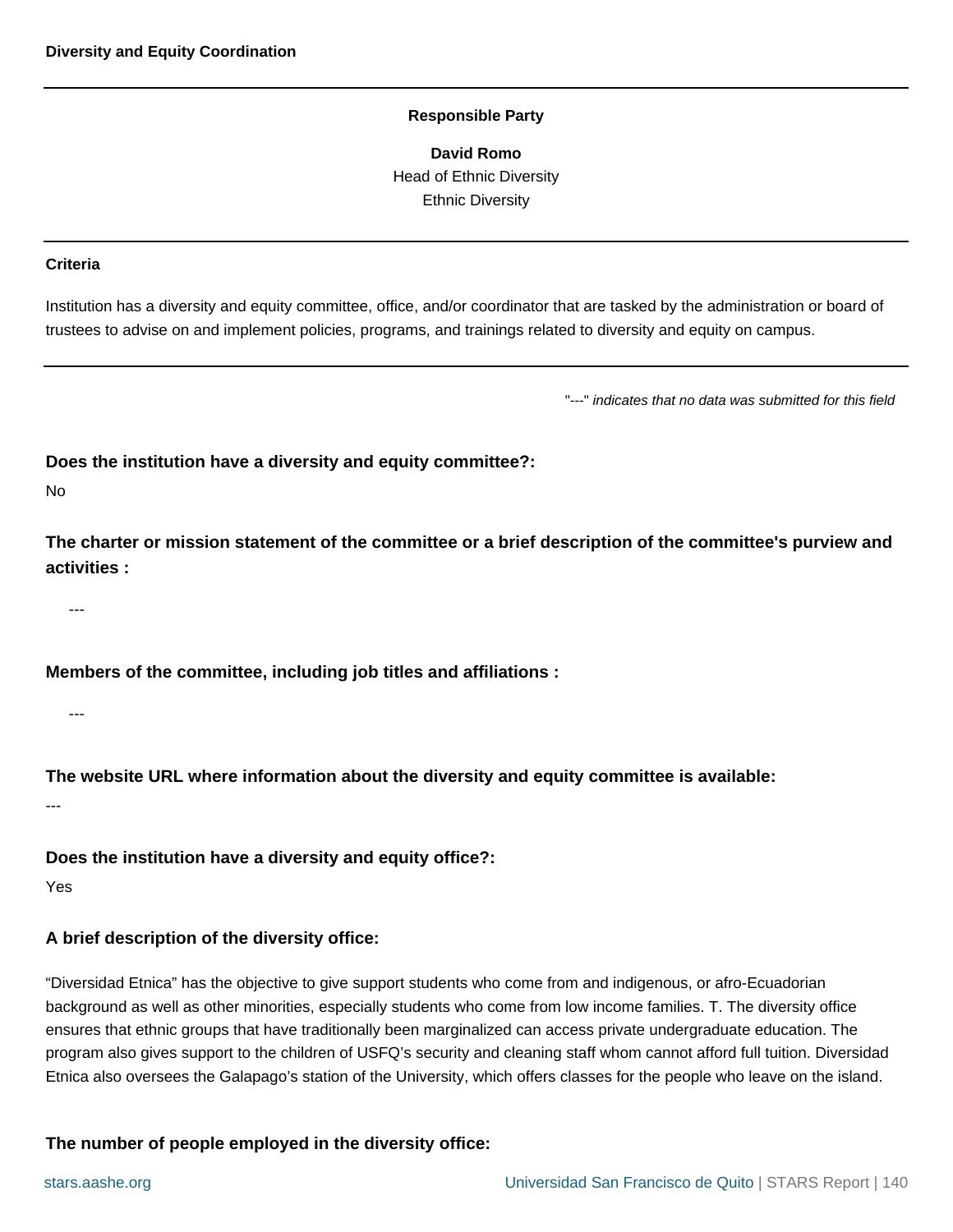# **The website URL where information about the diversity and equity office is available:**

<http://usfqdiversidad.blogspot.com/>

#### **Does the institution have a diversity and equity coordinator?:**

Yes

#### **Diversity coordinator's name:**

David Romo

### **Diversity coordinator's position title:**

Head of ethnic Diversity and Coordinator for the Biology and Cience department

#### **A brief description of the diversity coordinator's position:**

#### Diversity and Equity Coordination

Currently there are 3 people that work as full time staff at the office. Two of them identify themselves as ethnic minorities (Kitchwa from the Amazon and Otavalo). The head officer of the program is David Romo who started the program in 1995. His job is to ensure not only that students of ethnic backgrounds complete their individual programs of study, but also to monitor their transition from their homes to the capital city and adapt to a new way of life. David also takes care of a revolving fund that manages scholarships and donations (the office charges no overhead for the management of this money). Additionally he is also head of the Tiputini Station, his role is to facilitate the relationships with ethnic groups that live around the station.

#### **The website URL where information about the diversity and equity coordinator is available:**

<http://www.youtube.com/watch?v=cOjbJs7Cnis>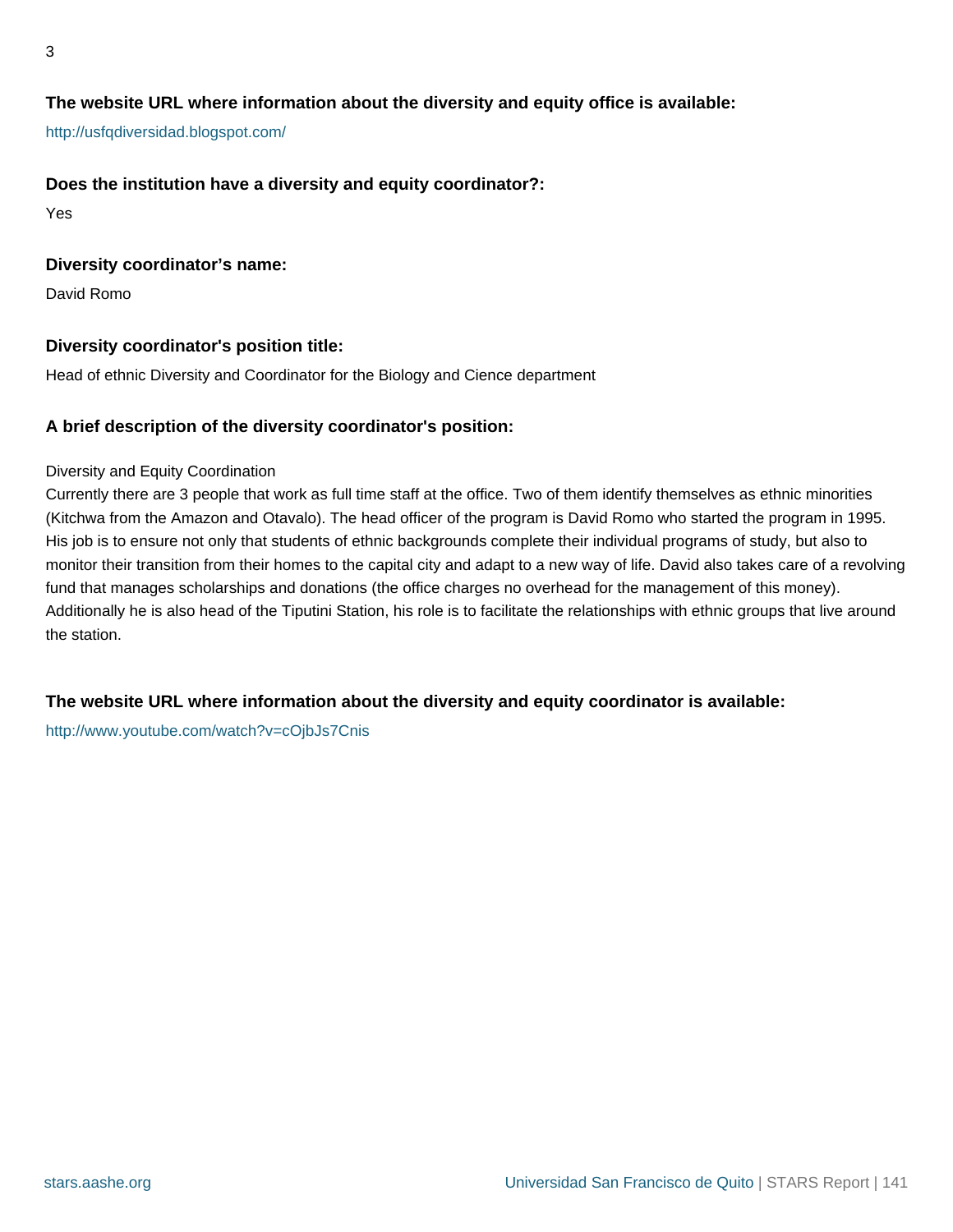**David Romo** Head of Ethnic Diversity Ethnic Diversity

#### <span id="page-141-0"></span>**Criteria**

Institution assesses attitudes about diversity and equity on campus and uses the results to guide policy, programs, and initiatives.

Institution may measure its culture of diversity and equity using one assessment for the entire institution or using separate assessments that taken together cover the entire institution.

Assessments conducted during the previous five years are eligible for this credit.

"---" indicates that no data was submitted for this field

**Has the institution assessed attitudes about diversity and equity on campus in a way that meets the criteria for this credit?:**

Yes

#### **A brief description of the assessment(s):**

The program has welcomed students from the Otavalo, Saraguro, Shuar, Kichwa (Amazon and highlands), Cachi, Cofán, Waorani, Afro-Ecuadorian among others. The assessment has formally been conducted since 2010 and is reported yearly. Table 1 shows a summary of diversity by ethnic background. In 2012 the number of students in the program came up to 191 a 17.5% increase from the previous year. Graph 1 in the other hand shows ethnic students by gender. The study is done by personal interview through the office.

#### **Year the assessment was last administered:**

2,012

**A brief description of how the results of the assessment(s) are used in shaping policy, programs, and initiatives:**

Table 1: Ethnic students with a full or partial scholarship

Afroecuatoriano 14 Afroshuar 1 Cayambi 2 Chachi 3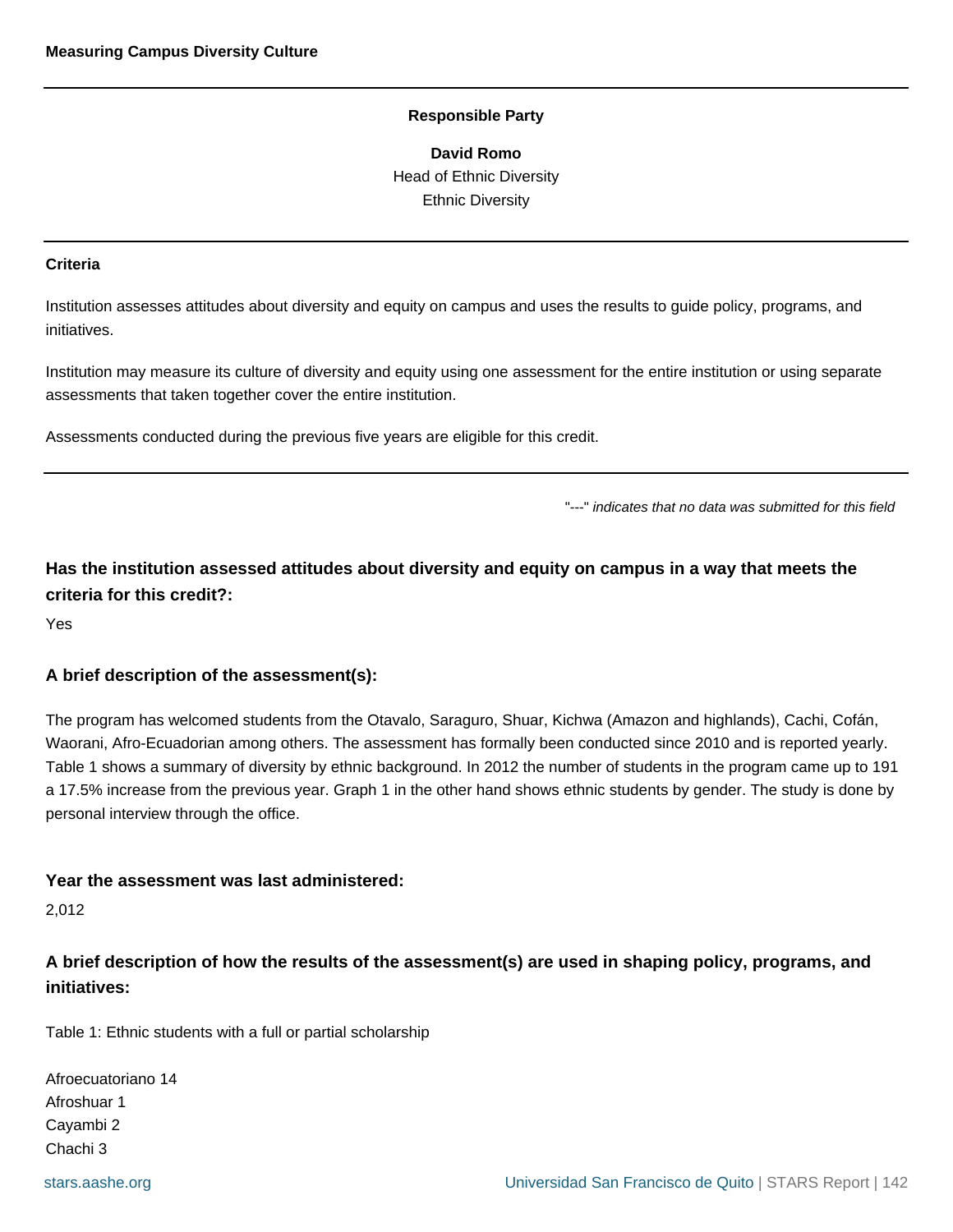Cofán 1 Costa/mestiza 1 Galápagos 2 Kañari 4 Karanki 4 Kichwa Amazónico 19 Kitu cara 4 Mestizo 1 Montubio 1 Mulato 1 Undifined 29 Otavalo 63 Panzaleo 4 Puruha 12 Salasaca 3 Saraguro 2 Shuar 11 Tsachila 1 Waorani 3 Waranka 2 Zuleta 3 Total 191

The University continuously tries to understand the limitations that ethnic students have in order to increase their presence and create opportunities for them to attend university.

For example as mentioned through the report examples of policy and initiates are: lowering test scores, providing full time tutoring, having a revolving fund for short term leases and emergency money.

#### **The website URL where information about the assessment(s) is available:**

---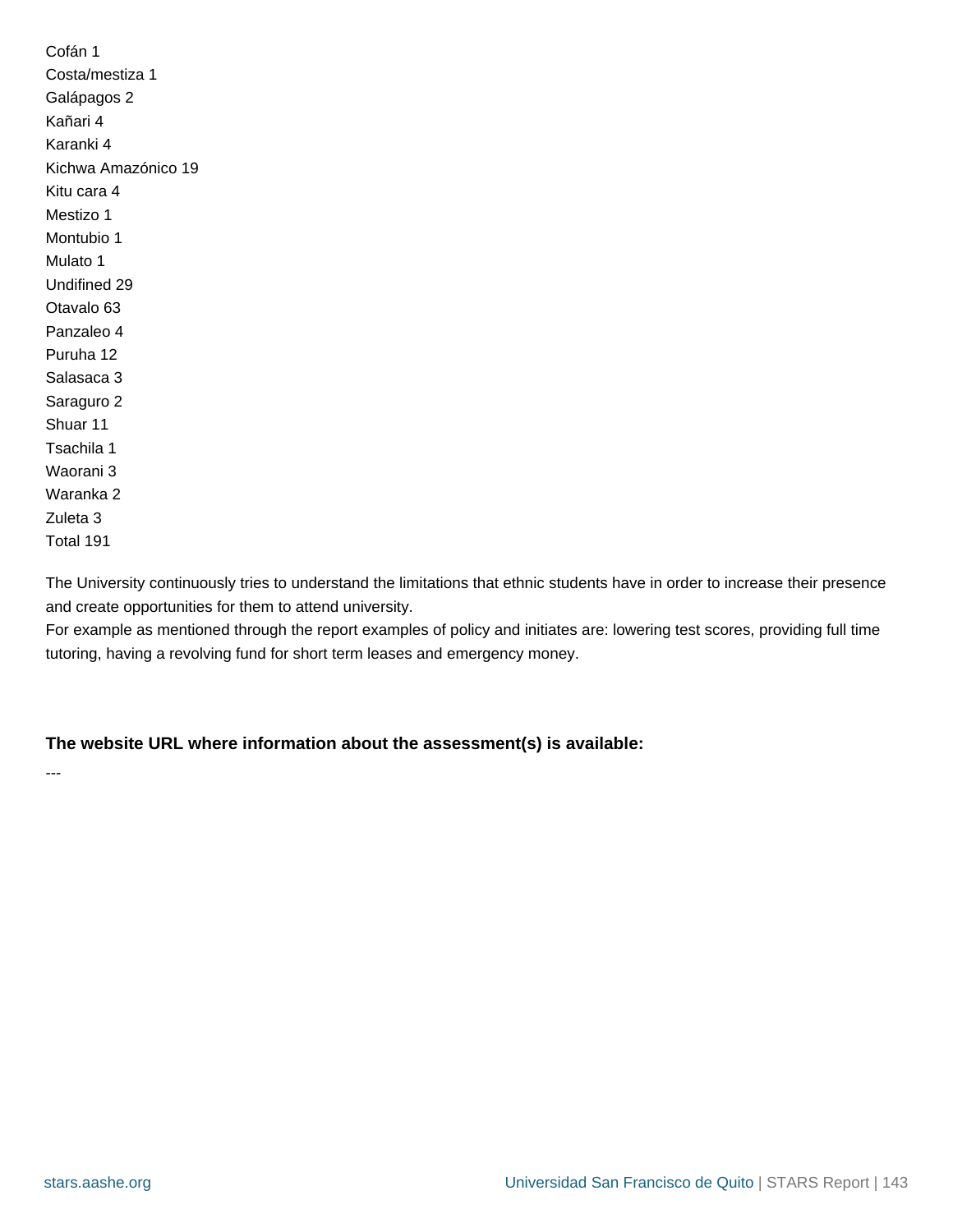**David Romo** Head of Ethnic Diversity Ethnic Diversity

#### <span id="page-143-0"></span>**Criteria**

Institution has mentoring, counseling, peer support, affinity groups, academic support programs, or other programs in place to support underrepresented groups on campus.

"---" indicates that no data was submitted for this field

**Does the institution have mentoring, counseling, peer support, affinity groups, academic support programs, or other programs in place to support underrepresented groups on campus?:** Yes

# **A brief description of the programs sponsored by the institution to support underrepresented groups within the student body:**

#### Support Programs for Underrepresented Groups

"Diversidad Etnicas" Support program looks for an overall development of the student through academic, social and personal support. The support starts when a prospect student comes in for information about admissions, takes the exam all the way through them joining the work force. Non of the support programs have an extra cost for the students.

Extracurricular activities: ethnic students are motivated to join extracurricular activities such as: concerts, dance, theater, conference among other activities. At the beginning of every year there is an event where students get to meet each other and show their talents as well as reflect on last year's achievements.

Revolving Fund: This fund helps students that don't have the means cover for emergency or part of their basic needs that they are not able to pay for themselves: books, food, transportation, doctor's appointments, medicine, insurance.

# **A brief description of the programs sponsored by the institution to support underrepresented groups within the faculty:**

Personal Counseling: This includes personal or academic counseling, both through a youth counselor and through full time faculty that oversee their academic progress and social wellbeing.

The Learning Center: Students have tutors for different subjects in which they are having trouble. This service is mandatory for students in their first year and who are in conditioned academic standing. The learning center is open for all USFQ's students; the underlying difference is that tutors are awarded on a one on one form for ethnic minorities.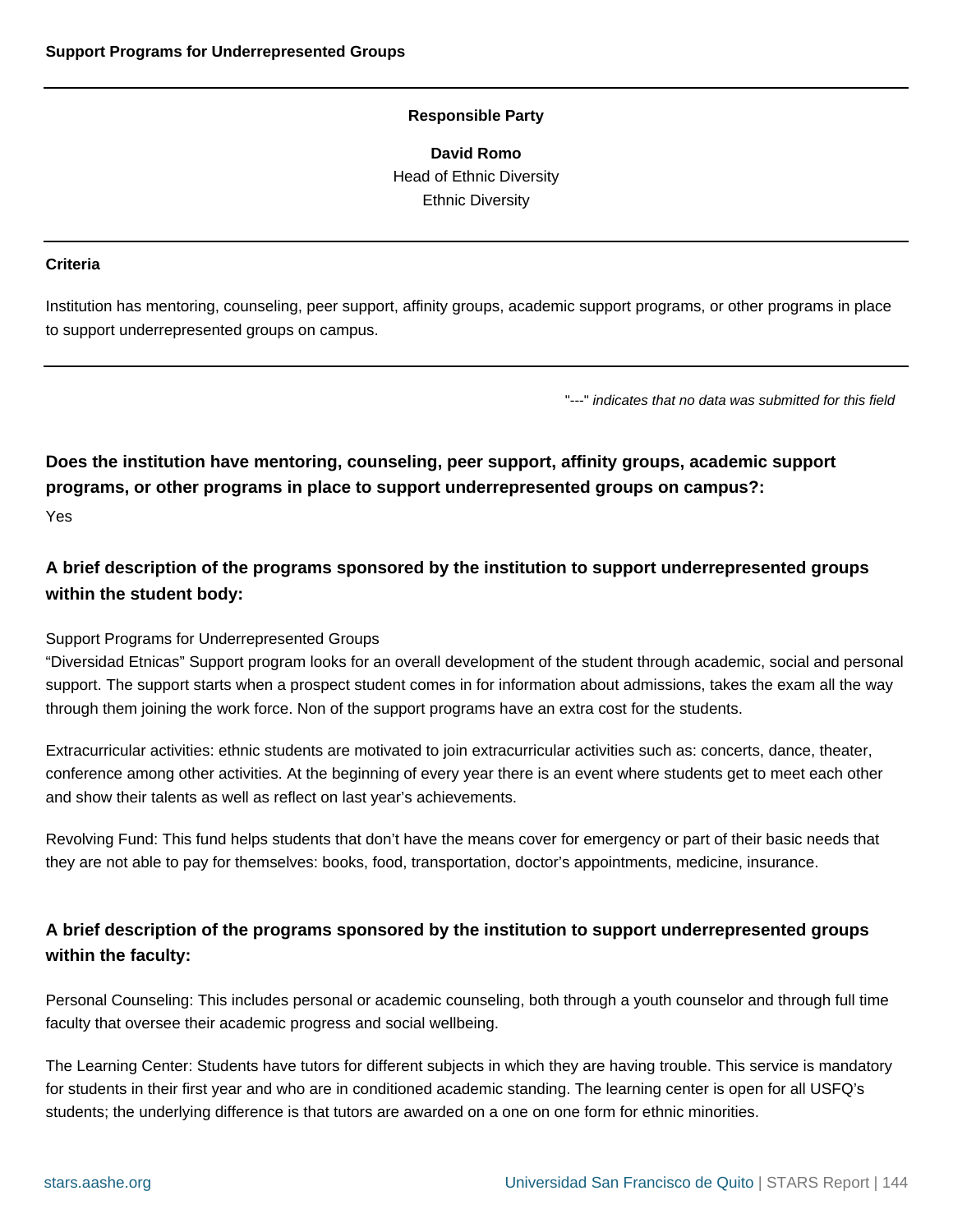# **A brief description of the programs sponsored by the institution to support underrepresented groups within the staff:**

Exchange programs: Ethnic students are presented the opportunity to go on an exchange program as all other students. The program fully supports students economically for them to go on the exchange. Additionally every year 10 of these students are sent to study English through the summer with the support of the United States Embassy.

# **The website URL where more information about the programs in each of the three categories is available**

**:**

---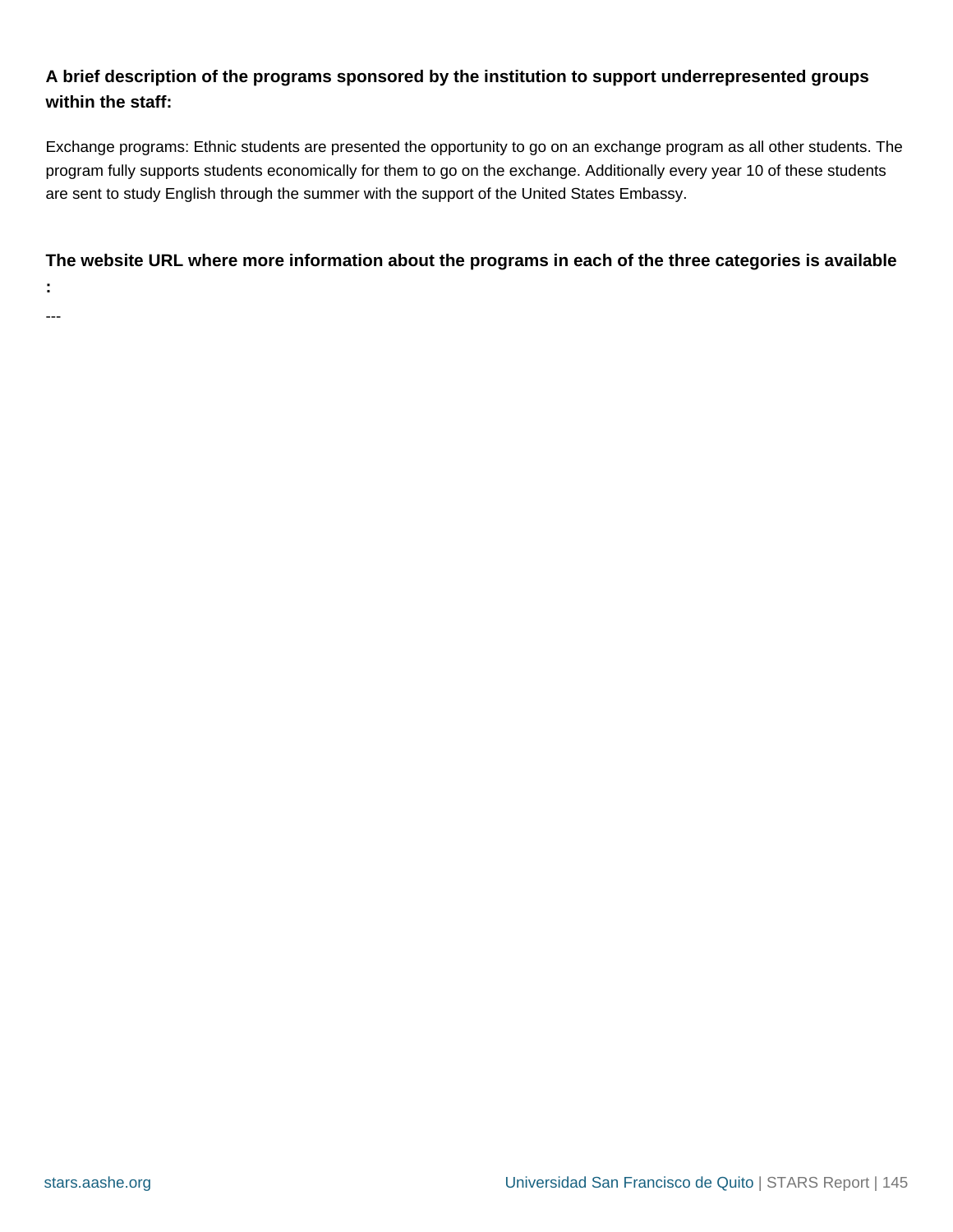# **Support Programs for Future Faculty**

# **Criteria**

Institution administers and/or participates in a program or programs to help build a diverse faculty throughout higher education.

Such programs could take any of the following forms:

- Teaching fellowships or other programs to support terminal degree students from underrepresented groups in gaining teaching experience. (The terminal degree students may be enrolled at another institution).
- Mentoring, financial, and/or other support programs to prepare and encourage undergraduate or other non-terminal degree students to pursue further education and careers as faculty members.
- Mentoring, financial, and/or other support programs for doctoral and post-doctoral students from underrepresented groups.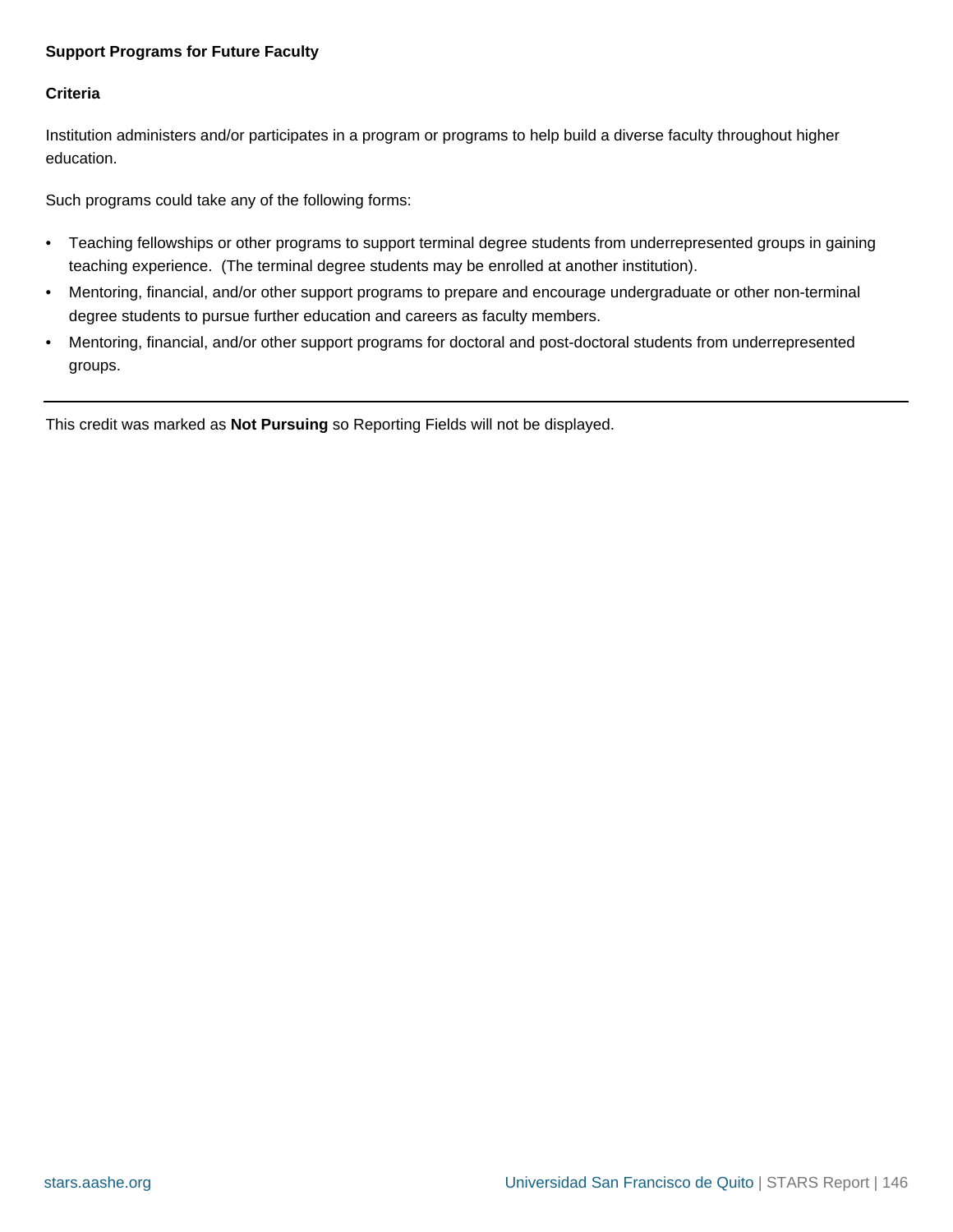**David Romo** Head of Ethnic Diversity Ethnic Diversity

#### **Criteria**

Institution has policies and programs in place to make it accessible and affordable to low-income students. Such policies and programs may include, but are not limited to, the following:

- Policies and programs to minimize the cost of attendance for low-income students
- Programs to equip the institution's faculty and staff to better serve students from low-income backgrounds
- Programs to prepare students from low-income backgrounds for higher education such as the federal TRIO programs
- Scholarships for low-income students
- Programs to guide parents of low-income students through the higher education experience
- Targeted outreach to recruit students from low-income backgrounds
- Other admissions policies or programs
- Other financial aid policies or programs

Institutions are not required to have programs or policies in each of the above areas in order to earn this credit. They may pursue the policies and programs that are appropriate for their context.

"---" indicates that no data was submitted for this field

# **Does the institution have policies and programs in place to make it accessible and affordable to low-income students?:**

Yes

# **A brief description of the institution's participation in federal TRIO programs:**

This does not apply to Ecuador

# **A brief description of the institution's policies and programs to minimize the cost of attendance for low-income students?:**

All students who enter "Diversidad Etnica" are provided with scholarships or financial assistance, with the majority falling in a 75% scholarship and 25% financial aid, which are then repaid in accordance to their income at the time they enter the work force. The loan, to be repaid on a 3-year basis and has no penalty for late payment.

Economic support goes even further than in-school. USFQ graduates from the program have applied for international masters and the University has paid for the airplane tickets.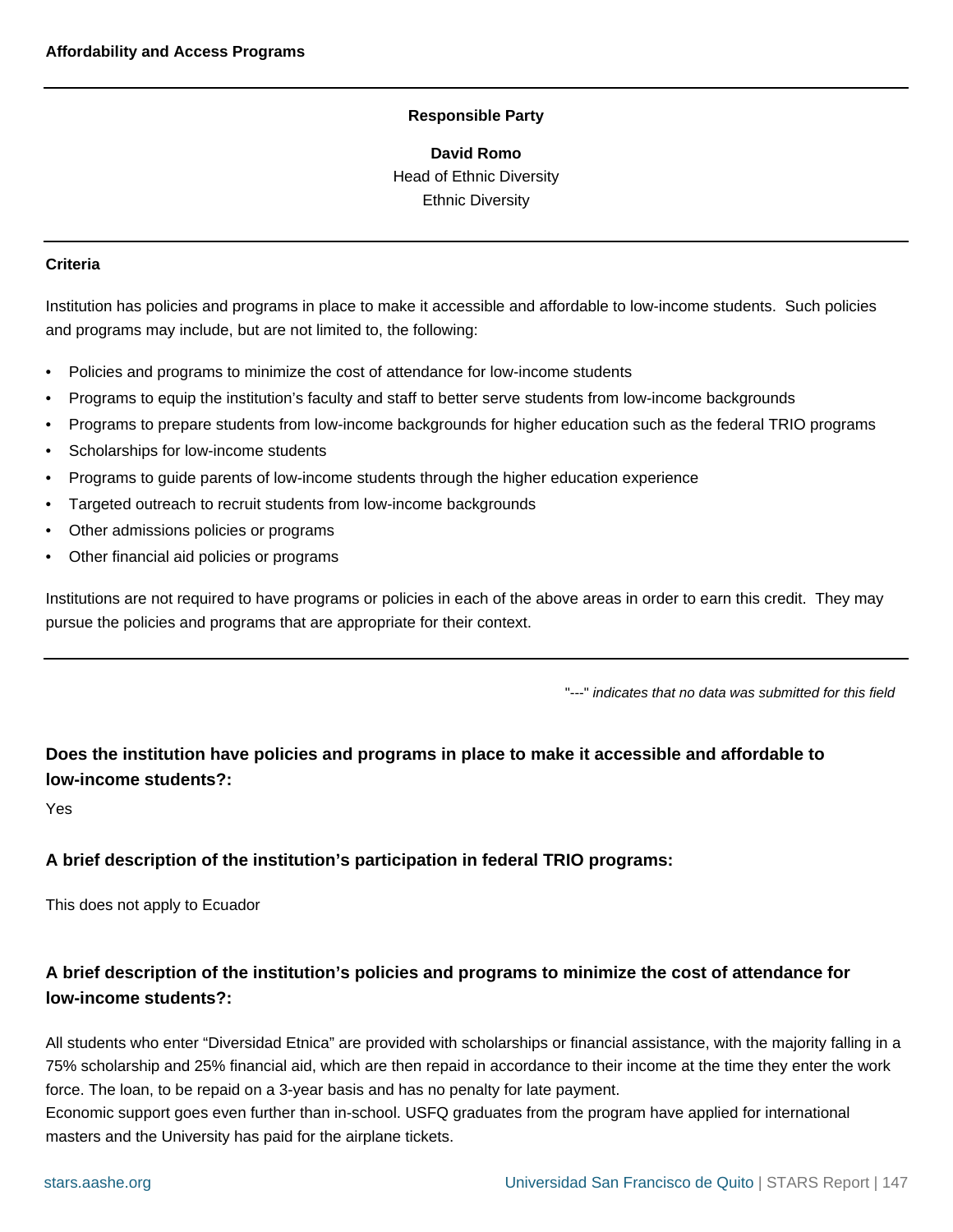**A brief description of the institution's programs to equip the institution's faculty and staff to better serve students from low-income backgrounds:**

---

**A brief description of the institution's programs to prepare students from low-income backgrounds for higher education:**

Students have prologue before they start classes. They continuously have the support of tutors who monitor and help them develop "strategies" for their classes.

**A brief description of the institution's scholarships for low-income students:**

**A brief description of the institution's programs to guide parents of low-income students through the higher education experience:**

---

---

**A brief description of the institution's targeted outreach to recruit students from low-income backgrounds:**

---

# **A brief description of the institution's other admissions policies and programs:**

The program is limited to students identifying themselves as an ethnicity. Students hear about the program from admission officers or other fellow students who will suggest they approach the diversity office.

In order to join as a student under the diversity program and the scholarship the candidate has to get a 1500 out of 2400 possible total points, while regular students are asked a minimum of 1800 points just to be admitted to the University.

In order to stay in the program, the students have to achieve a minimum average of 2.5/4.00 per semester and accumulated (other students who have financial aid need a 3.2/4.00 average per semester). They also need to regularly attend classes and show up to the meetings with their tutors that oversee their academic performance as well as guide them in their personal challenges.

# **A brief description of the institution's other financial aid polices or programs:**

[stars.aashe.org](http://stars.aashe.org) [Universidad San Francisco de Quito](http://stars.aashe.org/institutions/universidad-san-francisco-de-quito/report/2013-12-25/) | STARS Report | 148 As for general affordability for all students the University offers a combination of scholarship with financial assistance to students who do not have the financial resources but excel academically. In order for prospect students to apply they need a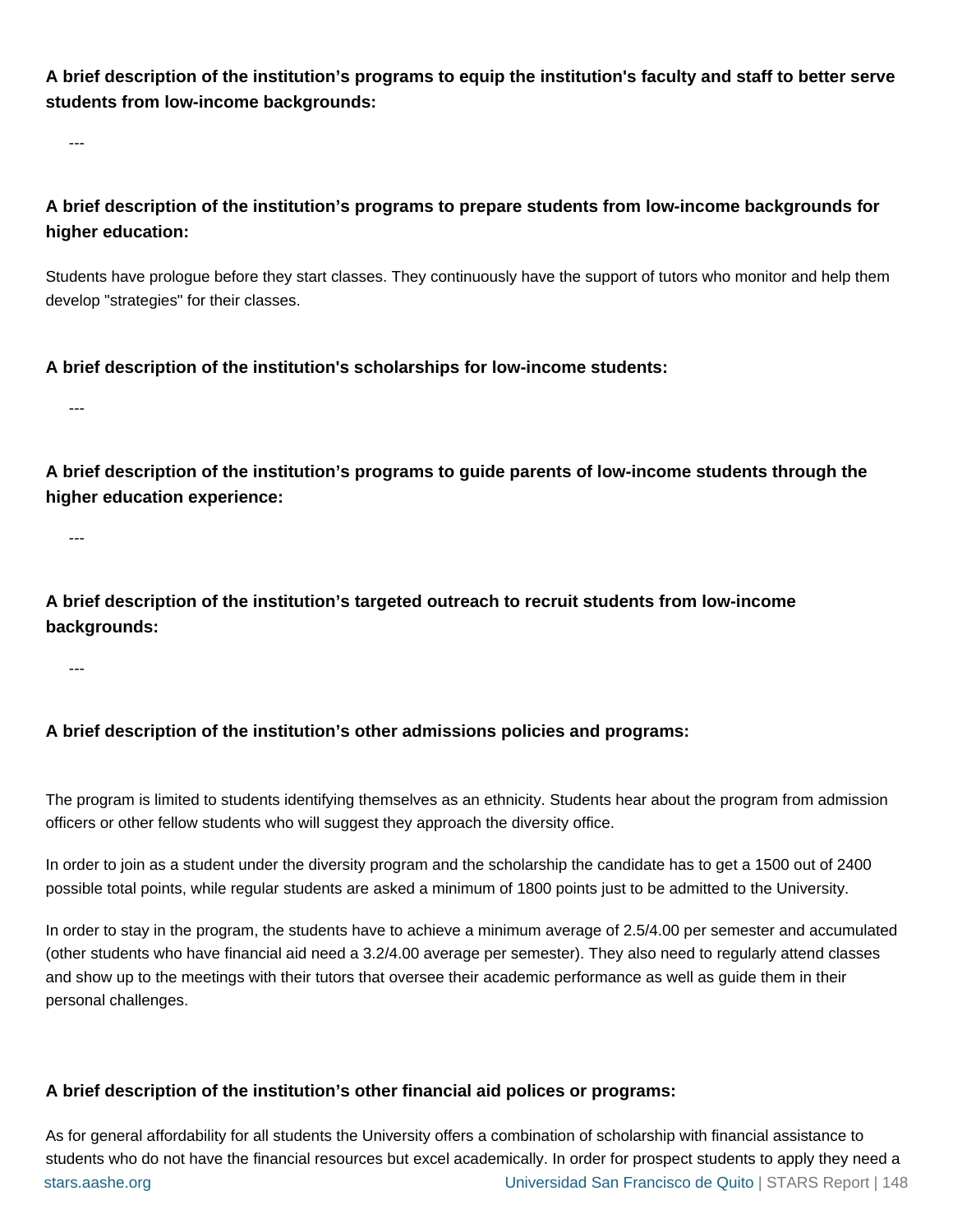18.5 over 20 on their overall high school scores. Maintain a 3.3 average and not score a D or lower on any classes. Scholarships and financial assistance currently rely on the yearly budget.

A total of 574 students were awarded direct scholarships (10% out of total students), while a total of 1220 students had financial assistance provided by the University (20% out of all students).

# **A brief description of the institution's other policies and programs not covered above:**

---

**The website URL where information about programs in each of the areas listed above is available:**

---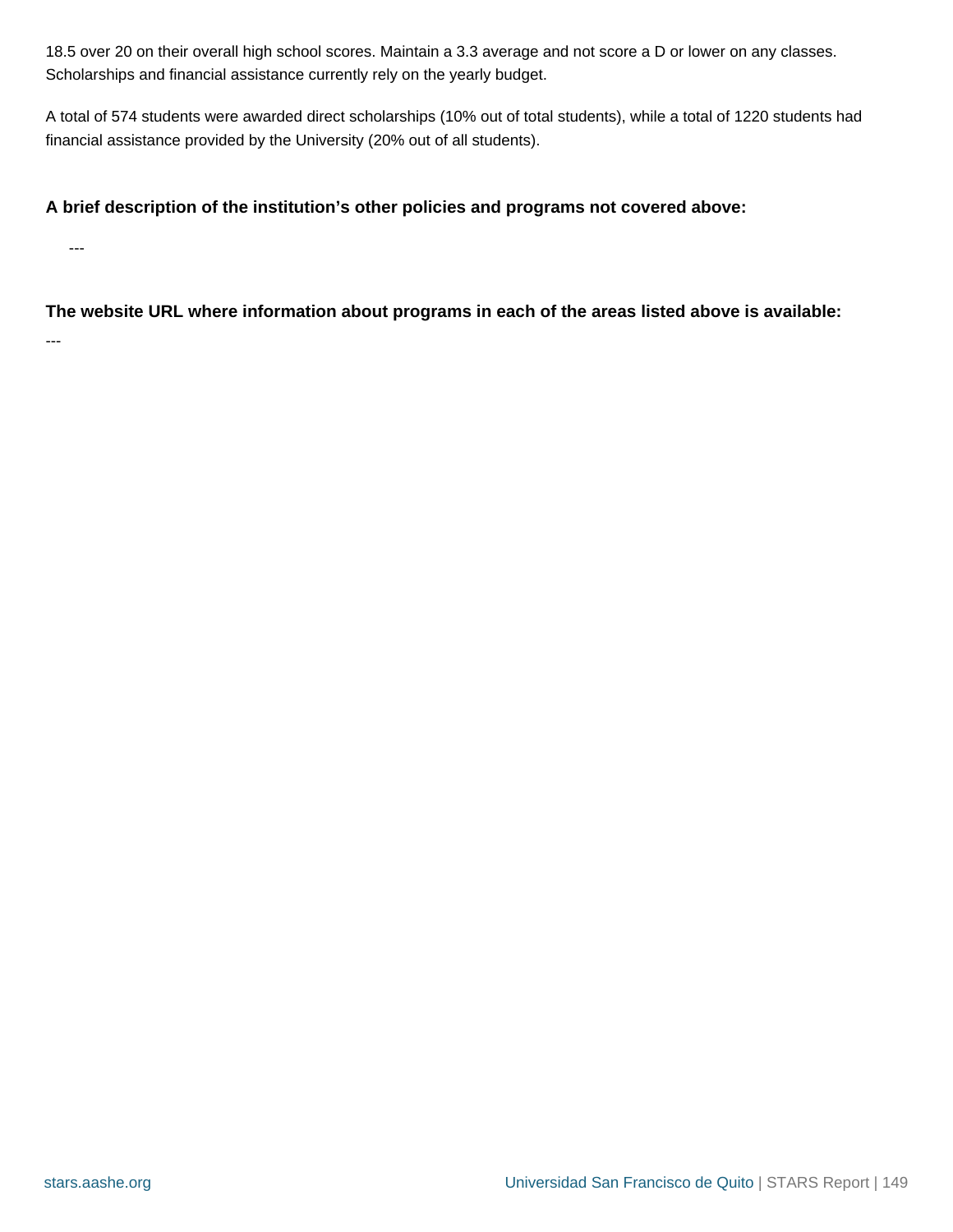# **Gender Neutral Housing**

This credit was marked as **Not Applicable** for the following reason:

Institution does not offer student housing.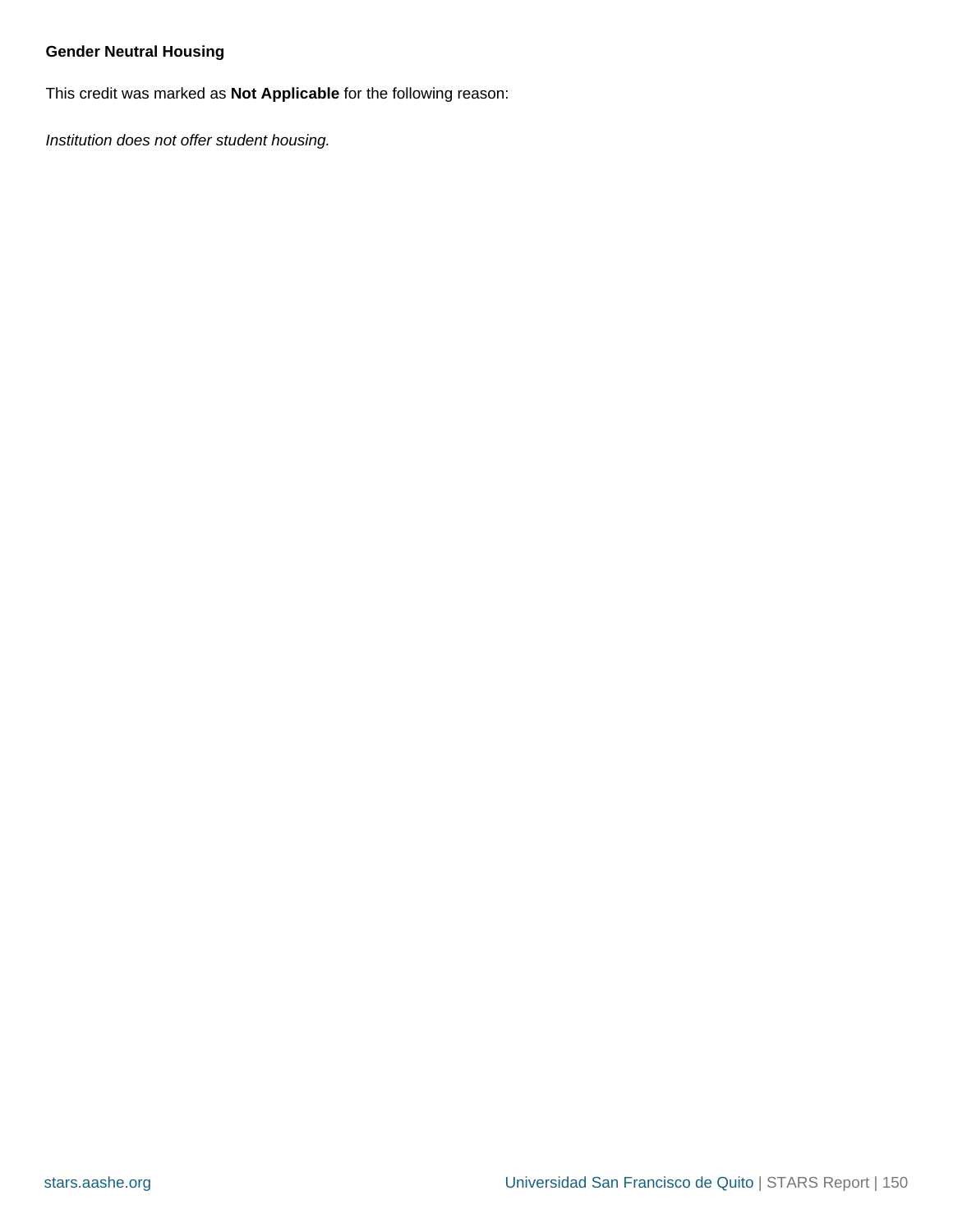# **Employee Training Opportunities**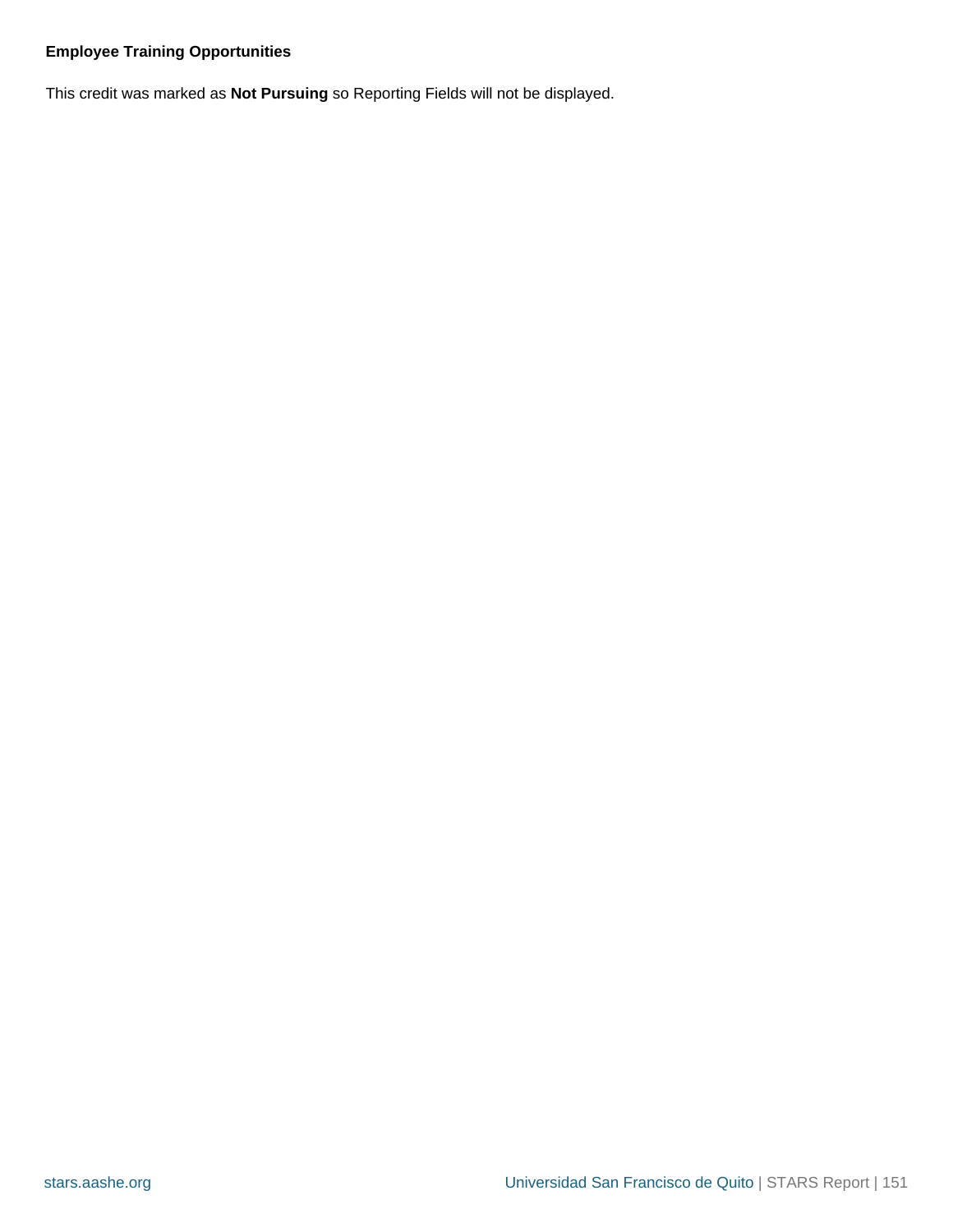# **Student Training Opportunities**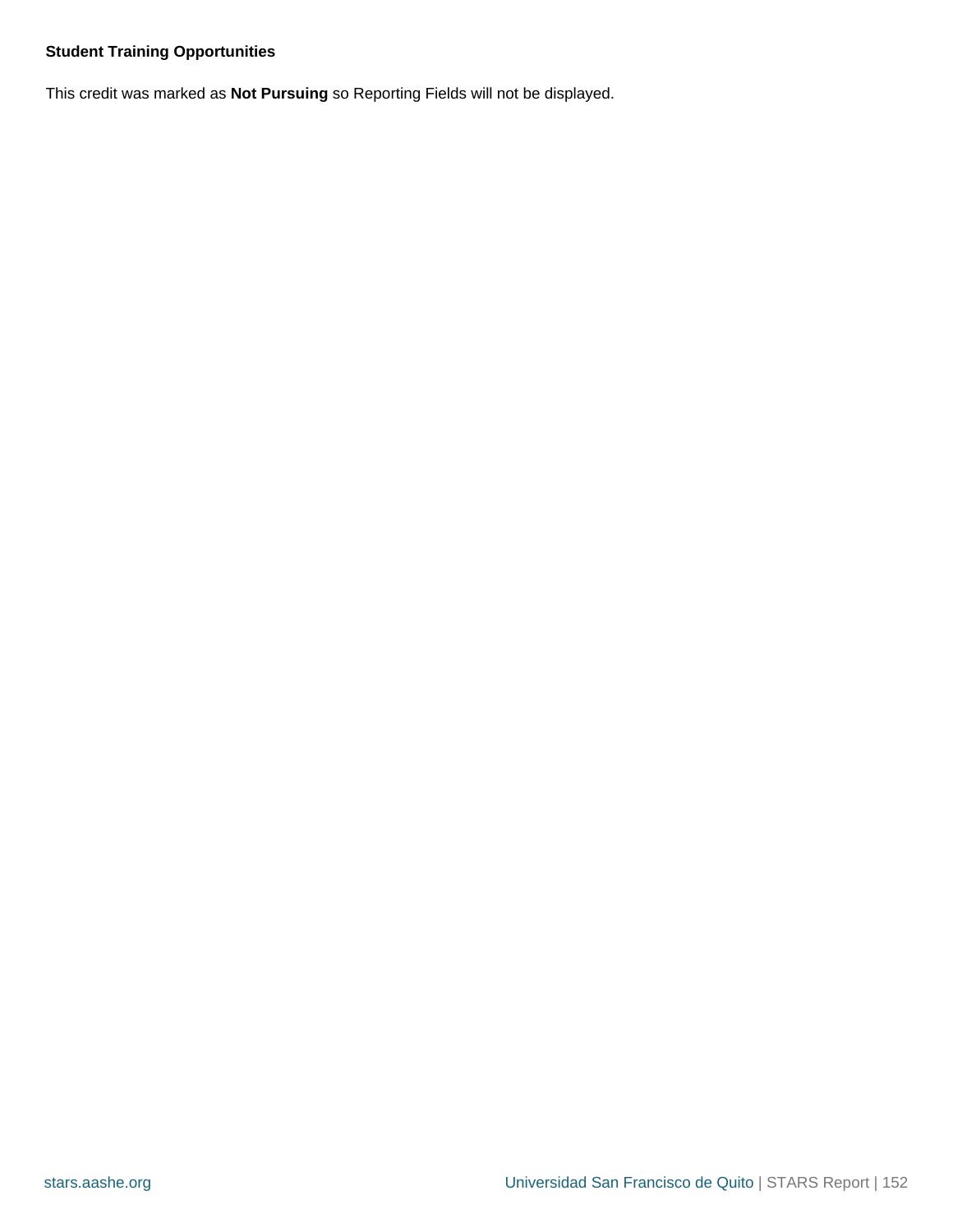# **Human Resources**

This subcategory seeks to recognize institutions that have incorporated sustainability into their human resources programs and policies. This includes recognition for treating and remunerating their workers responsibly and fairly. An institution's people define its character and capacity to perform; and so, an institution's achievements can only be as strong as its community. An institution can bolster the strength of its community by making fair and responsible investments in its human capital. Such investments include offering benefits, wages, and other assistance that serve to respectfully and ethically compensate workers. Investment in human resources is integral to the achievement of a healthy and sustainable balance between human capital, natural capital, and financial capital.

In addition, this subcategory recognizes faculty and staff training and development programs in sustainability. Faculty and staff members' daily decisions impact an institution's sustainability performance. Equipping faculty and staff with the tools, knowledge, and motivation to adopt behavior changes that promote sustainability is an essential activity of a sustainable campus.

| <b>Credit</b>                                    |
|--------------------------------------------------|
| Sustainable Compensation                         |
| <b>Employee Satisfaction Evaluation</b>          |
| Staff Professional Development in Sustainability |
| Sustainability in New Employee Orientation       |
| <b>Employee Sustainability Educators Program</b> |
| Childcare                                        |
| Employee Wellness Program                        |
| Socially Responsible Retirement Plan             |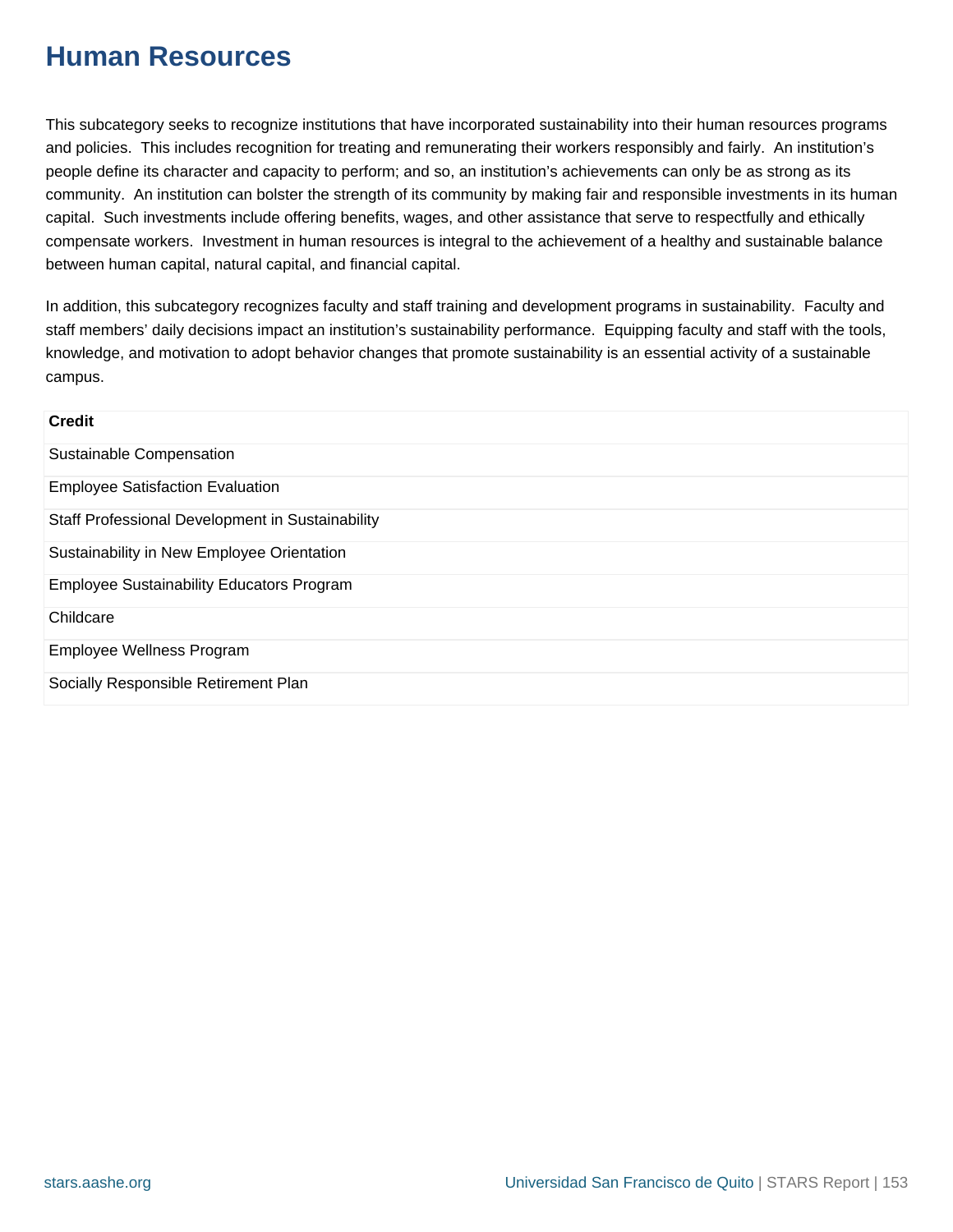#### **Janeth Montenegro**

Head of HUman Resources Human Resources

#### <span id="page-153-0"></span>**Criteria**

Institution evaluates, and updates as appropriate, its wages and benefits policies and its guidelines for contractors operating on campus to ensure that total compensation (wages plus benefits) for all on-campus workers is sufficient to enable these employees to meet their basic needs, as defined by the institution. This evaluation is completed at least once every three years.

Student workers are not covered by this credit.

While wages and total compensation set in the following ways may constitute sustainable compensation, institutions should conduct a basic needs assessment to ensure that the total compensation is adequate before claiming points for this credit:

- Paying prevailing wages for job type or classification
- Paying average or above average wages for the region or city where the institution is located
- Paying minimum wages or a set amount above the minimum wage

Policies and practices adopted by entities of which the institution is part (e.g. state government or the university system) may count for this credit as long as the policies apply to and are followed by the institution.

"---" indicates that no data was submitted for this field

# **Total number of employees working on campus (including contractors):**

1,014

**Number of employees (including contractors) that the institution ensures earn sustainable compensation:** 1,014

# **A brief description of how the institution ensures that its lowest-paid workers (including contractors, if applicable) receive sustainable compensation:**

Sustainable Compensation is a top priority for the University, not only in part because the University has the policy remunerate workers properly and have a healthy work environment but because it is the law.

The University hires an intermediary company that handles human resources for cleaning, security and dining crews. The living wage in Ecuador is 320 dollars and the wages are reviewed by the government each year and adjusted for inflation. Most recently reviewed in 2012.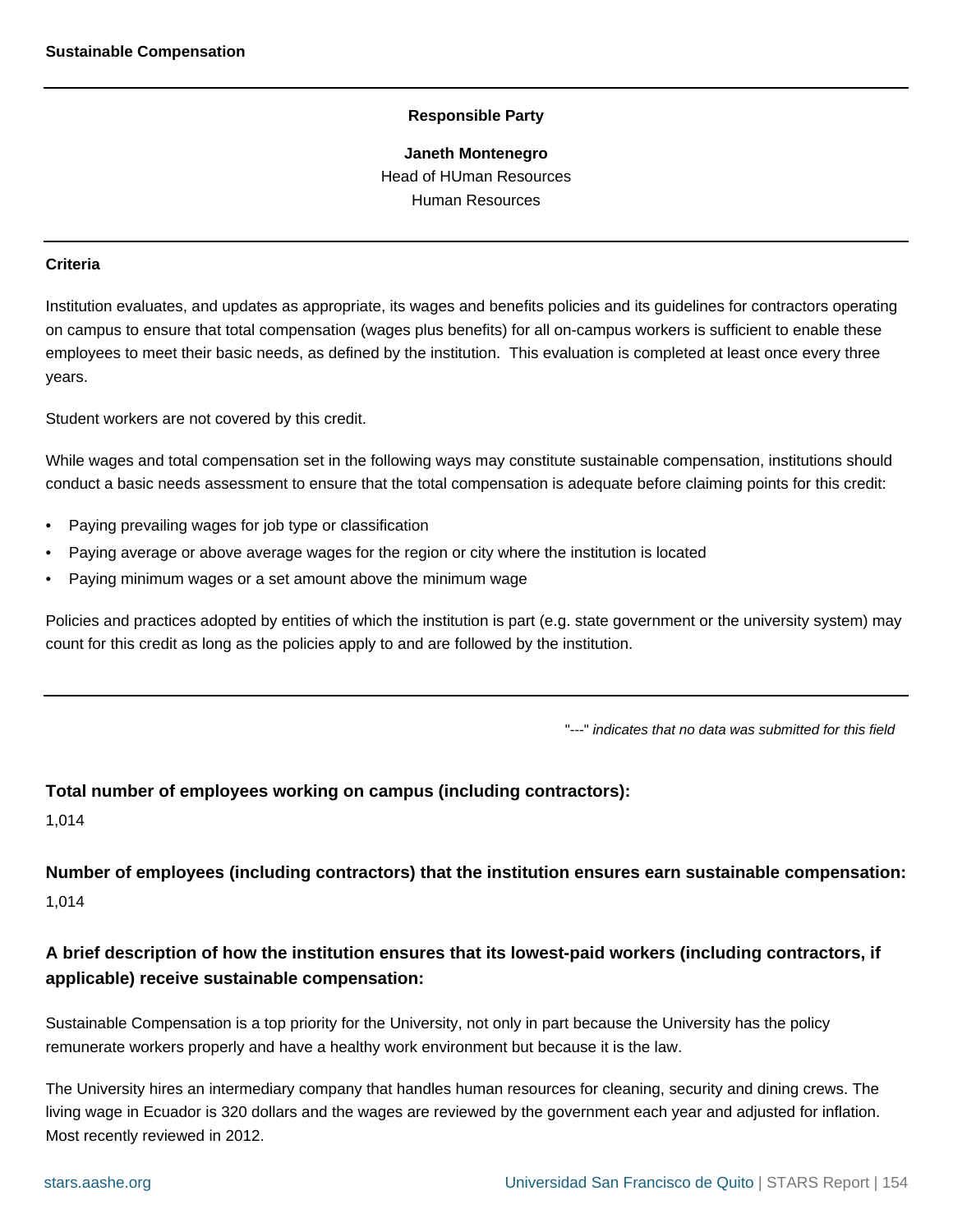Human resources demands payments for Social Security each month in order to ensure workers have been paid on time plus their benefits in order for the company to get their payment. Few workers earn the lowest wage of 320, while the mean earns 350 plus Social security. This also includes 2 extra salaries, one in August to help with back to school costs and in December an extra salary. Additionally any extra hours are properly remunerated and recorded.

The same can also be said about the administrative staff. The University is well-know to have competitive wages and low personnel rotation.

This reporting field is Mandatory for all businesses in Ecuador.

**The most recent year total compensation for the institution's lowest-paid workers (including contractors, if applicable) was evaluated to ensure that it was sustainable:**

2,012

**The website URL where information about the institution's compensation policies and practices is available:**

---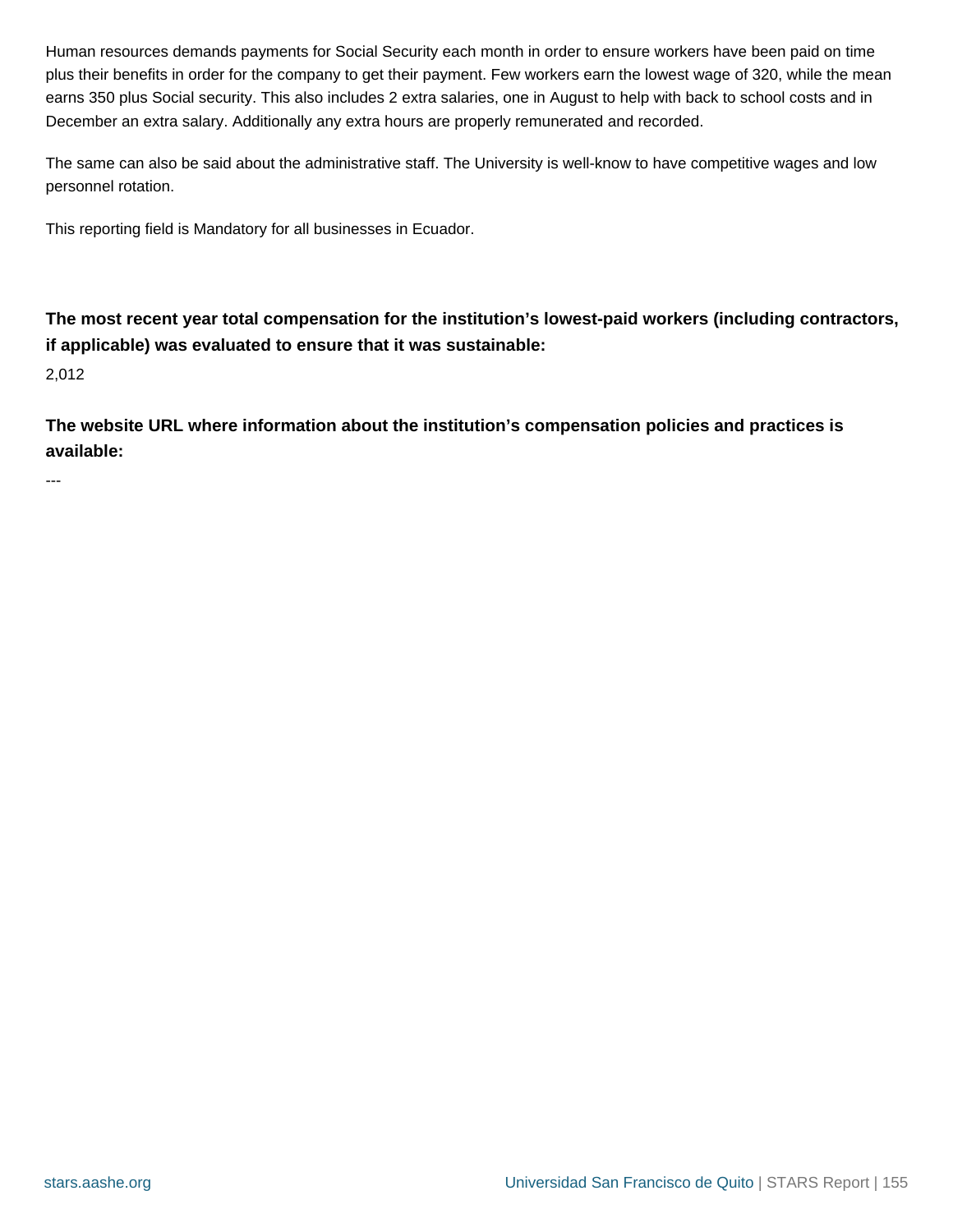## <span id="page-155-0"></span>**Employee Satisfaction Evaluation**

## **Criteria**

Institution conducts a survey or other evaluation that allows for anonymous feedback at least once every five years to measure employee satisfaction. The survey or equivalent may be conducted institution-wide or may be done by individual departments as long as all departments are covered by a survey. The institution has a mechanism in place to address issues raised by the evaluation.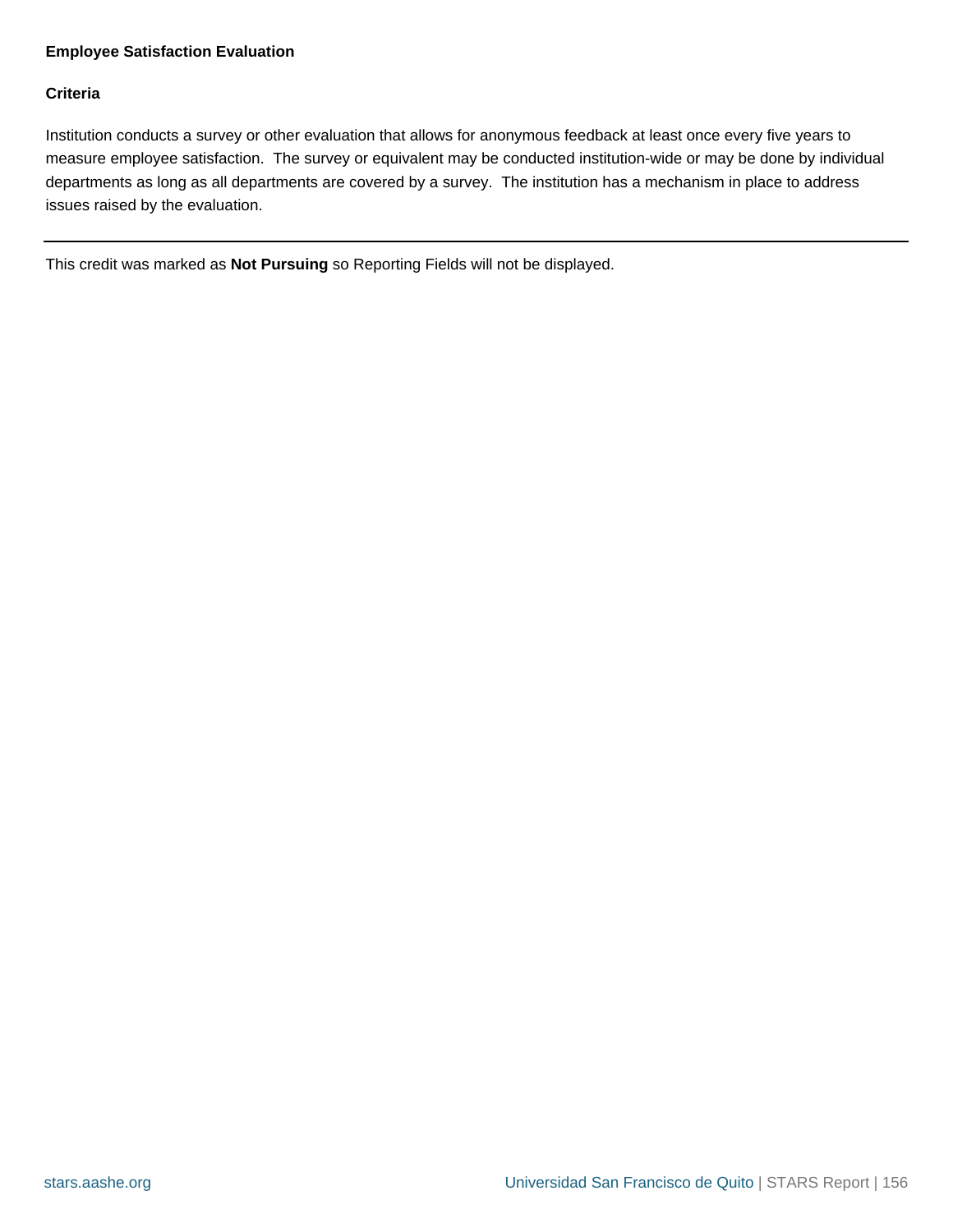## <span id="page-156-0"></span>**Staff Professional Development in Sustainability**

## **Criteria**

Institution makes available training and/or other professional development opportunities in sustainability to all staff at least once per year.

Separate training opportunities for each department would count for this credit, as long as each staff member has an opportunity to learn about sustainability at least once per year.

It is not necessary that each staff member attend such trainings; the credit is based on making training available to all staff.

This credit applies to staff members only; it does not include faculty members.

The following training opportunities are not sufficient for this credit:

- Specialized training for a small group of staff
- The opportunity to participate in an institutional sustainability committee or group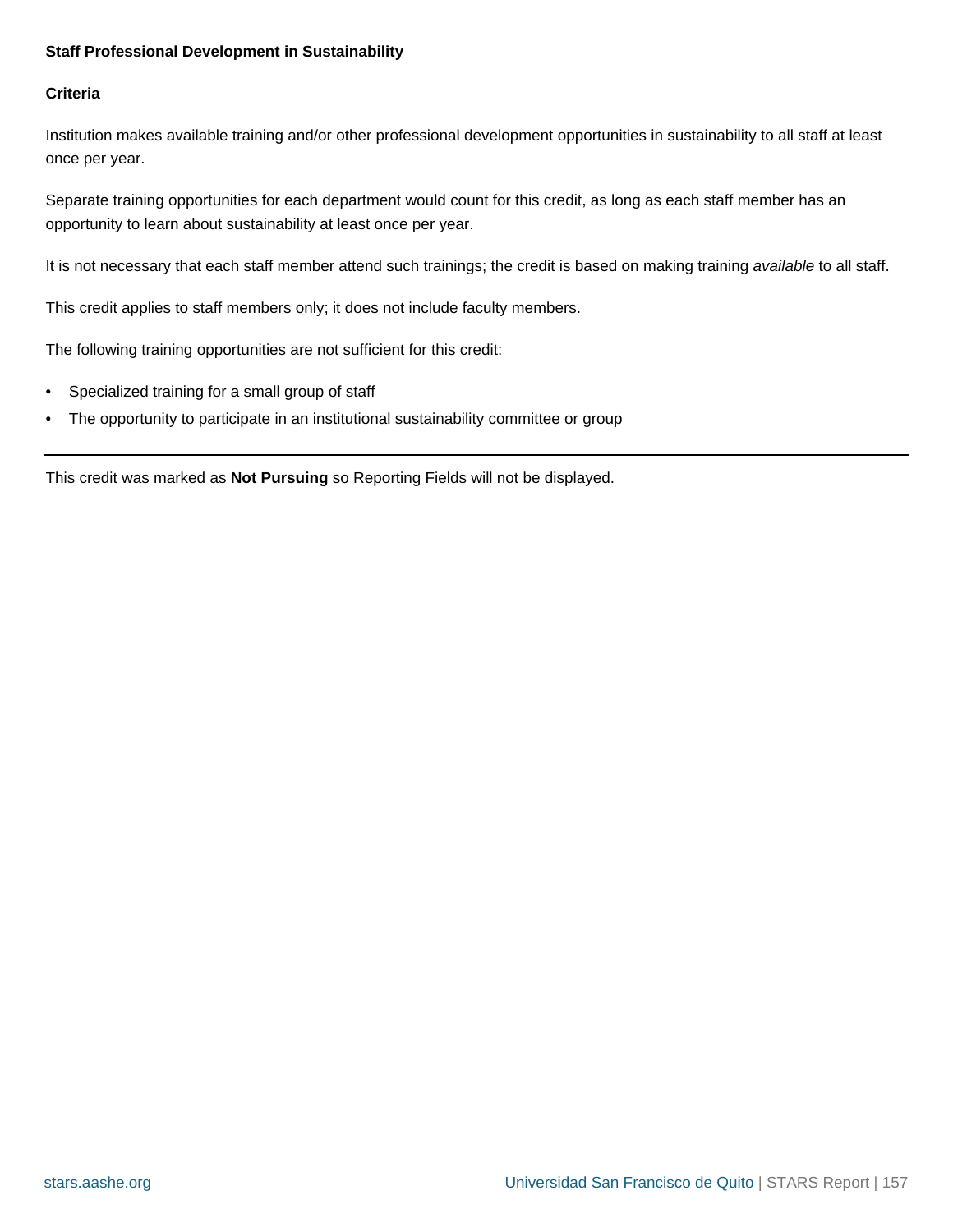# <span id="page-157-0"></span>**Criteria**

Institution covers sustainability topics in new employee orientation and/or in outreach and guidance materials distributed to new employees, including faculty and staff.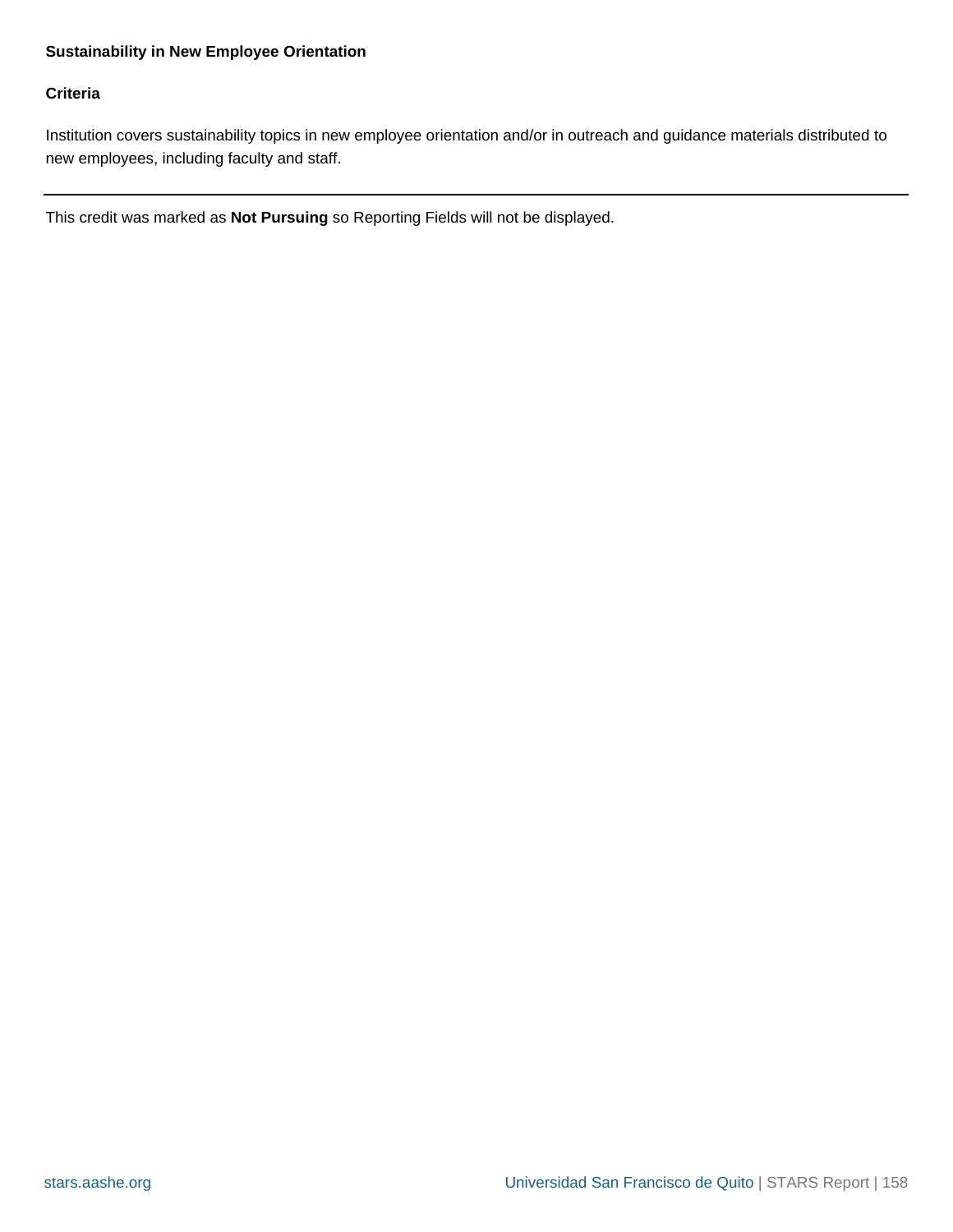# <span id="page-158-0"></span>**Employee Sustainability Educators Program**

# **Criteria**

Institution administers or oversees an ongoing faculty/staff peer-to-peer sustainability outreach and education program. In the program, employee sustainability educators are formally designated and receive formal training or participate in an institution-sponsored orientation. The institution offers financial or other support to the program.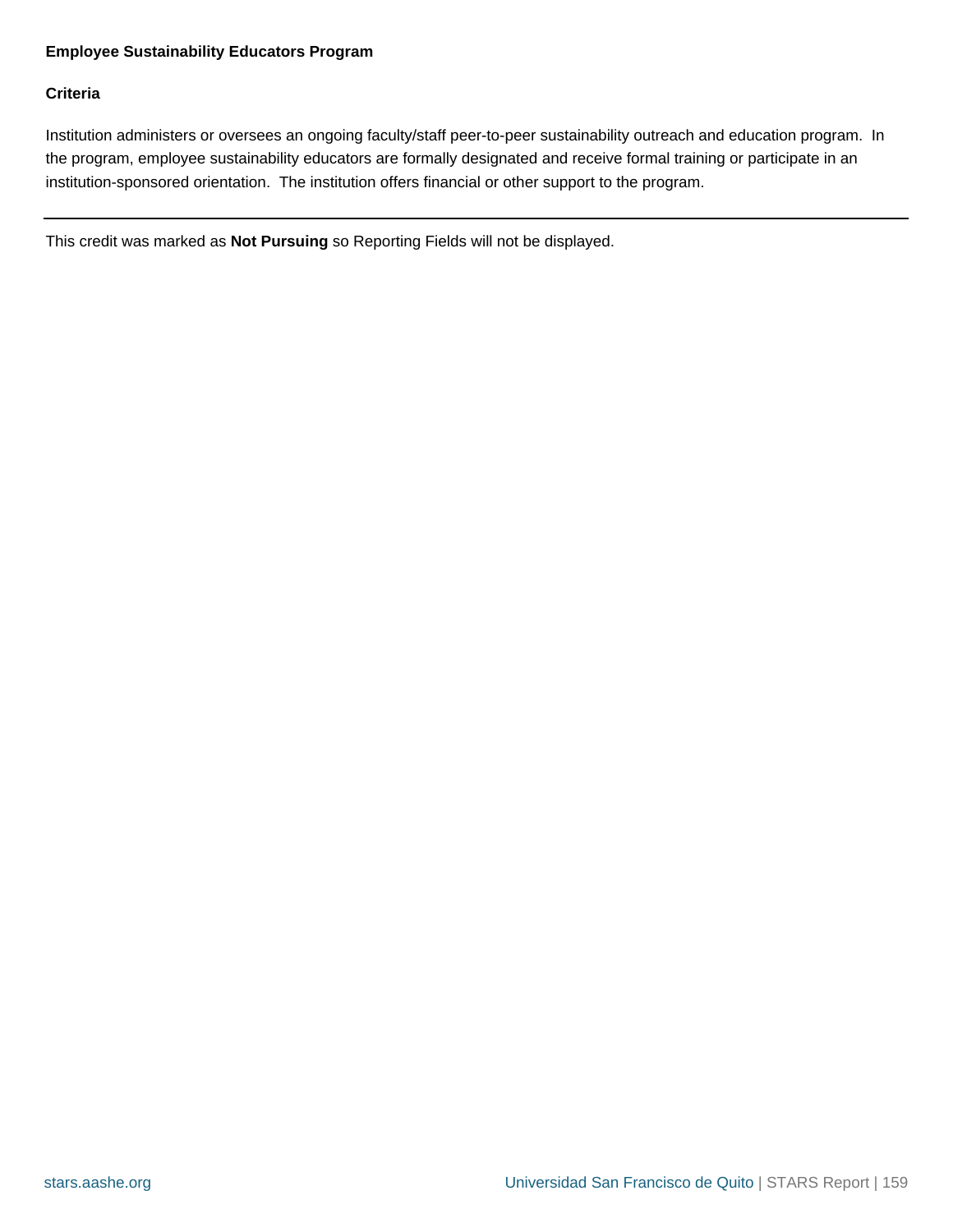# <span id="page-159-0"></span>**Childcare**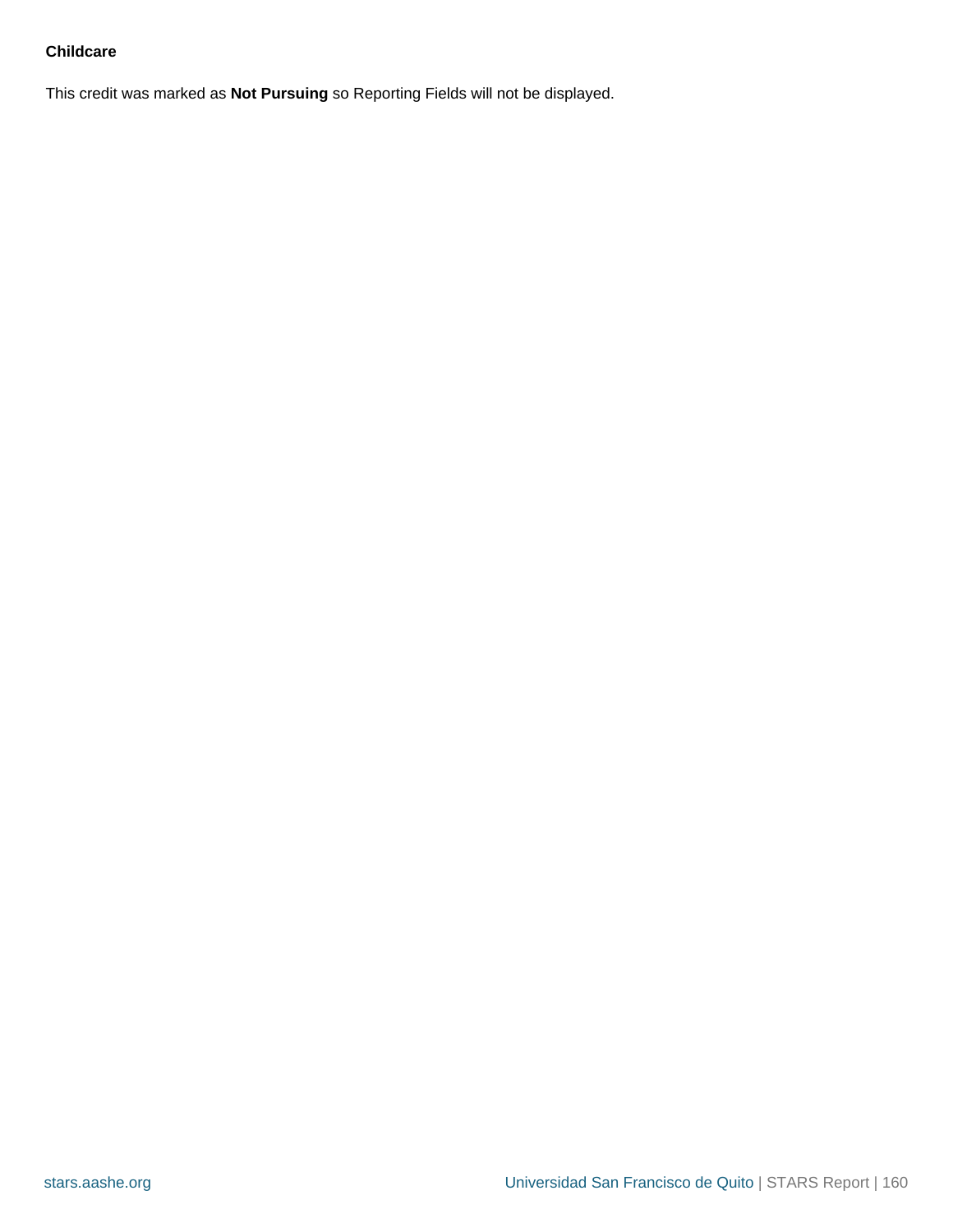# <span id="page-160-0"></span>**Employee Wellness Program**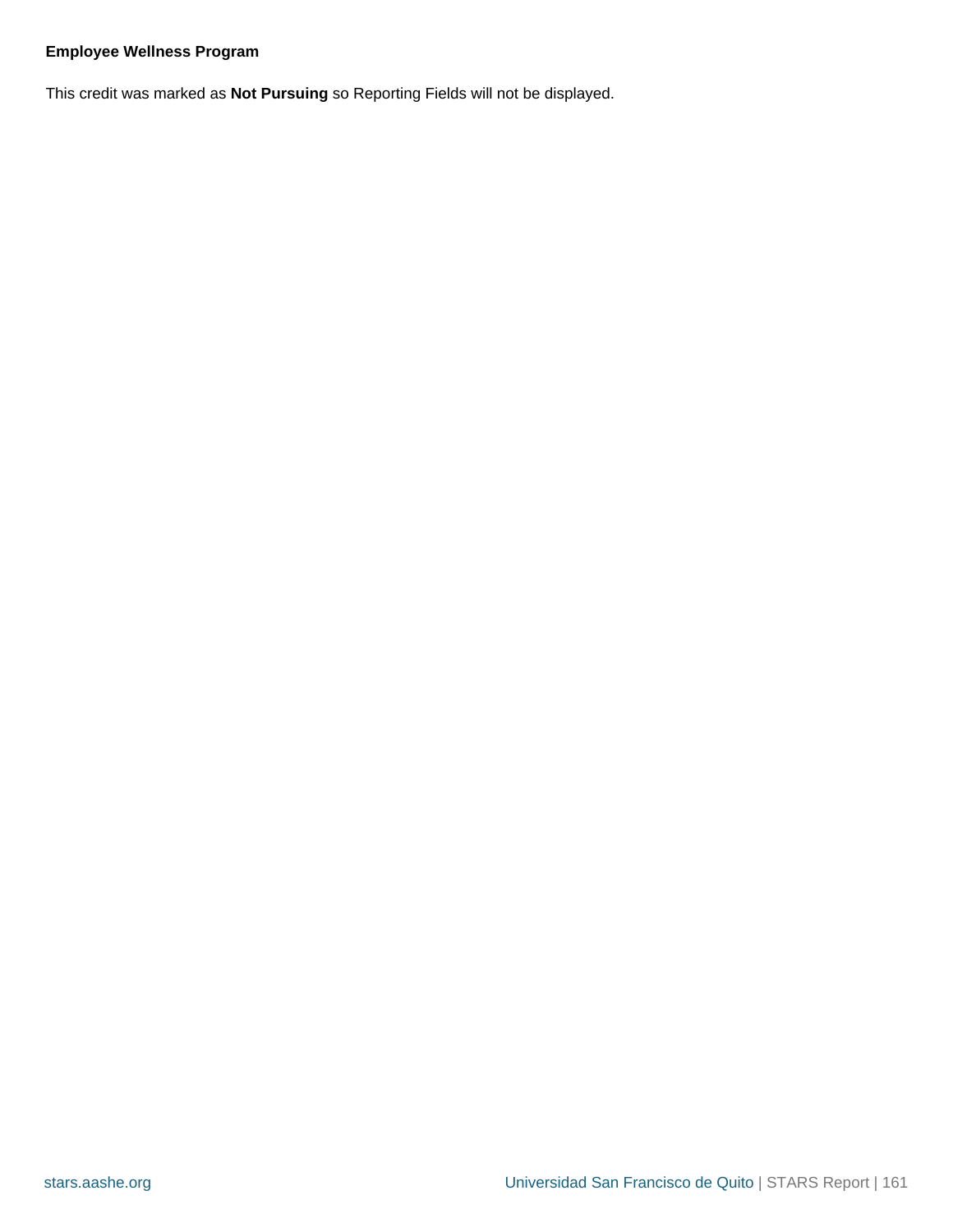# <span id="page-161-0"></span>**Socially Responsible Retirement Plan**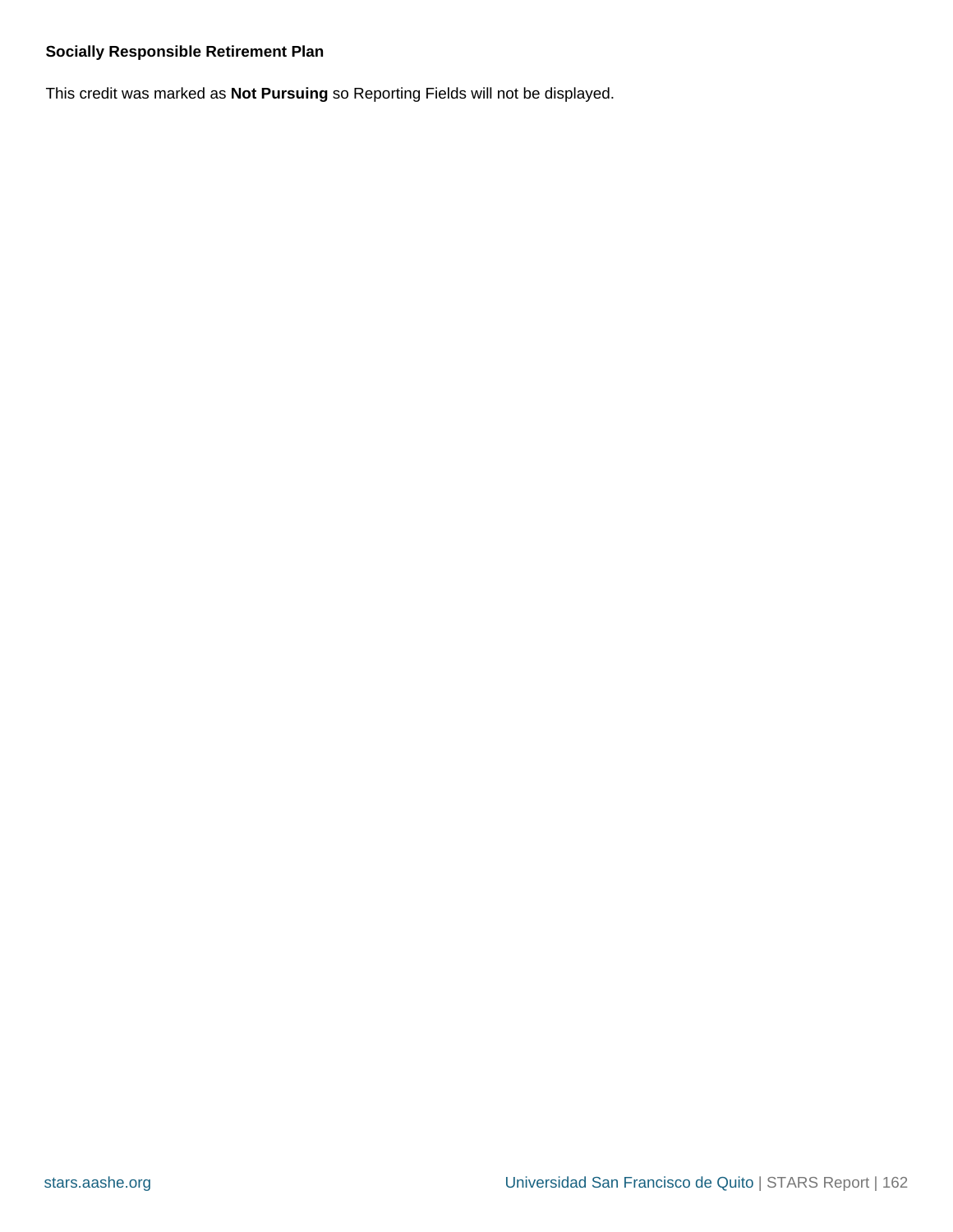# **Investment**

This subcategory seeks to recognize institutions that make investment decisions that promote sustainability. Most institutions invest some of their assets in order to generate income. Together, colleges and universities invest hundreds of billions of dollars. Schools with transparent and democratic investment processes promote accountability and engagement by the campus and community. Furthermore, institutions can support sustainability by investing in companies and funds that, in addition to providing a strong rate of return, are committed to social and environmental responsibility. Investing in these industries also supports the development of sustainable products and services. Finally, campuses can engage with the businesses in which they are invested in order to promote sustainable practices.

Throughout this subcategory, the term "sustainable investment" is inclusive of socially responsible, environmentally responsible, ethical, impact, and mission-related investment.

| <b>Credit</b>                               |  |
|---------------------------------------------|--|
| Committee on Investor Responsibility        |  |
| Shareholder Advocacy                        |  |
| <b>Positive Sustainability Investments</b>  |  |
| Student-Managed Sustainable Investment Fund |  |
| Sustainable Investment Policy               |  |
| <b>Investment Disclosure</b>                |  |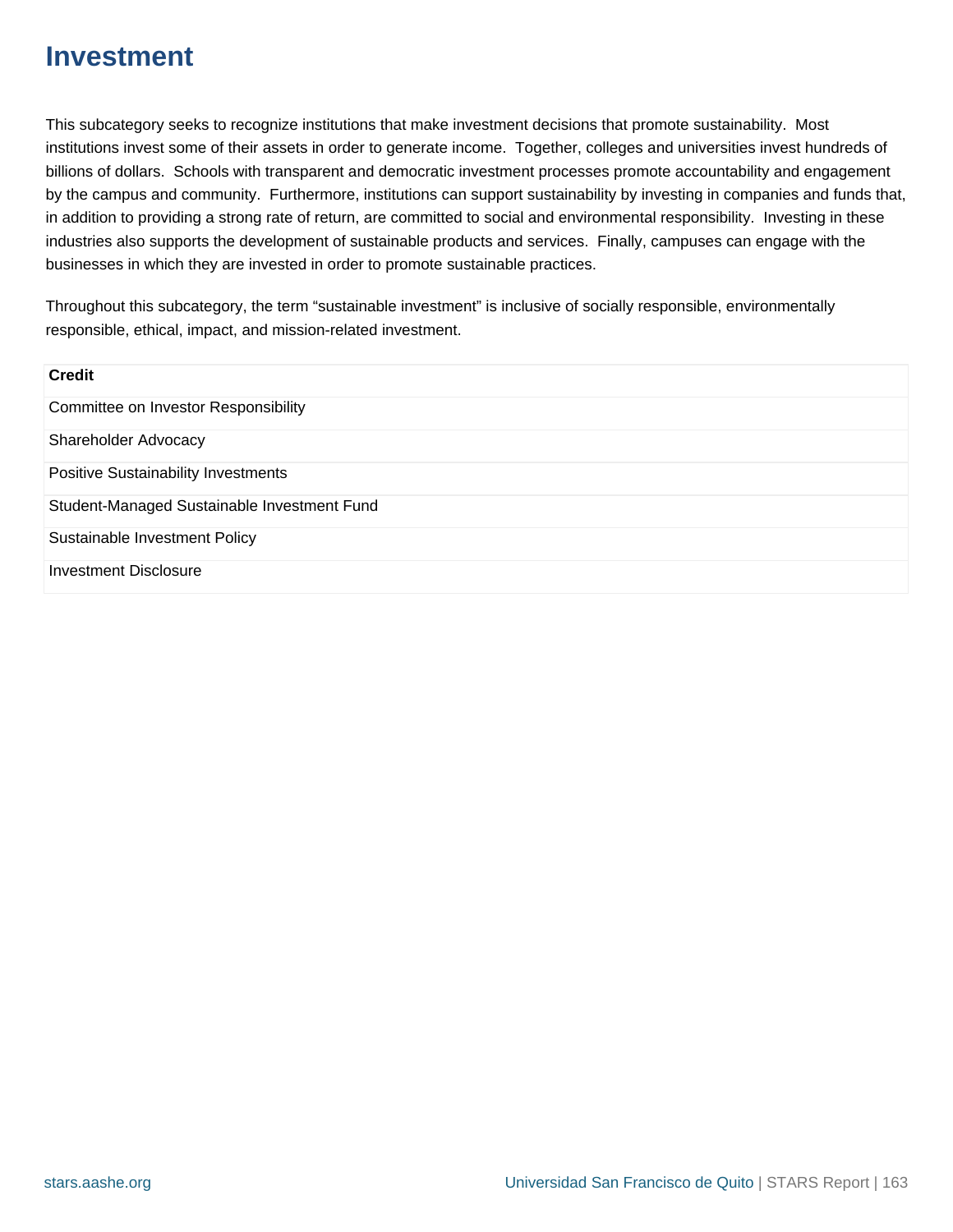# <span id="page-163-0"></span>**Committee on Investor Responsibility**

# **Criteria**

Institution has a formally established and active CIR or similar body that makes recommendations to the Board of Trustees on socially and environmentally responsible investment opportunities across asset classes, including proxy voting. The body has multi-stakeholder representation, which means its membership includes faculty, staff, and students and may include alumni, trustees, and/or other parties.

Institutions for which investments are handled by the university system and/or a separate foundation of the institution should report on the investment policies and activities of those entities.

A general committee that oversees the institution's investments does not count for this credit unless social and environmental responsibility is an explicit part of its mission and/or agenda.

This credit applies to institutions with endowments of US \$1 million or larger. Institutions with endowments totaling less than US \$1 million may choose to omit this credit.

This credit was marked as **Not Applicable** for the following reason:

Institution's endowment is worth US \$1 million or less.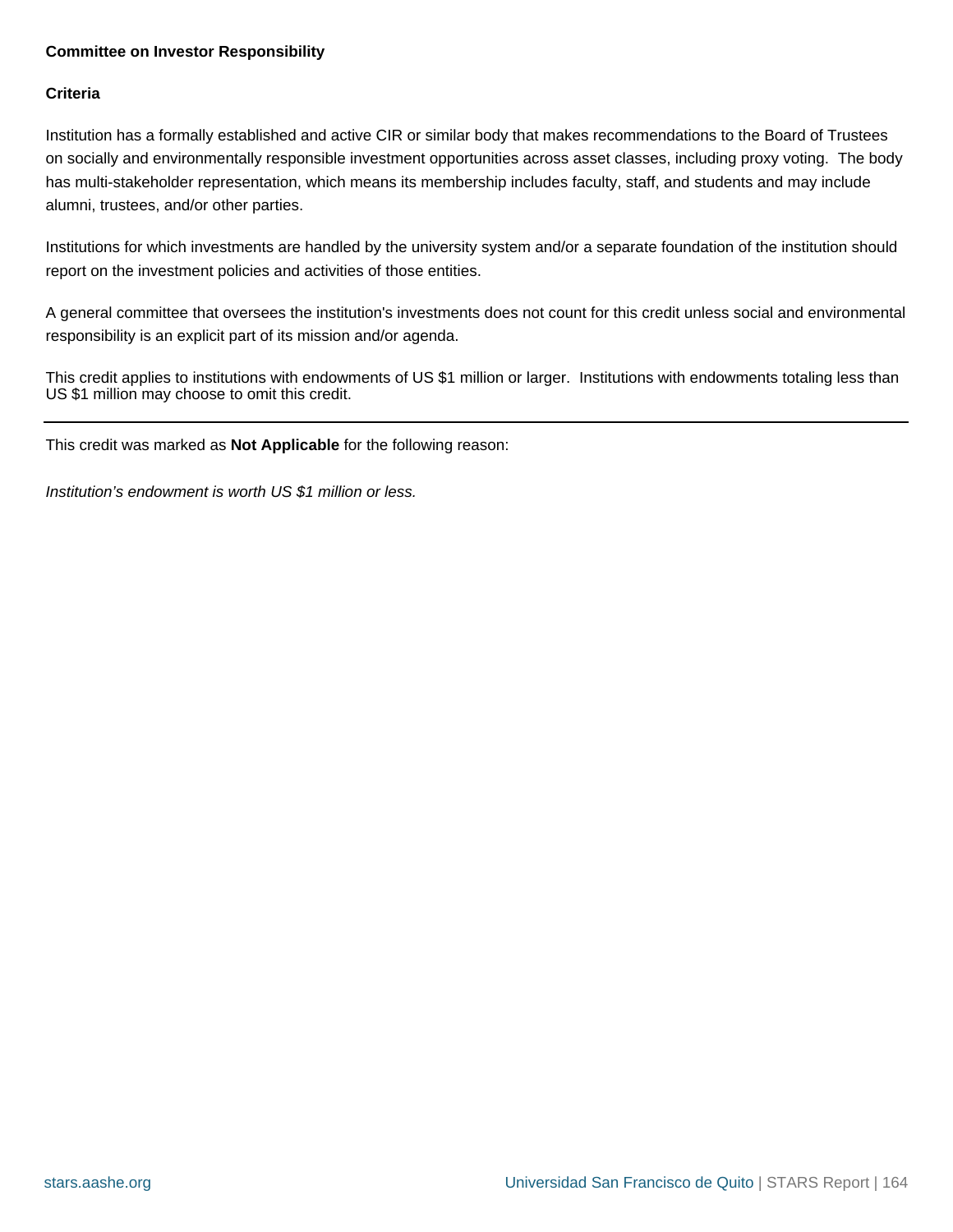# <span id="page-164-0"></span>**Shareholder Advocacy**

## **Criteria**

There are two possible approaches to earning this credit.

1) Institution filed or co-filed one or more shareholder resolutions that address sustainability or submitted one or more letters about social or environmental responsibility to a company in which it holds investments, during the previous three years.

and/or

2) Institution has conducted a negative screening of its entire investment pool within the last three years. This could take the form of prohibiting investment in an industry (e.g. tobacco or weapons manufacturing) or participating in a divestment effort (e.g. companies operating in South Africa during apartheid). The negative screen includes selling all but \$2,000 or less of the affected direct holdings and writing a letter to all fund managers encouraging them to remove affected holdings as well.

Institutions for which investments are handled by the university system and/or a separate foundation of the institution should report on the shareholder advocacy activities of those entities.

This credit was marked as **Not Applicable** for the following reason:

Institution's endowment is worth US \$1 million or less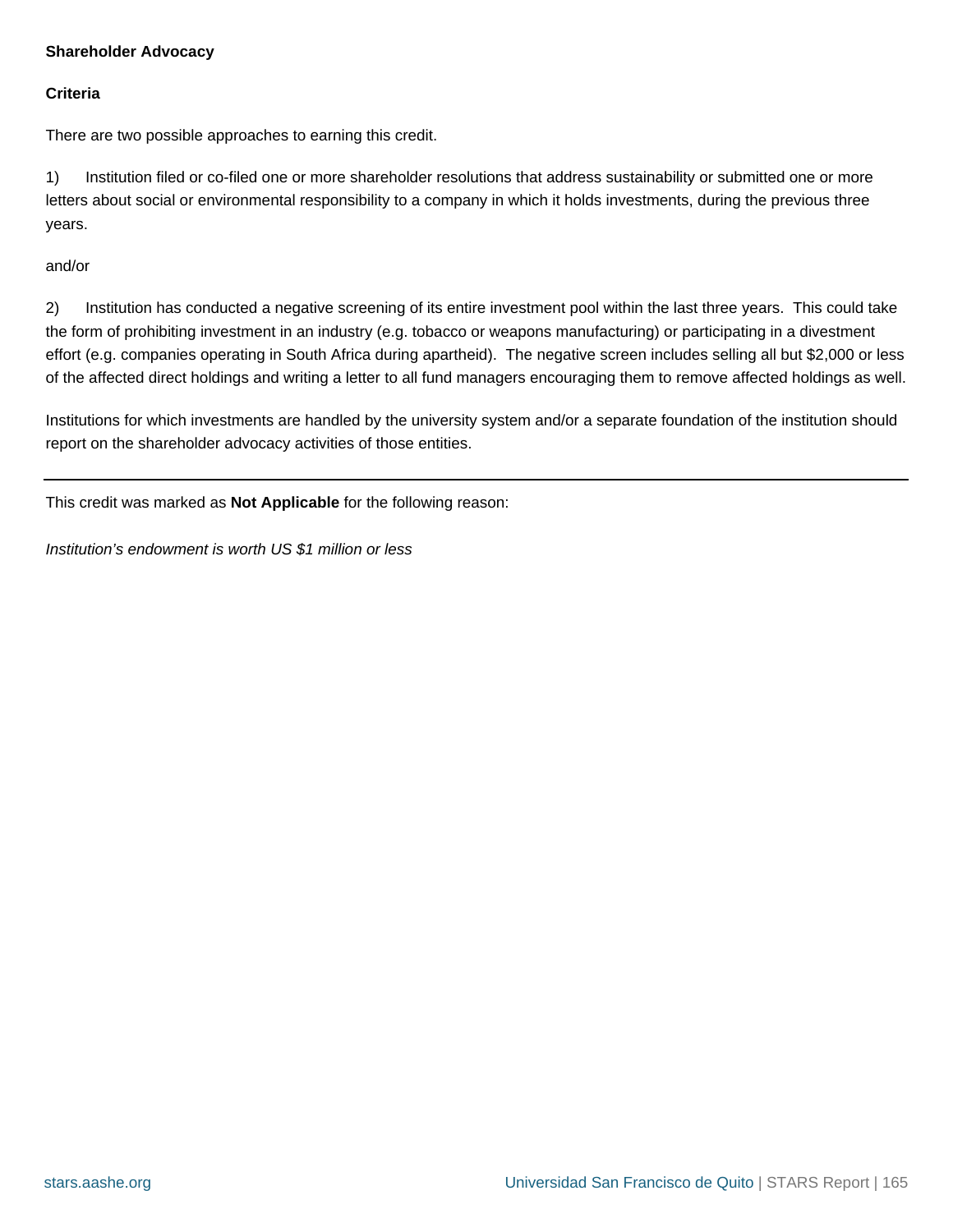## <span id="page-165-0"></span>**Positive Sustainability Investments**

## **Criteria**

Institution invests in any of the following:

- Sustainable industries, such as renewable energy or sustainable forestry
- Businesses selected for exemplary sustainability performances
- Sustainability investment funds, such as a renewable energy investment fund
- Community development financial institutions (CDFI)
- Socially responsible mutual funds with positive screens.

Investment in a socially responsible mutual fund with only negative screens (i.e. one that excludes egregious offenders or certain industries, such as tobacco or weapons manufacturing) does not count for this credit.

Institutions for which investments are handled by the university system and/or a separate foundation of the institution should report on the investment policies and activities of those entities.

This credit was marked as **Not Applicable** for the following reason:

Institution's endowment is worth US \$1 million or less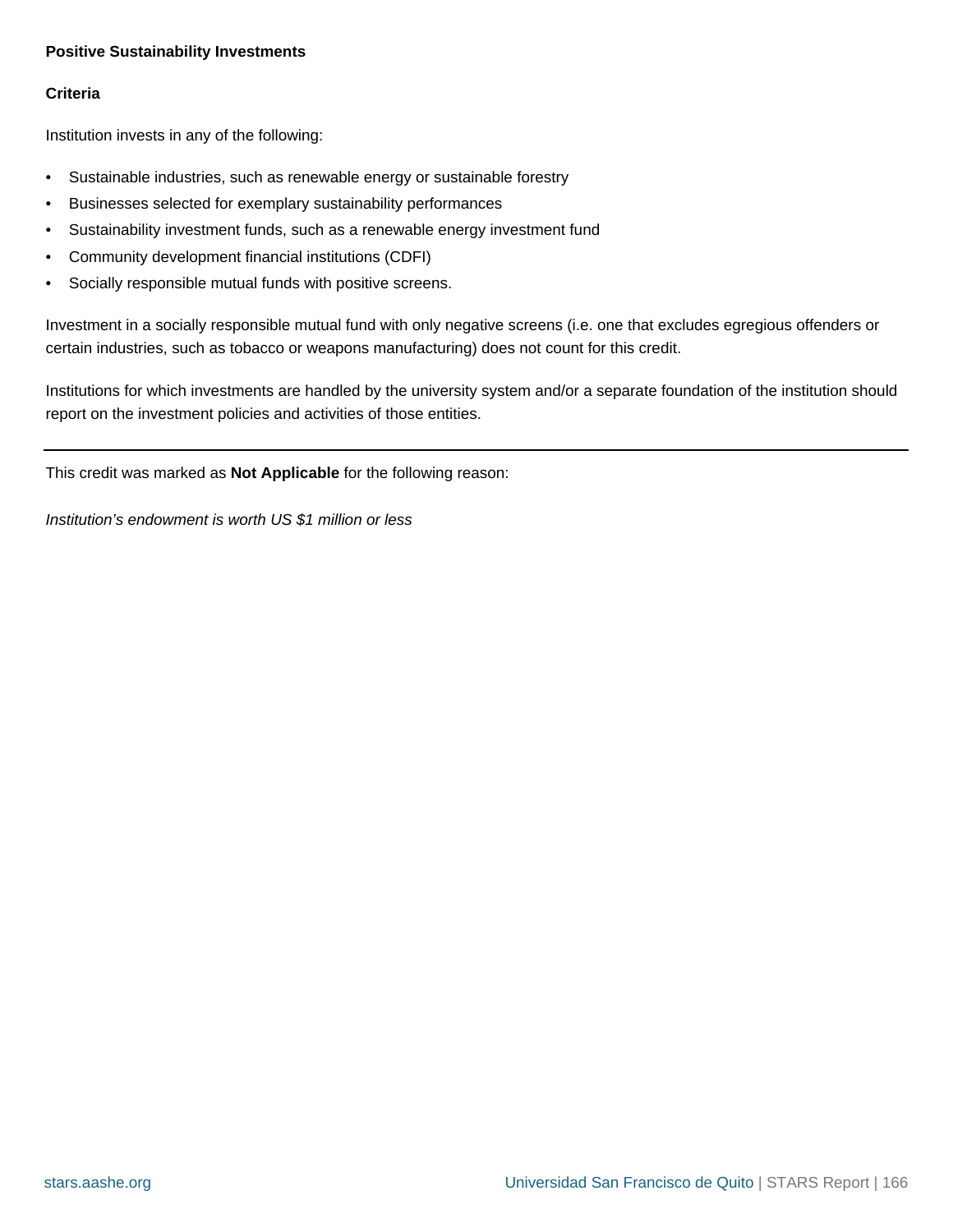# <span id="page-166-0"></span>**Student-Managed Sustainable Investment Fund**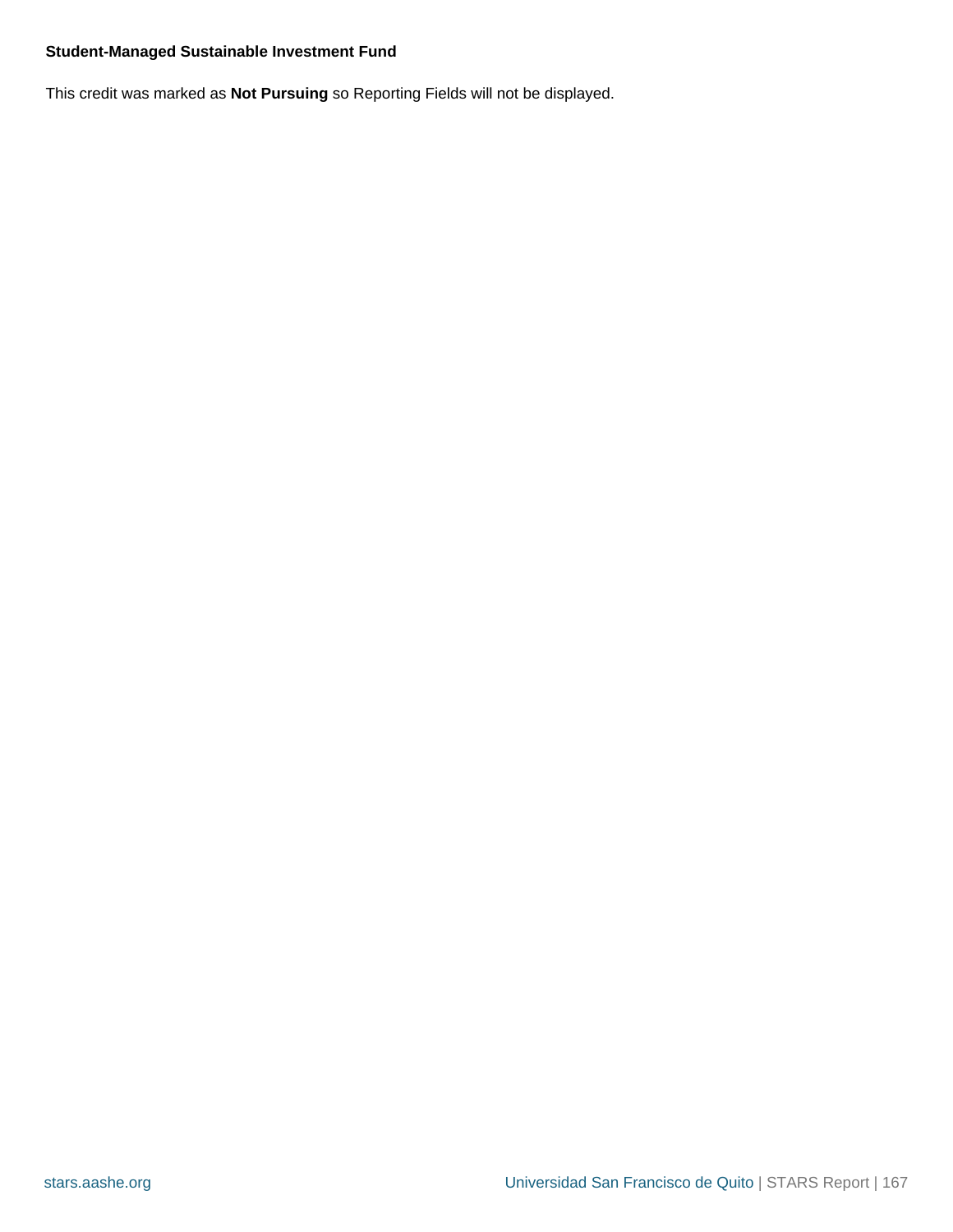# <span id="page-167-0"></span>**Sustainable Investment Policy**

This credit was marked as **Not Applicable** for the following reason:

Institution does not have an investment pool.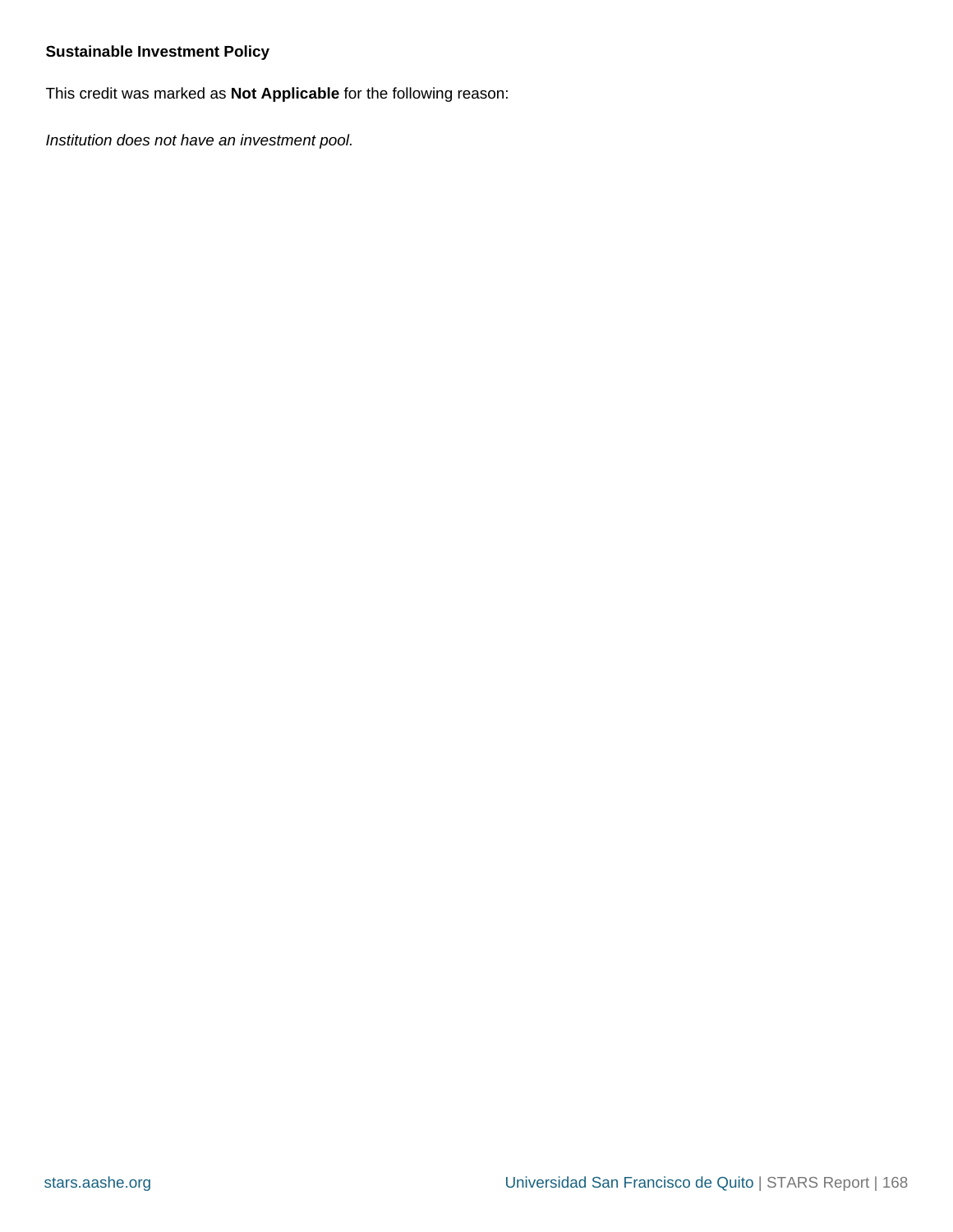# <span id="page-168-0"></span>**Investment Disclosure**

This credit was marked as **Not Applicable** for the following reason:

Institution does not have an investment pool.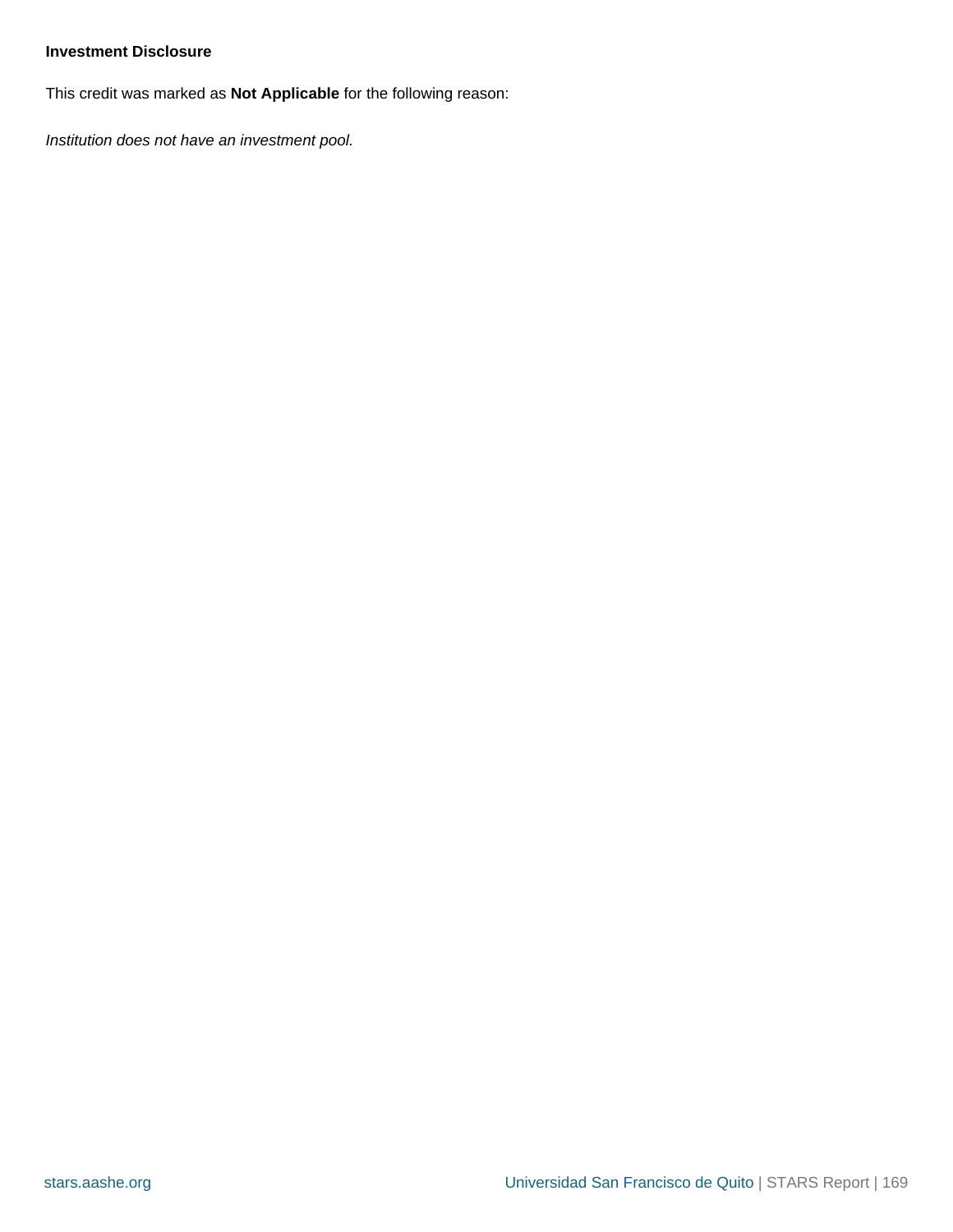# **Public Engagement**

This subcategory seeks to recognize institutions that give back to their communities through community service, engagement, and partnerships. Volunteerism and the sense of compassion that community service helps develop are fundamental to achieving sustainability. From tutoring children to removing invasive species to volunteering at a food bank, students, faculty, and staff can make tangible contributions that address sustainability challenges through community service. Community engagement can help students develop leadership skills while deepening their understandings of practical, real-world problems. Institutions can contribute to their communities by harnessing their financial and academic resources to address community needs. For example, faculty research and courses can focus on how to address community problems. In addition, colleges and universities can offer incentives for their graduates to pursue careers that fill community needs, and schools can use their prominence to advocate for sustainability outside of their institutions.

| <b>Credit</b>                                |
|----------------------------------------------|
| <b>Community Sustainability Partnerships</b> |
| Inter-Campus Collaboration on Sustainability |
| Sustainability in Continuing Education       |
| <b>Community Service Participation</b>       |
| <b>Community Service Hours</b>               |
| <b>Sustainability Policy Advocacy</b>        |
| <b>Trademark Licensing</b>                   |
| <b>Graduation Pledge</b>                     |
| <b>Community Service on Transcripts</b>      |
| <b>Farmers' Market</b>                       |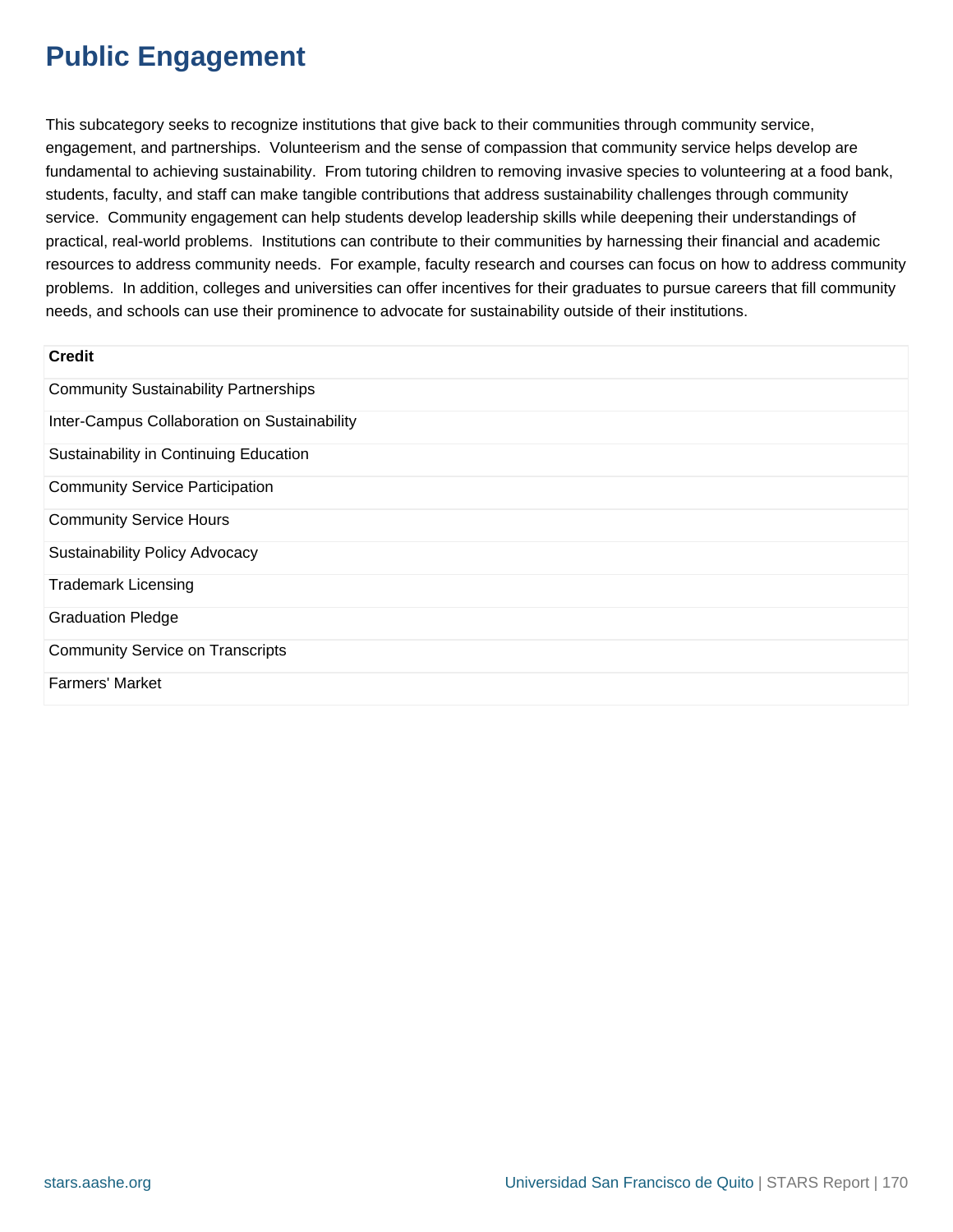**Diego Gabela** Head of Admissions Biology

#### <span id="page-170-0"></span>**Criteria**

Institution has formal partnership(s) with the local community, including school districts, government agencies, non-profit organizations, or other entities, to work together to advance sustainability within the community.

"---" indicates that no data was submitted for this field

# **Does the institution participate in community sustainability partnerships that meet the criteria for this credit?:**

Yes

# **A brief description of the institution's sustainability partnerships with the local community:**

USFQ has various formal partnerships with local communities, Non Profits, governments and International Universities to foster community relations and advance sustainability efforts.

#### PASEC Partnerships

The first partnership includes over 55 Non Profits, health clinics and public schools where students volunteer for 80 hours as a class requirement. Most of the partnerships have been ongoing since 2003. Organizations that wish to form a partnership with the university go thought proper screening to make sure the requirements and objectives of the class can be achieved. After this screening takes place, a signed agreement among the parties is properly signed and filed. The Non Profit will then be published in the list of partners for PASEC. Every year the list is updated and partnerships are only terminated if one of the two parties raises the desire. Most of the partnerships are focused on the "people" part of sustainability. We have categorized partnerships into areas that organizations serve for example age groups, sector of practice and geographic presence.

Academic Department partnerships for projects for 2012

Academic Department -Project- Geographic Scope COCSA -Community development-Altura and Guangaje- Cotopaxi COCSA- Identify endangered fauna that could potentially be commercialized- Ecuadorian Territory Politécnico-Energy Efficient Power Plants-Macas CTT- Water management and Quality-Riobamba

Scientific Stations and Community development

a. The Galapagos Institute for the Arts and Sciences (GAIAS) GAIAS is an academic and research institution offering hands-on academic programs for international and Ecuadorian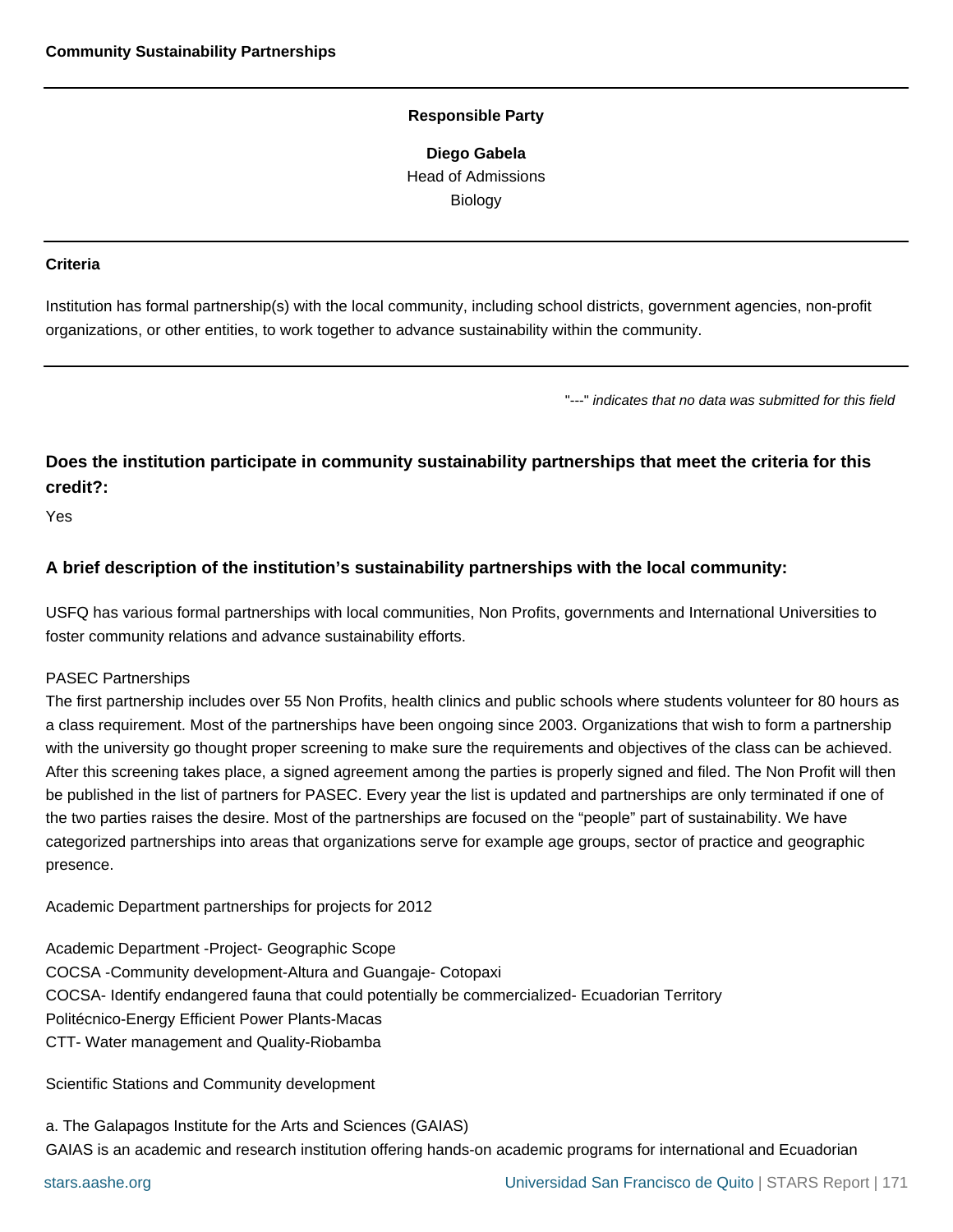students. Students partaking in semester programs have the opportunity to choose between three tracks: Marine Ecology; Evolution, Ecology and Conservation; and People Politics and the Environment.

Established by Universidad San Francisco de Quito (USFQ) in 2002, GAIAS was created with the support of the Galapagos National Park, the Municipality of San Cristobal, and the local government as well as in support of Chapel Hill University.

GAIAS recognizes that effective environmental conservation requires accessible and sustainable economic alternatives for the local people.

It is with this focus and understanding that GAIAS seeks to promote the development and replication of sustainable, non-extractive economic opportunities through access to quality higher education.

# **The website URL where information about sustainability partnerships is available:**

[http://www.usfq.edu.ec/programas\\_academicos/Tiputini/Paginas/default.aspx](http://www.usfq.edu.ec/programas_academicos/Tiputini/Paginas/default.aspx)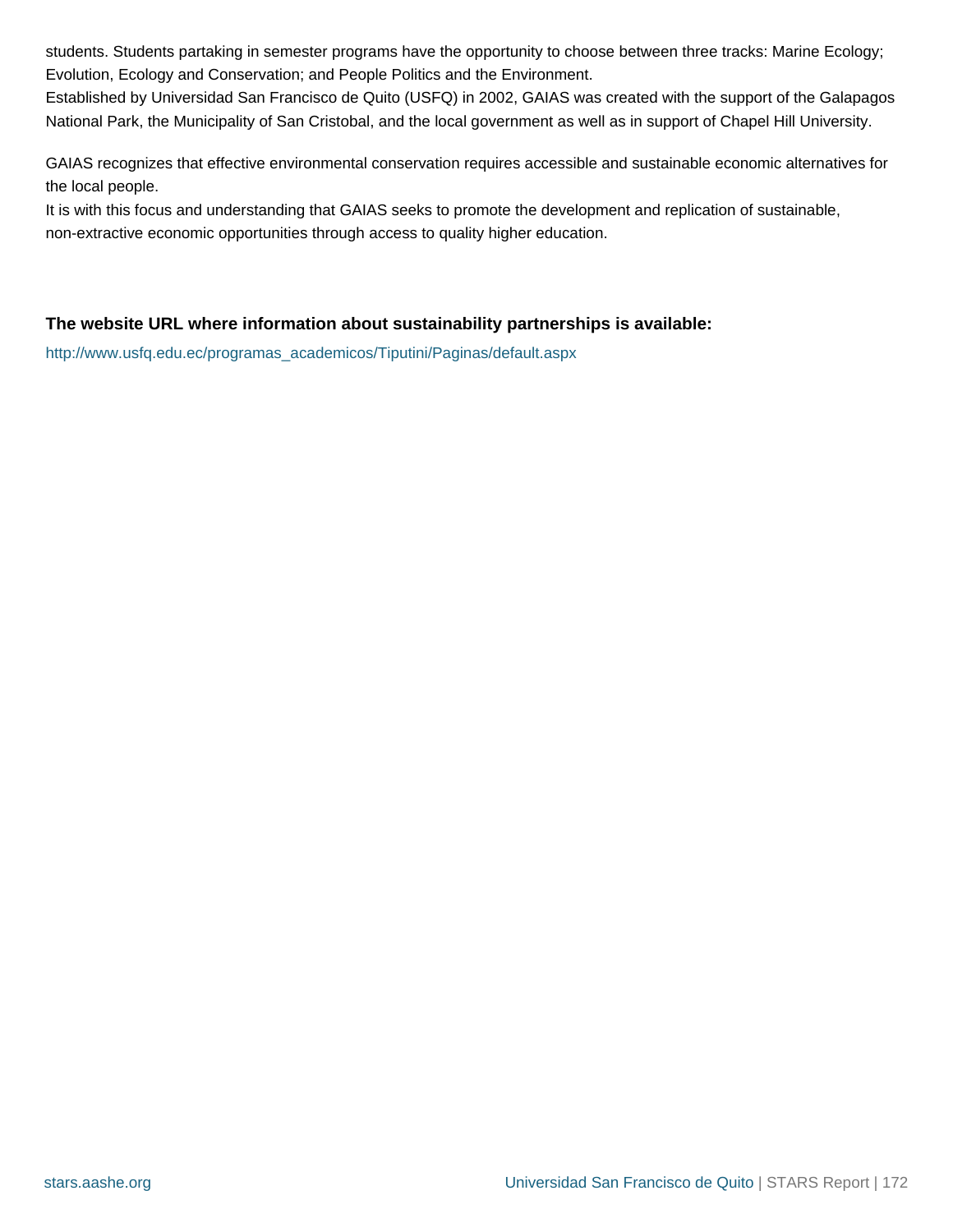**David Romo** Head of Ethnic Diversity Ethnic Diversity

#### <span id="page-172-0"></span>**Criteria**

Institution collaborates with other colleges and universities to support and help build the campus sustainability community.

"---" indicates that no data was submitted for this field

**Does the institution collaborate with other colleges and universities to support and help build the campus sustainability community?:**

Yes

**A brief summary of papers, guides, presentations, and other resources the institution has developed to share their sustainability experience with other institutions:**

Tiputini Biodiversity Station (TBS)

TBS is a biological field station established in Amazonian Ecuador in 1994 by the Universidad San Francisco de Quito in collaboration with Boston University. We steward 638 hectares (about 1500 acres) of Amazonian land and is an official guard post for the Yasuní National Park.

**The names of local, state, regional, national, and other campus sustainability organizations or consortia in which the institution participates and/or is a member:**

Boston University

# **A brief summary of additional ways the institution collaborates with other campuses to advance sustainability :**

Primary activities are associated with research and education and the main goal is to better understand nature so that appropriate and effective conservation strategies may be implemented. Consequently, scientists are constantly conducting research on a wide array of topics ranging from cataloging the regional mega diversity to animal behavior to global climate change. A large proportion of efforts are dedicated to environmental education of students in organized groups that come for relatively short visits.

#### **The website URL where information about cross-campus collaboration is available:**

[http://www.usfq.edu.ec/programas\\_academicos/Tiputini/Paginas/About-us.aspx](http://www.usfq.edu.ec/programas_academicos/Tiputini/Paginas/About-us.aspx)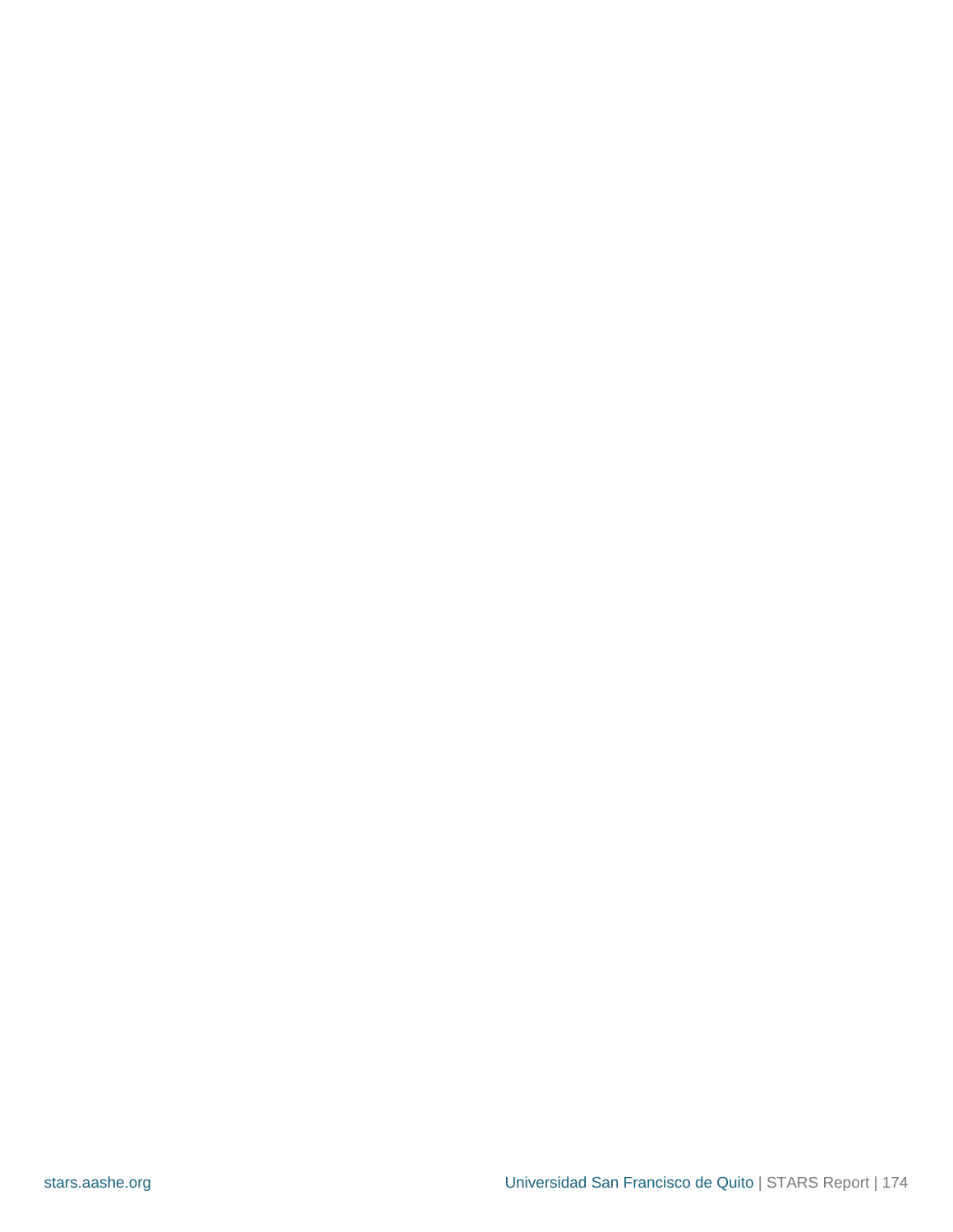**Diego Gabela** Head of Admissions Biology

#### <span id="page-174-0"></span>**Criteria**

#### **Part 1**

Institution offers continuing education courses that are focused on or related to sustainability.

Courses that can be taken for academic credit are not included in this credit. They are covered by the Curriculum subcategory.

#### **Part 2**

Institution has a sustainability-related certificate program through its continuing education or extension department.

"---" indicates that no data was submitted for this field

**Does the institution offer continuing education courses that are focused on or related to sustainability?:** Yes

**Number of sustainability continuing education courses offered :**

48

**Total number of continuing education courses offered:**

285

**Does the institution have a sustainability-related certificate program through its continuing education or extension department?:**

No

**A brief description of the certificate program:**

---

**Year the certificate program was created:**

---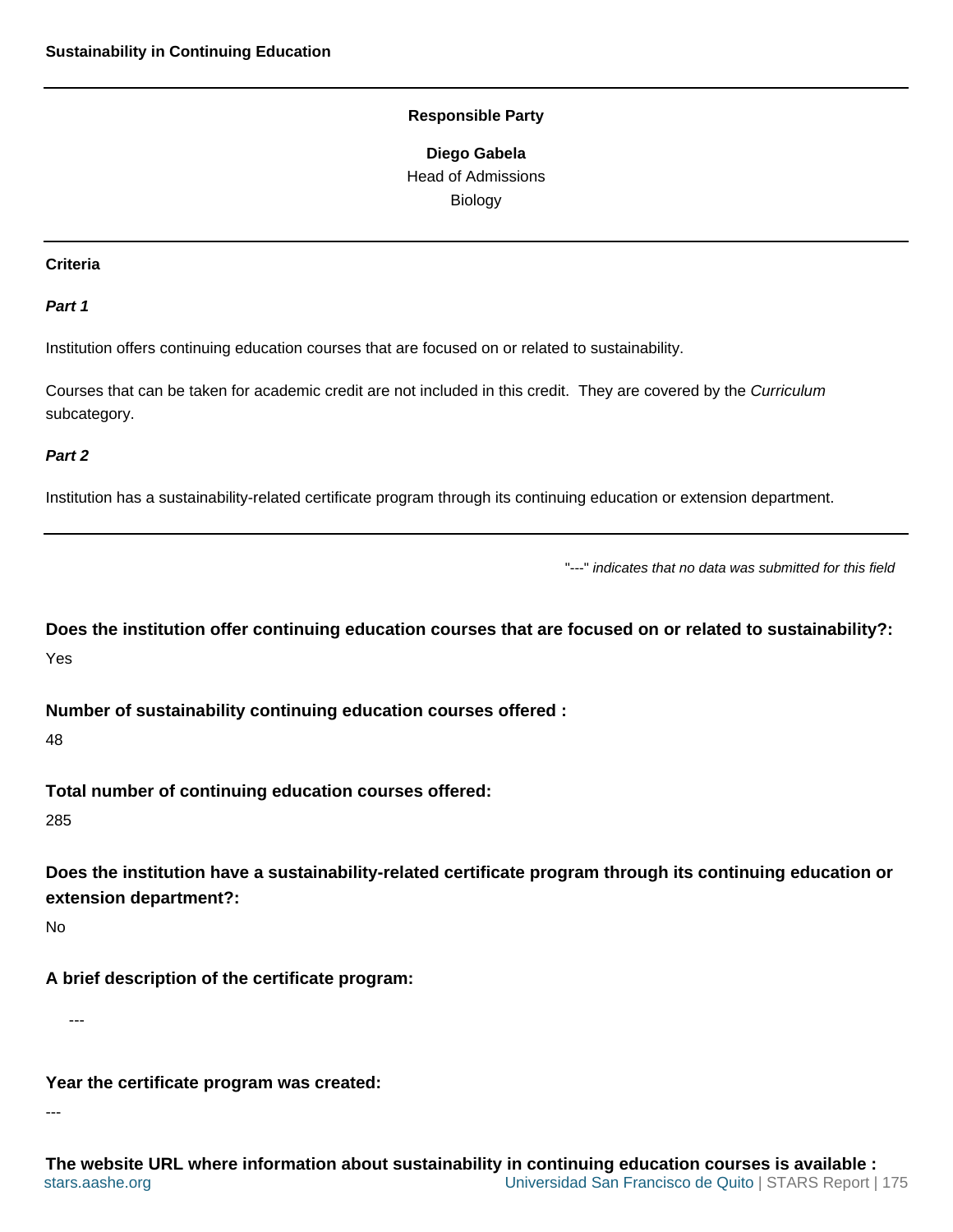#### **Data source(s) and notes about the submission:**

USFQ is currently involved in community education programs. Such courses train community members in sustainability topics and help build knowledge about the subject for free and open to the public. We do not have certificate courses under sustainability criteria therefore part 2 will not be completed. We assumed that programs that fell into this category had to do with improving people's life through health, maintaining small community identity and sustainable development, energy and water, biodiversity or conservation planning and programs. We left out 5 programs that are strictly related to biology because there was no evidence of sustainability criteria. Additionally there is a lack of information regarding if any of the other programs might have covered sustainable topics but these were not mentioned in the program content.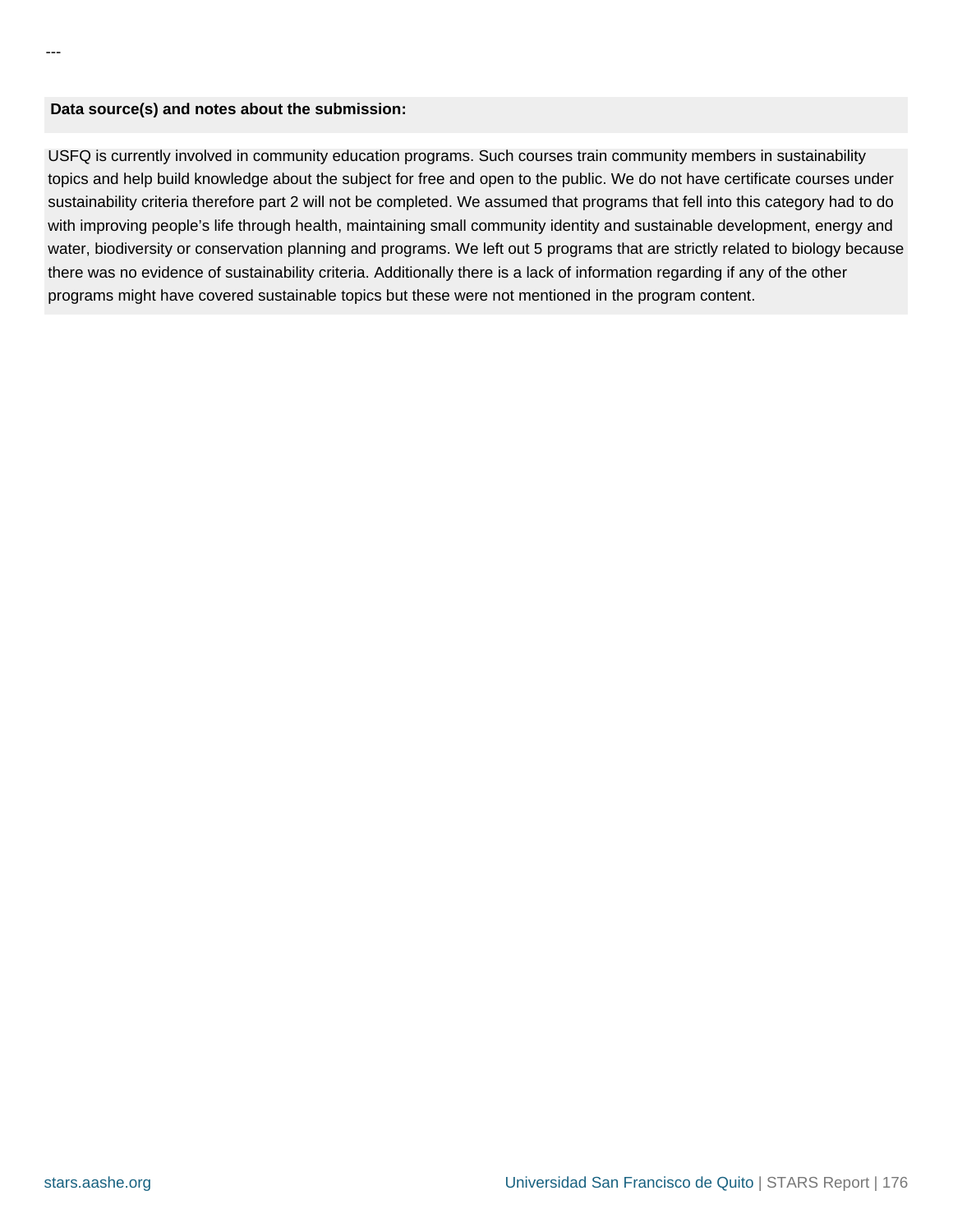**Diego Gabela** Head of Admissions Biology

#### <span id="page-176-0"></span>**Criteria**

Institution engages its student body in community service, as measured by the percentage of students who participate in community service.

Institutions may exclude non-credit, continuing education, and/or part-time students from this credit.

"---" indicates that no data was submitted for this field

**The number of students engaged in community service:**

1,277

**Total number of students, which may exclude part-time, continuing education and/or non-credit students:** 5,953

**The website URL where information about the institution's community service initiatives is available:** ---

#### **Data source(s) and notes about the submission:**

USFQ students are involved with the community in two main ways: a class directed to volunteerism (it is a 4 credit class) and community work through each academic department mainly health clinics.

As for community work through academic departments, this involvement with the community includes all health clinics and its brigades (dental, health, veterinarian), law services, as well as data compilation for sustainable or health activities.

This credit is also a requirement by the Ecuadorian Higher education accreditation identity SENECYT.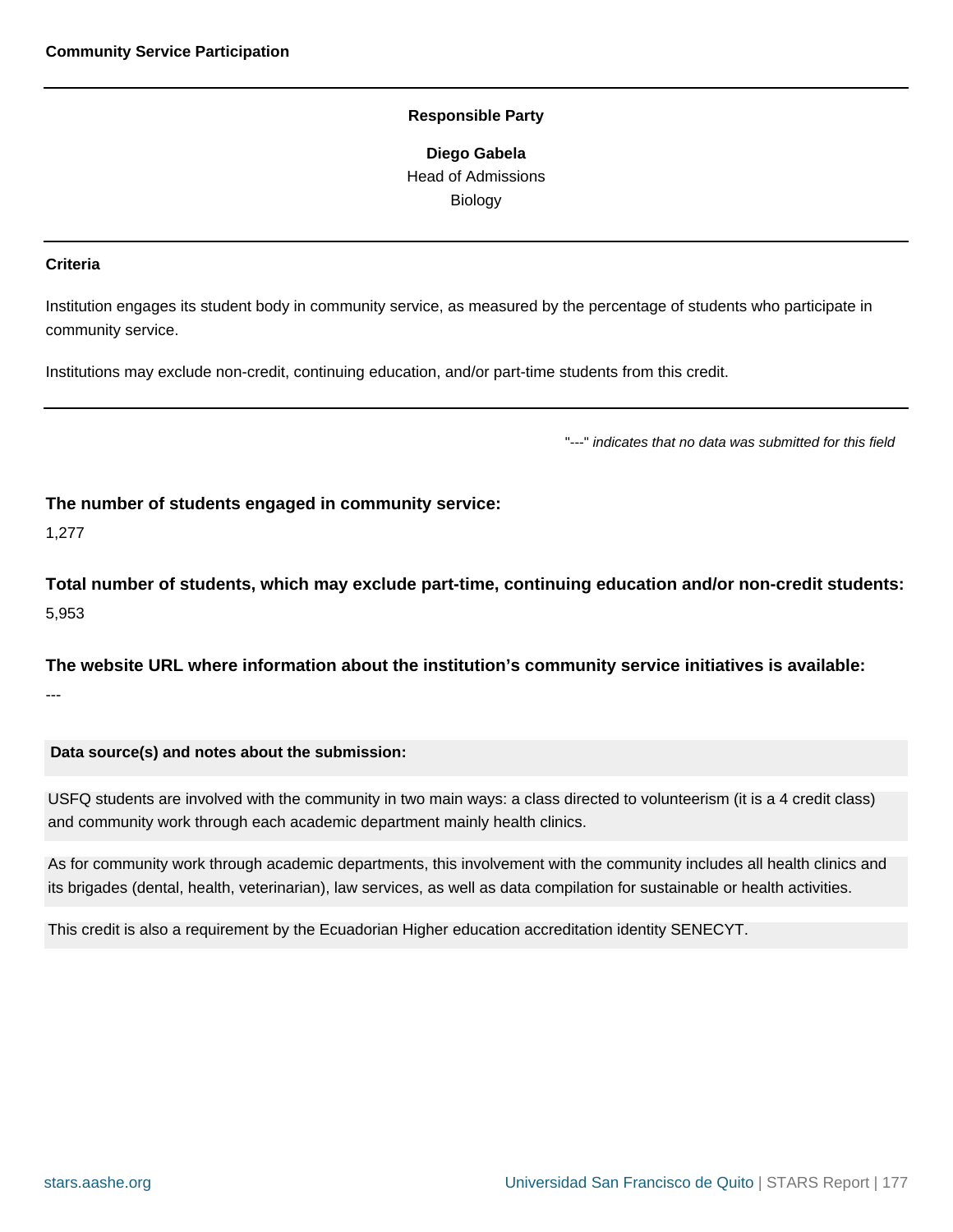**Diego Gabela** Head of Admissions Biology

#### <span id="page-177-0"></span>**Criteria**

Institution engages students in community service, as measured by average hours contributed per full-time student per year.

Institutions may exclude non-credit, continuing education, and/or part-time students from this credit.

"---" indicates that no data was submitted for this field

**The number of student community service hours contributed during a one-year period:** 83,848

**Total number of students, which may exclude part-time, continuing education and/or non-credit students:** 5,953

**The website URL where information about the institution's community service initiatives is available:** ---

#### **Data source(s) and notes about the submission:**

Students pick a Nonprofit of their choice from a list of 50 Non-profits that the University has pre-approved. These non-profit put them in contact with real, ongoing social problems in Ecuador. They have to complete 80 hours in order to pass the class. There are 2 ways to complete the required hours. First, they can strictly adhere to work under the requirements of the Non-Profit. An example is Habitat for Humanity in which students have to build homes. The second way they can help the nonprofit is by working on a special project that will be worth at maximum 30 hours. Students can apply their area of study or skills in order to create a project that must endure in time and has a scope. One example is a student whom developed a learning game and left a written manual for teachers on how to use the game and apply learning lessons. Every 5 to 8 students out of 25 students decide to pursue this initiative. This comes up to 60,000 hours of volunteering. Additionally the community work amounted to 23,848 hours of volunteering.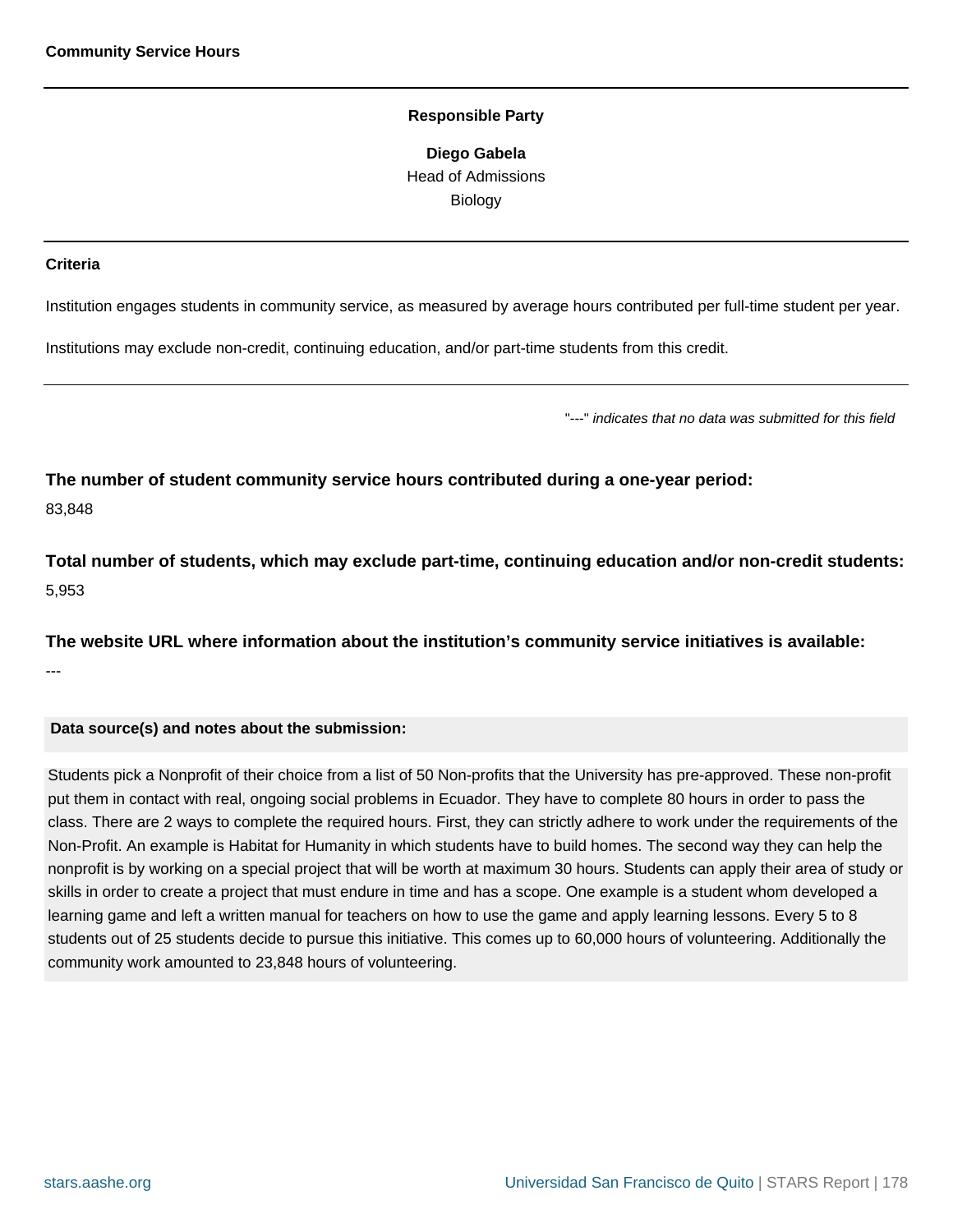# <span id="page-178-0"></span>**Sustainability Policy Advocacy**

## **Criteria**

Institution advocates for federal, state, or local public policies that support campus sustainability or that otherwise advance sustainability.

The policy advocacy must be done by the institution, not by students or a student group.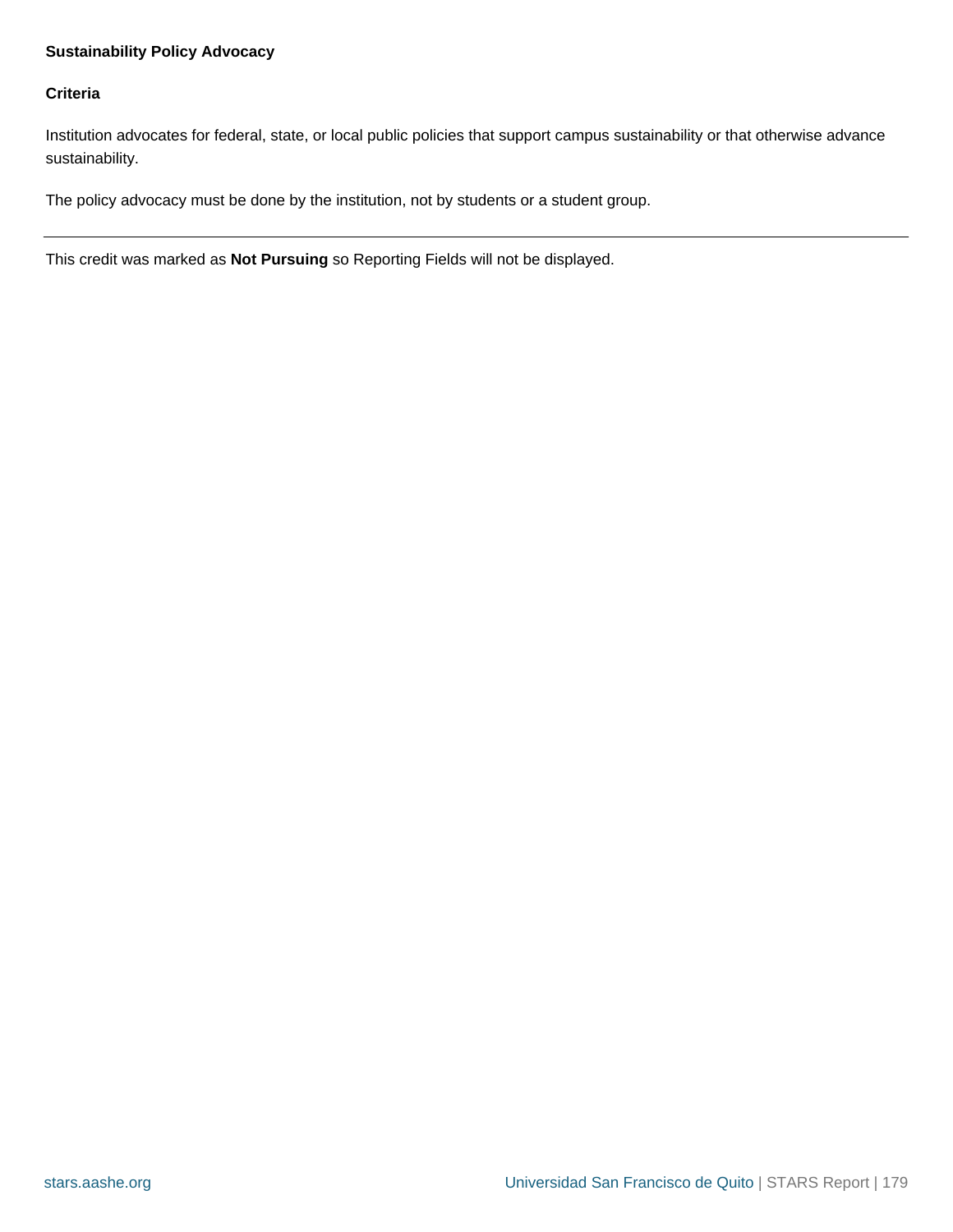# <span id="page-179-0"></span>**Trademark Licensing**

# **Criteria**

# **Part 1**

Institution is a member of the Fair Labor Association or Worker Rights Consortium.

## **Part 2**

Institution has signed on to participate in the Designated Suppliers Program.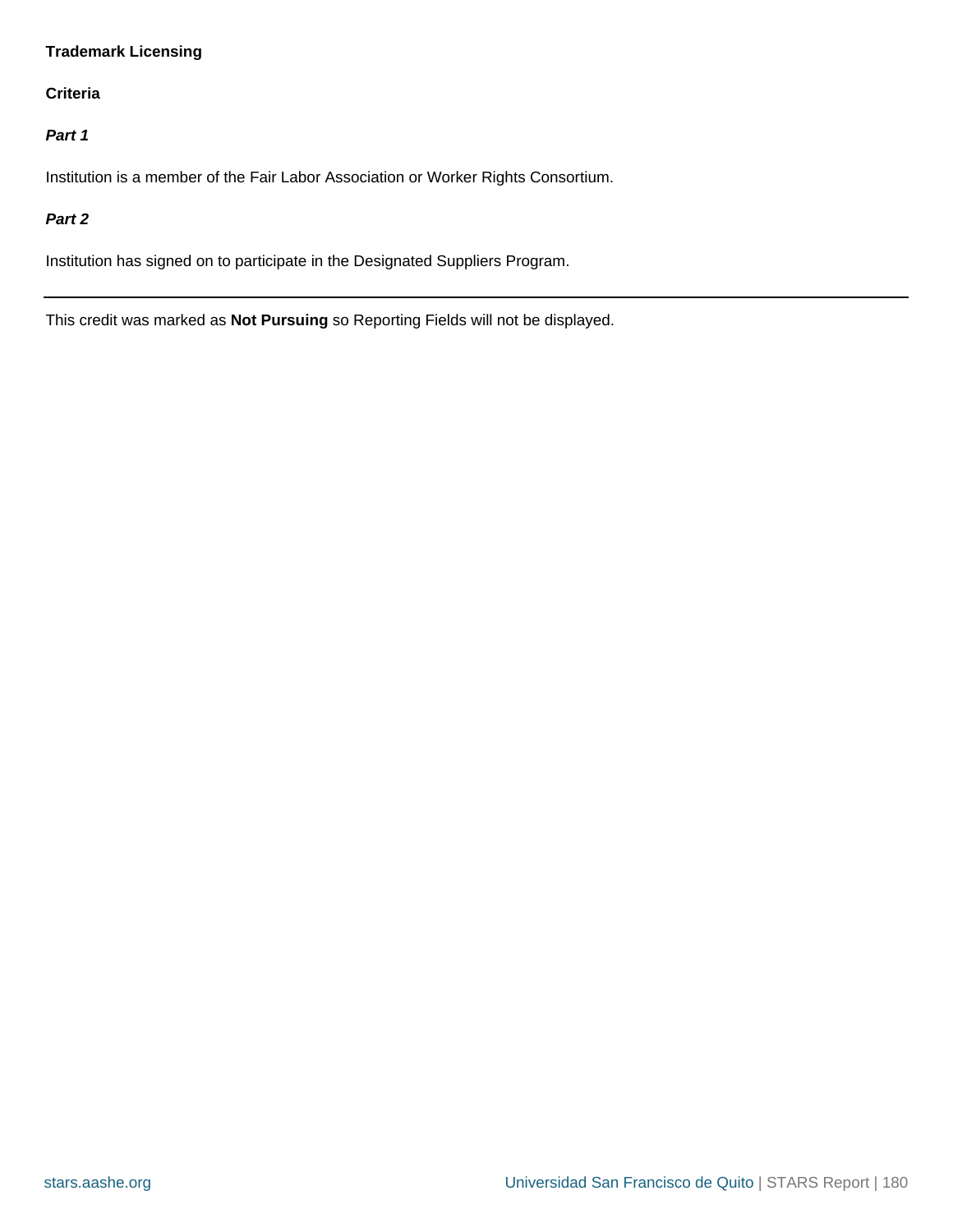### **Graduation Pledge**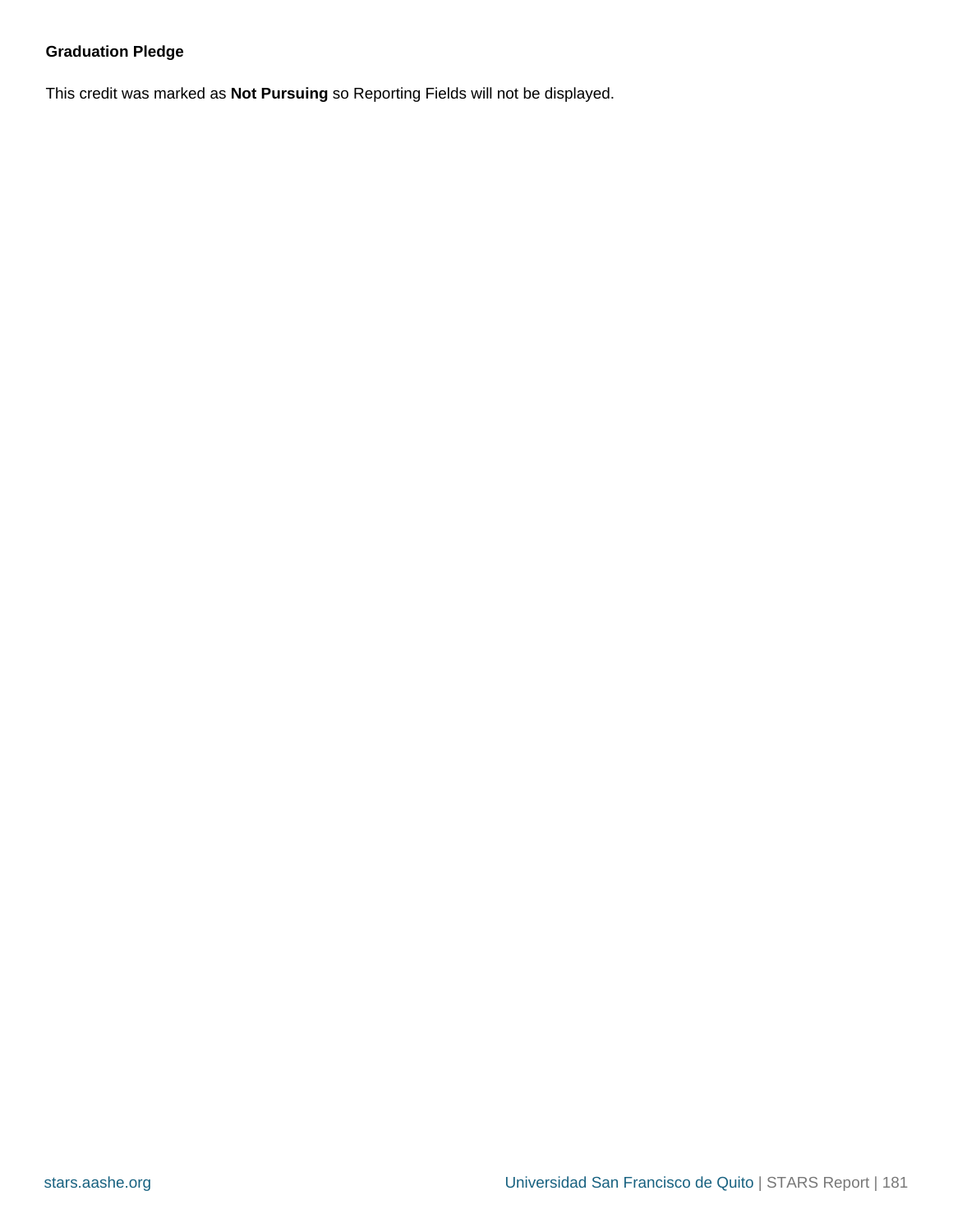### **Responsible Party Karla Diaz** Faculty PASEM

"---" indicates that no data was submitted for this field

### **Does the institution include community service achievements on student transcripts?:**

Yes

### **A brief description of the practice:**

For community service hours, participation and credits, the analysis of this credit was divided into two major fields. First, PASEC (Pas0102), a 4-credit theory class that teaches service learning and simultaneously has each student volunteer for a minimum of 80 hours.

Students who do not complete the amount of hours will get an F. There are about 10 parallels in fall and spring semesters and 8 parallels in the Summer. Each parallel holds an average of 25 students. There are also 2 online parallels for students who study online with an average of 20.

### **The website URL where information about the practice is available:**

[http://www.usfq.edu.ec/programas\\_academicos/pregrado/colegio\\_general/aprendizaje\\_servicio/Pagin](http://www.usfq.edu.ec/programas_academicos/pregrado/colegio_general/aprendizaje_servicio/Paginas/default.aspx) [as/default.aspx](http://www.usfq.edu.ec/programas_academicos/pregrado/colegio_general/aprendizaje_servicio/Paginas/default.aspx)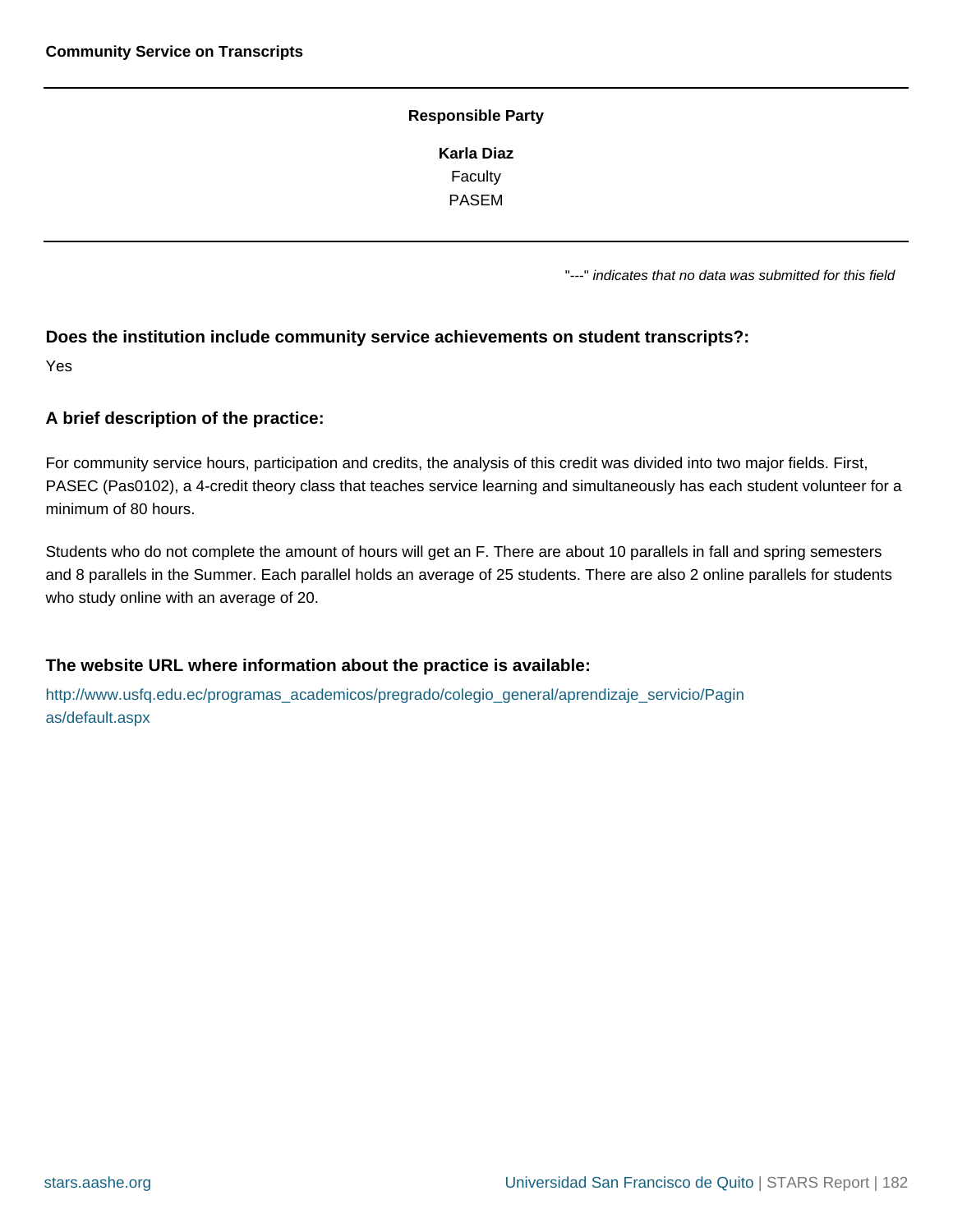#### **Responsible Party**

**Hugo Castell Instructor** Agronomy

"---" indicates that no data was submitted for this field

### **Does the institution host a farmers' market for the community?:**

Yes

### **A brief description of the farmers' market:**

The University has a Farmers market every Friday from 12:00 to 1:00. All products are organic and processed by students in the agriculture department as part of one their classes. Generally, produce is brought in from the organic garden the University manages, as well as fruit and free-range eggs. The Farmer's Market also works as a Co-op where people can ask for produce in advance via email.

The Farmers Market is limited to University's operations and schedule and it usually runs out of food pretty quickly because produce is limited to the production of the organic garden the Agriculture department oversees.

The public does have access, but the market is not publicly publicized only word of mouth.

### **The website URL where information about the market is available:**

---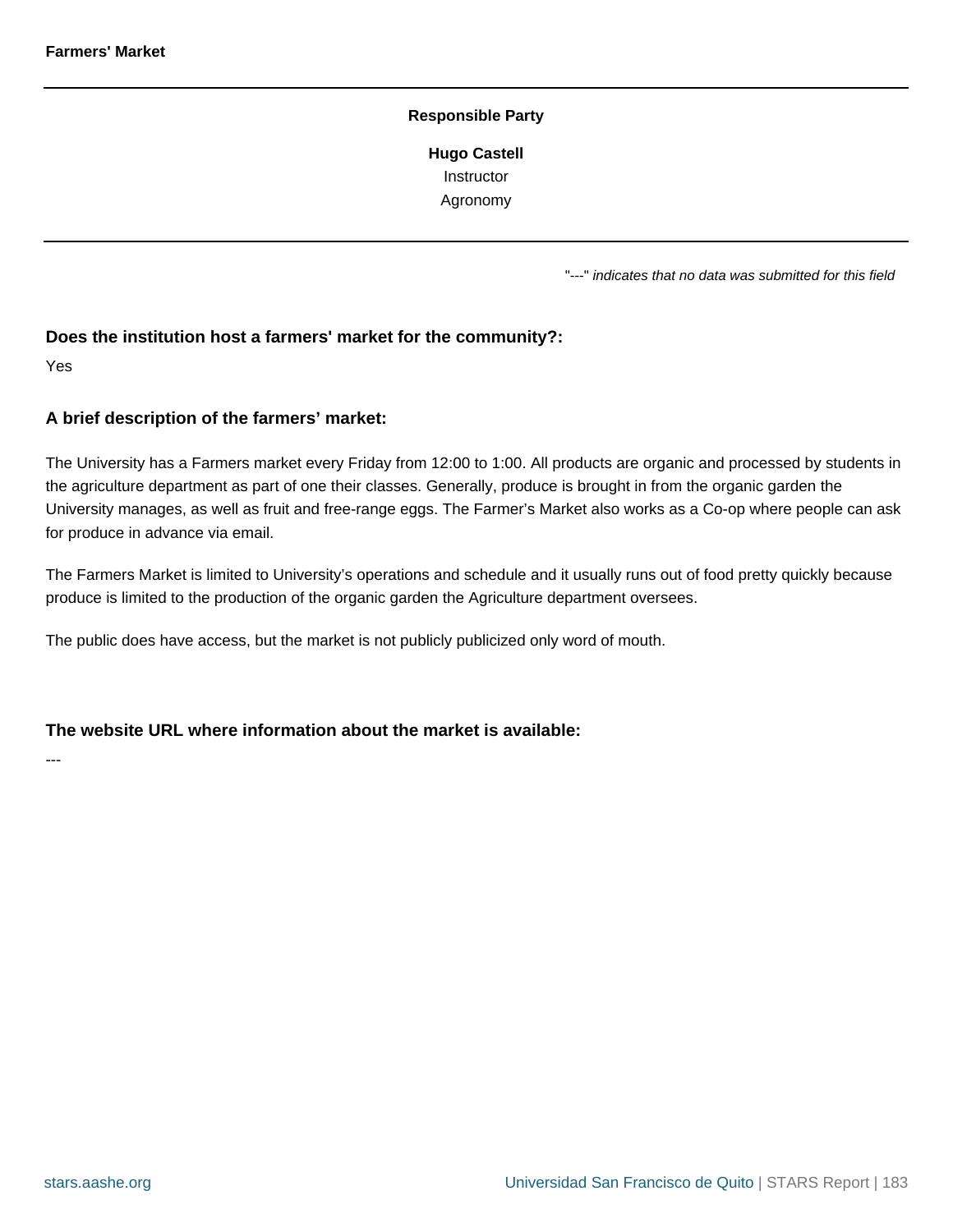## **Innovation**

These credits recognize institutions that are seeking innovative solutions to sustainability challenges and demonstrating sustainability leadership in ways that are not otherwise captured by STARS.

| <b>Credit</b> |  |
|---------------|--|
| Innovation 1  |  |
| Innovation 2  |  |
| Innovation 3  |  |
| Innovation 4  |  |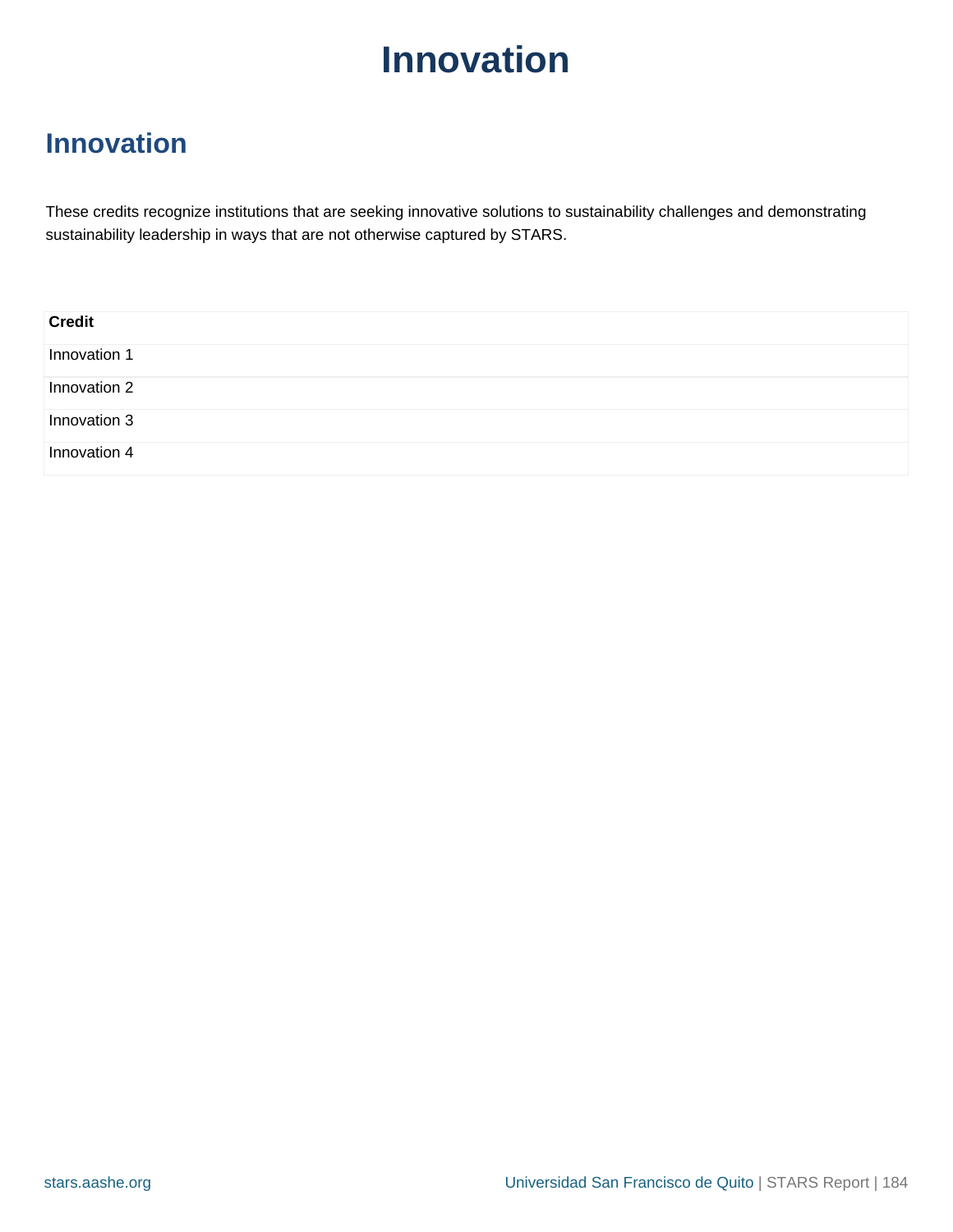### <span id="page-184-0"></span>**Criteria**

1) Innovation credits are reserved for new, extraordinary, unique, ground■breaking, or uncommon outcomes, policies, and practices that greatly exceed the highest criterion of an existing STARS credit or are not covered by an existing STARS credit.

2) In general, innovation credits should have roughly similar impacts or be on the same scale as Tier One credits.

3) The innovative practice, policy, program, or outcome should have occurred within the past three years.

4) The innovative practice or program has to be something that the institution has already done; planned activities do not count.

5) An institution can only claim a particular activity as an innovation credit once. When re-submitting for a STARS rating, an innovation credit that the institution submitted previously cannot be re-submitted.

6) Practices, policies, and programs that were once considered innovative but are now widely adopted (e.g. being the first institution to enact a policy 20 years ago that is now common) may not be claimed as innovation credits.

7) Multiple activities or practices whose sum is innovative can be considered for an innovation credit as long as those activities or practices are related. For example, three innovative waste reduction programs in research laboratories could be listed together under a single innovation credit for Greening Laboratories. Listing a series of unrelated accomplishments or events under a single innovation credit is not accepted.

8) While the practices that led to receiving an award may be appropriate for an innovation credit, winning awards and/or high sustainability rankings in other assessments is not, in and of itself, grounds for an innovation credit.

9) Outcomes, policies, and practices that are innovative for the institution's region or school type are eligible for innovation credits.

10) When the innovation is part of a partnership, the summary provided must clearly describe the institution's role in the innovation.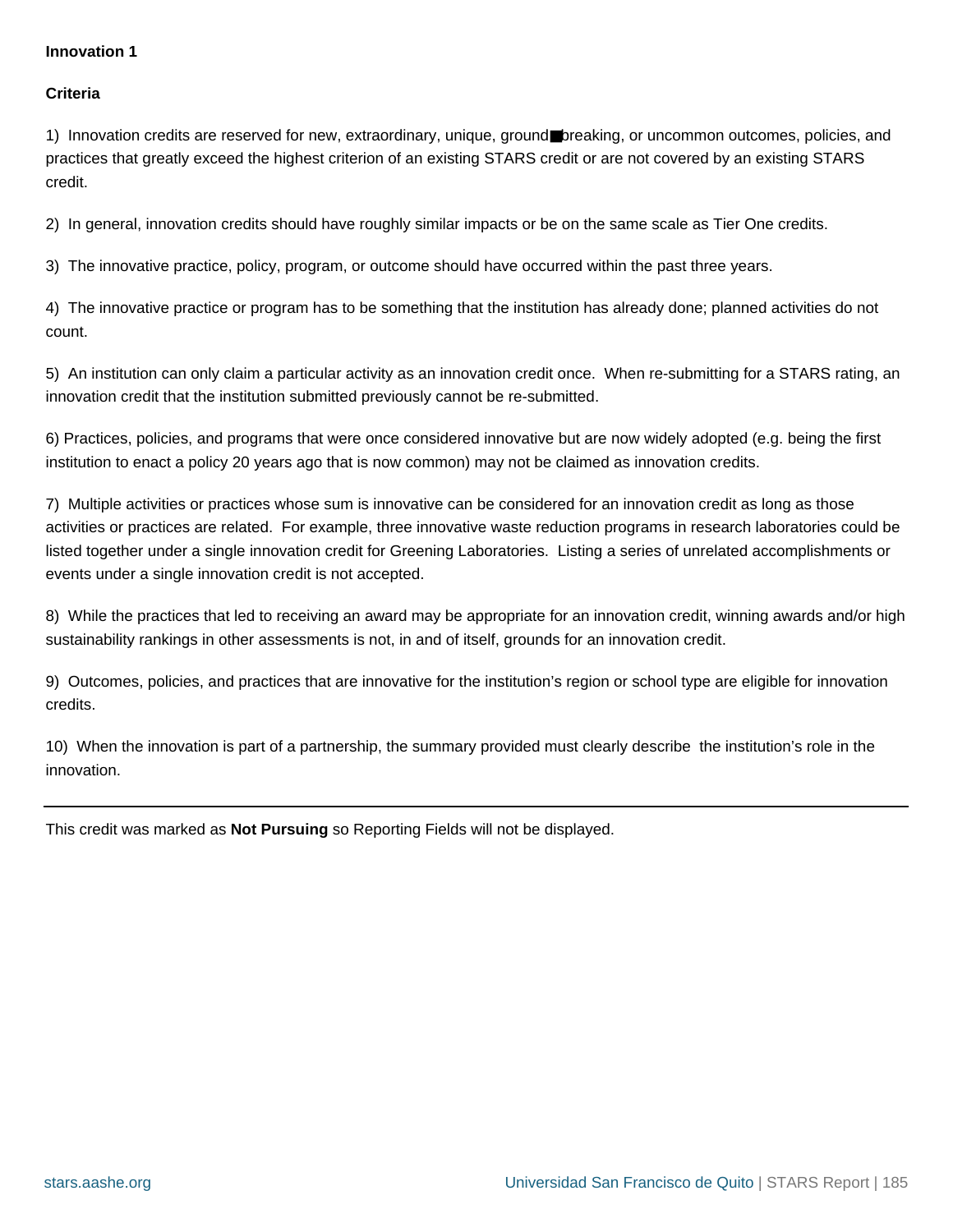### <span id="page-185-0"></span>**Criteria**

1) Innovation credits are reserved for new, extraordinary, unique, ground■breaking, or uncommon outcomes, policies, and practices that greatly exceed the highest criterion of an existing STARS credit or are not covered by an existing STARS credit.

2) In general, innovation credits should have roughly similar impacts or be on the same scale as Tier One credits.

3) The innovative practice, policy, program, or outcome should have occurred within the past three years.

4) The innovative practice or program has to be something that the institution has already done; planned activities do not count.

5) An institution can only claim a particular activity as an innovation credit once. When re-submitting for a STARS rating, an innovation credit that the institution submitted previously cannot be re-submitted.

6) Practices, policies, and programs that were once considered innovative but are now widely adopted (e.g. being the first institution to enact a policy 20 years ago that is now common) may not be claimed as innovation credits.

7) Multiple activities or practices whose sum is innovative can be considered for an innovation credit as long as those activities or practices are related. For example, three innovative waste reduction programs in research laboratories could be listed together under a single innovation credit for Greening Laboratories. Listing a series of unrelated accomplishments or events under a single innovation credit is not accepted.

8) While the practices that led to receiving an award may be appropriate for an innovation credit, winning awards and/or high sustainability rankings in other assessments is not, in and of itself, grounds for an innovation credit.

9) Outcomes, policies, and practices that are innovative for the institution's region or school type are eligible for innovation credits.

10) When the innovation is part of a partnership, the summary provided must clearly describe the institution's role in the innovation.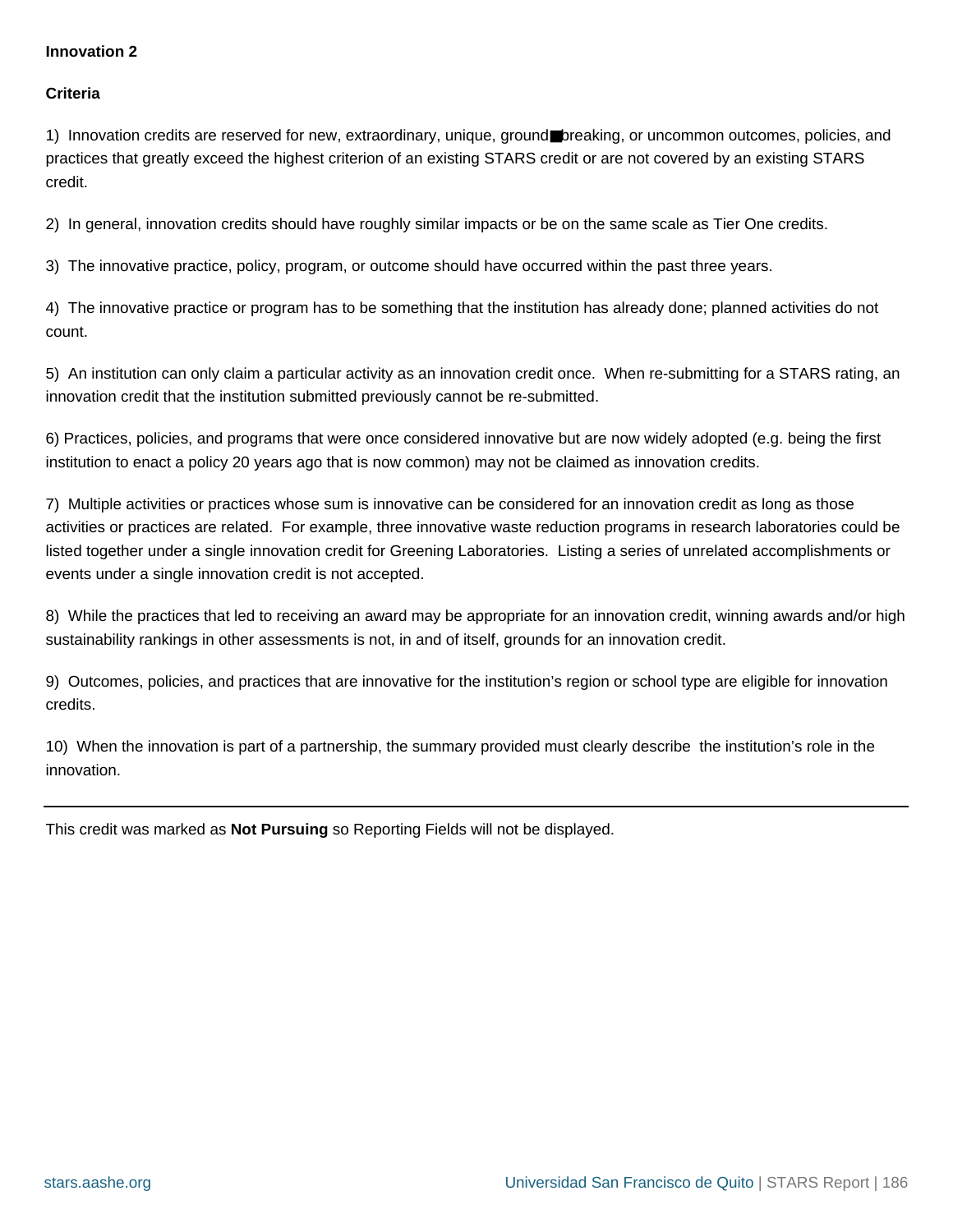### <span id="page-186-0"></span>**Criteria**

1) Innovation credits are reserved for new, extraordinary, unique, ground■breaking, or uncommon outcomes, policies, and practices that greatly exceed the highest criterion of an existing STARS credit or are not covered by an existing STARS credit.

2) In general, innovation credits should have roughly similar impacts or be on the same scale as Tier One credits.

3) The innovative practice, policy, program, or outcome should have occurred within the past three years.

4) The innovative practice or program has to be something that the institution has already done; planned activities do not count.

5) An institution can only claim a particular activity as an innovation credit once. When re-submitting for a STARS rating, an innovation credit that the institution submitted previously cannot be re-submitted.

6) Practices, policies, and programs that were once considered innovative but are now widely adopted (e.g. being the first institution to enact a policy 20 years ago that is now common) may not be claimed as innovation credits.

7) Multiple activities or practices whose sum is innovative can be considered for an innovation credit as long as those activities or practices are related. For example, three innovative waste reduction programs in research laboratories could be listed together under a single innovation credit for Greening Laboratories. Listing a series of unrelated accomplishments or events under a single innovation credit is not accepted.

8) While the practices that led to receiving an award may be appropriate for an innovation credit, winning awards and/or high sustainability rankings in other assessments is not, in and of itself, grounds for an innovation credit.

9) Outcomes, policies, and practices that are innovative for the institution's region or school type are eligible for innovation credits.

10) When the innovation is part of a partnership, the summary provided must clearly describe the institution's role in the innovation.